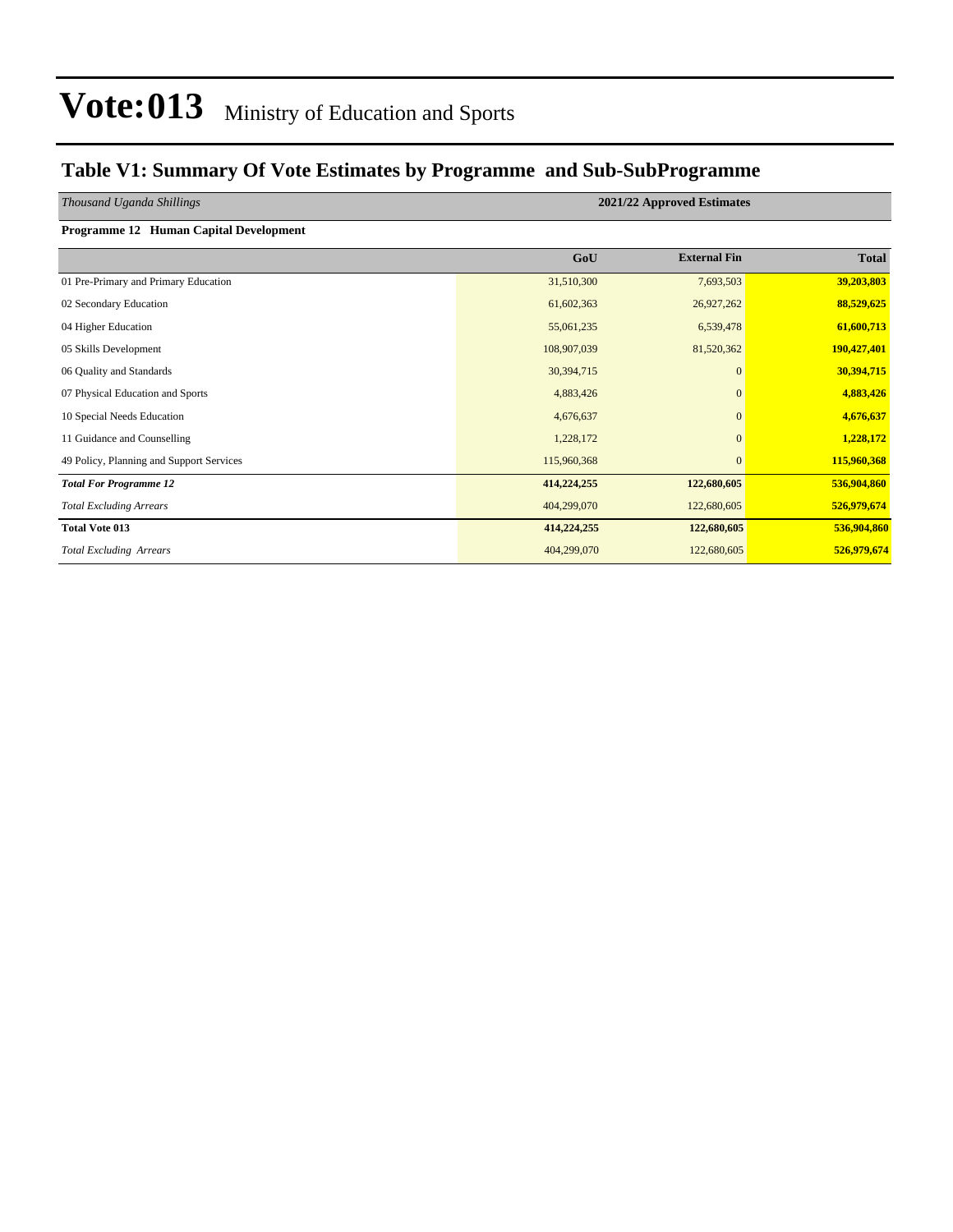### **Table V2: Summary Of Vote Estimates by Sub-SubProgramme,Department and Project**

| Thousand Uganda Shillings                                                 |                  | 2020/21 Approved Budget |                  |              | 2021/22 Approved Estimates |                               |              |  |  |
|---------------------------------------------------------------------------|------------------|-------------------------|------------------|--------------|----------------------------|-------------------------------|--------------|--|--|
| Sub-SubProgramme 01 Pre-Primary and Primary Education                     |                  |                         |                  |              |                            |                               |              |  |  |
| <b>Recurrent Budget Estimates</b>                                         | Wage             | Non-Wage                | <b>AIA</b>       | <b>Total</b> | <b>Wage</b>                | Non-Wage                      | <b>Total</b> |  |  |
| 02 Basic Education                                                        | 638,868          | 18,254,263              | $\boldsymbol{0}$ | 18,893,131   | 724,073                    | 18,168,765                    | 18,892,839   |  |  |
| <b>Total Recurrent Budget Estimates for Sub-</b><br><b>SubProgramme</b>   | 638,868          | 18,254,263              | $\bf{0}$         | 18,893,131   | 724,073                    | 18,168,765                    | 18,892,839   |  |  |
| Development Budget Estimates                                              | <b>GoU Dev't</b> | <b>External Fin</b>     | <b>AIA</b>       | <b>Total</b> |                            | <b>GoU Dev't External Fin</b> | <b>Total</b> |  |  |
| 1339 Emergency Construction of Primary Schools Phase II                   | 10,984,000       | $\boldsymbol{0}$        | $\boldsymbol{0}$ | 10,984,000   | 12,617,461                 | 7,693,503                     | 20,310,964   |  |  |
| <b>Total Development Budget Estimates for Sub-</b><br><b>SubProgramme</b> | 10,984,000       | $\bf{0}$                | $\bf{0}$         | 10,984,000   | 12,617,461                 | 7,693,503                     | 20.310.964   |  |  |
|                                                                           | GoU              | <b>External Fin</b>     | <b>AIA</b>       | <b>Total</b> | GoU                        | <b>External Fin</b>           | <b>Total</b> |  |  |
| <b>Total For Sub-SubProgramme 01</b>                                      | 29,877,131       | $\bf{0}$                | $\bf{0}$         | 29,877,131   | 31,510,300                 | 7,693,503                     | 39,203,803   |  |  |
| <b>Total Excluding Arrears</b>                                            | 29,877,131       | $\boldsymbol{0}$        | $\boldsymbol{0}$ | 29,877,131   | 31,510,300                 | 7,693,503                     | 39,203,803   |  |  |
| <b>Sub-SubProgramme 02 Secondary Education</b>                            |                  |                         |                  |              |                            |                               |              |  |  |
| <b>Recurrent Budget Estimates</b>                                         | <b>Wage</b>      | <b>Non-Wage</b>         | <b>AIA</b>       | <b>Total</b> | <b>Wage</b>                | Non-Wage                      | <b>Total</b> |  |  |
| 03 Secondary Education                                                    | 833,205          | 26,896,759              | $\boldsymbol{0}$ | 27,729,964   | 853,494                    | 22,755,063                    | 23,608,557   |  |  |
| 14 Private Schools Department                                             | 160,584          | 585,852                 | $\boldsymbol{0}$ | 746,436      | 172,471                    | 585,852                       | 758,323      |  |  |
| <b>Total Recurrent Budget Estimates for Sub-</b><br><b>SubProgramme</b>   | 993,789          | 27,482,611              | $\bf{0}$         | 28,476,400   | 1,025,965                  | 23,340,915                    | 24,366,880   |  |  |
| Development Budget Estimates                                              | <b>GoU Dev't</b> | <b>External Fin</b>     | <b>AIA</b>       | <b>Total</b> |                            | <b>GoU Dev't External Fin</b> | <b>Total</b> |  |  |
| 1540 Development of Secondary Education Phase II                          | 14,868,944       | $\mathbf{0}$            | $\boldsymbol{0}$ | 14,868,944   | 34, 191, 483               | $\mathbf{0}$                  | 34,191,483   |  |  |
| 1665 Uganda Secondary Education Expansion Project                         | 1,000,000        | 38,380,500              | $\boldsymbol{0}$ | 39,380,500   | 3,044,000                  | 26,927,262                    | 29,971,262   |  |  |
| <b>Total Development Budget Estimates for Sub-</b><br><b>SubProgramme</b> | 15,868,944       | 38,380,500              | $\bf{0}$         | 54,249,444   | 37,235,483                 | 26,927,262                    | 64,162,745   |  |  |
|                                                                           | GoU              | <b>External Fin</b>     | <b>AIA</b>       | <b>Total</b> | GoU                        | <b>External Fin</b>           | <b>Total</b> |  |  |
| <b>Total For Sub-SubProgramme 02</b>                                      | 44,345,343       | 38,380,500              | $\bf{0}$         | 82,725,843   | 61,602,363                 | 26,927,262                    | 88,529,625   |  |  |
| <b>Total Excluding Arrears</b>                                            | 40,668,260       | 38,380,500              | $\boldsymbol{0}$ | 79,048,760   | 61,602,363                 | 26,927,262                    | 88,529,625   |  |  |
| <b>Sub-SubProgramme 04 Higher Education</b>                               |                  |                         |                  |              |                            |                               |              |  |  |
| <b>Recurrent Budget Estimates</b>                                         | <b>Wage</b>      | <b>Non-Wage</b>         | <b>AIA</b>       | <b>Total</b> | <b>Wage</b>                | <b>Non-Wage</b>               | <b>Total</b> |  |  |
| 07 Higher Education                                                       | 197,375          | 55,187,751              | $\boldsymbol{0}$ | 55,385,126   | 284,315                    | 49,481,361                    | 49,765,676   |  |  |
| <b>Total Recurrent Budget Estimates for Sub-</b><br><b>SubProgramme</b>   | 197,375          | 55,187,751              | $\bf{0}$         | 55,385,126   | 284,315                    | 49,481,361                    | 49,765,676   |  |  |
| Development Budget Estimates                                              | <b>GoU Dev't</b> | <b>External Fin</b>     | AIA              | <b>Total</b> |                            | GoU Dev't External Fin        | <b>Total</b> |  |  |
| 1241 Development of Uganda Petroleum Institute Kigumba                    | 5,000,000        | $\boldsymbol{0}$        | $\boldsymbol{0}$ | 5,000,000    | 5,000,000                  | $\mathbf{0}$                  | 5,000,000    |  |  |
| 1491 African Centers of Excellence II                                     | 1,245,811        | 12,447,730              | $\boldsymbol{0}$ | 13,693,541   | 295,559                    | 6,539,478                     | 6,835,037    |  |  |
| <b>Total Development Budget Estimates for Sub-</b><br><b>SubProgramme</b> | 6,245,811        | 12,447,730              | $\bf{0}$         | 18,693,541   | 5,295,559                  | 6,539,478                     | 11,835,037   |  |  |
|                                                                           |                  | GoU External Fin        | <b>AIA</b>       | <b>Total</b> | GoU                        | <b>External Fin</b>           | <b>Total</b> |  |  |
| <b>Total For Sub-SubProgramme 04</b>                                      | 61,630,937       | 12,447,730              | $\bf{0}$         | 74,078,667   | 55,061,235                 | 6,539,478                     | 61,600,713   |  |  |
| <b>Total Excluding Arrears</b>                                            | 58,464,294       | 12,447,730              | $\boldsymbol{0}$ | 70,912,024   | 55,061,235                 | 6,539,478                     | 61,600,713   |  |  |
| Sub-SubProgramme 05 Skills Development                                    |                  |                         |                  |              |                            |                               |              |  |  |

| <b>Recurrent Budget Estimates</b> | Wage      | <b>Non-Wage</b> | AIA | <b>Total</b> | Wage      | <b>Non-Wage</b> | <b>Total</b> |
|-----------------------------------|-----------|-----------------|-----|--------------|-----------|-----------------|--------------|
| 05 BTVET                          | 4.432.979 | 56,560,690      |     | 60.993.669   | 8,004,945 | 44,291,462      | 52,296,407   |
| 10 NHSTC                          |           | 23.339.559      |     | 23.339.559   |           | 22,129,947      | 22,129,947   |
| 11 Dept. Training Institutions    | 648,025   | 6.737.665       |     | 7.385.690    | 1,657,701 | 6.687.665       | 8,345,367    |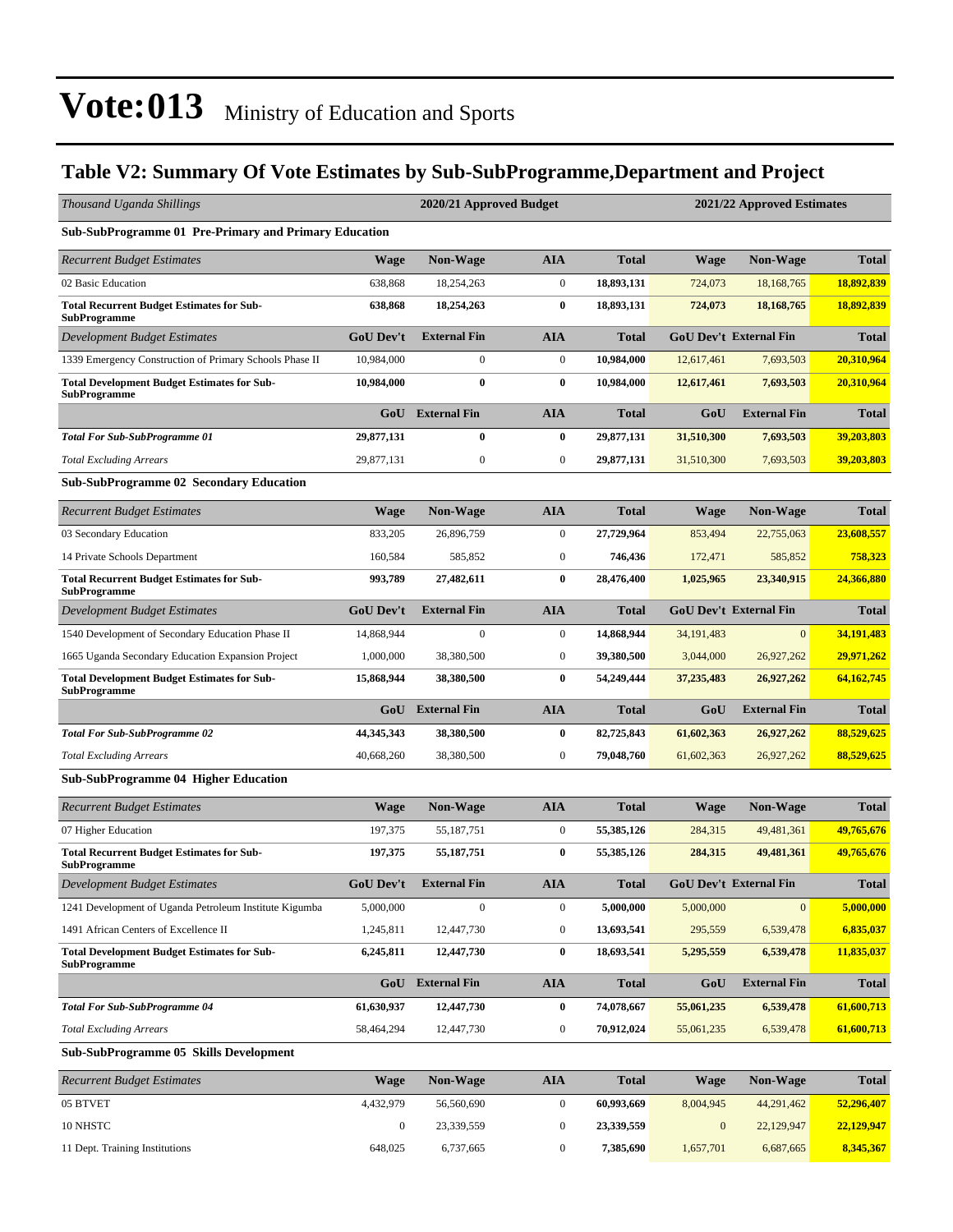| <b>Total Recurrent Budget Estimates for Sub-</b><br><b>SubProgramme</b>      | 5,081,004        | 86,637,915          | $\bf{0}$         | 91,718,919   | 9,662,647    | 73,109,074                    | 82,771,721   |
|------------------------------------------------------------------------------|------------------|---------------------|------------------|--------------|--------------|-------------------------------|--------------|
| Development Budget Estimates                                                 | <b>GoU Dev't</b> | <b>External Fin</b> | <b>AIA</b>       | Total        |              | <b>GoU Dev't External Fin</b> | <b>Total</b> |
| 1310 Albertine Region Sustainable Development Project                        | 2,946,938        | 38,380,500          | $\boldsymbol{0}$ | 41,327,438   | $\mathbf{0}$ | $\overline{0}$                | $\bf{0}$     |
| 1338 Skills Development Project                                              | 1,250,238        | 57,570,750          | $\boldsymbol{0}$ | 58,820,988   | 1,250,238    | 65,548,649                    | 66,798,887   |
| 1368 John Kale Institute of Science and Technology<br>(JKIST)                | 5,000            | $\boldsymbol{0}$    | $\boldsymbol{0}$ | 5,000        | $\mathbf{0}$ | 0                             | $\bf{0}$     |
| 1378 Support to the Implementation of Skilling Uganda<br>Strategy (BTC)      | 298,584          | 3,400,512           | $\boldsymbol{0}$ | 3,699,096    | $\mathbf{0}$ | $\mathbf{0}$                  | $\bf{0}$     |
| 1412 The Technical Vocational Education and Training<br>(TVET-LEAD)          | 16,463,260       | 83,286              | $\boldsymbol{0}$ | 16,546,546   | 17,463,260   | $\mathbf{0}$                  | 17,463,260   |
| 1432 OFID Funded Vocational Project Phase II                                 | 5,441,807        | 23,795,910          | $\boldsymbol{0}$ | 29, 237, 717 | 7,421,820    | 15,971,713                    | 23,393,533   |
| 1433 IDB funded Technical and Vocational Education and<br>Training Phase III | $\boldsymbol{0}$ | 38,380,500          | $\boldsymbol{0}$ | 38,380,500   | $\mathbf{0}$ | $\mathbf{0}$                  | $\bf{0}$     |
| <b>Total Development Budget Estimates for Sub-</b><br><b>SubProgramme</b>    | 26,405,828       | 161,611,458         | $\bf{0}$         | 188,017,286  | 26, 135, 319 | 81,520,362                    | 107,655,680  |
|                                                                              | GoU              | <b>External Fin</b> | <b>AIA</b>       | <b>Total</b> | GoU          | <b>External Fin</b>           | <b>Total</b> |
| <b>Total For Sub-SubProgramme 05</b>                                         | 118, 124, 747    | 161,611,458         | $\bf{0}$         | 279,736,205  | 108,907,039  | 81,520,362                    | 190,427,401  |
| <b>Total Excluding Arrears</b>                                               | 109,001,363      | 161,611,458         | $\mathbf{0}$     | 270,612,821  | 106,515,995  | 81,520,362                    | 188,036,356  |
| <b>Sub-SubProgramme 06 Quality and Standards</b>                             |                  |                     |                  |              |              |                               |              |
| <b>Recurrent Budget Estimates</b>                                            | <b>Wage</b>      | <b>Non-Wage</b>     | <b>AIA</b>       | <b>Total</b> | Wage         | <b>Non-Wage</b>               | <b>Total</b> |
| 04 Teacher Education                                                         | 4,415,951        | 9,950,233           | $\overline{0}$   | 14,366,184   | 4,993,733    | 17,455,233                    | 22,448,966   |
| 09 Education Standards Agency                                                | 1,118,907        | 7,108,412           | $\boldsymbol{0}$ | 8,227,319    | 1,249,926    | 6,695,823                     | 7,945,749    |
| <b>Total Recurrent Budget Estimates for Sub-</b><br><b>SubProgramme</b>      | 5,534,858        | 17,058,645          | $\bf{0}$         | 22,593,503   | 6,243,659    | 24,151,056                    | 30,394,715   |
| Development Budget Estimates                                                 | <b>GoU Dev't</b> | <b>External Fin</b> | <b>AIA</b>       | <b>Total</b> |              | <b>GoU Dev't External Fin</b> | <b>Total</b> |
| 1458 Improvement of Secondary Teachers Education-<br>Kabale and Mubende NTCs | 5,162,039        | 10,899,555          | $\boldsymbol{0}$ | 16,061,594   | $\mathbf{0}$ | $\overline{0}$                | $\bf{0}$     |
| <b>Total Development Budget Estimates for Sub-</b><br><b>SubProgramme</b>    | 5,162,039        | 10,899,555          | $\bf{0}$         | 16,061,594   | $\bf{0}$     | $\bf{0}$                      | $\bf{0}$     |
|                                                                              | GoU              | <b>External Fin</b> | <b>AIA</b>       | <b>Total</b> | GoU          | <b>External Fin</b>           | <b>Total</b> |
| <b>Total For Sub-SubProgramme 06</b>                                         | 27,755,542       | 10,899,555          | $\bf{0}$         | 38,655,097   | 30,394,715   | $\bf{0}$                      | 30,394,715   |
| <b>Total Excluding Arrears</b>                                               | 27,755,542       | 10,899,555          | $\boldsymbol{0}$ | 38,655,097   | 30,394,715   | $\mathbf{0}$                  | 30,394,715   |
| <b>Sub-SubProgramme 07 Physical Education and Sports</b>                     |                  |                     |                  |              |              |                               |              |
| <b>Recurrent Budget Estimates</b>                                            | <b>Wage</b>      | <b>Non-Wage</b>     | <b>AIA</b>       | <b>Total</b> | Wage         | <b>Non-Wage</b>               | <b>Total</b> |
| 12 Sports and PE                                                             | 104,955          | 22,146,396          | $\theta$         | 22,251,350   | 125,244      | 4,758,182                     | 4,883,426    |
| <b>Total Recurrent Budget Estimates for Sub-</b><br><b>SubProgramme</b>      | 104,955          | 22,146,396          | $\bf{0}$         | 22,251,350   | 125,244      | 4,758,182                     | 4,883,426    |
|                                                                              | GoU              | <b>External Fin</b> | <b>AIA</b>       | Total        | GoU          | <b>External Fin</b>           | <b>Total</b> |
| <b>Total For Sub-SubProgramme 07</b>                                         | 22,251,350       | $\bf{0}$            | $\bf{0}$         | 22,251,350   | 4,883,426    | $\bf{0}$                      | 4,883,426    |
| <b>Total Excluding Arrears</b>                                               | 22,251,350       | $\boldsymbol{0}$    | $\boldsymbol{0}$ | 22,251,350   | 4,883,426    | $\mathbf{0}$                  | 4,883,426    |
| <b>Sub-SubProgramme 10 Special Needs Education</b>                           |                  |                     |                  |              |              |                               |              |
| <b>Recurrent Budget Estimates</b>                                            | Wage             | <b>Non-Wage</b>     | <b>AIA</b>       | <b>Total</b> | <b>Wage</b>  | Non-Wage                      | <b>Total</b> |
| 06 Special Needs Education and Career Guidance                               | 126,809          | 1,774,067           | $\boldsymbol{0}$ | 1,900,876    | 204,079      | 1,774,067                     | 1,978,146    |
| <b>Total Recurrent Budget Estimates for Sub-</b><br><b>SubProgramme</b>      | 126,809          | 1,774,067           | $\bf{0}$         | 1,900,876    | 204,079      | 1,774,067                     | 1,978,146    |
| <b>Development Budget Estimates</b>                                          | <b>GoU Dev't</b> | <b>External Fin</b> | <b>AIA</b>       | Total        |              | <b>GoU Dev't External Fin</b> | <b>Total</b> |
| 1308 Development and Improvement of Special Needs<br>Education (SNE)         | 2,698,491        | $\boldsymbol{0}$    | $\boldsymbol{0}$ | 2,698,491    | 2,698,491    | $\mathbf{0}$                  | 2,698,491    |
| <b>Total Development Budget Estimates for Sub-</b><br><b>SubProgramme</b>    | 2,698,491        | $\bf{0}$            | $\bf{0}$         | 2,698,491    | 2,698,491    | $\bf{0}$                      | 2,698,491    |
|                                                                              |                  | GoU External Fin    | <b>AIA</b>       | <b>Total</b> | GoU          | <b>External Fin</b>           | <b>Total</b> |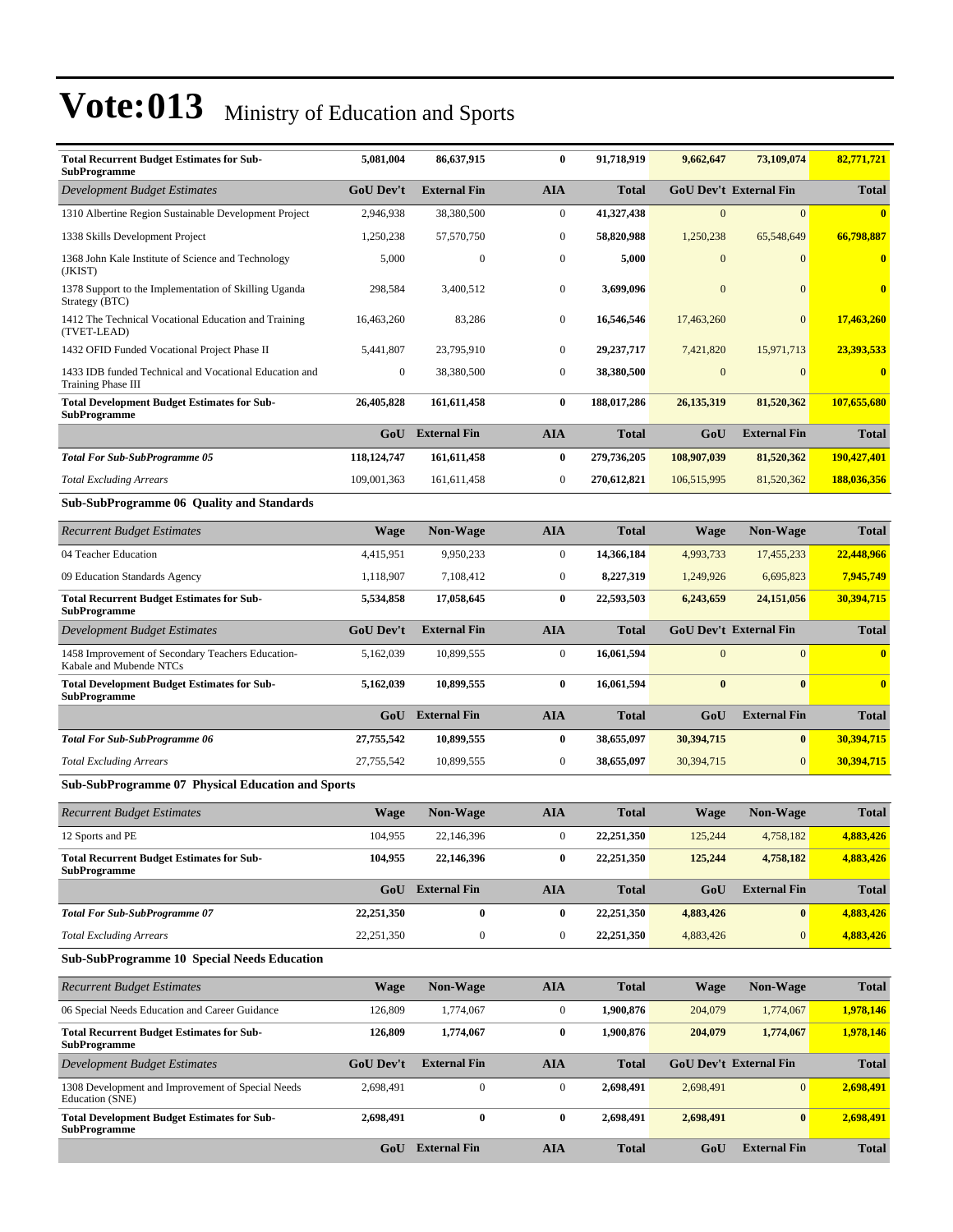| <b>Total For Sub-SubProgramme 10</b>                                      | 4.599.367        | $\bf{0}$            | $\bf{0}$         | 4.599.367    | 4,676,637    | $\bf{0}$                      | 4,676,637    |
|---------------------------------------------------------------------------|------------------|---------------------|------------------|--------------|--------------|-------------------------------|--------------|
| <b>Total Excluding Arrears</b>                                            | 4,599,367        | 0                   | $\mathbf{0}$     | 4,599,367    | 4,676,637    | $\Omega$                      | 4,676,637    |
| Sub-SubProgramme 11 Guidance and Counselling                              |                  |                     |                  |              |              |                               |              |
| <b>Recurrent Budget Estimates</b>                                         | <b>Wage</b>      | <b>Non-Wage</b>     | <b>AIA</b>       | <b>Total</b> | Wage         | Non-Wage                      | <b>Total</b> |
| 15 Guidance and Counselling                                               | 127,602          | 1,043,684           | $\boldsymbol{0}$ | 1,171,286    | 165,418      | 1,062,754                     | 1,228,172    |
| <b>Total Recurrent Budget Estimates for Sub-</b><br><b>SubProgramme</b>   | 127,602          | 1,043,684           | $\bf{0}$         | 1,171,286    | 165,418      | 1,062,754                     | 1,228,172    |
|                                                                           | GoU              | <b>External Fin</b> | <b>AIA</b>       | <b>Total</b> | GoU          | <b>External Fin</b>           | <b>Total</b> |
| <b>Total For Sub-SubProgramme 11</b>                                      | 1,171,286        | $\bf{0}$            | $\bf{0}$         | 1,171,286    | 1,228,172    | $\bf{0}$                      | 1,228,172    |
| <b>Total Excluding Arrears</b>                                            | 1,171,286        | $\boldsymbol{0}$    | $\boldsymbol{0}$ | 1,171,286    | 1,228,172    | $\overline{0}$                | 1,228,172    |
| Sub-SubProgramme 49 Policy, Planning and Support Services                 |                  |                     |                  |              |              |                               |              |
| <b>Recurrent Budget Estimates</b>                                         | <b>Wage</b>      | Non-Wage            | <b>AIA</b>       | <b>Total</b> | <b>Wage</b>  | Non-Wage                      | <b>Total</b> |
| 01 Headquarter                                                            | 4.221.025        | 45,479,727          | $\mathbf{0}$     | 49,700,752   | 4,451,368    | 55,296,149                    | 59,747,517   |
| 08 Planning                                                               | 705,204          | 4,814,150           | $\mathbf{0}$     | 5,519,354    | 705,204      | 3,691,118                     | 4,396,323    |
| 13 Internal Audit                                                         | 79,613           | 438,616             | $\mathbf{0}$     | 518,229      | 88,858       | 538,616                       | 627,474      |
| 16 Human Resource Management Department                                   | $\mathbf{0}$     | 2,098,658           | $\boldsymbol{0}$ | 2,098,658    | $\mathbf{0}$ | 2,098,658                     | 2,098,658    |
| <b>Total Recurrent Budget Estimates for Sub-</b><br><b>SubProgramme</b>   | 5,005,843        | 52,831,151          | $\bf{0}$         | 57,836,993   | 5,245,430    | 61,624,542                    | 66,869,972   |
| <b>Development Budget Estimates</b>                                       | <b>GoU Dev't</b> | <b>External Fin</b> | <b>AIA</b>       | <b>Total</b> |              | <b>GoU Dev't External Fin</b> | <b>Total</b> |
| 1601 Retooling of Ministry of Education and Sports                        | 10,431,905       | $\mathbf{0}$        | $\overline{0}$   | 10,431,905   | 49,090,397   | $\vert 0 \vert$               | 49,090,397   |
| <b>Total Development Budget Estimates for Sub-</b><br><b>SubProgramme</b> | 10,431,905       | $\bf{0}$            | $\bf{0}$         | 10,431,905   | 49,090,397   | $\bf{0}$                      | 49,090,397   |
|                                                                           | GoU              | <b>External Fin</b> | <b>AIA</b>       | <b>Total</b> | GoU          | <b>External Fin</b>           | <b>Total</b> |
| <b>Total For Sub-SubProgramme 49</b>                                      | 68,268,899       | $\bf{0}$            | $\bf{0}$         | 68,268,899   | 115,960,368  | $\bf{0}$                      | 115,960,368  |
| <b>Total Excluding Arrears</b>                                            | 67,546,848       | $\mathbf{0}$        | $\overline{0}$   | 67,546,848   | 108,426,228  | $\overline{0}$                | 108,426,228  |
| <b>Total Vote 013</b>                                                     | 378,024,602      | 223,339,243         | $\bf{0}$         | 601,363,845  | 414,224,255  | 122,680,605                   | 536,904,860  |
| <b>Total Excluding Arrears</b>                                            | 361, 335, 442    | 223,339,243         | $\mathbf{0}$     | 584,674,686  | 404,299,070  | 122,680,605                   | 526,979,674  |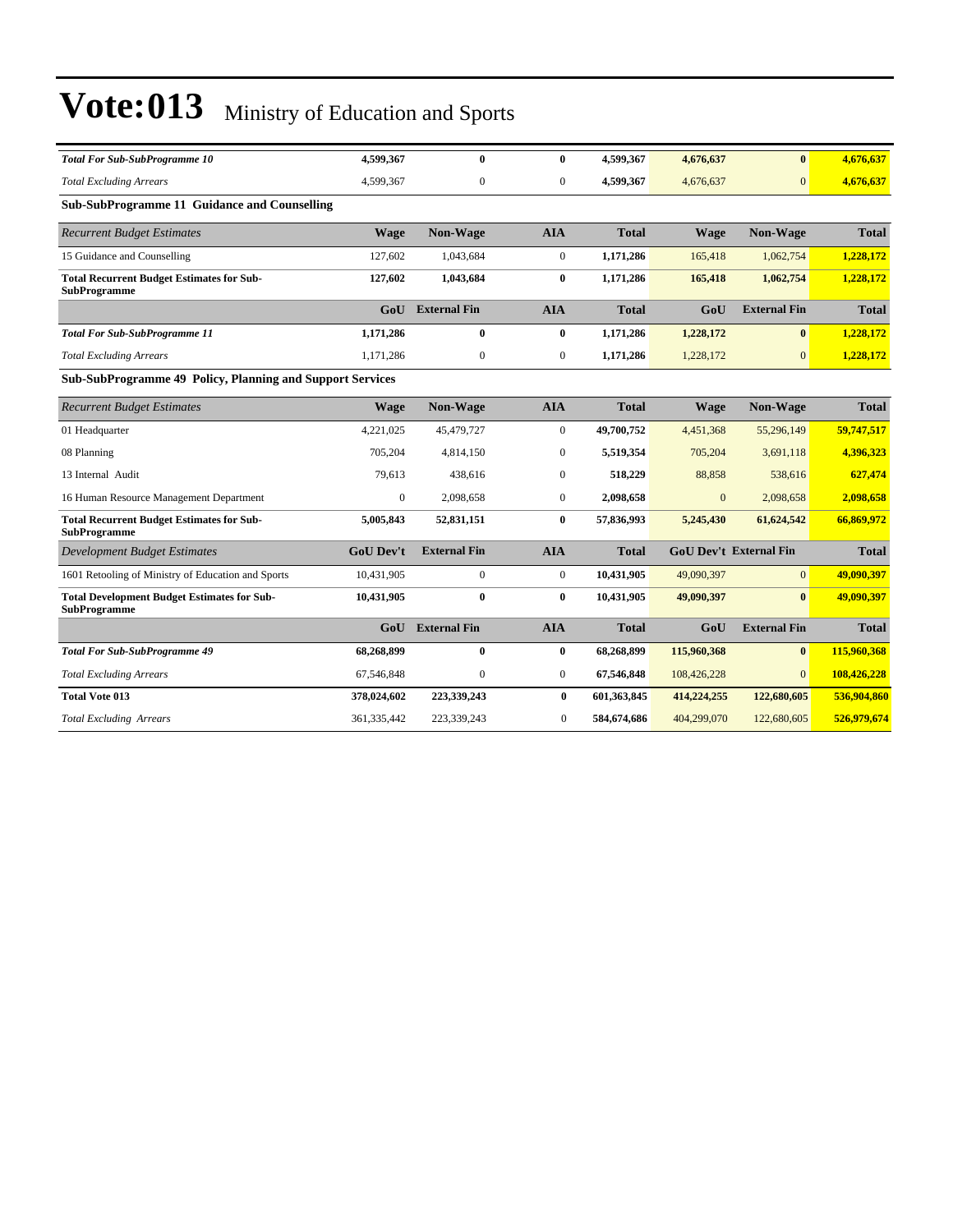### **Table V3: Summary Vote Estimates by Item**

| Thousand Uganda Shillings                                     |              | 2020/21 Approved Budget |                  |                  | 2021/22 Approved Estimates |                     |              |
|---------------------------------------------------------------|--------------|-------------------------|------------------|------------------|----------------------------|---------------------|--------------|
|                                                               | GoU          | <b>External Fin</b>     | AIA              | <b>Total</b>     | GoU                        | <b>External Fin</b> | <b>Total</b> |
| <b>Employees, Goods and Services (Outputs Provided)</b>       | 139,303,906  | 52,386,307              | $\pmb{0}$        | 191,690,213      | 147,738,990                | 40,203,565          | 187,942,555  |
| 211101 General Staff Salaries                                 | 16,333,339   | $\bf{0}$                | $\bf{0}$         | 16,333,339       | 22,203,068                 | $\bf{0}$            | 22,203,068   |
| 211102 Contract Staff Salaries                                | 3,212,376    | 8,591,890               | $\bf{0}$         | 11,804,267       | 3,139,273                  | 6,116,688           | 9,255,961    |
| 211103 Allowances (Inc. Casuals, Temporary)                   | 5,400,656    | $\bf{0}$                | $\bf{0}$         | 5,400,656        | 7,649,477                  | 1,410,772           | 9,060,250    |
| 212101 Social Security Contributions                          | 360,566      | 381,560                 | $\bf{0}$         | 742,126          | 384,719                    | 317,010             | 701,729      |
| 212102 Pension for General Civil Service                      | 28,516,449   | 0                       | $\bf{0}$         | 28,516,449       | 28,613,980                 | $\bf{0}$            | 28,613,980   |
| 212201 Social Security Contributions                          | 33,496       | $\bf{0}$                | $\bf{0}$         | 33,496           | 36,000                     | 177,600             | 213,600      |
| 213001 Medical expenses (To employees)                        | 114,000      | $\bf{0}$                | $\bf{0}$         | 114,000          | 142,000                    | $\bf{0}$            | 142,000      |
| 213004 Gratuity Expenses                                      | 2,679,481    | 572,340                 | $\bf{0}$         | 3,251,822        | 4,603,337                  | 475,515             | 5,078,852    |
| 221001 Advertising and Public Relations                       | 530,338      | 350,370                 | $\bf{0}$         | 880,708          | 506,139                    | 223,570             | 729,709      |
| 221002 Workshops and Seminars                                 | 6,786,521    | 3,111,611               | $\bf{0}$         | 9,898,132        | 6,903,627                  | 364,736             | 7,268,363    |
| 221003 Staff Training                                         | 3,928,978    | 18,853,036              | $\bf{0}$         | 22,782,014       | 5,338,262                  | 12,172,585          | 17,510,846   |
| 221007 Books, Periodicals & Newspapers                        | 37, 177, 525 | $\bf{0}$                | $\bf{0}$         | 37, 177, 525     | 36,309,285                 | 350,000             | 36,659,285   |
| 221008 Computer supplies and Information Technology<br>(TT)   | 148,800      | 80,000                  | $\bf{0}$         | 228,800          | 213,011                    | 80,000              | 293,011      |
| 221009 Welfare and Entertainment                              | 2,222,708    | 137,870                 | $\bf{0}$         | 2,360,578        | 1,908,210                  | 147,870             | 2,056,080    |
| 221011 Printing, Stationery, Photocopying and Binding         | 2,014,689    | 150,928                 | $\bf{0}$         | 2,165,617        | 2,073,080                  | 264,128             | 2,337,208    |
| 221012 Small Office Equipment                                 | 279,592      | 256,000                 | $\bf{0}$         | 535,592          | 400,327                    | 235,901             | 636,228      |
| 221016 IFMS Recurrent costs                                   | 67,150       | $\bf{0}$                | $\bf{0}$         | 67,150           | 67,150                     | $\bf{0}$            | 67,150       |
| 221017 Subscriptions                                          | 564,203      | $\bf{0}$                | $\bf{0}$         | 564,203          | 164,203                    | $\bf{0}$            | 164,203      |
| 221020 IPPS Recurrent Costs                                   | 60,000       | $\bf{0}$                | $\bf{0}$         | 60,000           | 90,000                     | $\bf{0}$            | 90,000       |
| 222001 Telecommunications                                     | 220,858      | 30,000                  | $\bf{0}$         | 250,858          | 210,658                    | 4,000               | 214,658      |
| 222002 Postage and Courier                                    | 7,600        | 4,000                   | 0                | 11,600           | 14,000                     | 8,000               | 22,000       |
| 222003 Information and communications technology<br>(ICT)     | 2,907,750    | 25,201                  | $\bf{0}$         | 2,932,951        | 2,874,672                  | 1,438,103           | 4,312,775    |
| 223003 Rent – (Produced Assets) to private entities           | 525,948      | $\bf{0}$                | $\boldsymbol{0}$ | 525,948          | 525,948                    | $\bf{0}$            | 525,948      |
| 223004 Guard and Security services                            | 408,062      | $\bf{0}$                | $\bf{0}$         | 408,062          | 471,379                    | $\bf{0}$            | 471,379      |
| 223005 Electricity                                            | 438,718      | 110,530                 | $\bf{0}$         | 549,248          | 415,718                    | 50,230              | 465,948      |
| 223006 Water                                                  | 87,903       | 75,275                  | $\bf{0}$         | 163,178          | 135,903                    | 15,275              | 151,178      |
| 223901 Rent – (Produced Assets) to other govt. units          | 3,785,461    | $\bf{0}$                | $\bf{0}$         | 3,785,461        | 3,785,461                  | $\bf{0}$            | 3,785,461    |
| 224004 Cleaning and Sanitation                                | 635,464      | 0                       | $\bf{0}$         | 635,464          | 635,464                    | $\boldsymbol{0}$    | 635,464      |
| 224006 Agricultural Supplies                                  | 122,520      | $\bf{0}$                | 0                | 122,520          | 122,520                    | $\bf{0}$            | 122,520      |
| 225001 Consultancy Services- Short term                       | 798,614      | 1,713,800               | $\bf{0}$         | 2,512,414        | 839,586                    | 871,032             | 1,710,617    |
| 225002 Consultancy Services-Long-term                         | 0            | 11,192,808              | $\bf{0}$         | 11,192,808       | $\bf{0}$                   | 7,692,808           | 7,692,808    |
| 227001 Travel inland                                          | 9,441,223    | 4,758,308               | $\bf{0}$         | 14,199,531       | 9,230,231                  | 3,846,026           | 13,076,257   |
| 227002 Travel abroad                                          | 501,792      | 980,430                 | $\bf{0}$         | 1,482,222        | 470,922                    | 800,430             | 1,271,352    |
| 227004 Fuel, Lubricants and Oils                              | 1,583,328    | 468,790                 | $\bf{0}$         | 2,052,118        | 1,558,831                  | 345,990             | 1,904,821    |
| 228001 Maintenance - Civil                                    | 292,993      | 55,560                  | $\boldsymbol{0}$ | 348,553          | 592,993                    | 20,560              | 613,553      |
| 228002 Maintenance - Vehicles                                 | 1,599,649    | 186,000                 | $\bf{0}$         | 1,785,649        | 1,491,466                  | 144,000             | 1,635,466    |
| 228003 Maintenance – Machinery, Equipment &<br>Furniture      | 631,031      | 250,000                 | $\bf{0}$         | 881,031          | 631,031                    | 2,235,714           | 2,866,745    |
| 228004 Maintenance – Other                                    | 1,050,141    | 50,000                  | $\bf{0}$         | 1,100,141        | 1,072,141                  | 50,000              | 1,122,141    |
| 281504 Monitoring, Supervision & Appraisal of Capital<br>work | 0            | $\bf{0}$                | $\bf{0}$         | $\boldsymbol{0}$ | 415,440                    | 345,022             | 760,462      |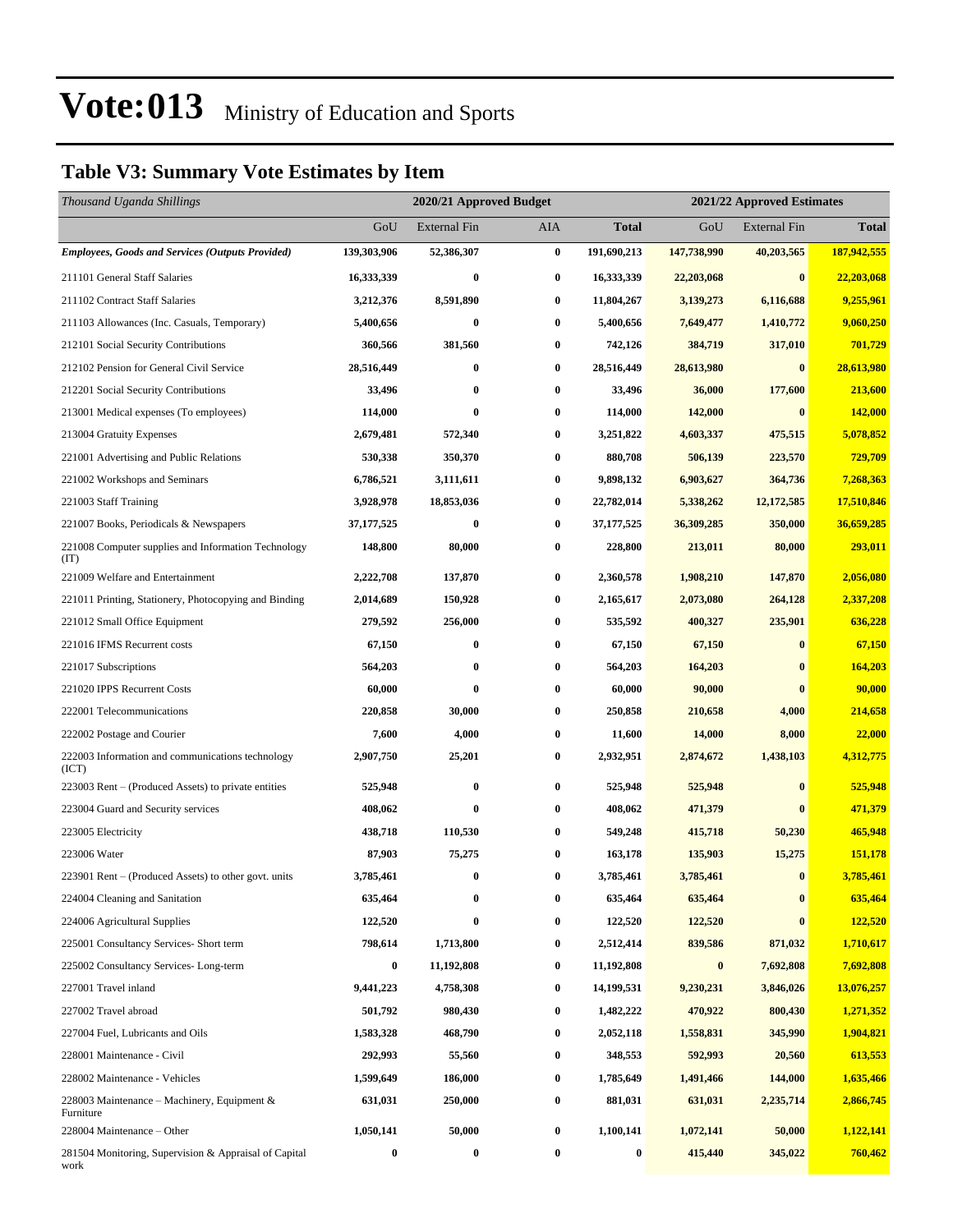| 282102 Fines and Penalties/ Court wards                            | 273,589     | 0            | $\bf{0}$         | 273,589     | $\bf{0}$    | $\bf{0}$     | $\bf{0}$    |
|--------------------------------------------------------------------|-------------|--------------|------------------|-------------|-------------|--------------|-------------|
| 282103 Scholarships and related costs                              | 2,086,560   | $\mathbf{0}$ | 0                | 2,086,560   | 1,499,478   | $\mathbf{0}$ | 1,499,478   |
| 282104 Compensation to 3rd Parties                                 | 90,374      | $\mathbf{0}$ | 0                | 90,374      | $\bf{0}$    | $\mathbf{0}$ | $\bf{0}$    |
| 282105 Court Awards                                                | 1,383,461   | $\bf{0}$     | 0                | 1,383,461   | $\bf{0}$    | $\mathbf{0}$ | $\bf{0}$    |
| <b>Grants, Transfers and Subsides (Outputs Funded)</b>             | 156,594,615 | 15,247,730   | $\bf{0}$         | 171,842,345 | 176,230,797 | 9,339,478    | 185,570,275 |
| 262101 Contributions to International Organisations<br>(Current)   | 1,300,408   | $\bf{0}$     | 0                | 1,300,408   | 1,360,408   | $\mathbf{0}$ | 1,360,408   |
| 263104 Transfers to other govt. Units (Current)                    | 2,406,160   | $\bf{0}$     | 0                | 2,406,160   | 3,721,410   | $\mathbf{0}$ | 3,721,410   |
| 263106 Other Current grants (Current)                              | 135,947,056 | 2,500,000    | $\bf{0}$         | 138,447,056 | 105,747,986 | 2,500,000    | 108,247,986 |
| 263340 Other grants                                                | 2,199,247   | $\bf{0}$     | $\bf{0}$         | 2,199,247   | 2,079,249   | $\mathbf{0}$ | 2,079,249   |
| 264101 Contributions to Autonomous Institutions                    | 13,741,744  | $\mathbf{0}$ | 0                | 13,741,744  | 22,741,744  |              | 22,741,744  |
| 291001 Transfers to Government Institutions                        | 1,000,000   | 300,000      | 0                | 1,300,000   | 40,580,000  | 300,000      | 40,880,000  |
| 321440 Other grants                                                | $\bf{0}$    | 12,447,730   | 0                | 12,447,730  | $\bf{0}$    | 6,539,478    | 6,539,478   |
| <b>Investment</b> (Capital Purchases)                              | 65,436,921  | 155,705,206  | $\bf{0}$         | 221,142,127 | 80,329,282  | 73,137,562   | 153,466,845 |
| 281503 Engineering and Design Studies & Plans for<br>capital works | $\bf{0}$    | 6,000,000    | 0                | 6,000,000   | 500,000     | 1,200,000    | 1,700,000   |
| 281504 Monitoring, Supervision & Appraisal of Capital<br>work      | 1,681,164   | 884,000      | 0                | 2,565,164   | 3,108,113   | 700,000      | 3,808,113   |
| 312101 Non-Residential Buildings                                   | 47,074,370  | 128,117,994  | 0                | 175,192,364 | 56,617,617  | 57,384,664   | 114,002,281 |
| 312102 Residential Buildings                                       | 6,590,977   | 5,878,212    | 0                | 12,469,190  | 3,020,977   | $\mathbf{0}$ | 3,020,977   |
| 312103 Roads and Bridges.                                          | $\bf{0}$    | $\mathbf{0}$ | 0                | $\bf{0}$    | 242,000     |              | 242,000     |
| 312201 Transport Equipment                                         | 1,560,000   | 2,000,000    | 0                | 3,560,000   | 3,315,165   | 2,000,000    | 5,315,165   |
| 312202 Machinery and Equipment                                     | 7,650,410   | 12,825,000   | 0                | 20,475,410  | 11,850,410  | 11,852,898   | 23,703,308  |
| 312203 Furniture & Fixtures                                        | 320,000     | $\bf{0}$     | 0                | 320,000     | 220,000     | $\mathbf{0}$ | 220,000     |
| 312213 ICT Equipment                                               | 560,000     | $\bf{0}$     | $\bf{0}$         | 560,000     | 1,455,000   | $\mathbf{0}$ | 1,455,000   |
| <b>Arrears</b>                                                     | 16,689,160  | $\bf{0}$     | $\bf{0}$         | 16,689,160  | 9,925,185   | $\mathbf{0}$ | 9,925,185   |
| 321605 Domestic arrears (Budgeting)                                | 16,689,160  | $\bf{0}$     | $\bf{0}$         | 16,689,160  | 9,925,185   | $\mathbf{0}$ | 9,925,185   |
| <b>Grand Total Vote 013</b>                                        | 378,024,602 | 223,339,243  | $\bf{0}$         | 601,363,845 | 414,224,255 | 122,680,605  | 536,904,860 |
| Total Excluding Arrears                                            | 361,335,442 | 223,339,243  | $\boldsymbol{0}$ | 584,674,686 | 404,299,070 | 122,680,605  | 526,979,674 |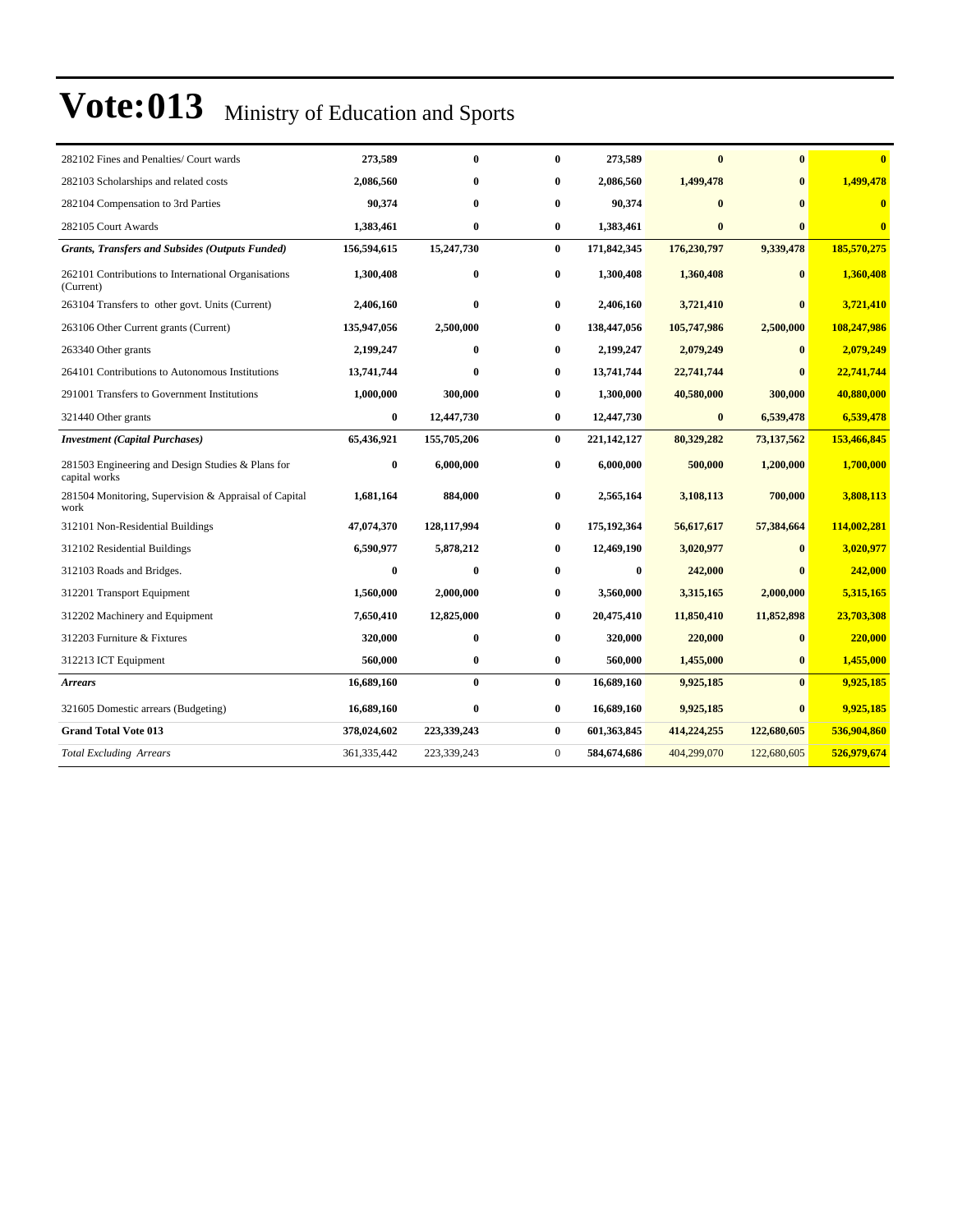### **Table V4: Detailed Estimates by Sub-SubProgramme, Department,Project and Budget Output and Item**

#### *Sub-SubProgrammme 01 Pre-Primary and Primary Education*

*Recurrent Budget Estimates*

### **Department 02 Basic Education** *Thousand Uganda Shillings* **2020/21 Approved Budget 2021/22 Approved Estimates Outputs Provided** Wage Non Wage AIA **Total** Wage Non Wage **Total** *Budget Output 070101 Policies, laws, guidelines, plans and strategies* 211101 General Staff Salaries 169,738 0 0 **169,738** 254,943 0 **254,943** 211102 Contract Staff Salaries 469,130 0 0 **469,130** 469,130 0 **469,130** 211103 Allowances (Inc. Casuals, Temporary) 0 10,000 0 **10,000** 0 420,000 **420,000** 212101 Social Security Contributions 0 0 0 **0** 0 46,913 **46,913** 221002 Workshops and Seminars 0 684,240 0 **684,240** 0 684,240 **684,240** 221003 Staff Training 0 831,582 0 **831,582** 0 951,582 **951,582** 221007 Books, Periodicals & Newspapers 0 1,067 0 **1,067** 0 1,067 **1,067** 221009 Welfare and Entertainment 0 412,739 0 **412,739** 0 222,739 **222,739** 221011 Printing, Stationery, Photocopying and Binding 0 176,151 0 **176,151** 0 176,151 **176,151** 222001 Telecommunications 0 1,337 0 **1,337** 0 1,337 **1,337** 224006 Agricultural Supplies 0 122,520 0 **122,520** 0 122,520 **122,520** 227001 Travel inland 0 467,735 0 **467,735** 0 609,324 **609,324** 227002 Travel abroad 0 11,000 0 **11,000** 0 4,000 **4,000** 227004 Fuel, Lubricants and Oils 0 28,307 0 **28,307** 0 129,307 **129,307** 228002 Maintenance - Vehicles 0 209,031 0 **209,031** 0 159,031 **159,031** *Total Cost of Budget Output 01 638,868 2,955,709 0 3,594,576 724,073 3,528,211 4,252,284 Budget Output 070102 Instructional Materials for Primary Schools* 211103 Allowances (Inc. Casuals, Temporary) 0 0 0 **0** 0 15,000 **15,000** 221002 Workshops and Seminars 0 0 0 **0** 0 100,000 **100,000** 221007 Books, Periodicals & Newspapers 0 14,941,730 0 **14,941,730** 0 14,066,730 **14,066,730** 221009 Welfare and Entertainment 0 3,379 0 **3,379** 0 3,379 **3,379** 221011 Printing, Stationery, Photocopying and Binding 0 31,000 0 **31,000** 0 31,000 **31,000** 227001 Travel inland 0 149,000 0 **149,000** 0 200,000 **200,000** 227004 Fuel, Lubricants and Oils 0 0 0 **0** 0 15,000 **15,000** 228002 Maintenance - Vehicles 0 0 0 **0** 0 20,000 **20,000** *Total Cost of Budget Output 02 0 15,125,109 0 15,125,109 0 14,451,109 14,451,109 Budget Output 070103 Monitoring and Supervision of Primary Schools* 221002 Workshops and Seminars 0 100,215 0 **100,215** 0 100,215 **100,215** 227001 Travel inland 0 73,230 0 **73,230** 0 89,230 **89,230** *Total Cost of Budget Output 03 0 173,445 0 173,445 0 189,445 189,445* **Total Cost Of Outputs Provided 638,868 18,254,263 0 18,893,131 724,073 18,168,765 18,892,839 Total Cost for Department 02 638,868 18,254,263 0 18,893,131 724,073 18,168,765 18,892,839** *Total Excluding Arrears* 638,868 18,254,263 0 **18,893,131** 724,073 18,168,765 **18,892,839**

*Development Budget Estimates*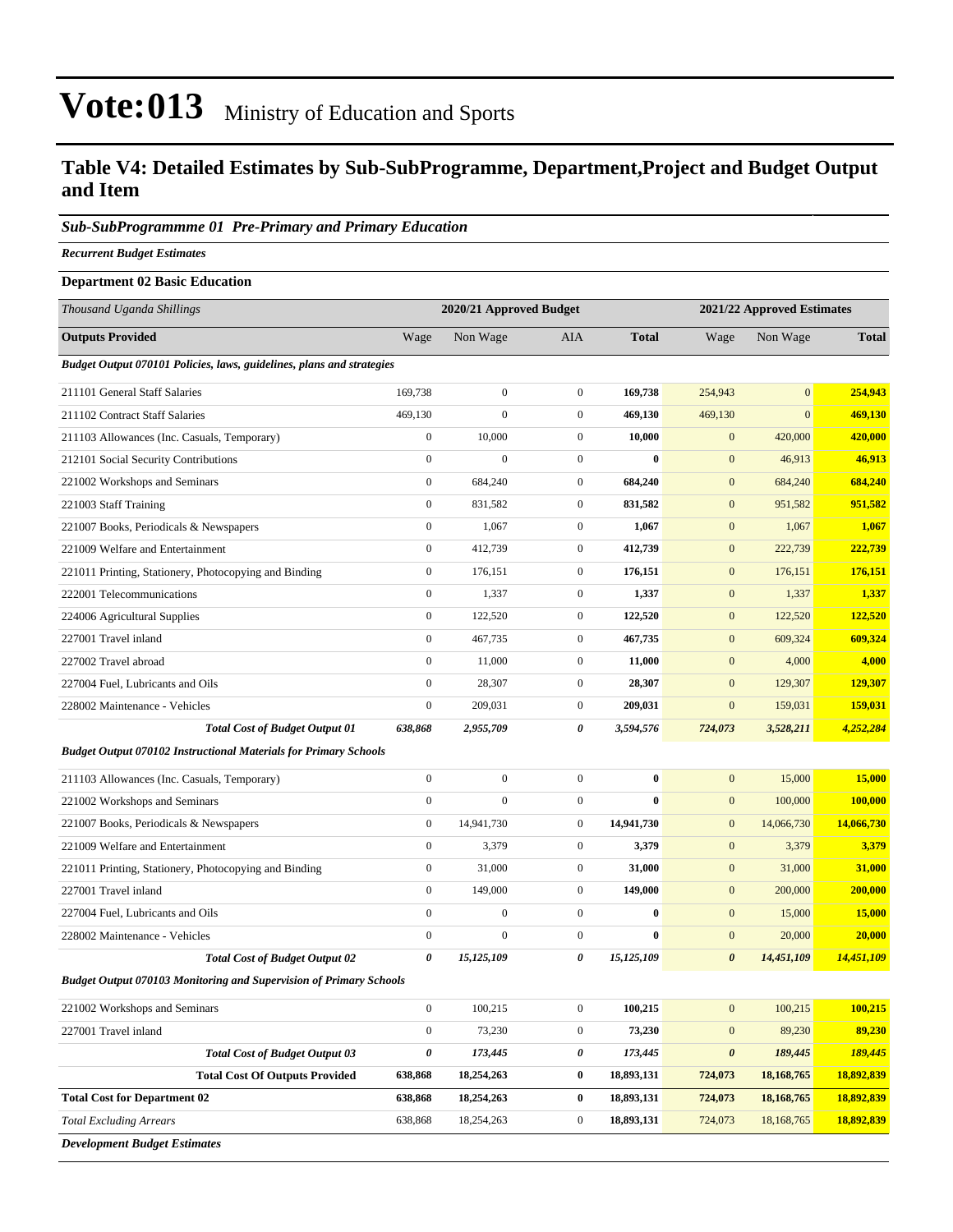| Project 1339 Emergency Construction of Primary Schools Phase II                 |                               |                         |                  |              |                       |                            |              |
|---------------------------------------------------------------------------------|-------------------------------|-------------------------|------------------|--------------|-----------------------|----------------------------|--------------|
| Thousand Uganda Shillings                                                       |                               | 2020/21 Approved Budget |                  |              |                       | 2021/22 Draft Estimates    |              |
| <b>Outputs Provided</b>                                                         | GoU Dev't External Fin        |                         | <b>AIA</b>       | <b>Total</b> |                       | GoU Dev't External Fin     | <b>Total</b> |
| Budget Output 070101 Policies, laws, guidelines, plans and strategies           |                               |                         |                  |              |                       |                            |              |
| 211103 Allowances (Inc. Casuals, Temporary)                                     | $\overline{0}$                | $\boldsymbol{0}$        | $\boldsymbol{0}$ | $\bf{0}$     | $\mathbf{0}$          | 1,410,772                  | 1,410,772    |
| 221003 Staff Training                                                           | $\boldsymbol{0}$              | $\boldsymbol{0}$        | $\boldsymbol{0}$ | $\bf{0}$     | $\mathbf{0}$          | 658,085                    | 658,085      |
| 221012 Small Office Equipment                                                   | $\boldsymbol{0}$              | $\boldsymbol{0}$        | $\boldsymbol{0}$ | $\bf{0}$     | $\mathbf{0}$          | 166,901                    | 166,901      |
| 222003 Information and communications technology (ICT)                          | $\boldsymbol{0}$              | $\boldsymbol{0}$        | $\boldsymbol{0}$ | $\bf{0}$     | $\mathbf{0}$          | 1,382,902                  | 1,382,902    |
| 225001 Consultancy Services- Short term                                         | $\mathbf{0}$                  | $\overline{0}$          | $\boldsymbol{0}$ | $\bf{0}$     | $\mathbf{0}$          | 621,032                    | 621,032      |
| 227001 Travel inland                                                            | $\overline{0}$                | $\mathbf{0}$            | $\boldsymbol{0}$ | $\bf{0}$     | $\mathbf{0}$          | 1,218,098                  | 1,218,098    |
| 228003 Maintenance - Machinery, Equipment & Furniture                           | $\boldsymbol{0}$              | $\boldsymbol{0}$        | $\boldsymbol{0}$ | $\bf{0}$     | $\mathbf{0}$          | 2,235,714                  | 2,235,714    |
| Total Cost Of Budget Output 070101                                              | 0                             | 0                       | $\pmb{\theta}$   | 0            | $\boldsymbol{\theta}$ | 7,693,503                  | 7,693,503    |
| <b>Total Cost for Outputs Provided</b>                                          | $\boldsymbol{0}$              | $\boldsymbol{0}$        | $\boldsymbol{0}$ | $\bf{0}$     | $\mathbf{0}$          | 7,693,503                  | 7,693,503    |
| <b>Capital Purchases</b>                                                        | <b>GoU Dev't External Fin</b> |                         | <b>AIA</b>       | <b>Total</b> |                       | GoU Dev't External Fin     | <b>Total</b> |
| <b>Budget Output 070177 Purchase of Specialised Machinery and Equipment</b>     |                               |                         |                  |              |                       |                            |              |
| 312202 Machinery and Equipment                                                  | 800,000                       | $\boldsymbol{0}$        | $\boldsymbol{0}$ | 800,000      | 800,000               | $\boldsymbol{0}$           | 800,000      |
| Total Cost Of Budget Output 070177                                              | 800,000                       | 0                       | 0                | 800,000      | 800,000               | $\boldsymbol{\theta}$      | 800,000      |
| <b>Budget Output 070180 Classroom construction and rehabilitation (Primary)</b> |                               |                         |                  |              |                       |                            |              |
| 281504 Monitoring, Supervision & Appraisal of Capital work                      | 60,000                        | $\boldsymbol{0}$        | $\boldsymbol{0}$ | 60,000       | 200,000               | $\mathbf{0}$               | 200,000      |
| 312101 Non-Residential Buildings                                                | 10,124,000                    | $\boldsymbol{0}$        | $\boldsymbol{0}$ | 10,124,000   | 11,617,461            | $\mathbf{0}$               | 11,617,461   |
| Total Cost Of Budget Output 070180                                              | 10,184,000                    | 0                       | 0                | 10,184,000   | 11,817,461            | $\boldsymbol{\theta}$      | 11,817,461   |
| <b>Total Cost for Capital Purchases</b>                                         | 10,984,000                    | $\boldsymbol{0}$        | $\boldsymbol{0}$ | 10,984,000   | 12,617,461            | $\mathbf{0}$               | 12,617,461   |
| <b>Total Cost for Project: 1339</b>                                             | 10,984,000                    | $\boldsymbol{0}$        | $\boldsymbol{0}$ | 10,984,000   | 12,617,461            | 7,693,503                  | 20,310,964   |
| <b>Total Excluding Arrears</b>                                                  | 10,984,000                    | $\boldsymbol{0}$        | $\boldsymbol{0}$ | 10,984,000   | 12,617,461            | 7,693,503                  | 20,310,964   |
|                                                                                 |                               | <b>GoU</b> External Fin | <b>AIA</b>       | <b>Total</b> | GoU                   | <b>External Fin</b>        | <b>Total</b> |
| <b>Total Cost for Sub-SubProgramme 01</b>                                       | 29,877,131                    | 0                       | $\bf{0}$         | 29,877,131   | 31,510,300            | 7,693,503                  | 39,203,803   |
| <b>Total Excluding Arrears</b>                                                  | 29,877,131                    | $\boldsymbol{0}$        | $\boldsymbol{0}$ | 29,877,131   | 31,510,300            | 7,693,503                  | 39,203,803   |
| <b>Sub-SubProgrammme 02 Secondary Education</b>                                 |                               |                         |                  |              |                       |                            |              |
| <b>Recurrent Budget Estimates</b>                                               |                               |                         |                  |              |                       |                            |              |
| <b>Department 03 Secondary Education</b>                                        |                               |                         |                  |              |                       |                            |              |
| Thousand Uganda Shillings                                                       |                               | 2020/21 Approved Budget |                  |              |                       | 2021/22 Approved Estimates |              |
| <b>Outputs Provided</b>                                                         | Wage                          | Non Wage                | AIA              | <b>Total</b> | Wage                  | Non Wage                   | <b>Total</b> |
| Budget Output 070201 Policies, laws, guidelines plans and strategies            |                               |                         |                  |              |                       |                            |              |
| 211101 General Staff Salaries                                                   | 160,872                       | $\boldsymbol{0}$        | $\boldsymbol{0}$ | 160,872      | 181,161               | $\boldsymbol{0}$           | 181,161      |
| 211102 Contract Staff Salaries                                                  | 672,333                       | $\boldsymbol{0}$        | $\boldsymbol{0}$ | 672,333      | 672,333               | $\mathbf{0}$               | 672,333      |
| 211103 Allowances (Inc. Casuals, Temporary)                                     | $\boldsymbol{0}$              | 572,490                 | $\boldsymbol{0}$ | 572,490      | $\boldsymbol{0}$      | 527,490                    | 527,490      |
| 212101 Social Security Contributions                                            | $\boldsymbol{0}$              | 107,233                 | $\boldsymbol{0}$ | 107,233      | $\boldsymbol{0}$      | 67,233                     | 67,233       |
| 221002 Workshops and Seminars                                                   | $\boldsymbol{0}$              | 97,989                  | $\boldsymbol{0}$ | 97,989       | $\boldsymbol{0}$      | 397,989                    | 397,989      |
| 221007 Books, Periodicals & Newspapers                                          | $\boldsymbol{0}$              | 4,224                   | $\boldsymbol{0}$ | 4,224        | $\boldsymbol{0}$      | 4,224                      | 4,224        |
| 221009 Welfare and Entertainment                                                | $\boldsymbol{0}$              | 20,673                  | $\boldsymbol{0}$ | 20,673       | $\boldsymbol{0}$      | 20,673                     | 20,673       |
| 221011 Printing, Stationery, Photocopying and Binding                           | $\boldsymbol{0}$              | 16,664                  | $\boldsymbol{0}$ | 16,664       | $\boldsymbol{0}$      | 16,664                     | 16,664       |
| 221012 Small Office Equipment                                                   | $\boldsymbol{0}$              | 22,717                  | $\boldsymbol{0}$ | 22,717       | $\boldsymbol{0}$      | 68,522                     | 68,522       |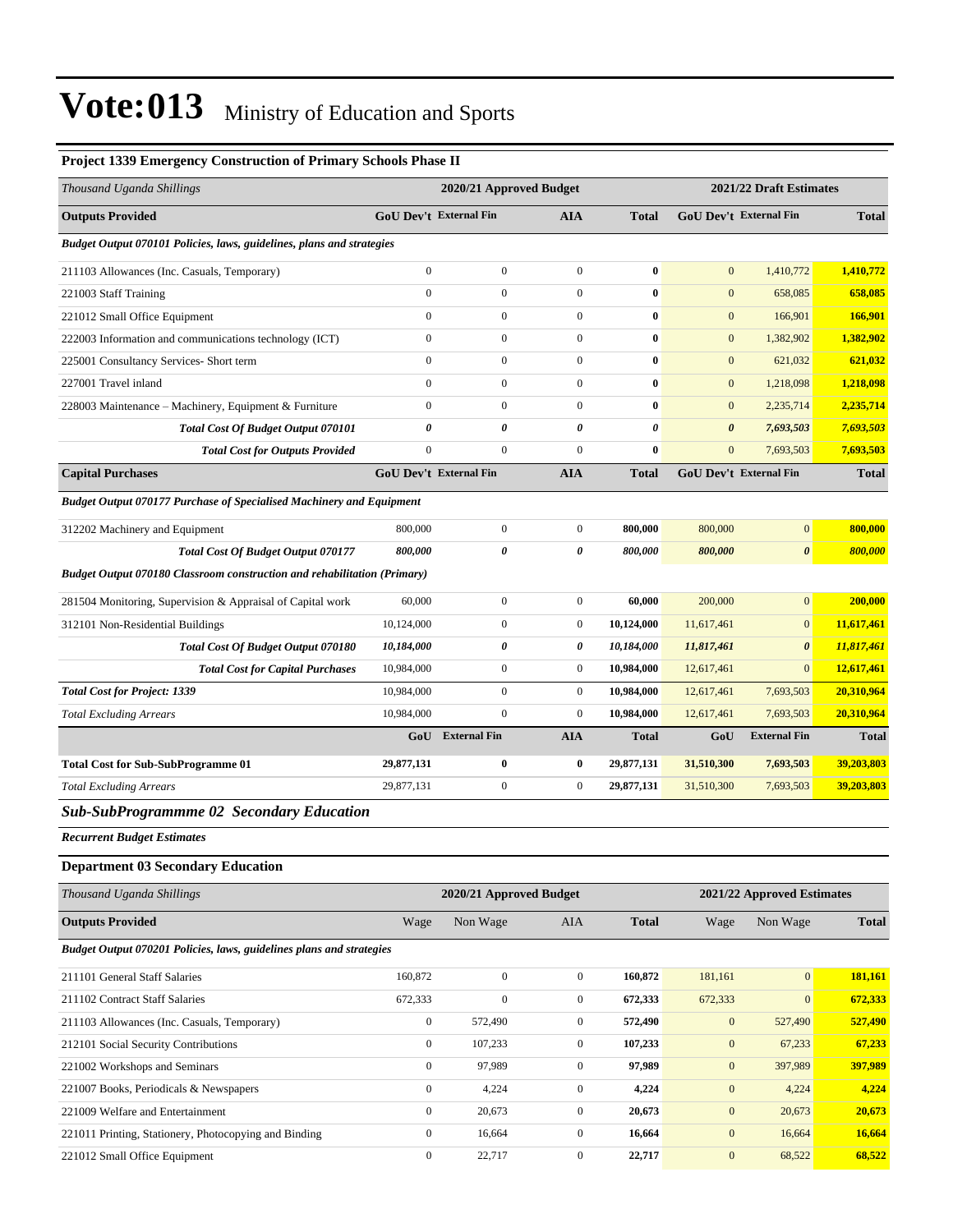| 223005 Electricity                                                          | $\boldsymbol{0}$      | 5,718                   | $\mathbf{0}$     | 5,718        | $\mathbf{0}$          | 5,718                      | 5,718                   |
|-----------------------------------------------------------------------------|-----------------------|-------------------------|------------------|--------------|-----------------------|----------------------------|-------------------------|
| 223006 Water                                                                | $\boldsymbol{0}$      | 2,859                   | $\mathbf{0}$     | 2,859        | $\mathbf{0}$          | 2,859                      | 2,859                   |
| 227002 Travel abroad                                                        | $\boldsymbol{0}$      | 24,550                  | $\boldsymbol{0}$ | 24,550       | $\mathbf{0}$          | $\overline{0}$             | $\overline{\mathbf{0}}$ |
| 228001 Maintenance - Civil                                                  | $\boldsymbol{0}$      | 30,000                  | $\mathbf{0}$     | 30,000       | $\mathbf{0}$          | 30,000                     | 30,000                  |
| 228004 Maintenance – Other                                                  | $\boldsymbol{0}$      | 918,341                 | $\mathbf{0}$     | 918,341      | $\boldsymbol{0}$      | 918,341                    | 918,341                 |
| <b>Total Cost of Budget Output 01</b>                                       | 833,205               | 1,823,457               | 0                | 2,656,663    | 853,494               | 2,059,713                  | 2,913,207               |
| <b>Budget Output 070202 Instructional Materials for Secondary Schools</b>   |                       |                         |                  |              |                       |                            |                         |
| 221007 Books, Periodicals & Newspapers                                      | $\boldsymbol{0}$      | 20,266,150              | $\mathbf{0}$     | 20,266,150   | $\mathbf{0}$          | 19,925,607                 | 19,925,607              |
| <b>Total Cost of Budget Output 02</b>                                       | 0                     | 20,266,150              | 0                | 20,266,150   | $\boldsymbol{\theta}$ | 19,925,607                 | 19,925,607              |
| <b>Budget Output 070203 Monitoring and Supervision of Secondary Schools</b> |                       |                         |                  |              |                       |                            |                         |
| 211103 Allowances (Inc. Casuals, Temporary)                                 | $\boldsymbol{0}$      | 116,652                 | $\boldsymbol{0}$ | 116,652      | $\mathbf{0}$          | $\mathbf{0}$               | $\bf{0}$                |
| 221001 Advertising and Public Relations                                     | $\boldsymbol{0}$      | 4,000                   | $\mathbf{0}$     | 4,000        | $\mathbf{0}$          | $\mathbf{0}$               | $\bf{0}$                |
| 221002 Workshops and Seminars                                               | $\boldsymbol{0}$      | 235,278                 | $\mathbf{0}$     | 235,278      | $\mathbf{0}$          | $\mathbf{0}$               | $\bf{0}$                |
| 227001 Travel inland                                                        | $\boldsymbol{0}$      | 334,854                 | $\mathbf{0}$     | 334,854      | $\boldsymbol{0}$      | 330,459                    | 330,459                 |
| 227004 Fuel, Lubricants and Oils                                            | $\boldsymbol{0}$      | 26,353                  | $\boldsymbol{0}$ | 26,353       | $\boldsymbol{0}$      | 26,353                     | 26,353                  |
| 228002 Maintenance - Vehicles                                               | $\boldsymbol{0}$      | 47,632                  | $\mathbf{0}$     | 47,632       | $\boldsymbol{0}$      | 47,632                     | 47,632                  |
| <b>Total Cost of Budget Output 03</b>                                       | 0                     | 764,769                 | 0                | 764,769      | $\boldsymbol{\theta}$ | 404,444                    | 404,444                 |
| <b>Budget Output 070204 Training of Secondary Teachers</b>                  |                       |                         |                  |              |                       |                            |                         |
| 211103 Allowances (Inc. Casuals, Temporary)                                 | $\boldsymbol{0}$      | 42,400                  | $\boldsymbol{0}$ | 42,400       | $\mathbf{0}$          | 42,400                     | 42,400                  |
| 221002 Workshops and Seminars                                               | $\boldsymbol{0}$      | 60,000                  | $\mathbf{0}$     | 60,000       | $\mathbf{0}$          | 60,000                     | 60,000                  |
| 221003 Staff Training                                                       | $\boldsymbol{0}$      | 117,037                 | $\mathbf{0}$     | 117,037      | $\boldsymbol{0}$      | 117,037                    | 117,037                 |
| 227001 Travel inland                                                        | $\boldsymbol{0}$      | 105,512                 | $\boldsymbol{0}$ | 105,512      | $\boldsymbol{0}$      | 105,512                    | 105,512                 |
| <b>Total Cost of Budget Output 04</b>                                       | 0                     | 324,949                 | 0                | 324,949      | $\pmb{\theta}$        | 324,949                    | 324,949                 |
| <b>Total Cost Of Outputs Provided</b>                                       | 833,205               | 23,179,326              | $\bf{0}$         | 24,012,531   | 853,494               | 22,714,713                 | 23,568,207              |
| <b>Outputs Funded</b>                                                       | Wage                  | Non Wage                | AIA              | <b>Total</b> | Wage                  | Non Wage                   | <b>Total</b>            |
| <b>Budget Output 070251 USE Tuition Support</b>                             |                       |                         |                  |              |                       |                            |                         |
| 263106 Other Current grants (Current)                                       | $\boldsymbol{0}$      | 40,350                  | $\boldsymbol{0}$ | 40,350       | $\mathbf{0}$          | 40,350                     | 40,350                  |
| o/w East African Essay Competitions                                         | $\boldsymbol{\theta}$ | 40,350                  | 0                | 40,350       | $\boldsymbol{\theta}$ | $\theta$                   | $\bf{0}$                |
| o/w EAC Essay Competition                                                   | $\theta$              | $\theta$                | 0                | 0            | $\boldsymbol{\theta}$ | 40,350                     | 40,350                  |
| <b>Total Cost of Budget Output 51</b>                                       | 0                     | 40,350                  | 0                | 40,350       | $\theta$              | 40,350                     | 40,350                  |
| <b>Total Cost Of Outputs Funded</b>                                         | 0                     | 40,350                  | $\bf{0}$         | 40,350       | $\pmb{0}$             | 40,350                     | 40,350                  |
| <b>Arrears</b>                                                              | Wage                  | Non Wage                | AIA              | <b>Total</b> | Wage                  | Non Wage                   | <b>Total</b>            |
| <b>Budget Output 070299 Arrears</b>                                         |                       |                         |                  |              |                       |                            |                         |
| 321605 Domestic arrears (Budgeting)                                         | $\boldsymbol{0}$      | 3,677,083               | $\boldsymbol{0}$ | 3,677,083    | $\mathbf{0}$          | $\mathbf{0}$               | $\bf{0}$                |
| <b>Total Cost of Budget Output 99</b>                                       | 0                     | 3,677,083               | 0                | 3,677,083    | $\pmb{\theta}$        | $\boldsymbol{\theta}$      | $\boldsymbol{\theta}$   |
| <b>Total Cost Of Arrears</b>                                                | 0                     | 3,677,083               | $\bf{0}$         | 3,677,083    | $\pmb{0}$             | $\boldsymbol{0}$           | $\bf{0}$                |
| <b>Total Cost for Department 03</b>                                         | 833,205               | 26,896,759              | $\bf{0}$         | 27,729,964   | 853,494               | 22,755,063                 | 23,608,557              |
| <b>Total Excluding Arrears</b>                                              | 833,205               | 23,219,676              | $\boldsymbol{0}$ | 24,052,881   | 853,494               | 22,755,063                 | 23,608,557              |
| <b>Department 14 Private Schools Department</b>                             |                       |                         |                  |              |                       |                            |                         |
| Thousand Uganda Shillings                                                   |                       | 2020/21 Approved Budget |                  |              |                       | 2021/22 Approved Estimates |                         |
| <b>Outputs Provided</b>                                                     | Wage                  | Non Wage                | AIA              | <b>Total</b> | Wage                  | Non Wage                   | <b>Total</b>            |
| Budget Output 070201 Policies, laws, guidelines plans and strategies        |                       |                         |                  |              |                       |                            |                         |
| 211101 General Staff Salaries                                               | 160,584               | $\boldsymbol{0}$        | $\boldsymbol{0}$ | 160,584      | 172,471               | $\vert 0 \vert$            | 172,471                 |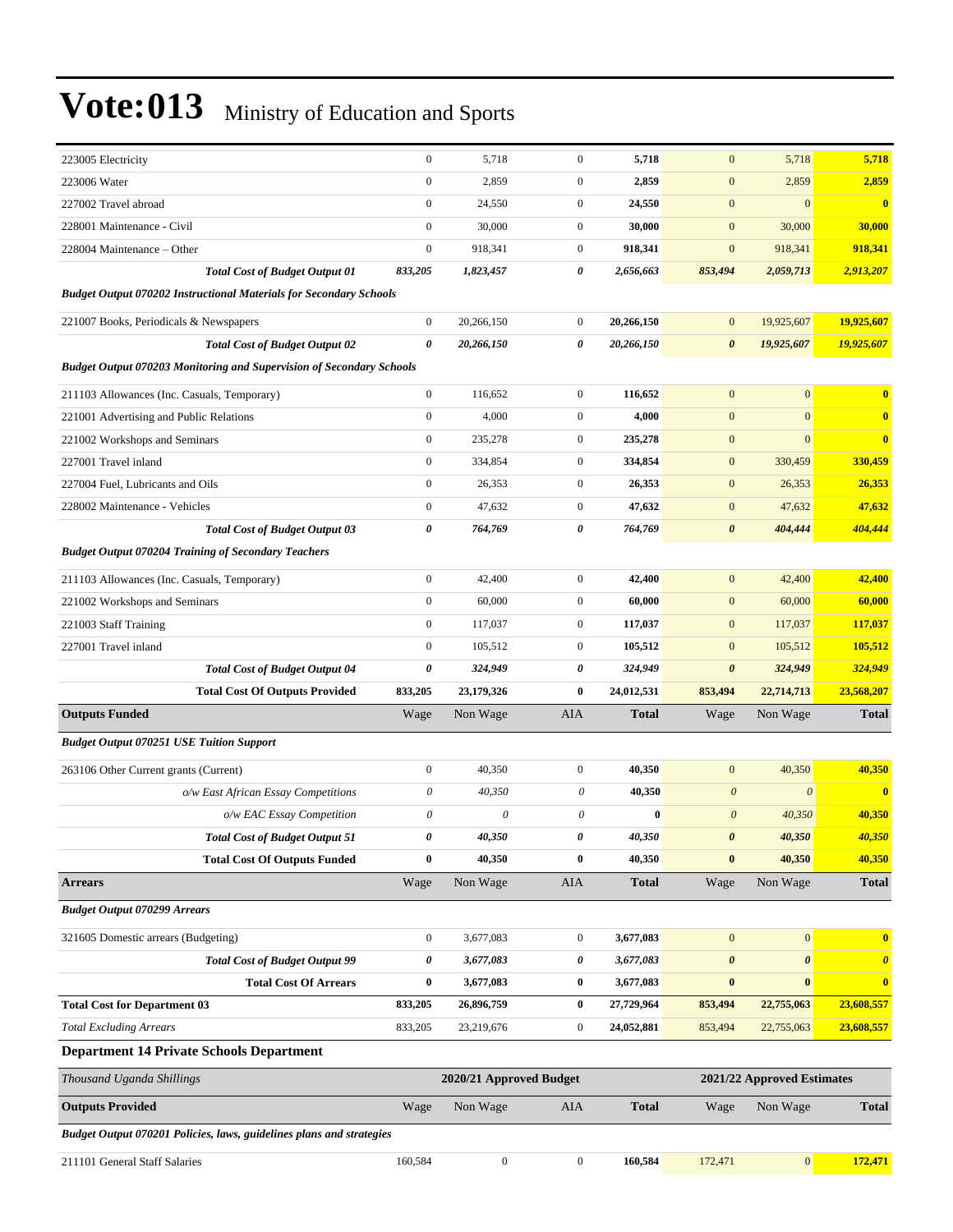| 211103 Allowances (Inc. Casuals, Temporary)                              | $\mathbf{0}$     | 107,225 | $\overline{0}$ | 107.225 | $\overline{0}$        | 117,225 | 117,225 |
|--------------------------------------------------------------------------|------------------|---------|----------------|---------|-----------------------|---------|---------|
| 221001 Advertising and Public Relations                                  | $\overline{0}$   | 16,000  | $\overline{0}$ | 16,000  | $\mathbf{0}$          | 6,000   | 6,000   |
| 221002 Workshops and Seminars                                            | $\overline{0}$   | 40,447  | $\overline{0}$ | 40,447  | $\mathbf{0}$          | 40,447  | 40,447  |
| 221007 Books, Periodicals & Newspapers                                   | $\boldsymbol{0}$ | 2,500   | $\overline{0}$ | 2,500   | $\mathbf{0}$          | 2,500   | 2,500   |
| 221008 Computer supplies and Information Technology (IT)                 | $\boldsymbol{0}$ | 7,500   | $\mathbf{0}$   | 7,500   | $\mathbf{0}$          | 15,211  | 15,211  |
| 221009 Welfare and Entertainment                                         | $\overline{0}$   | 41,000  | $\overline{0}$ | 41,000  | $\mathbf{0}$          | 41,000  | 41,000  |
| 221011 Printing, Stationery, Photocopying and Binding                    | $\boldsymbol{0}$ | 33,711  | $\mathbf{0}$   | 33,711  | $\mathbf{0}$          | 26,000  | 26,000  |
| 228004 Maintenance – Other                                               | $\overline{0}$   | 4,725   | $\mathbf{0}$   | 4,725   | $\mathbf{0}$          | 4,725   | 4,725   |
| <b>Total Cost of Budget Output 01</b>                                    | 160,584          | 253,108 | 0              | 413,692 | 172,471               | 253,108 | 425,579 |
| <b>Budget Output 070205 Monitoring USE Placements in Private Schools</b> |                  |         |                |         |                       |         |         |
| 227001 Travel inland                                                     | $\overline{0}$   | 293,126 | $\overline{0}$ | 293,126 | $\mathbf{0}$          | 293,126 | 293,126 |
| 227002 Travel abroad                                                     | $\overline{0}$   | 4,855   | $\overline{0}$ | 4,855   | $\mathbf{0}$          | 4,855   | 4,855   |
| 227004 Fuel, Lubricants and Oils                                         | $\overline{0}$   | 9,383   | $\overline{0}$ | 9,383   | $\mathbf{0}$          | 9,383   | 9,383   |
| 228002 Maintenance - Vehicles                                            | $\overline{0}$   | 25,380  | $\overline{0}$ | 25,380  | $\mathbf{0}$          | 25,380  | 25,380  |
| <b>Total Cost of Budget Output 05</b>                                    | 0                | 332,744 | 0              | 332,744 | $\boldsymbol{\theta}$ | 332,744 | 332,744 |
| <b>Total Cost Of Outputs Provided</b>                                    | 160,584          | 585,852 | $\bf{0}$       | 746,436 | 172,471               | 585,852 | 758,323 |
| <b>Total Cost for Department 14</b>                                      | 160,584          | 585,852 | $\bf{0}$       | 746,436 | 172,471               | 585,852 | 758,323 |
| <b>Total Excluding Arrears</b>                                           | 160,584          | 585,852 | $\overline{0}$ | 746,436 | 172,471               | 585,852 | 758,323 |
| <b>Development Budget Estimates</b>                                      |                  |         |                |         |                       |         |         |

### **Project 1540 Development of Secondary Education Phase II**

| Thousand Uganda Shillings                                                            |                               | 2020/21 Approved Budget |                  |                       | 2021/22 Draft Estimates |                               |                         |
|--------------------------------------------------------------------------------------|-------------------------------|-------------------------|------------------|-----------------------|-------------------------|-------------------------------|-------------------------|
| <b>Outputs Provided</b>                                                              | <b>GoU Dev't External Fin</b> |                         | <b>AIA</b>       | <b>Total</b>          |                         | GoU Dev't External Fin        | <b>Total</b>            |
| Budget Output 070201 Policies, laws, guidelines plans and strategies                 |                               |                         |                  |                       |                         |                               |                         |
| 211103 Allowances (Inc. Casuals, Temporary)                                          | $\mathbf{0}$                  | $\mathbf{0}$            | $\mathbf{0}$     | $\bf{0}$              | 100,000                 | $\overline{0}$                | 100,000                 |
| 221001 Advertising and Public Relations                                              | 8,400                         | $\boldsymbol{0}$        | $\boldsymbol{0}$ | 8,400                 | 8,400                   | $\overline{0}$                | 8,400                   |
| 221002 Workshops and Seminars                                                        | $\mathbf{0}$                  | $\overline{0}$          | $\mathbf{0}$     | $\bf{0}$              | 423,107                 | $\overline{0}$                | 423,107                 |
| 221009 Welfare and Entertainment                                                     | $\overline{0}$                | $\boldsymbol{0}$        | $\mathbf{0}$     | $\bf{0}$              | 18,780                  | $\overline{0}$                | 18,780                  |
| 221011 Printing, Stationery, Photocopying and Binding                                | $\mathbf{0}$                  | $\overline{0}$          | $\mathbf{0}$     | $\bf{0}$              | 70,000                  | $\overline{0}$                | 70,000                  |
| 227001 Travel inland                                                                 | $\theta$                      | $\overline{0}$          | $\mathbf{0}$     | $\mathbf{0}$          | 131,032                 | $\overline{0}$                | 131,032                 |
| 227004 Fuel, Lubricants and Oils                                                     | 20,000                        | $\boldsymbol{0}$        | $\mathbf{0}$     | 20,000                | 80,000                  | $\Omega$                      | 80,000                  |
| 228002 Maintenance - Vehicles                                                        | 20,000                        | $\boldsymbol{0}$        | $\overline{0}$   | 20,000                | 20,000                  | $\Omega$                      | 20,000                  |
| 282105 Court Awards                                                                  | 1,383,461                     | $\overline{0}$          | $\Omega$         | 1,383,461             | $\overline{0}$          | $\overline{0}$                | $\overline{\mathbf{0}}$ |
| Total Cost Of Budget Output 070201                                                   | 1,431,861                     | $\theta$                | 0                | 1,431,861             | 851,318                 | $\boldsymbol{\theta}$         | 851,318                 |
| <b>Budget Output 070202 Instructional Materials for Secondary Schools</b>            |                               |                         |                  |                       |                         |                               |                         |
| 222003 Information and communications technology (ICT)                               | $\mathbf{0}$                  | $\mathbf{0}$            | $\mathbf{0}$     | $\bf{0}$              | 1,000,000               | $\overline{0}$                | 1,000,000               |
| <b>Total Cost Of Budget Output 070202</b>                                            | 0                             | 0                       | 0                | $\boldsymbol{\theta}$ | 1,000,000               | $\boldsymbol{\theta}$         | 1,000,000               |
| <b>Total Cost for Outputs Provided</b>                                               | 1,431,861                     | $\overline{0}$          | $\mathbf{0}$     | 1,431,861             | 1,851,318               | $\Omega$                      | 1,851,318               |
| <b>Capital Purchases</b>                                                             | <b>GoU Dev't External Fin</b> |                         | <b>AIA</b>       | <b>Total</b>          |                         | <b>GoU Dev't External Fin</b> | <b>Total</b>            |
| <b>Budget Output 070275 Purchase of Motor Vehicles and Other Transport Equipment</b> |                               |                         |                  |                       |                         |                               |                         |
| 312201 Transport Equipment                                                           | 280,000                       | $\overline{0}$          | $\overline{0}$   | 280,000               | 1,168,968               | $\overline{0}$                | 1,168,968               |
| <b>Total Cost Of Budget Output 070275</b>                                            | 280,000                       | $\theta$                | 0                | 280,000               | 1,168,968               | $\boldsymbol{\theta}$         | 1.168.968               |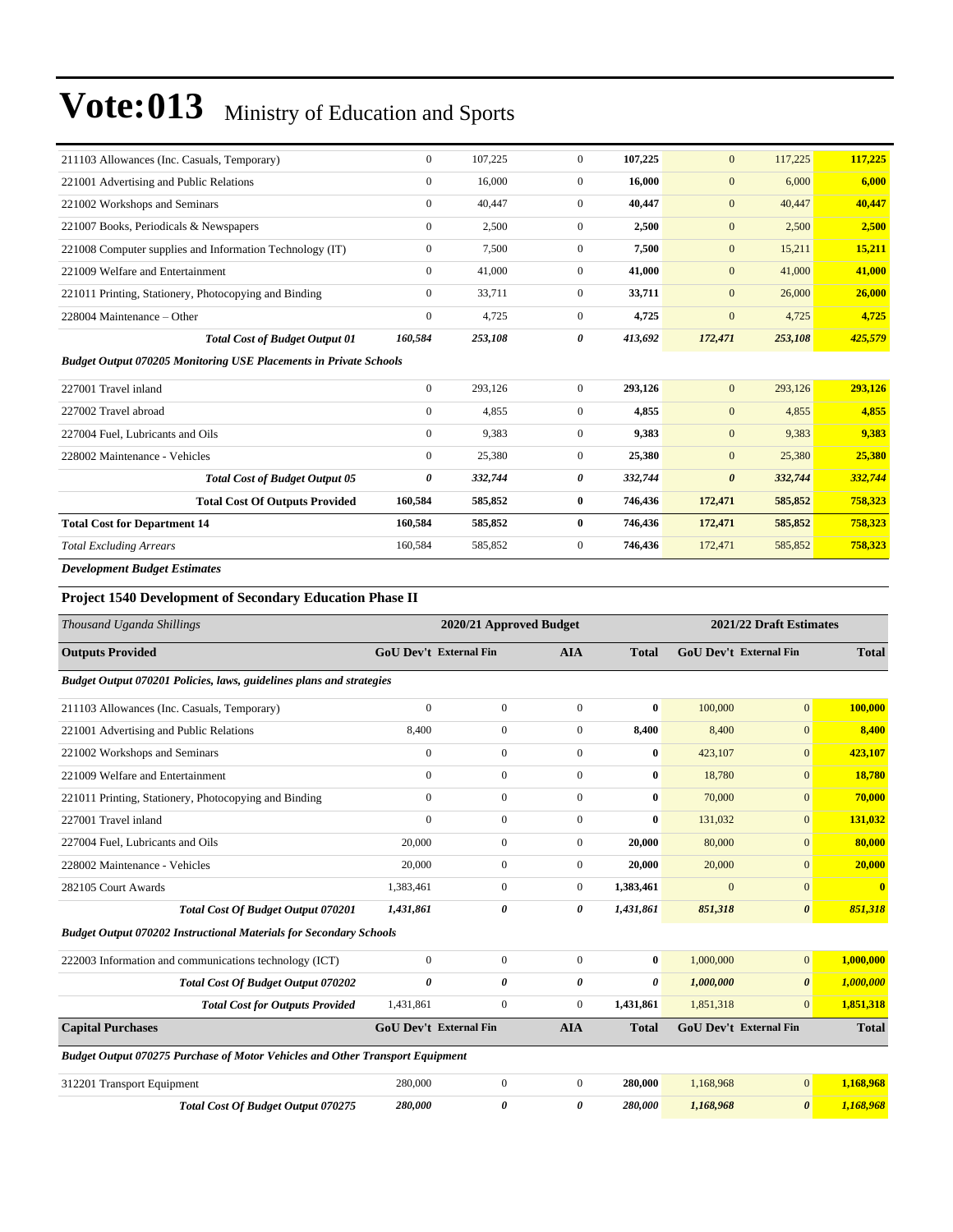| Budget Output 070276 Purchase of Office and ICT Equipment, including Software                  |                  |                               |                  |                  |                       |                               |                         |
|------------------------------------------------------------------------------------------------|------------------|-------------------------------|------------------|------------------|-----------------------|-------------------------------|-------------------------|
| 312213 ICT Equipment                                                                           | $\boldsymbol{0}$ | $\boldsymbol{0}$              | $\overline{0}$   | $\bf{0}$         | 80,000                | $\mathbf{0}$                  | 80,000                  |
| Total Cost Of Budget Output 070276                                                             | 0                | $\pmb{\theta}$                | 0                | 0                | 80,000                | $\boldsymbol{\theta}$         | 80,000                  |
| <b>Budget Output 070284 Construction and rehabilitation of learning facilities (Secondary)</b> |                  |                               |                  |                  |                       |                               |                         |
| 281503 Engineering and Design Studies & Plans for capital<br>works                             | $\boldsymbol{0}$ | $\boldsymbol{0}$              | $\boldsymbol{0}$ | $\bf{0}$         | 500,000               | $\mathbf{0}$                  | 500,000                 |
| 281504 Monitoring, Supervision & Appraisal of Capital work                                     | 1,040,000        | $\boldsymbol{0}$              | $\boldsymbol{0}$ | 1,040,000        | 2,088,113             | $\mathbf{0}$                  | 2,088,113               |
| 312101 Non-Residential Buildings                                                               | 11,617,083       | $\boldsymbol{0}$              | $\boldsymbol{0}$ | 11,617,083       | 28,503,083            | $\mathbf{0}$                  | 28,503,083              |
| 312102 Residential Buildings                                                                   | 500,000          | $\boldsymbol{0}$              | $\boldsymbol{0}$ | 500,000          | $\mathbf{0}$          | $\mathbf{0}$                  | $\bf{0}$                |
| Total Cost Of Budget Output 070284                                                             | 13,157,083       | 0                             | 0                | 13,157,083       | 31,091,196            | $\boldsymbol{\theta}$         | 31,091,196              |
| <b>Total Cost for Capital Purchases</b>                                                        | 13,437,083       | $\boldsymbol{0}$              | $\overline{0}$   | 13,437,083       | 32,340,164            | $\mathbf{0}$                  | 32,340,164              |
| <b>Total Cost for Project: 1540</b>                                                            | 14,868,944       | $\boldsymbol{0}$              | $\overline{0}$   | 14,868,944       | 34, 191, 483          | $\mathbf{0}$                  | 34,191,483              |
| <b>Total Excluding Arrears</b>                                                                 | 14,868,944       | $\boldsymbol{0}$              | $\boldsymbol{0}$ | 14,868,944       | 34, 191, 483          | $\mathbf{0}$                  | 34,191,483              |
| Project 1665 Uganda Secondary Education Expansion Project                                      |                  |                               |                  |                  |                       |                               |                         |
| Thousand Uganda Shillings                                                                      |                  | 2020/21 Approved Budget       |                  |                  |                       | 2021/22 Draft Estimates       |                         |
| <b>Outputs Provided</b>                                                                        |                  | <b>GoU Dev't External Fin</b> | <b>AIA</b>       | Total            |                       | <b>GoU Dev't External Fin</b> | <b>Total</b>            |
| Budget Output 070201 Policies, laws, guidelines plans and strategies                           |                  |                               |                  |                  |                       |                               |                         |
| 211102 Contract Staff Salaries                                                                 | 451,200          | 2,907,200                     | $\boldsymbol{0}$ | 3,358,400        | 360,000               | 1,776,000                     | 2,136,000               |
| 211103 Allowances (Inc. Casuals, Temporary)                                                    | $\boldsymbol{0}$ | $\boldsymbol{0}$              | $\overline{0}$   | $\bf{0}$         | 560,800               | $\mathbf{0}$                  | 560,800                 |
| 212201 Social Security Contributions                                                           | $\mathbf{0}$     | $\mathbf{0}$                  | $\boldsymbol{0}$ | $\bf{0}$         | 36,000                | 177,600                       | 213,600                 |
| 221001 Advertising and Public Relations                                                        | $\mathbf{0}$     | 200,000                       | $\boldsymbol{0}$ | 200,000          | 102,000               | 83,200                        | 185,200                 |
| 221002 Workshops and Seminars                                                                  | 80,000           | 1,500,000                     | $\mathbf{0}$     | 1,580,000        | 150,000               | $\mathbf{0}$                  | 150,000                 |
| 221003 Staff Training                                                                          | $\boldsymbol{0}$ | $\boldsymbol{0}$              | $\boldsymbol{0}$ | $\bf{0}$         | 60,000                | $\mathbf{0}$                  | 60,000                  |
| 221007 Books, Periodicals & Newspapers                                                         | $\mathbf{0}$     | $\boldsymbol{0}$              | $\overline{0}$   | $\bf{0}$         | 2,000                 | $\mathbf{0}$                  | 2,000                   |
| 221009 Welfare and Entertainment                                                               | 40,000           | $\boldsymbol{0}$              | $\boldsymbol{0}$ | 40,000           | 62,720                | $\mathbf{0}$                  | 62,720                  |
| 221011 Printing, Stationery, Photocopying and Binding                                          | 40,000           | $\mathbf{0}$                  | $\boldsymbol{0}$ | 40,000           | 70,000                | 83,200                        | 153,200                 |
| 221012 Small Office Equipment                                                                  | 80,000           | 200,000                       | $\boldsymbol{0}$ | 280,000          | 130,000               | $\mathbf{0}$                  | 130,000                 |
| 222001 Telecommunications                                                                      | 6,000            | $\boldsymbol{0}$              | $\overline{0}$   | 6,000            | 5,000                 | $\mathbf{0}$                  | 5,000                   |
| 223005 Electricity                                                                             | $\boldsymbol{0}$ | 60,000                        | $\boldsymbol{0}$ | 60,000           | $\mathbf{0}$          | $\mathbf{0}$                  | $\bf{0}$                |
| 223006 Water                                                                                   | $\boldsymbol{0}$ | 60,000                        | $\boldsymbol{0}$ | 60,000           | $\mathbf{0}$          | $\mathbf{0}$                  | $\overline{\mathbf{0}}$ |
| 227001 Travel inland                                                                           | $\boldsymbol{0}$ | 1,600,000                     | $\boldsymbol{0}$ | 1,600,000        | $\mathbf{0}$          | $\boldsymbol{0}$              | $\bf{0}$                |
| 227004 Fuel, Lubricants and Oils                                                               | 40,000           | $\boldsymbol{0}$              | $\overline{0}$   | 40,000           | 50,000                | $\mathbf{0}$                  | 50,000                  |
| 228003 Maintenance – Machinery, Equipment & Furniture                                          | $\boldsymbol{0}$ | 200,000                       | $\boldsymbol{0}$ | 200,000          | $\mathbf{0}$          | $\boldsymbol{0}$              | $\bf{0}$                |
| <b>Total Cost Of Budget Output 070201</b>                                                      | 737,200          | 6,727,200                     | 0                | 7,464,400        | 1,588,520             | 2,120,000                     | 3,708,520               |
| <b>Budget Output 070202 Instructional Materials for Secondary Schools</b>                      |                  |                               |                  |                  |                       |                               |                         |
| 221002 Workshops and Seminars                                                                  | $\boldsymbol{0}$ | 500,000                       | $\boldsymbol{0}$ | 500,000          | $\boldsymbol{0}$      | 150,000                       | 150,000                 |
| 221007 Books, Periodicals & Newspapers                                                         | $\boldsymbol{0}$ | $\boldsymbol{0}$              | $\boldsymbol{0}$ | $\bf{0}$         | $\mathbf{0}$          | 350,000                       | 350,000                 |
| <b>Total Cost Of Budget Output 070202</b>                                                      | 0                | 500,000                       | 0                | 500,000          | $\boldsymbol{\theta}$ | 500,000                       | 500,000                 |
| <b>Budget Output 070203 Monitoring and Supervision of Secondary Schools</b>                    |                  |                               |                  |                  |                       |                               |                         |
| 221008 Computer supplies and Information Technology (IT)                                       | $\boldsymbol{0}$ | $\boldsymbol{0}$              | $\boldsymbol{0}$ | 0                | 56,000                | $\boldsymbol{0}$              | 56,000                  |
| 227001 Travel inland                                                                           | 187,800          | 1,800,000                     | $\boldsymbol{0}$ | 1,987,800        | 210,000               | 1,800,000                     | 2,010,000               |
| 227004 Fuel, Lubricants and Oils                                                               | $\boldsymbol{0}$ | $\boldsymbol{0}$              | $\boldsymbol{0}$ | $\boldsymbol{0}$ | 119,480               | $\boldsymbol{0}$              | 119,480                 |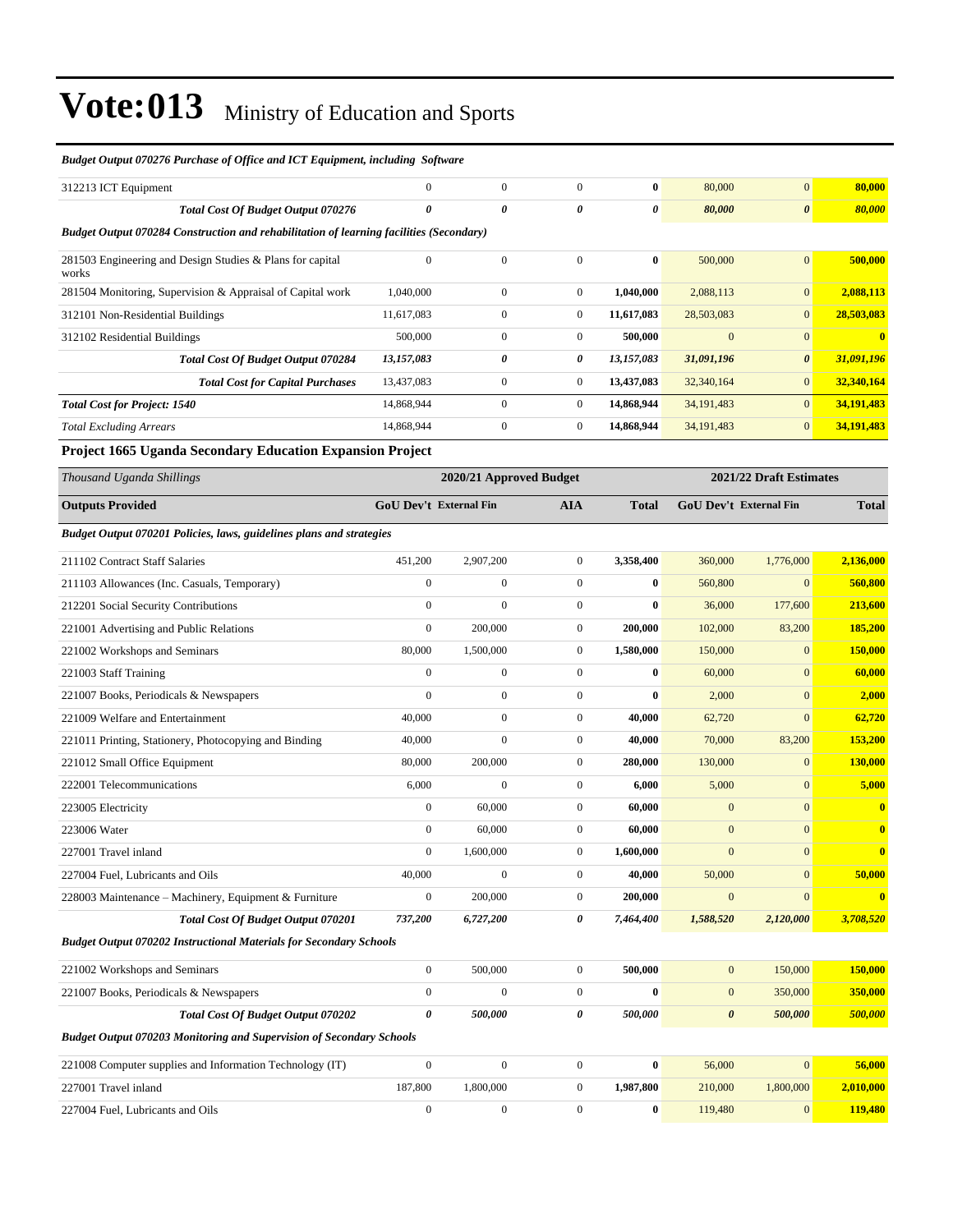| 228002 Maintenance - Vehicles                                                        | $\mathbf{0}$                  | $\mathbf{0}$              | $\mathbf{0}$     | $\bf{0}$     | 40,000                | $\mathbf{0}$                  | 40,000       |
|--------------------------------------------------------------------------------------|-------------------------------|---------------------------|------------------|--------------|-----------------------|-------------------------------|--------------|
| Total Cost Of Budget Output 070203                                                   | 187,800                       | 1,800,000                 | 0                | 1,987,800    | 425,480               | 1,800,000                     | 2,225,480    |
| <b>Budget Output 070204 Training of Secondary Teachers</b>                           |                               |                           |                  |              |                       |                               |              |
| 221003 Staff Training                                                                | 75,000                        | 6,000,000                 | $\boldsymbol{0}$ | 6,075,000    | $\mathbf{0}$          | 6,000,000                     | 6,000,000    |
| Total Cost Of Budget Output 070204                                                   | 75,000                        | 6,000,000                 | 0                | 6,075,000    | 0                     | 6,000,000                     | 6,000,000    |
| <b>Total Cost for Outputs Provided</b>                                               | 1,000,000                     | 15,027,200                | $\boldsymbol{0}$ | 16,027,200   | 2,014,000             | 10,420,000                    | 12,434,000   |
| <b>Outputs Funded</b>                                                                | <b>GoU Dev't External Fin</b> |                           | <b>AIA</b>       | Total        |                       | <b>GoU Dev't External Fin</b> | <b>Total</b> |
| <b>Budget Output 070251 USE Tuition Support</b>                                      |                               |                           |                  |              |                       |                               |              |
| 263106 Other Current grants (Current)                                                | $\mathbf{0}$                  | 2,500,000                 | $\boldsymbol{0}$ | 2,500,000    | $\mathbf{0}$          | 2,500,000                     | 2,500,000    |
| o/w Scholarships provided to refugee learners in the refugee<br>hosting districts    | 0                             | 2,500,000                 | 0                | 2,500,000    | $\boldsymbol{\theta}$ | $\boldsymbol{\theta}$         | $\bf{0}$     |
| o/w Capitation Grant for refugees                                                    | 0                             | $\theta$                  | 0                | $\bf{0}$     | $\boldsymbol{\theta}$ | 2,500,000                     | 2,500,000    |
| Total Cost Of Budget Output 070251                                                   | 0                             | 2,500,000                 | 0                | 2,500,000    | $\boldsymbol{\theta}$ | 2,500,000                     | 2,500,000    |
| <b>Budget Output 070253 Secondary Examinations (UNEB)</b>                            |                               |                           |                  |              |                       |                               |              |
| 291001 Transfers to Government Institutions                                          | $\mathbf{0}$                  | 300,000                   | $\boldsymbol{0}$ | 300,000      | $\mathbf{0}$          | 300,000                       | 300,000      |
| o/w Certification of refugee testimonials                                            | 0                             | 300,000                   | 0                | 300,000      | $\boldsymbol{\theta}$ | $\boldsymbol{\theta}$         | $\bf{0}$     |
| o/w Certification of Prior Education for Refugees                                    | $\boldsymbol{\mathit{0}}$     | $\boldsymbol{\mathit{0}}$ | $\theta$         | $\bf{0}$     | $\boldsymbol{\theta}$ | 300,000                       | 300,000      |
| Total Cost Of Budget Output 070253                                                   | $\boldsymbol{\theta}$         | 300,000                   | 0                | 300,000      | $\boldsymbol{\theta}$ | 300,000                       | 300,000      |
| <b>Total Cost for Outputs Funded</b>                                                 | $\mathbf{0}$                  | 2,800,000                 | $\boldsymbol{0}$ | 2,800,000    | $\mathbf{0}$          | 2,800,000                     | 2,800,000    |
|                                                                                      |                               |                           |                  |              |                       |                               |              |
| <b>Capital Purchases</b>                                                             | <b>GoU Dev't External Fin</b> |                           | <b>AIA</b>       | Total        |                       | <b>GoU Dev't External Fin</b> | <b>Total</b> |
| <b>Budget Output 070275 Purchase of Motor Vehicles and Other Transport Equipment</b> |                               |                           |                  |              |                       |                               |              |
| 312201 Transport Equipment                                                           | $\mathbf{0}$                  | 2,000,000                 | $\boldsymbol{0}$ | 2,000,000    | 315,000               | 2,000,000                     | 2,315,000    |
| Total Cost Of Budget Output 070275                                                   | 0                             | 2,000,000                 | 0                | 2,000,000    | 315,000               | 2,000,000                     | 2,315,000    |
| Budget Output 070276 Purchase of Office and ICT Equipment, including Software        |                               |                           |                  |              |                       |                               |              |
| 312213 ICT Equipment                                                                 | $\mathbf{0}$                  | $\boldsymbol{0}$          | $\boldsymbol{0}$ | $\bf{0}$     | 475,000               | $\mathbf{0}$                  | 475,000      |
| Total Cost Of Budget Output 070276                                                   | $\boldsymbol{\theta}$         | $\theta$                  | 0                | 0            | 475,000               | $\boldsymbol{\theta}$         | 475,000      |
| Budget Output 070280 Classroom construction and rehabilitation (Secondary)           |                               |                           |                  |              |                       |                               |              |
| 281504 Monitoring, Supervision & Appraisal of Capital work                           | $\boldsymbol{0}$              | $\boldsymbol{0}$          | $\boldsymbol{0}$ | $\bf{0}$     | 240,000               | $\mathbf{0}$                  | 240,000      |
| 312101 Non-Residential Buildings                                                     | $\boldsymbol{0}$              | 18,553,300                | $\boldsymbol{0}$ | 18,553,300   |                       | 11,707,262                    | 11,707,262   |
| Total Cost Of Budget Output 070280                                                   | 0                             | 18,553,300                | 0                | 18,553,300   | 240,000               | 11,707,262                    | 11,947,262   |
| <b>Total Cost for Capital Purchases</b>                                              | $\boldsymbol{0}$              | 20,553,300                | $\boldsymbol{0}$ | 20,553,300   | 1,030,000             | 13,707,262                    | 14,737,262   |
| <b>Total Cost for Project: 1665</b>                                                  | 1,000,000                     | 38,380,500                | $\boldsymbol{0}$ | 39,380,500   | 3,044,000             | 26,927,262                    | 29,971,262   |
| <b>Total Excluding Arrears</b>                                                       | 1,000,000                     | 38,380,500                | $\boldsymbol{0}$ | 39,380,500   | 3,044,000             | 26,927,262                    | 29,971,262   |
|                                                                                      | GoU                           | <b>External Fin</b>       | <b>AIA</b>       | <b>Total</b> | GoU                   | <b>External Fin</b>           | <b>Total</b> |
| <b>Total Cost for Sub-SubProgramme 02</b>                                            | 44,345,343                    | 38,380,500                | $\bf{0}$         | 82,725,843   | 61,602,363            | 26,927,262                    | 88,529,625   |
| <b>Total Excluding Arrears</b>                                                       | 44, 345, 343                  | 38,380,500                | $\boldsymbol{0}$ | 82,725,843   | 61,602,363            | 26,927,262                    | 88,529,625   |
| <b>Sub-SubProgrammme 04 Higher Education</b>                                         |                               |                           |                  |              |                       |                               |              |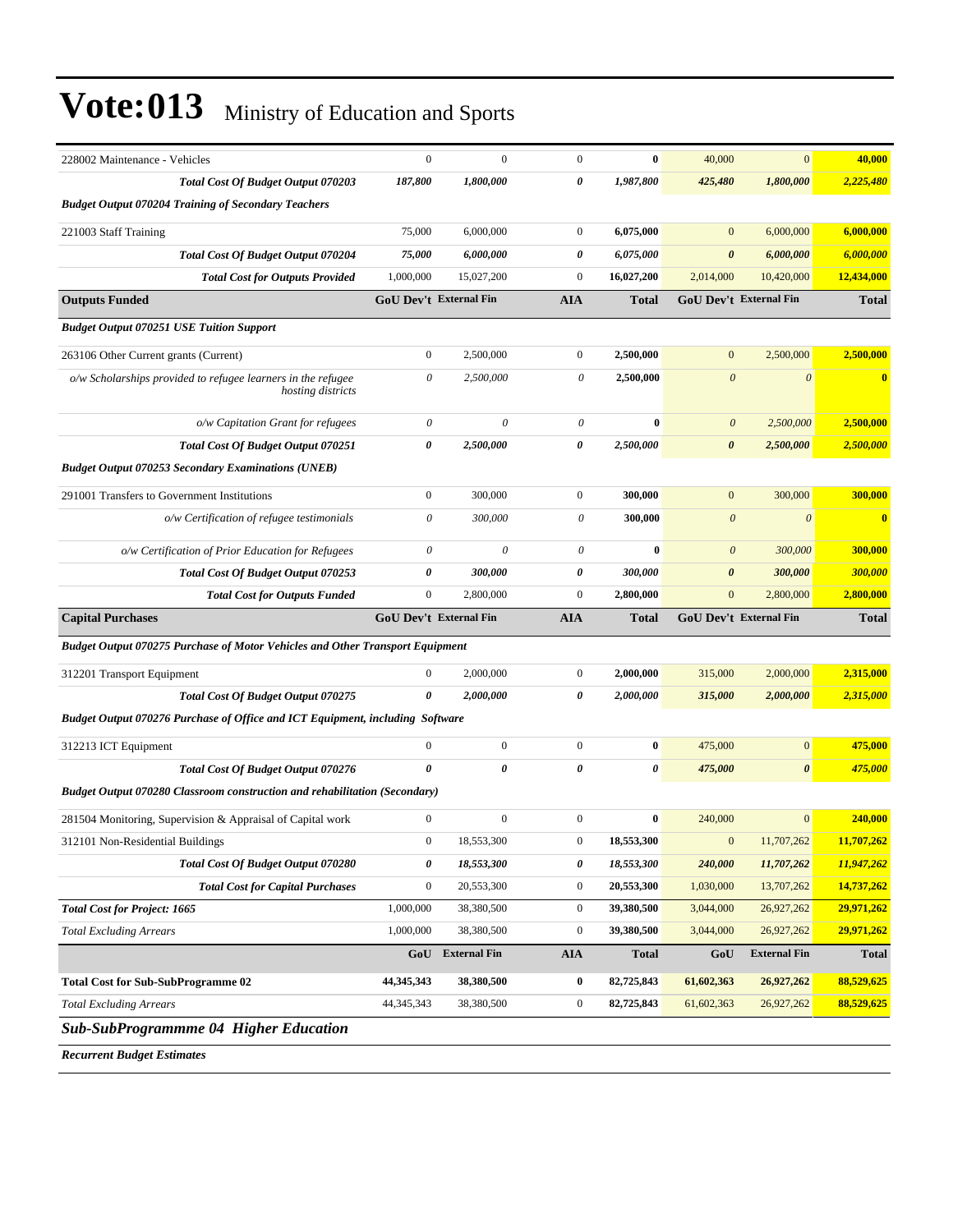### **Department 07 Higher Education**

| Thousand Uganda Shillings                                                                         |                           | 2020/21 Approved Budget   |                           |                  |                           | 2021/22 Approved Estimates |              |
|---------------------------------------------------------------------------------------------------|---------------------------|---------------------------|---------------------------|------------------|---------------------------|----------------------------|--------------|
| <b>Outputs Provided</b>                                                                           | Wage                      | Non Wage                  | AIA                       | <b>Total</b>     | Wage                      | Non Wage                   | <b>Total</b> |
| Budget Output 070401 Policies, guidelines to universities and other tertiary institutions         |                           |                           |                           |                  |                           |                            |              |
| 211101 General Staff Salaries                                                                     | 197,375                   | $\mathbf{0}$              | $\boldsymbol{0}$          | 197,375          | 284,315                   | $\mathbf{0}$               | 284,315      |
| 211103 Allowances (Inc. Casuals, Temporary)                                                       | $\boldsymbol{0}$          | 49,340                    | $\boldsymbol{0}$          | 49,340           | $\boldsymbol{0}$          | 237,340                    | 237,340      |
| 221001 Advertising and Public Relations                                                           | $\boldsymbol{0}$          | 22,000                    | $\boldsymbol{0}$          | 22,000           | $\boldsymbol{0}$          | 22,000                     | 22,000       |
| 221002 Workshops and Seminars                                                                     | $\boldsymbol{0}$          | 780,000                   | $\boldsymbol{0}$          | 780,000          | $\boldsymbol{0}$          | 398,272                    | 398,272      |
| 221003 Staff Training                                                                             | $\boldsymbol{0}$          | 5,000                     | $\boldsymbol{0}$          | 5,000            | $\boldsymbol{0}$          | 5,000                      | 5,000        |
| 221007 Books, Periodicals & Newspapers                                                            | $\boldsymbol{0}$          | 6,480                     | $\boldsymbol{0}$          | 6,480            | $\boldsymbol{0}$          | 6,480                      | 6,480        |
| 221008 Computer supplies and Information Technology (IT)                                          | $\boldsymbol{0}$          | 9,000                     | $\mathbf{0}$              | 9,000            | $\boldsymbol{0}$          | 10,600                     | 10,600       |
| 221009 Welfare and Entertainment                                                                  | $\boldsymbol{0}$          | 18,930                    | $\boldsymbol{0}$          | 18,930           | $\boldsymbol{0}$          | 18,930                     | 18,930       |
| 221011 Printing, Stationery, Photocopying and Binding                                             | $\boldsymbol{0}$          | 24,738                    | $\boldsymbol{0}$          | 24,738           | $\boldsymbol{0}$          | 29,463                     | 29,463       |
| 222001 Telecommunications                                                                         | $\boldsymbol{0}$          | 5,400                     | $\boldsymbol{0}$          | 5,400            | $\mathbf{0}$              | 5,400                      | 5,400        |
| 222002 Postage and Courier                                                                        | $\boldsymbol{0}$          | 1,600                     | $\mathbf{0}$              | 1,600            | $\boldsymbol{0}$          | $\boldsymbol{0}$           |              |
| 225001 Consultancy Services- Short term                                                           | $\boldsymbol{0}$          | $\mathbf{0}$              | $\mathbf{0}$              | $\bf{0}$         | $\boldsymbol{0}$          | 380,000                    | 380,000      |
| 227001 Travel inland                                                                              | $\boldsymbol{0}$          | 146,335                   | $\boldsymbol{0}$          | 146,335          | $\mathbf{0}$              | 190,735                    | 190,735      |
| 227002 Travel abroad                                                                              | $\boldsymbol{0}$          | 20,000                    | $\boldsymbol{0}$          | 20,000           | $\boldsymbol{0}$          | 15,000                     | 15,000       |
| 227004 Fuel, Lubricants and Oils                                                                  | $\boldsymbol{0}$          | 14,204                    | $\boldsymbol{0}$          | 14,204           | $\mathbf{0}$              | 14,204                     | 14,204       |
| 228002 Maintenance - Vehicles                                                                     | $\boldsymbol{0}$          | 25,326                    | $\mathbf{0}$              | 25,326           | $\boldsymbol{0}$          | 25,326                     | 25,326       |
| <b>Total Cost of Budget Output 01</b>                                                             | 197,375                   | 1,128,352                 | 0                         | 1,325,726        | 284,315                   | 1,358,750                  | 1,643,065    |
| <b>Total Cost Of Outputs Provided</b>                                                             | 197,375                   | 1,128,352                 | $\bf{0}$                  | 1,325,726        | 284,315                   | 1,358,750                  | 1,643,065    |
| <b>Outputs Funded</b>                                                                             | Wage                      | Non Wage                  | AIA                       | <b>Total</b>     | Wage                      | Non Wage                   | <b>Total</b> |
| <b>Budget Output 070451 Support establishment of constituent colleges and Public Universities</b> |                           |                           |                           |                  |                           |                            |              |
| 263106 Other Current grants (Current)                                                             | $\boldsymbol{0}$          | 10,266,156                | $\boldsymbol{0}$          | 10,266,156       | $\boldsymbol{0}$          | 11,566,156                 | 11,566,156   |
| o/w Subvention grant to Uganda Petroleum Institute Kigumba                                        | $\boldsymbol{\theta}$     | 3,500,000                 | 0                         | 3,500,000        | $\boldsymbol{\mathit{0}}$ | $\boldsymbol{\theta}$      | $\bf{0}$     |
| o/w Subvention grant to Busoga University                                                         | $\theta$                  | 2,000,000                 | 0                         | 2,000,000        | $\boldsymbol{\theta}$     | $\theta$                   | $\bf{0}$     |
| o/w Subvention grant to Mountains of the Moon University                                          | $\theta$                  | 4,266,156                 | 0                         | 4,266,156        | $\boldsymbol{\theta}$     | $\theta$                   | $\bf{0}$     |
| o/w Visitation Committee                                                                          | $\theta$                  | 500,000                   | $\theta$                  | 500,000          | $\boldsymbol{\theta}$     | $\theta$                   | $\bf{0}$     |
| o/w o/w Funds for establishment of Busoga University                                              | $\boldsymbol{\theta}$     | $\boldsymbol{\mathit{0}}$ | $\boldsymbol{\mathit{0}}$ | $\bf{0}$         | $\boldsymbol{\theta}$     | 1,800,000                  | 1,800,000    |
| o/w o/w subvention grant to Mountains of the Moon University                                      | $\boldsymbol{\mathit{0}}$ | $\boldsymbol{\theta}$     | $\boldsymbol{\mathit{0}}$ | $\boldsymbol{0}$ | $\boldsymbol{\theta}$     | 4,266,156                  | 4,266,156    |
| $o/w$ o/w subvention grant to Uganda Petroleum Institute<br>Kigumba                               | $\boldsymbol{\mathit{0}}$ | $\boldsymbol{\theta}$     | $\boldsymbol{o}$          | $\bf{0}$         | $\boldsymbol{\mathit{0}}$ | 3,500,000                  | 3,500,000    |
| $o/w o/w$ Sponsorship for learners in oil and gas under USDP<br>and ARSDP                         | $\boldsymbol{\mathit{0}}$ | $\boldsymbol{\theta}$     | $\boldsymbol{\theta}$     | $\bf{0}$         | $\boldsymbol{\theta}$     | 2,000,000                  | 2,000,000    |
| <b>Total Cost of Budget Output 51</b>                                                             | 0                         | 10,266,156                | 0                         | 10,266,156       | $\boldsymbol{\theta}$     | 11,566,156                 | 11,566,156   |
| <b>Budget Output 070452 Support to Research Institutions in Public Universities</b>               |                           |                           |                           |                  |                           |                            |              |
| 263106 Other Current grants (Current)                                                             | $\boldsymbol{0}$          | 2,316,324                 | $\boldsymbol{0}$          | 2,316,324        | $\mathbf{0}$              | 2,315,924                  | 2,315,924    |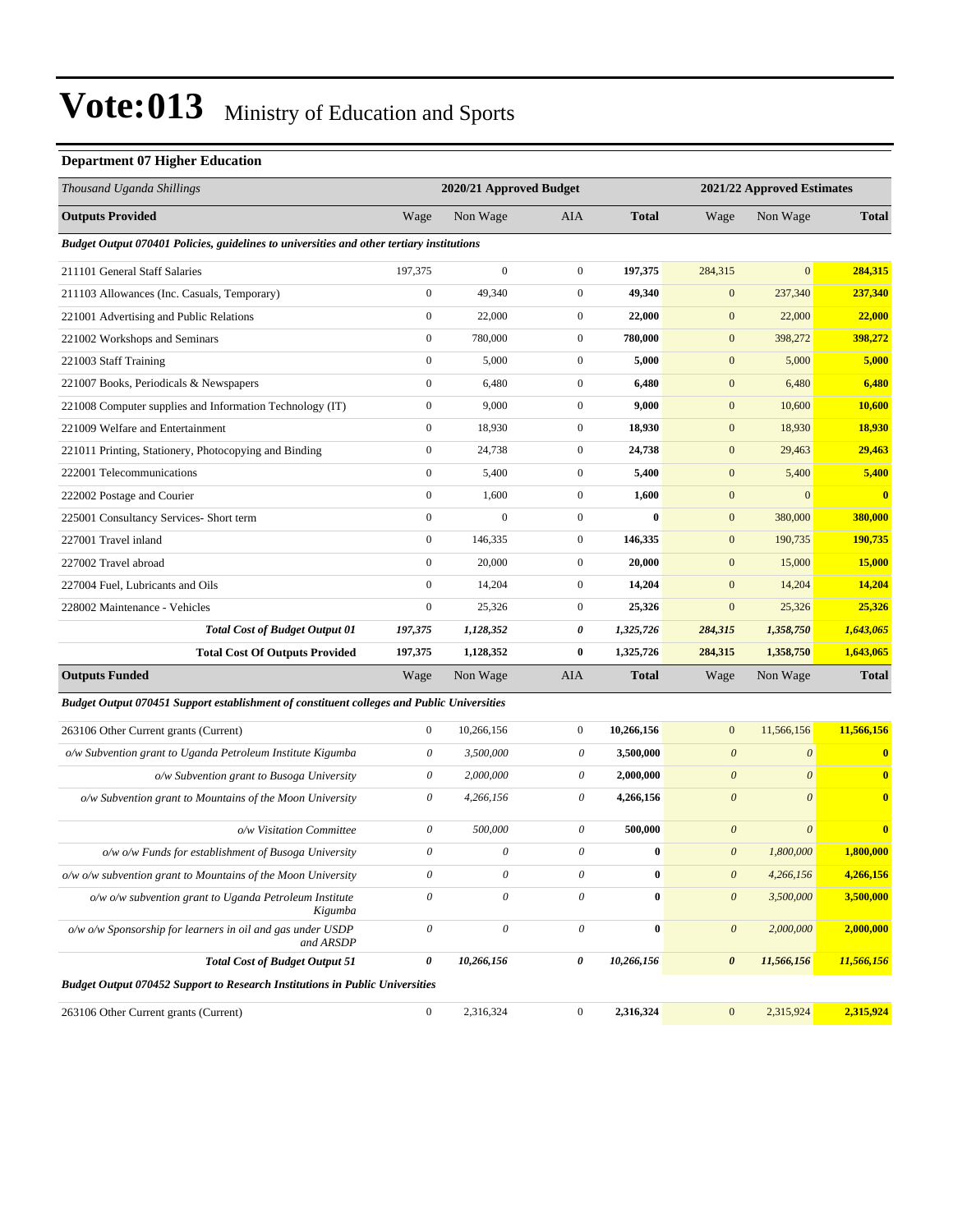| o/w o/w Ind Train/Exam fees/TP/Living out Allowances                                                           | $\theta$                  | 2,056,324                 | $\boldsymbol{\mathit{0}}$ | 2,056,324    | $\boldsymbol{\theta}$<br>$\theta$              | $\bf{0}$                              |
|----------------------------------------------------------------------------------------------------------------|---------------------------|---------------------------|---------------------------|--------------|------------------------------------------------|---------------------------------------|
| o/w o/w Uganda Common Wealth Scheme                                                                            | $\theta$                  | 55,000                    | $\boldsymbol{\theta}$     | 55,000       | $\theta$<br>$\theta$                           | $\bf{0}$                              |
| o/w Research in Public Universities                                                                            | $\boldsymbol{\mathit{0}}$ | 205,000                   | $\boldsymbol{\theta}$     | 205,000      | $\boldsymbol{\theta}$<br>$\theta$              | $\bf{0}$                              |
| o/w o/w Industrial Train/Exam fees/TP/Living out Allowances                                                    | $\boldsymbol{\theta}$     | $\boldsymbol{\mathit{0}}$ | $\boldsymbol{\mathit{0}}$ | $\bf{0}$     | $\boldsymbol{\theta}$<br>2,055,924             | 2,055,924                             |
| o/w o/w Uganda Common Wealth Scheme                                                                            | $\boldsymbol{\mathit{0}}$ | $\theta$                  | $\mathcal O$              | $\bf{0}$     | $\boldsymbol{\theta}$<br>55,000                | 55,000                                |
| o/w Research in Public Universities                                                                            | 0                         | $\theta$                  | $\boldsymbol{\theta}$     | $\bf{0}$     | $\boldsymbol{\theta}$<br>205,000               | 205,000                               |
| <b>Total Cost of Budget Output 52</b>                                                                          | $\boldsymbol{\theta}$     | 2,316,324                 | 0                         | 2,316,324    | $\boldsymbol{\theta}$<br>2,315,924             | 2,315,924                             |
| <b>Budget Output 070453 Sponsorship Scheme and Staff Development for Masters and Phds</b>                      |                           |                           |                           |              |                                                |                                       |
| 263106 Other Current grants (Current)                                                                          | $\boldsymbol{0}$          | 30,759,782                | $\mathbf{0}$              | 30,759,782   | $\boldsymbol{0}$<br>31,259,782                 | 31,259,782                            |
| o/w o/w India attache                                                                                          | $\theta$                  | 403,615                   | $\boldsymbol{\theta}$     | 403,615      | $\boldsymbol{\theta}$<br>$\theta$              | $\bf{0}$                              |
| o/w o/w Students expenses in Cuba                                                                              | $\boldsymbol{\theta}$     | 196,000                   | $\boldsymbol{\theta}$     | 196,000      | $\boldsymbol{\theta}$                          | $\theta$<br>$\bf{0}$                  |
| o/w o/w Students' Loan Scheme                                                                                  | $\theta$                  | 29,805,555                | $\theta$                  | 29,805,555   | $\boldsymbol{\theta}$<br>$\theta$              | $\mathbf{0}$                          |
| o/w o/w Sponsorship Scheme for Higher Degrees (Masters)                                                        | 0                         | 354,612                   | 0                         | 354,612      | $\boldsymbol{\theta}$<br>$\theta$              | $\bf{0}$                              |
| o/w o/w Students expenses in Cuba                                                                              | $\boldsymbol{\mathit{0}}$ | $\boldsymbol{\mathit{0}}$ | $\boldsymbol{\theta}$     | $\bf{0}$     | $\boldsymbol{\theta}$<br>196,600               | 196,600                               |
| o/w o/w India attache                                                                                          | $\boldsymbol{\theta}$     | $\theta$                  | $\boldsymbol{\theta}$     | $\bf{0}$     | $\boldsymbol{\theta}$<br>403,015               | 403,015                               |
| o/w o/w Students' Loan Scheme                                                                                  | $\boldsymbol{\theta}$     | $\theta$                  | $\boldsymbol{\mathit{0}}$ | $\bf{0}$     | $\boldsymbol{\theta}$<br>30,305,555            | 30,305,555                            |
| o/w o/w Sponsorship Scheme for Higher Degrees (Masters)                                                        | $\boldsymbol{\mathit{0}}$ | $\boldsymbol{\mathit{0}}$ | $\boldsymbol{\theta}$     | $\bf{0}$     | $\boldsymbol{0}$<br>354,612                    | 354,612                               |
| <b>Total Cost of Budget Output 53</b>                                                                          | $\boldsymbol{\theta}$     | 30,759,782                | 0                         | 30,759,782   | $\boldsymbol{\theta}$<br>31,259,782            | 31,259,782                            |
| Budget Output 070454 Monitoring/supervision and Quality assurance for Tertiary Institutions (AICAD, NCHE, JAB) |                           |                           |                           |              |                                                |                                       |
| 263106 Other Current grants (Current)                                                                          | $\boldsymbol{0}$          | 6,301,500                 | $\overline{0}$            | 6,301,500    | $\boldsymbol{0}$<br>901,500                    | 901,500                               |
| o/w o/w African Institute for Capacity Development (AICAD)                                                     | $\boldsymbol{\theta}$     | 790,000                   | $\boldsymbol{\theta}$     | 790,000      | $\boldsymbol{\theta}$<br>$\theta$              | $\bf{0}$                              |
| o/w o/w National Council for Higher Education (NCHE)                                                           | $\theta$                  | 5,400,000                 | $\boldsymbol{\theta}$     | 5,400,000    | $\boldsymbol{\theta}$<br>$\boldsymbol{\theta}$ | $\bf{0}$                              |
| o/w o/w Joint Admission Board                                                                                  | $\theta$                  | 111,500                   | $\boldsymbol{\mathit{0}}$ | 111,500      | $\theta$<br>$\boldsymbol{\theta}$              | $\mathbf{0}$                          |
| o/w Funds for quality assurance for African Institute for<br>Capacity Development (AICAD)                      | $\boldsymbol{\theta}$     | $\theta$                  | $\boldsymbol{\theta}$     | $\mathbf{0}$ | $\boldsymbol{0}$<br>790,000                    | 790,000                               |
| o/w Funds for Joint Admission Board activities                                                                 | $\boldsymbol{\theta}$     | $\theta$                  | $\boldsymbol{\theta}$     | $\bf{0}$     | $\boldsymbol{0}$<br>111,500                    | 111,500                               |
| <b>Total Cost of Budget Output 54</b>                                                                          | $\boldsymbol{\theta}$     | 6,301,500                 | 0                         | 6,301,500    | $\boldsymbol{\theta}$<br>901,500               | 901,500                               |
| <b>Budget Output 070455 Operational Support for Public and Private Universities</b>                            |                           |                           |                           |              |                                                |                                       |
| 263340 Other grants                                                                                            | $\boldsymbol{0}$          | 2,199,247                 | $\boldsymbol{0}$          | 2,199,247    | $\mathbf{0}$<br>2,079,249                      | 2,079,249                             |
| o/w o/w Kisubi Brothers' University                                                                            | $\theta$                  | 600,000                   | $\boldsymbol{\theta}$     | 600,000      | $\boldsymbol{\theta}$<br>$\boldsymbol{\theta}$ | $\bf{0}$                              |
| o/w o/w Bishop Stuart University                                                                               | 0                         | 746,764                   | 0                         | 746,764      | $\theta$<br>$\boldsymbol{\theta}$              |                                       |
| o/w o/w Ndejje University                                                                                      | $\theta$                  | 315,238                   | $\theta$                  | 315,238      | $\boldsymbol{\theta}$                          | $\boldsymbol{\theta}$<br>$\bullet$    |
| o/w o/w Nkumba University                                                                                      | $\boldsymbol{\mathit{0}}$ | 315,238                   | $\theta$                  | 315,238      | $\boldsymbol{\mathit{0}}$                      | $\boldsymbol{\theta}$<br>$\mathbf{0}$ |
| o/w o/w Kumi University                                                                                        | $\boldsymbol{\mathit{0}}$ | 222,009                   | $\boldsymbol{\mathit{0}}$ | 222,009      | $\boldsymbol{\theta}$<br>$\boldsymbol{\theta}$ | $\bf{0}$                              |
| o/w o/w Bishop Stuart University                                                                               | $\boldsymbol{\mathit{0}}$ | 0                         | $\theta$                  | $\bf{0}$     | 1,080,000<br>$\boldsymbol{\theta}$             | 1,080,000                             |
| o/w o/w Ndejje University                                                                                      | $\boldsymbol{\mathit{0}}$ | $\boldsymbol{\mathit{0}}$ | $\boldsymbol{\mathit{0}}$ | $\bf{0}$     | $\boldsymbol{\theta}$<br>321,496               | 321,496                               |
| o/w o/w Nkumba University                                                                                      | $\boldsymbol{\theta}$     | 0                         | $\theta$                  | $\bf{0}$     | 321,496<br>$\boldsymbol{\theta}$               | 321,496                               |
| o/w o/w Kumi University                                                                                        | $\theta$                  | $\boldsymbol{\mathit{0}}$ | $\theta$                  | $\bf{0}$     | $\boldsymbol{\theta}$<br>356,258               | 356,258                               |
| <b>Total Cost of Budget Output 55</b>                                                                          | 0                         | 2,199,247                 | 0                         | 2,199,247    | 0<br>2,079,249                                 | 2,079,249                             |
| <b>Total Cost Of Outputs Funded</b>                                                                            | $\bf{0}$                  | 51,843,009                | $\bf{0}$                  | 51,843,009   | $\pmb{0}$<br>48,122,611                        | 48,122,611                            |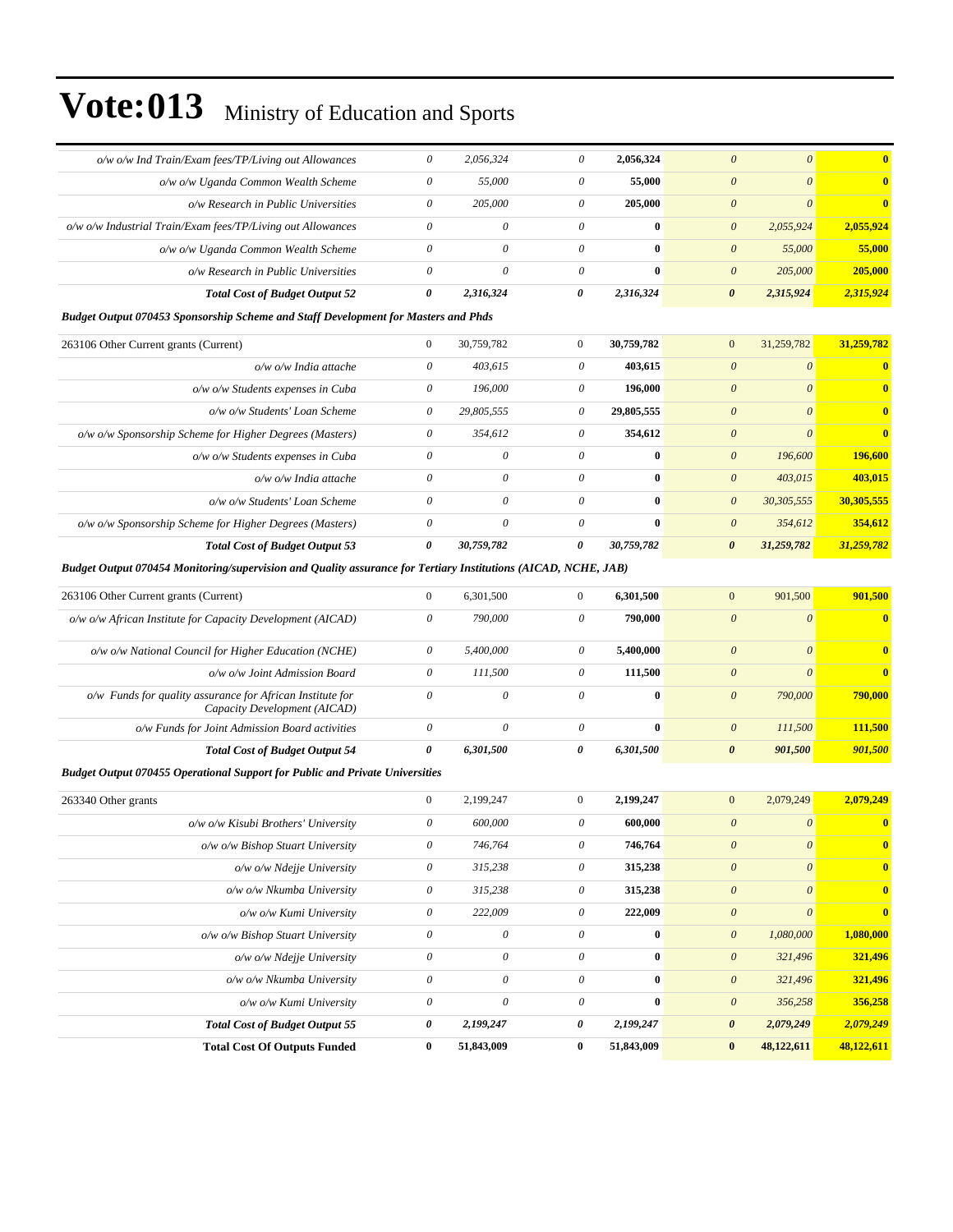| <b>Arrears</b>                              | Wage         | Non Wage     | AIA            | <b>Total</b> | Wage                  | Non Wage              | <b>Total</b> |
|---------------------------------------------|--------------|--------------|----------------|--------------|-----------------------|-----------------------|--------------|
| <b>Budget Output 070499 Arrears</b>         |              |              |                |              |                       |                       |              |
| 321605 Domestic arrears (Budgeting)         | $\mathbf{0}$ | 2,216,391    | $\mathbf{0}$   | 2,216,391    | $\overline{0}$        | $\overline{0}$        | $\mathbf{0}$ |
| <b>Total Cost of Budget Output 99</b>       | 0            | 2,216,391    | 0              | 2,216,391    | $\boldsymbol{\theta}$ | $\boldsymbol{\theta}$ | $\theta$     |
| <b>Total Cost Of Arrears</b>                | $\bf{0}$     | 2,216,391    | $\mathbf{0}$   | 2,216,391    | $\bf{0}$              | $\mathbf{0}$          | $\mathbf{0}$ |
| <b>Total Cost for Department 07</b>         | 197,375      | 55, 187, 751 | $\mathbf{0}$   | 55,385,126   | 284,315               | 49,481,361            | 49,765,676   |
| <b>Total Excluding Arrears</b>              | 197,375      | 52,971,361   | $\overline{0}$ | 53,168,735   | 284,315               | 49,481,361            | 49,765,676   |
| $\mathbf{r}$ is the state of $\mathbf{r}$ . |              |              |                |              |                       |                       |              |

*Development Budget Estimates*

#### **Project 1241 Development of Uganda Petroleum Institute Kigumba**

| Thousand Uganda Shillings                                                 |                               | 2020/21 Approved Budget |              |              | 2021/22 Draft Estimates       |                       |              |
|---------------------------------------------------------------------------|-------------------------------|-------------------------|--------------|--------------|-------------------------------|-----------------------|--------------|
| <b>Capital Purchases</b>                                                  | <b>GoU Dev't External Fin</b> |                         | <b>AIA</b>   | <b>Total</b> | <b>GoU</b> Dev't External Fin |                       | <b>Total</b> |
| <b>Budget Output 070480 Construction and Rehabilitation of facilities</b> |                               |                         |              |              |                               |                       |              |
| 312101 Non-Residential Buildings                                          | 3,480,794                     | $\mathbf{0}$            | $\mathbf{0}$ | 3,480,794    | 3,480,794                     | $\overline{0}$        | 3,480,794    |
| 312102 Residential Buildings                                              | 1,519,206                     | 0                       | $\mathbf{0}$ | 1,519,206    | 1,519,207                     | $\mathbf{0}$          | 1,519,207    |
| Total Cost Of Budget Output 070480                                        | 5,000,000                     | 0                       | 0            | 5,000,000    | 5,000,000                     | $\boldsymbol{\theta}$ | 5,000,000    |
| <b>Total Cost for Capital Purchases</b>                                   | 5,000,000                     | 0                       | $\mathbf{0}$ | 5,000,000    | 5,000,000                     | $\overline{0}$        | 5,000,000    |
| <b>Total Cost for Project: 1241</b>                                       | 5,000,000                     | $\mathbf{0}$            | $\mathbf{0}$ | 5,000,000    | 5,000,000                     | $\overline{0}$        | 5,000,000    |
| <b>Total Excluding Arrears</b>                                            | 5,000,000                     | 0                       | $\mathbf{0}$ | 5,000,000    | 5,000,000                     | $\overline{0}$        | 5,000,000    |

#### **Project 1491 African Centers of Excellence II**

| Thousand Uganda Shillings                                                                 |                               | 2020/21 Approved Budget |                |              |                               | 2021/22 Draft Estimates |              |  |
|-------------------------------------------------------------------------------------------|-------------------------------|-------------------------|----------------|--------------|-------------------------------|-------------------------|--------------|--|
| <b>Outputs Provided</b>                                                                   | <b>GoU Dev't External Fin</b> |                         | <b>AIA</b>     | <b>Total</b> | <b>GoU</b> Dev't External Fin |                         | <b>Total</b> |  |
| Budget Output 070401 Policies, guidelines to universities and other tertiary institutions |                               |                         |                |              |                               |                         |              |  |
| 211102 Contract Staff Salaries                                                            | 145,840                       | $\mathbf{0}$            | $\overline{0}$ | 145,840      | 145,840                       | $\mathbf{0}$            | 145,840      |  |
| 211103 Allowances (Inc. Casuals, Temporary)                                               | 74,236                        | $\overline{0}$          | $\overline{0}$ | 74,236       | 74,092                        | $\overline{0}$          | 74,092       |  |
| 212101 Social Security Contributions                                                      | 14,440                        | $\overline{0}$          | $\overline{0}$ | 14,440       | 14,584                        | $\overline{0}$          | 14,584       |  |
| 221009 Welfare and Entertainment                                                          | 2,000                         | $\overline{0}$          | $\mathbf{0}$   | 2,000        | 2,000                         | $\overline{0}$          | 2,000        |  |
| 221011 Printing, Stationery, Photocopying and Binding                                     | 3,001                         | $\mathbf{0}$            | $\mathbf{0}$   | 3,001        | 3,001                         | $\overline{0}$          | 3,001        |  |
| 221012 Small Office Equipment                                                             | 3.000                         | $\mathbf{0}$            | $\mathbf{0}$   | 3.000        | 3,000                         | $\mathbf{0}$            | 3.000        |  |
| 222001 Telecommunications                                                                 | 2,000                         | $\overline{0}$          | $\mathbf{0}$   | 2,000        | 2,000                         | $\overline{0}$          | 2,000        |  |
| 222003 Information and communications technology (ICT)                                    | 3,600                         | $\overline{0}$          | $\overline{0}$ | 3,600        | 3,600                         | $\mathbf{0}$            | 3,600        |  |
| 227001 Travel inland                                                                      | 25,442                        | $\overline{0}$          | $\overline{0}$ | 25,442       | 25,442                        | $\mathbf{0}$            | 25,442       |  |
| 227004 Fuel, Lubricants and Oils                                                          | 22,000                        | 0                       | $\overline{0}$ | 22,000       | 22,000                        | $\overline{0}$          | 22,000       |  |
| <b>Total Cost Of Budget Output 070401</b>                                                 | 295,559                       | 0                       | 0              | 295,559      | 295,559                       | $\boldsymbol{\theta}$   | 295,559      |  |
| <b>Total Cost for Outputs Provided</b>                                                    | 295,559                       | 0                       | $\mathbf{0}$   | 295,559      | 295,559                       | $\overline{0}$          | 295,559      |  |
| <b>Outputs Funded</b>                                                                     | <b>GoU Dev't External Fin</b> |                         | <b>AIA</b>     | <b>Total</b> | <b>GoU Dev't External Fin</b> |                         | <b>Total</b> |  |

*Budget Output 070455 Operational Support for Public and Private Universities*

| 321440 Other grants                  |   | 12,447,730 | 12,447,730 | 6,539,478<br>$\mathbf{0}$ | 6,539,478 |
|--------------------------------------|---|------------|------------|---------------------------|-----------|
| o/w Other Grants                     | 0 | 12,447,730 | 12,447,730 | $\theta$<br>0             | $\bf{0}$  |
| $o/w$ Other grants                   | 0 | 0          | 0          | 6.539.478<br>$\theta$     | 6,539,478 |
| Total Cost Of Budget Output 070455   |   | 12,447,730 | 12,447,730 | 6,539,478<br>0            | 6,539,478 |
| <b>Total Cost for Outputs Funded</b> |   | 12,447,730 | 12,447,730 | 6,539,478<br>$\mathbf{0}$ | 6,539,478 |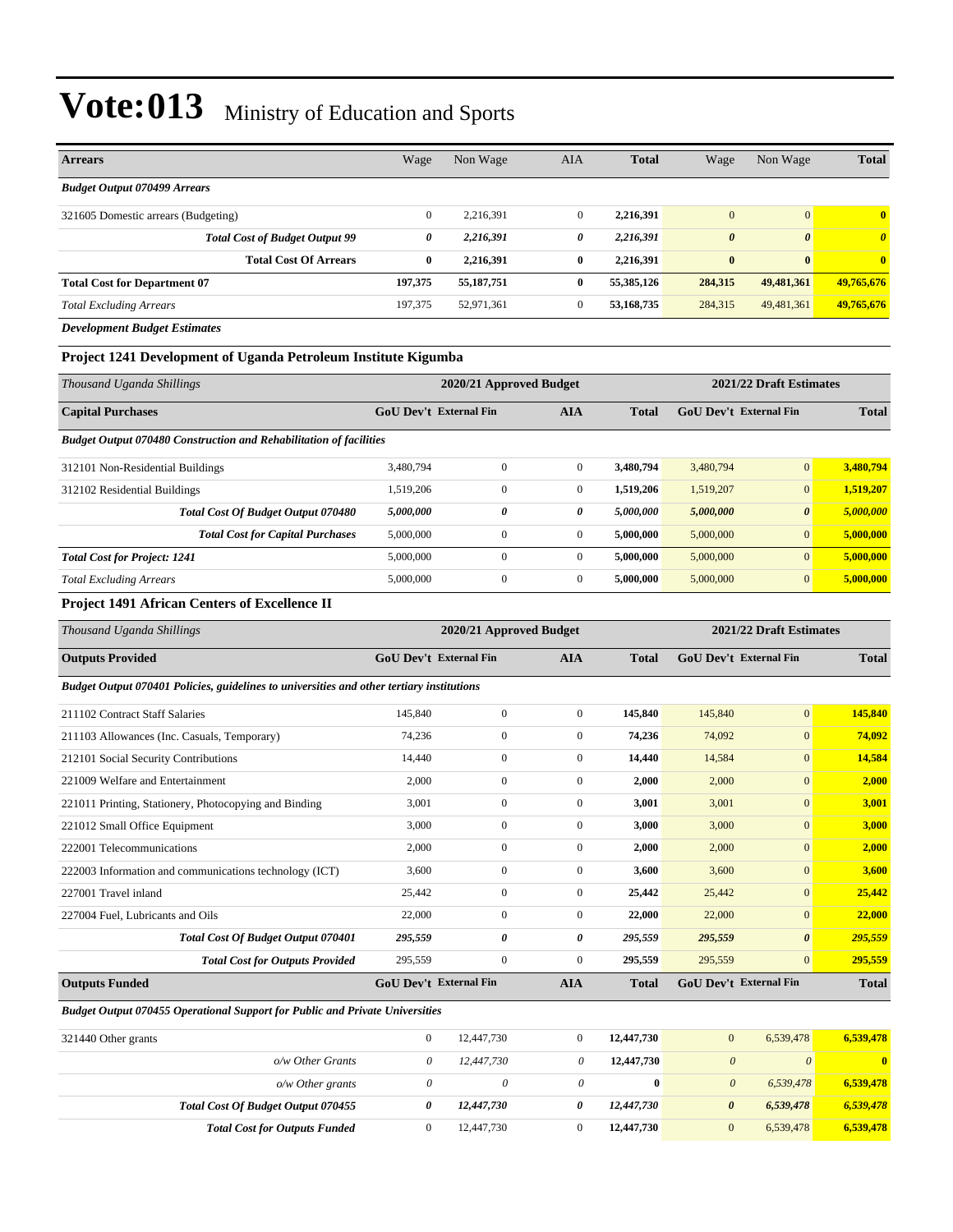| <b>Arrears</b>                                                                                        | <b>GoU Dev't External Fin</b> |                         | AIA              | <b>Total</b> | <b>GoU Dev't External Fin</b> |                            | <b>Total</b>          |
|-------------------------------------------------------------------------------------------------------|-------------------------------|-------------------------|------------------|--------------|-------------------------------|----------------------------|-----------------------|
| <b>Budget Output 070499 Arrears</b>                                                                   |                               |                         |                  |              |                               |                            |                       |
| 321605 Domestic arrears (Budgeting)                                                                   | 950,252                       | $\boldsymbol{0}$        | $\mathbf{0}$     | 950,252      | $\mathbf{0}$                  | $\boldsymbol{0}$           | $\bf{0}$              |
| Total Cost Of Budget Output 070499                                                                    | 950,252                       | 0                       | 0                | 950,252      | $\boldsymbol{\theta}$         | $\boldsymbol{\theta}$      | $\boldsymbol{\theta}$ |
| <b>Total Cost for Arrears</b>                                                                         | 950,252                       | $\mathbf{0}$            | $\overline{0}$   | 950,252      | $\mathbf{0}$                  | $\overline{0}$             | $\bf{0}$              |
| <b>Total Cost for Project: 1491</b>                                                                   | 1,245,811                     | 12,447,730              | $\mathbf{0}$     | 13,693,541   | 295,559                       | 6,539,478                  | 6,835,037             |
| <b>Total Excluding Arrears</b>                                                                        | 295,559                       | 12,447,730              | $\mathbf{0}$     | 12,743,289   | 295,559                       | 6,539,478                  | 6,835,037             |
|                                                                                                       | GoU                           | <b>External Fin</b>     | AIA              | <b>Total</b> | GoU                           | <b>External Fin</b>        | <b>Total</b>          |
| <b>Total Cost for Sub-SubProgramme 04</b>                                                             | 61,630,937                    | 12,447,730              | $\bf{0}$         | 74,078,667   | 55,061,235                    | 6,539,478                  | 61,600,713            |
| <b>Total Excluding Arrears</b>                                                                        | 61,630,937                    | 12,447,730              | $\mathbf{0}$     | 74,078,667   | 55,061,235                    | 6,539,478                  | 61,600,713            |
| Sub-SubProgrammme 05 Skills Development                                                               |                               |                         |                  |              |                               |                            |                       |
| <b>Recurrent Budget Estimates</b>                                                                     |                               |                         |                  |              |                               |                            |                       |
| <b>Department 05 BTVET</b>                                                                            |                               |                         |                  |              |                               |                            |                       |
| Thousand Uganda Shillings                                                                             |                               | 2020/21 Approved Budget |                  |              |                               | 2021/22 Approved Estimates |                       |
| <b>Outputs Provided</b>                                                                               | Wage                          | Non Wage                | <b>AIA</b>       | <b>Total</b> | Wage                          | Non Wage                   | <b>Total</b>          |
| Budget Output 070501 Policies, laws, guidelines plans and strategies                                  |                               |                         |                  |              |                               |                            |                       |
| 211101 General Staff Salaries                                                                         | 4,432,979                     | $\boldsymbol{0}$        | $\mathbf{0}$     | 4,432,979    | 8,004,945                     | $\mathbf{0}$               | 8,004,945             |
| 211103 Allowances (Inc. Casuals, Temporary)                                                           | $\boldsymbol{0}$              | 646,006                 | $\boldsymbol{0}$ | 646,006      | $\mathbf{0}$                  | 996,908                    | 996,908               |
| 221002 Workshops and Seminars                                                                         | $\boldsymbol{0}$              | 2,319,733               | $\boldsymbol{0}$ | 2,319,733    | $\mathbf{0}$                  | 1,954,144                  | 1,954,144             |
| 221011 Printing, Stationery, Photocopying and Binding                                                 | $\mathbf{0}$                  | $\mathbf{0}$            | $\mathbf{0}$     | $\bf{0}$     | $\mathbf{0}$                  | 156,295                    | 156,295               |
| 282103 Scholarships and related costs                                                                 | $\boldsymbol{0}$              | $\mathbf{0}$            | $\mathbf{0}$     | $\bf{0}$     | $\mathbf{0}$                  | 1,499,478                  | 1,499,478             |
| <b>Total Cost of Budget Output 01</b>                                                                 | 4,432,979                     | 2,965,739               | 0                | 7,398,718    | 8,004,945                     | 4,606,826                  | 12,611,771            |
| Budget Output 070502 Training and Capacity Building of BTVET Institutions                             |                               |                         |                  |              |                               |                            |                       |
| 221003 Staff Training                                                                                 | $\boldsymbol{0}$              | 973,620                 | $\mathbf{0}$     | 973,620      | $\mathbf{0}$                  | 973,620                    | 973,620               |
| <b>Total Cost of Budget Output 02</b>                                                                 | $\boldsymbol{\theta}$         | 973,620                 | 0                | 973,620      | $\boldsymbol{\theta}$         | 973,620                    | 973,620               |
| <b>Budget Output 070503 Monitoring and Supervision of BTVET Institutions</b>                          |                               |                         |                  |              |                               |                            |                       |
| 227001 Travel inland                                                                                  | $\boldsymbol{0}$              | 894,781                 | $\overline{0}$   | 894,781      | $\mathbf{0}$                  | 408,597                    | 408,597               |
| 227002 Travel abroad                                                                                  | $\boldsymbol{0}$              | 89,271                  | $\mathbf{0}$     | 89,271       | $\mathbf{0}$                  | $\boldsymbol{0}$           | $\bf{0}$              |
| 227004 Fuel, Lubricants and Oils                                                                      | $\boldsymbol{0}$              | 24,000                  | $\mathbf{0}$     | 24,000       | $\boldsymbol{0}$              | 40,000                     | 40,000                |
| 228002 Maintenance - Vehicles                                                                         | $\boldsymbol{0}$              | 44,889                  | $\mathbf{0}$     | 44,889       | $\boldsymbol{0}$              | 50,889                     | 50,889                |
| <b>Total Cost of Budget Output 03</b>                                                                 | 0                             | 1,052,941               | 0                | 1,052,941    | $\boldsymbol{\theta}$         | 499,486                    | 499,486               |
| <b>Total Cost Of Outputs Provided</b>                                                                 | 4,432,979                     | 4,992,300               | $\bf{0}$         | 9,425,279    | 8,004,945                     | 6,079,932                  | 14,084,877            |
| <b>Outputs Funded</b>                                                                                 | Wage                          | Non Wage                | AIA              | <b>Total</b> | Wage                          | Non Wage                   | <b>Total</b>          |
| Budget Output 070553 Assessment and Profiling of Industrial Skills (DIT, Industrial Training Council) |                               |                         |                  |              |                               |                            |                       |
| 264101 Contributions to Autonomous Institutions                                                       | $\boldsymbol{0}$              | 13,741,744              | $\mathbf{0}$     | 13,741,744   | $\boldsymbol{0}$              | 22,741,744                 | 22,741,744            |
| o/w o/w Directorate of Industrial Training- DIT                                                       | $\theta$                      | 6,442,676               | 0                | 6,442,676    | $\boldsymbol{\theta}$         | $\boldsymbol{\theta}$      | $\bf{0}$              |
| o/w Industrial Training Council                                                                       | $\theta$                      | 100,000                 | 0                | 100,000      | $\boldsymbol{\theta}$         | $\boldsymbol{\theta}$      | $\mathbf{0}$          |
| $o/w$ CBET assessment of instructors, managers and UVQF<br>qualifications awards.                     | $\boldsymbol{\theta}$         | 399,068                 | $\theta$         | 399,068      | $\boldsymbol{\theta}$         | $\boldsymbol{\theta}$      | $\bf{0}$              |
| o/w Pre-vocational subjects-lower secondary curriculum                                                | $\boldsymbol{\mathit{0}}$     | 6,800,000               | $\mathcal O$     | 6,800,000    | $\boldsymbol{\theta}$         | $\boldsymbol{\theta}$      | $\mathbf{0}$          |
| o/w Directorate of Industrial Training- DIT                                                           | $\boldsymbol{\mathit{0}}$     | $\boldsymbol{\theta}$   | $\theta$         | $\bf{0}$     | $\boldsymbol{\theta}$         | 22,242,676                 | 22,242,676            |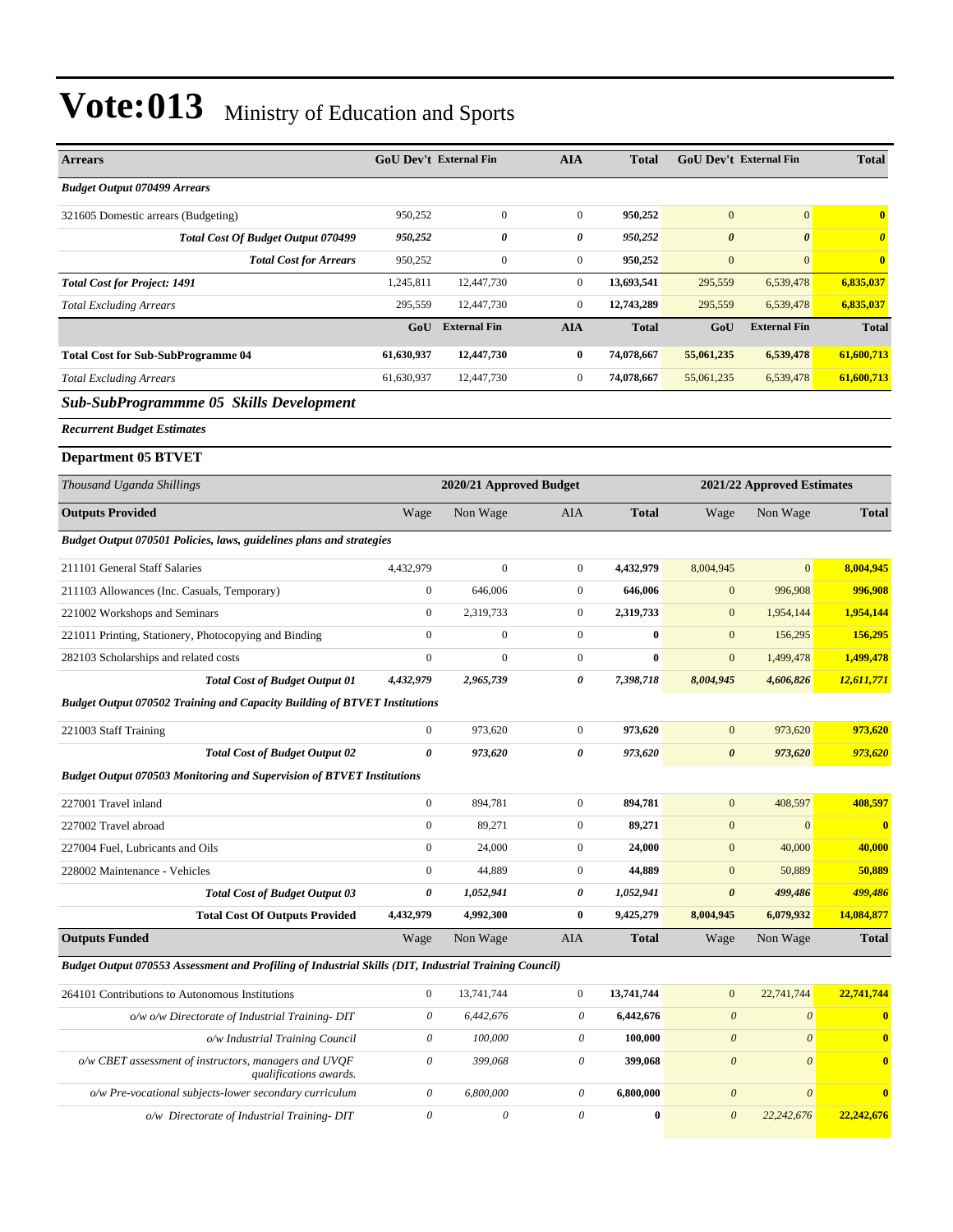| o/w CBET assesment of instructors, managers and UVQF<br>qualifications awards    | $\boldsymbol{\mathit{0}}$ | $\theta$                  | $\theta$                  | $\mathbf{0}$ | $\boldsymbol{\theta}$     | 399,068               | 399,068                 |
|----------------------------------------------------------------------------------|---------------------------|---------------------------|---------------------------|--------------|---------------------------|-----------------------|-------------------------|
| o/w Industrial Training Council                                                  | $\theta$                  | $\boldsymbol{\mathit{0}}$ | 0                         | $\bf{0}$     | $\theta$                  | 100,000               | 100,000                 |
| <b>Total Cost of Budget Output 53</b>                                            | 0                         | 13,741,744                | 0                         | 13,741,744   | $\boldsymbol{\theta}$     | 22,741,744            | 22,741,744              |
| <b>Budget Output 070554 Operational Support to Government Technical Colleges</b> |                           |                           |                           |              |                           |                       |                         |
| 263106 Other Current grants (Current)                                            | $\mathbf{0}$              | 31,542,875                | $\mathbf{0}$              | 31,542,875   | $\mathbf{0}$              | 15,469,786            | 15,469,786              |
| o/w o/w Examination Fees Uganda Technical Colleges                               | $\theta$                  | 226,870                   | $\theta$                  | 226,870      | $\boldsymbol{\theta}$     | $\boldsymbol{\theta}$ | $\mathbf{0}$            |
| o/w o/w living out allowances Uganda Colleges of Commerce                        | $\theta$                  | 319,250                   | $\theta$                  | 319,250      | $\boldsymbol{\theta}$     | $\theta$              | $\overline{\mathbf{0}}$ |
| o/w o/w Interviews for Upgraders Uganda<br><b>Technical Colleges</b>             | 0                         | 38,550                    | $\theta$                  | 38,550       | $\boldsymbol{\theta}$     | $\theta$              | $\mathbf{0}$            |
| o/w o/w Industrial Training Uganda Colleges of Commerce                          | 0                         | 214,690                   | $\theta$                  | 214,690      | $\boldsymbol{0}$          | $\boldsymbol{\theta}$ | $\mathbf{0}$            |
| o/w o/w Industrial training Uganda Technical Colleges                            | $\boldsymbol{\theta}$     | 344,790                   | $\theta$                  | 344,790      | $\boldsymbol{\theta}$     | $\mathcal{O}$         | $\mathbf{0}$            |
| $o/w$ $o/w$ Non- Formal Skills Training                                          | $\theta$                  | 3,900,000                 | $\boldsymbol{\theta}$     | 3,900,000    | $\theta$                  | $\boldsymbol{\theta}$ | $\mathbf{0}$            |
| o/w o/w Uganda Business and Technical Exam<br><b>Board</b> ( <b>UBTEB</b> )      | $\boldsymbol{\theta}$     | 13,966,399                | $\theta$                  | 13,966,399   | $\theta$                  | $\boldsymbol{\theta}$ | $\mathbf{0}$            |
| o/w o/w Examination Fee Technical Institutes                                     | $\boldsymbol{\theta}$     | 166,010                   | $\theta$                  | 166,010      | $\theta$                  | $\boldsymbol{\theta}$ | $\mathbf{0}$            |
| o/w o/w Examination fee Technical schools                                        | $\boldsymbol{\theta}$     | 111,168                   | $\theta$                  | 111,168      | $\boldsymbol{\theta}$     | $\boldsymbol{\theta}$ | $\mathbf{0}$            |
| o/w o/w Examination fee Agricultural Institutes                                  | 0                         | 17,870                    | $\theta$                  | 17,870       | $\boldsymbol{\theta}$     | $\boldsymbol{\theta}$ | $\mathbf{0}$            |
| $o/w$ $o/w$ Examination fee polytechnics                                         | $\boldsymbol{\theta}$     | 74,860                    | $\boldsymbol{\theta}$     | 74,860       | $\boldsymbol{\theta}$     | $\theta$              | $\mathbf{0}$            |
| o/w o/w Examination fee UGPRIV                                                   | $\theta$                  | 43,890                    | $\theta$                  | 43,890       | $\boldsymbol{\theta}$     | $\boldsymbol{\theta}$ | $\mathbf{0}$            |
| o/w o/w Uganda colleges of Commerce (capitation)                                 | $\boldsymbol{\theta}$     | 665,960                   | $\theta$                  | 665,960      | $\boldsymbol{\theta}$     | $\mathcal{O}$         | $\mathbf{0}$            |
| o/w o/w Uganda Technical Colleges (Capitation)                                   | $\boldsymbol{\mathit{0}}$ | 959,580                   | $\theta$                  | 959,580      | $\boldsymbol{\theta}$     | $\boldsymbol{\theta}$ | $\mathbf{0}$            |
| o/w o/w Examination Uganda Colleges of Commerce                                  | $\boldsymbol{\mathit{0}}$ | 226,870                   | $\theta$                  | 226,870      | $\boldsymbol{\theta}$     | $\mathcal{O}$         | $\mathbf{0}$            |
| o/w Instructional Material Post S.4 BTVET institutions                           | $\boldsymbol{\theta}$     | 1,119,780                 | $\theta$                  | 1,119,780    | $\boldsymbol{\theta}$     | $\boldsymbol{\theta}$ | $\mathbf{0}$            |
| o/w o/w Retooling of Assessors and Trainers on CBET by<br><b>UBTEB</b>           | $\boldsymbol{\theta}$     | 2,250,998                 | $\theta$                  | 2,250,998    | $\boldsymbol{\theta}$     | $\boldsymbol{\theta}$ | $\mathbf{0}$            |
| o/w o/w Enhancement of CBET curriculum in Uganda<br><b>Technical Colleges</b>    | $\boldsymbol{\theta}$     | 4,395,340                 | $\boldsymbol{\theta}$     | 4,395,340    | $\theta$                  | $\boldsymbol{\theta}$ | $\overline{\mathbf{0}}$ |
| o/w o/w Enhancement of CBET curriculum in Uganda<br><b>Colleges of Commerce</b>  | $\boldsymbol{\mathit{0}}$ | 2,500,000                 | $\theta$                  | 2,500,000    | $\boldsymbol{\theta}$     | $\boldsymbol{\theta}$ | $\mathbf{0}$            |
| o/w o/w living out allowances Uganda Colleges<br>of Commerce                     | $\boldsymbol{\theta}$     | $\boldsymbol{\mathit{0}}$ | $\theta$                  | $\bf{0}$     | $\theta$                  | 319,250               | 319,250                 |
| o/w o/w Interviews for Upgraders Uganda Technical Colleges                       | $\boldsymbol{\theta}$     | $\boldsymbol{\theta}$     | $\boldsymbol{\theta}$     | $\bf{0}$     | $\boldsymbol{0}$          | 38,550                | 38,550                  |
| o/w o/w Industrial Training Uganda Colleges of Commerce                          | 0                         | $\theta$                  | 0                         | $\bf{0}$     | $\theta$                  | 214,690               | 214,690                 |
| o/w o/w Industrial training Uganda Technical Colleges                            | $\boldsymbol{\mathit{0}}$ | $\boldsymbol{\theta}$     | $\mathcal O$              | $\bf{0}$     | $\boldsymbol{\mathit{0}}$ | 344,790               | 344,790                 |
| o/w o/w Non- Formal Skills Training                                              | $\boldsymbol{\theta}$     | $\boldsymbol{\mathit{0}}$ | $\boldsymbol{\theta}$     | $\bf{0}$     | $\boldsymbol{\theta}$     | 4,900,000             | 4,900,000               |
| o/w o/w Instructional Materials Post S.4 BTVET Institutions                      | $\boldsymbol{\theta}$     | $\boldsymbol{\theta}$     | $\boldsymbol{\theta}$     | $\bf{0}$     | $\boldsymbol{\theta}$     | 1,131,626             | 1,131,626               |
| o/w o/w Uganda colleges of Commerce (capitation)                                 | $\boldsymbol{\mathit{0}}$ | $\boldsymbol{\theta}$     | $\boldsymbol{\mathit{0}}$ | $\bf{0}$     | $\boldsymbol{\theta}$     | 665,960               | 665,960                 |
| o/w o/w Uganda Technical Colleges (Capitation)                                   | 0                         | $\theta$                  | $\boldsymbol{\theta}$     | $\bf{0}$     | $\boldsymbol{\theta}$     | 959,580               | 959,580                 |
| o/w o/w Enhancement of CBET curriculum in Uganda<br><b>Technical Colleges</b>    | $\boldsymbol{\theta}$     | $\boldsymbol{\theta}$     | $\boldsymbol{\theta}$     | $\bf{0}$     | $\boldsymbol{\mathit{0}}$ | 4,395,340             | 4,395,340               |
| o/w o/w Enhancement of CBET curriculum in<br><b>Uganda Colleges of Commerce</b>  | $\boldsymbol{\mathit{0}}$ | $\boldsymbol{\theta}$     | $\boldsymbol{\theta}$     | $\bf{0}$     | $\boldsymbol{\theta}$     | 2,500,000             | 2,500,000               |
| <b>Total Cost of Budget Output 54</b>                                            | $\boldsymbol{\theta}$     | 31,542,875                | 0                         | 31,542,875   | $\boldsymbol{\theta}$     | 15,469,786            | 15,469,786              |
| <b>Total Cost Of Outputs Funded</b>                                              | $\bf{0}$                  | 45,284,619                | $\bf{0}$                  | 45,284,619   | $\bf{0}$                  | 38,211,530            | 38,211,530              |
| <b>Arrears</b>                                                                   | Wage                      | Non Wage                  | AIA                       | <b>Total</b> | Wage                      | Non Wage              | <b>Total</b>            |
| <b>Budget Output 070599 Arrears</b>                                              |                           |                           |                           |              |                           |                       |                         |
| 321605 Domestic arrears (Budgeting)                                              | $\boldsymbol{0}$          | 6,283,771                 | $\boldsymbol{0}$          | 6,283,771    | $\boldsymbol{0}$          | $\boldsymbol{0}$      | $\mathbf{0}$            |
| <b>Total Cost of Budget Output 99</b>                                            | 0                         | 6,283,771                 | 0                         | 6,283,771    | $\boldsymbol{\theta}$     | $\boldsymbol{\theta}$ | $\boldsymbol{\theta}$   |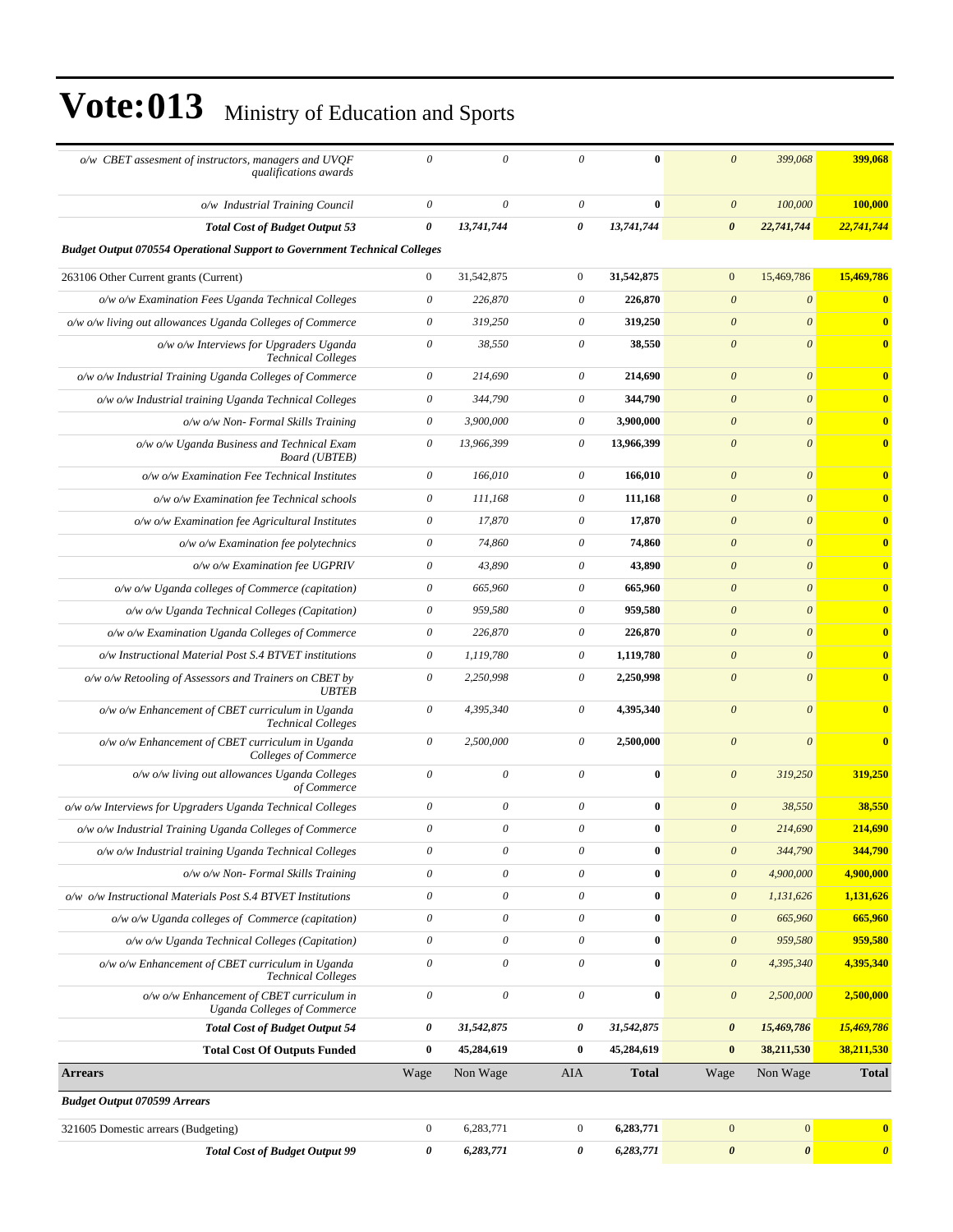| <b>Total Cost Of Arrears</b>                                                                 | $\bf{0}$              | 6,283,771                 | $\bf{0}$         | 6,283,771    | $\bf{0}$              | $\bf{0}$                   | $\overline{\mathbf{0}}$ |
|----------------------------------------------------------------------------------------------|-----------------------|---------------------------|------------------|--------------|-----------------------|----------------------------|-------------------------|
| <b>Total Cost for Department 05</b>                                                          | 4,432,979             | 56,560,690                | $\bf{0}$         | 60,993,669   | 8,004,945             | 44,291,462                 | 52,296,407              |
| <b>Total Excluding Arrears</b>                                                               | 4,432,979             | 50,276,919                | $\boldsymbol{0}$ | 54,709,898   | 8,004,945             | 44,291,462                 | 52,296,407              |
| <b>Department 10 NHSTC</b>                                                                   |                       |                           |                  |              |                       |                            |                         |
| Thousand Uganda Shillings                                                                    |                       | 2020/21 Approved Budget   |                  |              |                       | 2021/22 Approved Estimates |                         |
| <b>Outputs Provided</b>                                                                      | Wage                  | Non Wage                  | AIA              | <b>Total</b> | Wage                  | Non Wage                   | <b>Total</b>            |
| Budget Output 070501 Policies, laws, guidelines plans and strategies                         |                       |                           |                  |              |                       |                            |                         |
| 211103 Allowances (Inc. Casuals, Temporary)                                                  | $\boldsymbol{0}$      | 28,116                    | $\mathbf{0}$     | 28,116       | $\mathbf{0}$          | 28,116                     | 28,116                  |
| 221002 Workshops and Seminars                                                                | $\boldsymbol{0}$      | $\overline{0}$            | $\mathbf{0}$     | $\bf{0}$     | $\mathbf{0}$          | 400,000                    | 400,000                 |
| <b>Total Cost of Budget Output 01</b>                                                        | 0                     | 28,116                    | 0                | 28,116       | $\boldsymbol{\theta}$ | 428,116                    | 428,116                 |
| <b>Total Cost Of Outputs Provided</b>                                                        | $\bf{0}$              | 28,116                    | $\bf{0}$         | 28,116       | $\bf{0}$              | 428,116                    | 428,116                 |
| <b>Outputs Funded</b>                                                                        | Wage                  | Non Wage                  | AIA              | <b>Total</b> | Wage                  | Non Wage                   | <b>Total</b>            |
| <b>Budget Output 070552 Assessment and Technical Support for Health Workers and Colleges</b> |                       |                           |                  |              |                       |                            |                         |
| 263106 Other Current grants (Current)                                                        | $\boldsymbol{0}$      | 20,471,831                | $\mathbf{0}$     | 20,471,831   | $\boldsymbol{0}$      | 20,621,831                 | 20,621,831              |
| o/w Uganda Allied Health Exam Board                                                          | $\theta$              | 5,595,450                 | 0                | 5,595,450    | $\boldsymbol{\theta}$ | $\boldsymbol{\mathit{0}}$  | $\bf{0}$                |
| o/w Uganda Nursing Exam Board                                                                | $\boldsymbol{\theta}$ | 14,402,370                | 0                | 14,402,370   | $\boldsymbol{\theta}$ | $\theta$                   | $\bf{0}$                |
| o/w Principal's conference                                                                   | $\boldsymbol{\theta}$ | 65,011                    | 0                | 65,011       | $\boldsymbol{0}$      | $\boldsymbol{\theta}$      | $\bf{0}$                |
| o/w Industrial training fees Interviews and verification of<br><b>Nurses</b>                 | $\theta$              | 409,000                   | $\theta$         | 409,000      | $\boldsymbol{\theta}$ | $\theta$                   | $\bf{0}$                |
| o/w o/w Uganda Allied Health Exam Board                                                      | $\theta$              | $\boldsymbol{\mathit{0}}$ | $\theta$         | $\bf{0}$     | $\boldsymbol{\theta}$ | 5,595,450                  | 5,595,450               |
| o/w o/w Uganda Nursing Exam Board                                                            | $\boldsymbol{\theta}$ | 0                         | 0                | $\bf{0}$     | $\boldsymbol{\theta}$ | 14,552,370                 | 14,552,370              |
| o/w o/w Principal's conference                                                               | $\theta$              | 0                         | $\theta$         | $\bf{0}$     | $\boldsymbol{\theta}$ | 65,011                     | 65,011                  |
| o/w o/w Industrial training fees Interviews and verification of<br><b>Nurses</b>             | $\theta$              | $\theta$                  | $\theta$         | $\bf{0}$     | $\boldsymbol{\theta}$ | 409,000                    | 409,000                 |
| <b>Total Cost of Budget Output 52</b>                                                        | 0                     | 20,471,831                | 0                | 20,471,831   | $\boldsymbol{\theta}$ | 20,621,831                 | 20,621,831              |
| <b>Total Cost Of Outputs Funded</b>                                                          | $\bf{0}$              | 20,471,831                | $\bf{0}$         | 20,471,831   | $\bf{0}$              | 20,621,831                 | 20,621,831              |
| <b>Arrears</b>                                                                               | Wage                  | Non Wage                  | AIA              | <b>Total</b> | Wage                  | Non Wage                   | <b>Total</b>            |
| <b>Budget Output 070599 Arrears</b>                                                          |                       |                           |                  |              |                       |                            |                         |
| 321605 Domestic arrears (Budgeting)                                                          | $\boldsymbol{0}$      | 2,839,612                 | $\mathbf{0}$     | 2,839,612    | $\mathbf{0}$          | 1,080,000                  | 1,080,000               |
| <b>Total Cost of Budget Output 99</b>                                                        | 0                     | 2,839,612                 | 0                | 2,839,612    | $\boldsymbol{\theta}$ | 1,080,000                  | 1,080,000               |
| <b>Total Cost Of Arrears</b>                                                                 | $\bf{0}$              | 2,839,612                 | $\bf{0}$         | 2,839,612    | $\bf{0}$              | 1,080,000                  | 1,080,000               |
| <b>Total Cost for Department 10</b>                                                          | $\bf{0}$              | 23,339,559                | $\bf{0}$         | 23,339,559   | $\bf{0}$              | 22,129,947                 | 22,129,947              |
| <b>Total Excluding Arrears</b>                                                               | $\boldsymbol{0}$      | 20,499,947                | $\boldsymbol{0}$ | 20,499,947   | $\boldsymbol{0}$      | 21,049,947                 | 21,049,947              |
| <b>Department 11 Dept. Training Institutions</b>                                             |                       |                           |                  |              |                       |                            |                         |
| Thousand Uganda Shillings                                                                    |                       | 2020/21 Approved Budget   |                  |              |                       | 2021/22 Approved Estimates |                         |
| <b>Outputs Provided</b>                                                                      | Wage                  | Non Wage                  | AIA              | <b>Total</b> | Wage                  | Non Wage                   | <b>Total</b>            |
| Budget Output 070501 Policies, laws, guidelines plans and strategies                         |                       |                           |                  |              |                       |                            |                         |
| 211101 General Staff Salaries                                                                | 648,025               | $\boldsymbol{0}$          | $\boldsymbol{0}$ | 648,025      | 1,657,701             | $\boldsymbol{0}$           | 1,657,701               |
| 211103 Allowances (Inc. Casuals, Temporary)                                                  | $\boldsymbol{0}$      | 24,725                    | $\boldsymbol{0}$ | 24,725       | $\boldsymbol{0}$      | 24,725                     | 24,725                  |
| <b>Total Cost of Budget Output 01</b>                                                        | 648,025               | 24,725                    | 0                | 672,750      | 1,657,701             | 24,725                     | 1,682,427               |
| <b>Total Cost Of Outputs Provided</b>                                                        | 648,025               | 24,725                    | $\bf{0}$         | 672,750      | 1,657,701             | 24,725                     | 1,682,427               |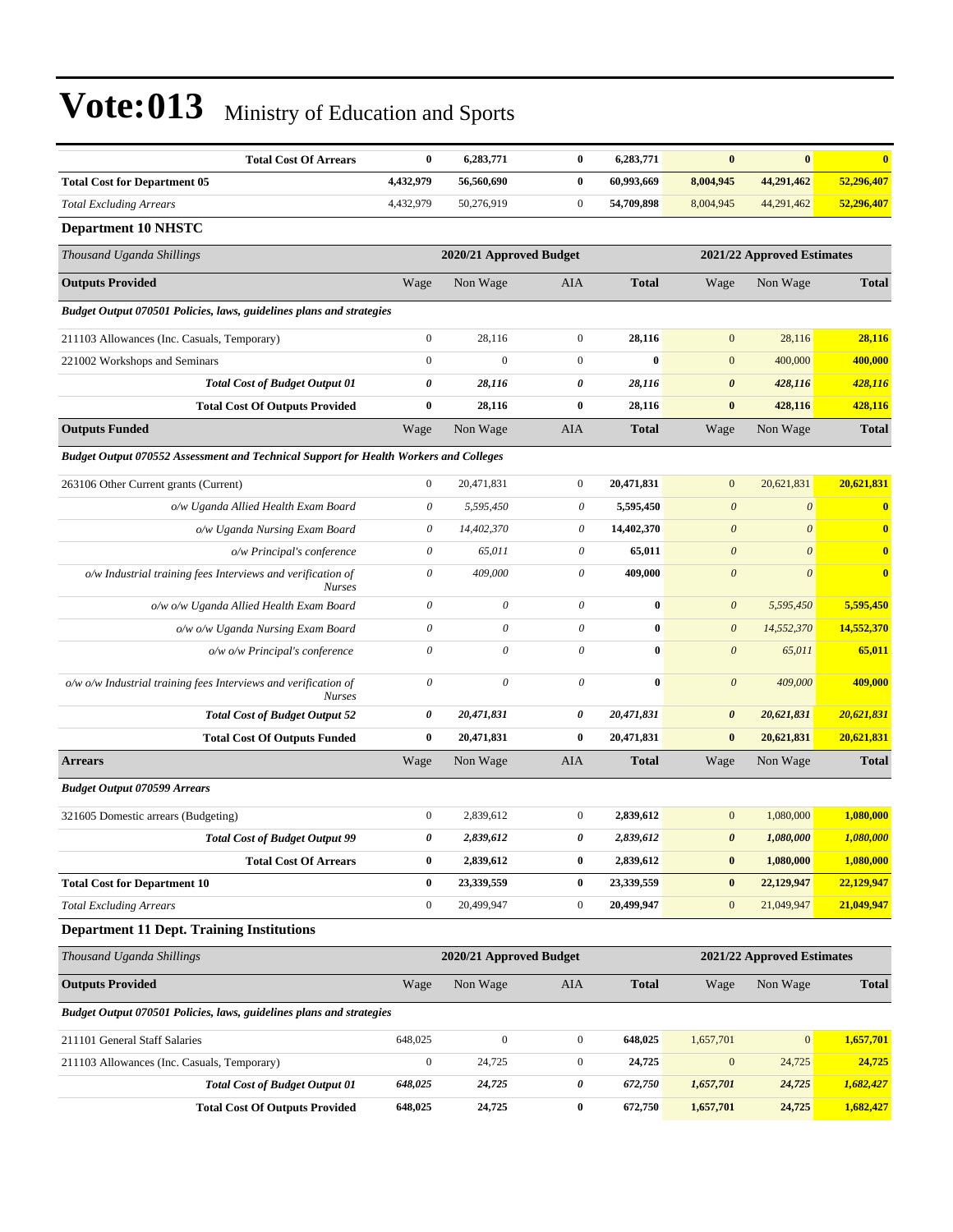| <b>Outputs Funded</b>                                                        | Wage                      | Non Wage                  | AIA                       | <b>Total</b> | Wage                      | Non Wage                  | <b>Total</b>   |
|------------------------------------------------------------------------------|---------------------------|---------------------------|---------------------------|--------------|---------------------------|---------------------------|----------------|
| <b>Budget Output 070551 Operational Support to UPPET BTVET Institutions</b>  |                           |                           |                           |              |                           |                           |                |
| 263106 Other Current grants (Current)                                        | $\mathbf{0}$              | 6,712,940                 | $\boldsymbol{0}$          | 6,712,940    | $\mathbf{0}$              | 6,662,940                 | 6,662,940      |
| $o/w$ $o/w$ capitation Institute of survey and land management               | $\boldsymbol{\mathit{0}}$ | 126,000                   | $\boldsymbol{\theta}$     | 126,000      | $\boldsymbol{\theta}$     | $\boldsymbol{\mathit{0}}$ | $\bf{0}$       |
| o/w o/w Industrial training fees Uganda cooperative<br>college Kigumba       | $\boldsymbol{\mathit{0}}$ | 117,720                   | $\theta$                  | 117,720      | $\boldsymbol{\theta}$     | $\boldsymbol{\theta}$     | $\mathbf{0}$   |
| o/w o/w Industrial training fees Nsamizi Social Devt Institute               | $\boldsymbol{\mathit{0}}$ | 179,580                   | $\boldsymbol{\mathit{0}}$ | 179,580      | $\boldsymbol{\theta}$     | $\boldsymbol{\theta}$     | $\mathbf{0}$   |
| o/w o/w Industrial training fees Inst of Survey and land<br>Management       | $\boldsymbol{\mathit{0}}$ | 99,760                    | $\boldsymbol{\theta}$     | 99,760       | $\boldsymbol{\theta}$     | $\boldsymbol{\mathit{0}}$ | $\bf{0}$       |
| o/w o/w Tororo cooperative college capitation                                | $\theta$                  | 139,000                   | 0                         | 139,000      | $\boldsymbol{\theta}$     | $\boldsymbol{\theta}$     | $\mathbf{0}$   |
| o/w o/w capitation Jinja Training Vocational Institute                       | $\boldsymbol{\mathit{0}}$ | 216,000                   | $\boldsymbol{\mathit{0}}$ | 216,000      | $\boldsymbol{\theta}$     | $\boldsymbol{\theta}$     | $\bf{0}$       |
| o/w o/w Capitation Lugogo Vocational Training Institute                      | $\boldsymbol{\mathit{0}}$ | 219,000                   | $\boldsymbol{\theta}$     | 219,000      | $\boldsymbol{\mathit{0}}$ | $\boldsymbol{\theta}$     | $\mathbf{0}$   |
| o/w o/w Capitation Nakawa Vocational Training Institute                      | $\boldsymbol{\mathit{0}}$ | 328,000                   | $\boldsymbol{\theta}$     | 328,000      | $\boldsymbol{\mathit{0}}$ | $\boldsymbol{\mathit{0}}$ | $\bf{0}$       |
| o/w o/w Tororo cooperative college (Industrial<br><i>Training</i> )          | $\boldsymbol{\mathit{0}}$ | 109,740                   | $\boldsymbol{\theta}$     | 109,740      | $\boldsymbol{\theta}$     | $\boldsymbol{\theta}$     | $\mathbf{0}$   |
| o/w o/w Industrial Training - Jinja Vocational Training<br><i>Institute</i>  | $\boldsymbol{\mathit{0}}$ | 149,650                   | $\boldsymbol{\mathit{0}}$ | 149,650      | $\boldsymbol{\theta}$     | $\boldsymbol{\theta}$     | $\mathbf{0}$   |
| o/w o/w Industrial Training - Lugogo Vocational Training<br><i>Institute</i> | $\boldsymbol{\mathit{0}}$ | 270,360                   | $\boldsymbol{\mathit{0}}$ | 270,360      | $\boldsymbol{\theta}$     | $\boldsymbol{\theta}$     | $\mathbf{0}$   |
| o/w o/w Industrial Training - Nakawa Vocational Training<br><b>Institute</b> | $\boldsymbol{\mathit{0}}$ | 135,600                   | $\boldsymbol{\theta}$     | 135,600      | $\boldsymbol{\theta}$     | $\boldsymbol{\theta}$     | $\mathbf{0}$   |
| o/w O/W enhance CBET in Nakawa VTI                                           | $\theta$                  | 199,180                   | $\boldsymbol{\theta}$     | 199,180      | $\boldsymbol{\theta}$     | $\boldsymbol{\theta}$     | $\bf{0}$       |
| o/w O/W enhance CBET in Lugogo VTI                                           | $\theta$                  | 99,760                    | $\theta$                  | 99,760       | $\boldsymbol{\theta}$     | $\boldsymbol{\theta}$     | $\mathbf{0}$   |
| o/w O/W enhance CBET in Jinja VTI                                            | $\boldsymbol{\mathit{0}}$ | 69,830                    | $\boldsymbol{\mathit{0}}$ | 69,830       | $\boldsymbol{\mathit{0}}$ | $\boldsymbol{\theta}$     | $\bf{0}$       |
| o/w o/w Capitation grant Ntinda VTI                                          | $\theta$                  | 200,000                   | $\boldsymbol{\theta}$     | 200,000      | $\boldsymbol{\theta}$     | $\boldsymbol{\theta}$     | $\mathbf{0}$   |
| o/w Examination fees DTIs                                                    | $\theta$                  | 850,000                   | $\boldsymbol{\theta}$     | 850,000      | $\boldsymbol{\theta}$     | $\boldsymbol{\theta}$     | $\mathbf{0}$   |
| o/w o/w enhance CBET in Ntinda VTI                                           | $\boldsymbol{\mathit{0}}$ | 80,000                    | 0                         | 80,000       | $\boldsymbol{\theta}$     | $\boldsymbol{\theta}$     | $\bf{0}$       |
| o/w o/w capitation grants Uganda cooperative college<br>Kigumba              | $\boldsymbol{\mathit{0}}$ | 912,000                   | $\boldsymbol{\theta}$     | 912,000      | $\boldsymbol{\theta}$     | $\boldsymbol{\theta}$     | $\mathbf{0}$   |
| o/w o/w capitation Nsamizi Social Devt Institute                             | $\theta$                  | 218,000                   | 0                         | 218,000      | $\boldsymbol{\theta}$     | $\boldsymbol{\theta}$     | $\mathbf{0}$   |
| o/w o/w Northern Uganda Youth Development Centre                             | 0                         | 1,993,760                 | 0                         | 1,993,760    | $\boldsymbol{\theta}$     | $\boldsymbol{\theta}$     | $\mathbf{0}$   |
| o/w O/W enhance CBET in Nakawa VTC                                           | 0                         | $\theta$                  | 0                         |              | $\boldsymbol{\theta}$     | 199,180                   | <u>199,180</u> |
| o/w O/W enhance CBET in Lugogo VTI                                           | $\boldsymbol{\mathit{0}}$ | $\boldsymbol{\theta}$     | $\boldsymbol{\mathit{0}}$ | $\bf{0}$     | $\boldsymbol{\theta}$     | 99,760                    | 99,760         |
| o/w O/W enhance CBET in Jinja VTI                                            | $\boldsymbol{\mathit{0}}$ | $\theta$                  | $\mathcal O$              | $\bf{0}$     | $\boldsymbol{\theta}$     | 69,830                    | 69,830         |
| o/w o/w Capitation grant Ntinda VTI                                          | $\boldsymbol{\mathit{0}}$ | $\boldsymbol{\theta}$     | $\boldsymbol{\theta}$     | $\bf{0}$     | $\boldsymbol{\theta}$     | 200,000                   | 200,000        |
| o/w Examination fees DTIs                                                    | 0                         | $\boldsymbol{\theta}$     | 0                         | $\bf{0}$     | $\boldsymbol{0}$          | 700,000                   | 700,000        |
| o/w o/w enhance CBET in Ntinda VTI                                           | $\theta$                  | $\theta$                  | $\boldsymbol{\mathit{0}}$ | $\bf{0}$     | $\boldsymbol{\theta}$     | 80,000                    | 80,000         |
| o/w o/w capitation grants Uganda cooperative college<br>Kigumba              | $\boldsymbol{\mathit{0}}$ | $\boldsymbol{\mathit{0}}$ | $\theta$                  | $\bf{0}$     | $\boldsymbol{\theta}$     | 912,000                   | 912,000        |
| o/w o/w capitation Nsamizi Social Devt Institute                             | 0                         | $\boldsymbol{\theta}$     | $\theta$                  | $\bf{0}$     | $\boldsymbol{\theta}$     | 218,000                   | 218,000        |
| o/w o/w Northern Uganda Youth Development Centre                             | $\boldsymbol{\mathit{0}}$ | $\boldsymbol{\mathit{0}}$ | $\boldsymbol{\theta}$     | $\bf{0}$     | $\boldsymbol{\theta}$     | 1,993,760                 | 1,993,760      |
| $o/w$ $o/w$ capitation Institute of survey and land<br>management            | $\boldsymbol{\theta}$     | $\boldsymbol{\mathit{0}}$ | $\theta$                  | $\bf{0}$     | $\boldsymbol{\theta}$     | 126,000                   | 126,000        |
| o/w o/w Industrial training fees Uganda cooperative college<br>Kigumba       | $\theta$                  | $\boldsymbol{\theta}$     | $\theta$                  | $\bf{0}$     | $\boldsymbol{\theta}$     | 117,720                   | 117,720        |
| o/w o/w Industrial training fees Nsamizi Social Devt Institute               | $\theta$                  | $\boldsymbol{\theta}$     | $\theta$                  | $\bf{0}$     | $\boldsymbol{0}$          | 179,580                   | 179,580        |
| o/w o/w Industrial Training - Nakawa<br>Vocational Training Institute        | $\boldsymbol{\mathit{0}}$ | $\boldsymbol{\theta}$     | $\boldsymbol{\mathit{0}}$ | $\bf{0}$     | $\boldsymbol{\theta}$     | 135,600                   | 135,600        |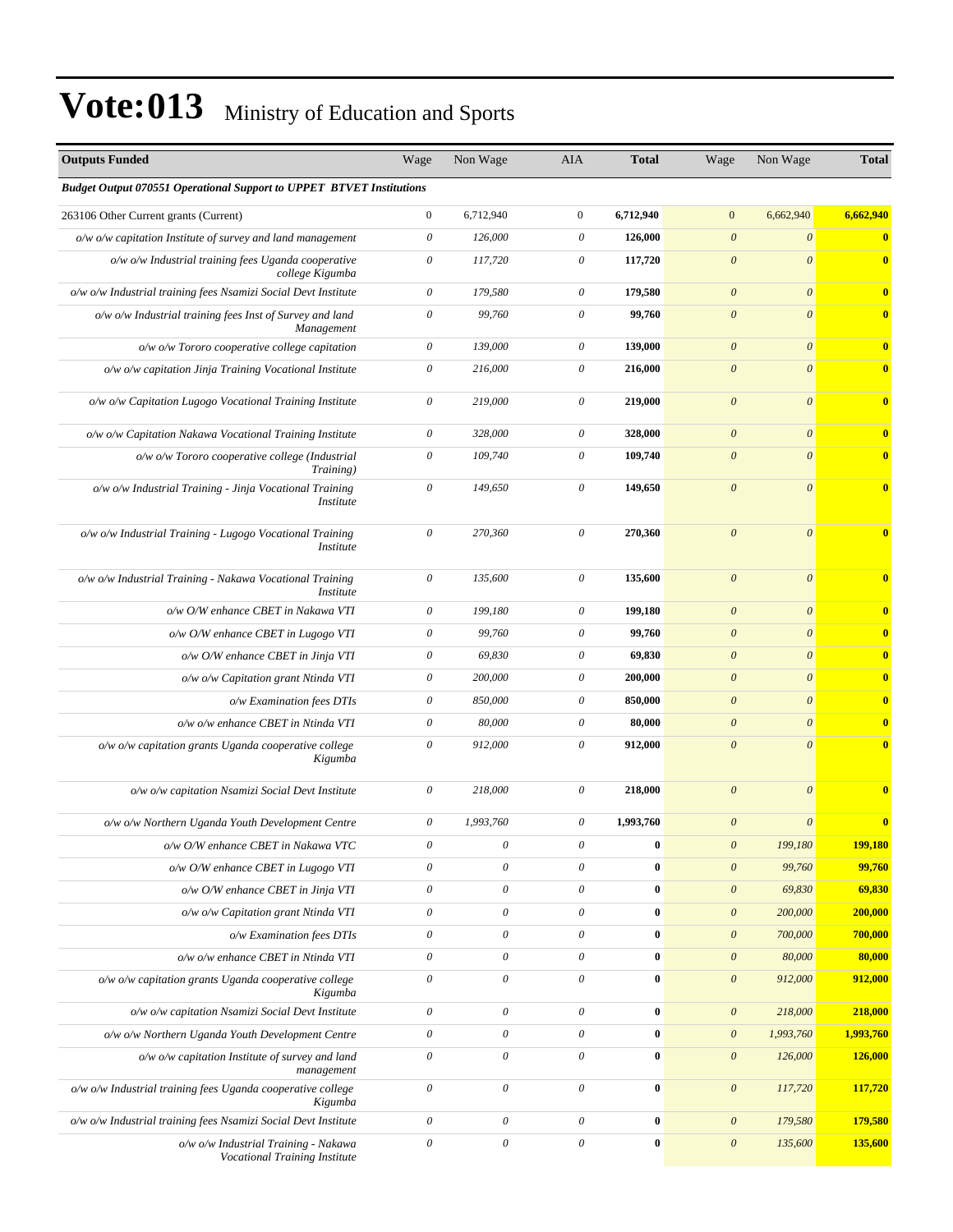| $o/w$ o/w Industrial Training - Jinja Vocational Training<br>Institute     | 0        | 0         | 0              | 0            | $\theta$              | 149,650   | 149,650   |
|----------------------------------------------------------------------------|----------|-----------|----------------|--------------|-----------------------|-----------|-----------|
| o/w o/w Industrial Training - Lugogo Vocational Training<br>Institute      | $\theta$ | $\theta$  | $\theta$       | $\mathbf{0}$ | $\theta$              | 270,360   | 270,360   |
| o/w o/w Tororo cooperative college (Industrial Training)                   | $\theta$ | $\theta$  | $\theta$       | $\mathbf{0}$ | $\theta$              | 109,740   | 109,740   |
| o/w o/w capitation Jinja Training Vocational Institute                     | 0        | $\theta$  | 0              | $\bf{0}$     | $\boldsymbol{\theta}$ | 216,000   | 216,000   |
| o/w o/w Capitation Lugogo Vocational Training Institute                    | $\theta$ | $\theta$  | $\theta$       | $\mathbf{0}$ | $\boldsymbol{\theta}$ | 219,000   | 219,000   |
| o/w o/w Capitation Nakawa Vocational Training Institute                    | $\theta$ | $\theta$  | $\theta$       | $\mathbf{0}$ | $\theta$              | 328,000   | 328,000   |
| o/w o/w Tororo cooperative college capitation                              | $\theta$ | $\theta$  | $\theta$       | $\mathbf{0}$ | $\theta$              | 239,000   | 239,000   |
| $o/w$ $o/w$ Industrial training fees Inst of Survey and land<br>Management | $\theta$ | $\theta$  | $\theta$       | $\mathbf{0}$ | $\theta$              | 99,760    | 99,760    |
| <b>Total Cost of Budget Output 51</b>                                      | 0        | 6,712,940 | 0              | 6,712,940    | $\boldsymbol{\theta}$ | 6,662,940 | 6,662,940 |
| <b>Total Cost Of Outputs Funded</b>                                        | $\bf{0}$ | 6,712,940 | $\bf{0}$       | 6,712,940    | $\bf{0}$              | 6,662,940 | 6,662,940 |
| <b>Total Cost for Department 11</b>                                        | 648,025  | 6,737,665 | $\mathbf{0}$   | 7,385,690    | 1,657,701             | 6,687,665 | 8,345,367 |
| <b>Total Excluding Arrears</b>                                             | 648,025  | 6,737,665 | $\overline{0}$ | 7,385,690    | 1,657,701             | 6,687,665 | 8,345,367 |
| <b>Development Budget Estimates</b>                                        |          |           |                |              |                       |           |           |

### **Project 1310 Albertine Region Sustainable Development Project**

| Thousand Uganda Shillings                                                        |                               | 2020/21 Approved Budget |                  |              |                               | 2021/22 Draft Estimates |                                  |  |
|----------------------------------------------------------------------------------|-------------------------------|-------------------------|------------------|--------------|-------------------------------|-------------------------|----------------------------------|--|
| <b>Outputs Provided</b>                                                          | <b>GoU Dev't External Fin</b> |                         | <b>AIA</b>       | <b>Total</b> | <b>GoU Dev't External Fin</b> |                         | <b>Total</b>                     |  |
| Budget Output 070501 Policies, laws, guidelines plans and strategies             |                               |                         |                  |              |                               |                         |                                  |  |
| 211102 Contract Staff Salaries                                                   | 334,961                       | 645,500                 | $\boldsymbol{0}$ | 980,461      | $\mathbf{0}$                  | $\mathbf{0}$            | $\bf{0}$                         |  |
| 211103 Allowances (Inc. Casuals, Temporary)                                      | 106,050                       | $\mathbf{0}$            | $\mathbf{0}$     | 106,050      | $\overline{0}$                | $\mathbf{0}$            | $\bf{0}$                         |  |
| 212101 Social Security Contributions                                             | $\mathbf{0}$                  | 64,550                  | $\mathbf{0}$     | 64,550       | $\mathbf{0}$                  | $\mathbf{0}$            | $\bf{0}$                         |  |
| 212201 Social Security Contributions                                             | 33,496                        | $\boldsymbol{0}$        | $\boldsymbol{0}$ | 33,496       | $\mathbf{0}$                  | $\mathbf{0}$            | $\bf{0}$                         |  |
| 213004 Gratuity Expenses                                                         | 32,266                        | 96,825                  | $\mathbf{0}$     | 129,091      | $\mathbf{0}$                  | $\mathbf{0}$            | $\bf{0}$                         |  |
| 221001 Advertising and Public Relations                                          | 17,599                        | 20,000                  | $\mathbf{0}$     | 37,599       | $\overline{0}$                | $\Omega$                | $\bf{0}$                         |  |
| 221002 Workshops and Seminars                                                    | 25,200                        | 64,075                  | $\mathbf{0}$     | 89,275       | $\mathbf{0}$                  | $\mathbf{0}$            | $\bf{0}$                         |  |
| 221009 Welfare and Entertainment                                                 | 40,000                        | $\boldsymbol{0}$        | $\mathbf{0}$     | 40,000       | $\mathbf{0}$                  | $\overline{0}$          | $\bf{0}$                         |  |
| 221011 Printing, Stationery, Photocopying and Binding                            | 20,394                        | $\mathbf{0}$            | $\overline{0}$   | 20,394       | $\overline{0}$                | $\Omega$                | $\bf{0}$                         |  |
| 223005 Electricity                                                               | $\mathbf{0}$                  | 300                     | $\overline{0}$   | 300          | $\overline{0}$                | $\mathbf{0}$            | $\bf{0}$                         |  |
| 225002 Consultancy Services-Long-term                                            | $\overline{0}$                | 3,500,000               | $\overline{0}$   | 3,500,000    | $\mathbf{0}$                  | $\mathbf{0}$            | $\bf{0}$                         |  |
| 227001 Travel inland                                                             | 131,962                       | 400,000                 | $\overline{0}$   | 531,962      | $\mathbf{0}$                  | $\mathbf{0}$            | $\bf{0}$                         |  |
| 227002 Travel abroad                                                             | 20,000                        | 180,000                 | $\overline{0}$   | 200,000      | $\mathbf{0}$                  | $\mathbf{0}$            | $\bf{0}$                         |  |
| 227004 Fuel. Lubricants and Oils                                                 | 59,650                        | 90,000                  | $\mathbf{0}$     | 149,650      | $\mathbf{0}$                  | $\mathbf{0}$            | $\bf{0}$                         |  |
| 228001 Maintenance - Civil                                                       | $\overline{0}$                | 35,000                  | $\mathbf{0}$     | 35,000       | $\overline{0}$                | $\Omega$                | $\bf{0}$                         |  |
| 228002 Maintenance - Vehicles                                                    | 20,000                        | 30,000                  | $\overline{0}$   | 50,000       | $\overline{0}$                | $\overline{0}$          | $\bf{0}$                         |  |
| 282103 Scholarships and related costs                                            | 2,086,560                     | $\boldsymbol{0}$        | $\boldsymbol{0}$ | 2,086,560    | $\mathbf{0}$                  | $\overline{0}$          | $\bf{0}$                         |  |
| Total Cost Of Budget Output 070501                                               | 2,928,138                     | 5,126,250               | 0                | 8,054,388    | $\boldsymbol{\theta}$         | $\boldsymbol{\theta}$   | $\overline{\boldsymbol{\theta}}$ |  |
| <b>Budget Output 070502 Training and Capacity Building of BTVET Institutions</b> |                               |                         |                  |              |                               |                         |                                  |  |
| 221003 Staff Training                                                            | 18,800                        | 3,103,750               | $\boldsymbol{0}$ | 3,122,550    | $\mathbf{0}$                  | $\mathbf{0}$            | $\bf{0}$                         |  |
| <b>Total Cost Of Budget Output 070502</b>                                        | 18,800                        | 3,103,750               | 0                | 3,122,550    | $\boldsymbol{\theta}$         | $\theta$                | $\boldsymbol{\theta}$            |  |
| <b>Total Cost for Outputs Provided</b>                                           | 2,946,938                     | 8,230,000               | $\overline{0}$   | 11,176,938   | $\overline{0}$                | $\overline{0}$          | $\bf{0}$                         |  |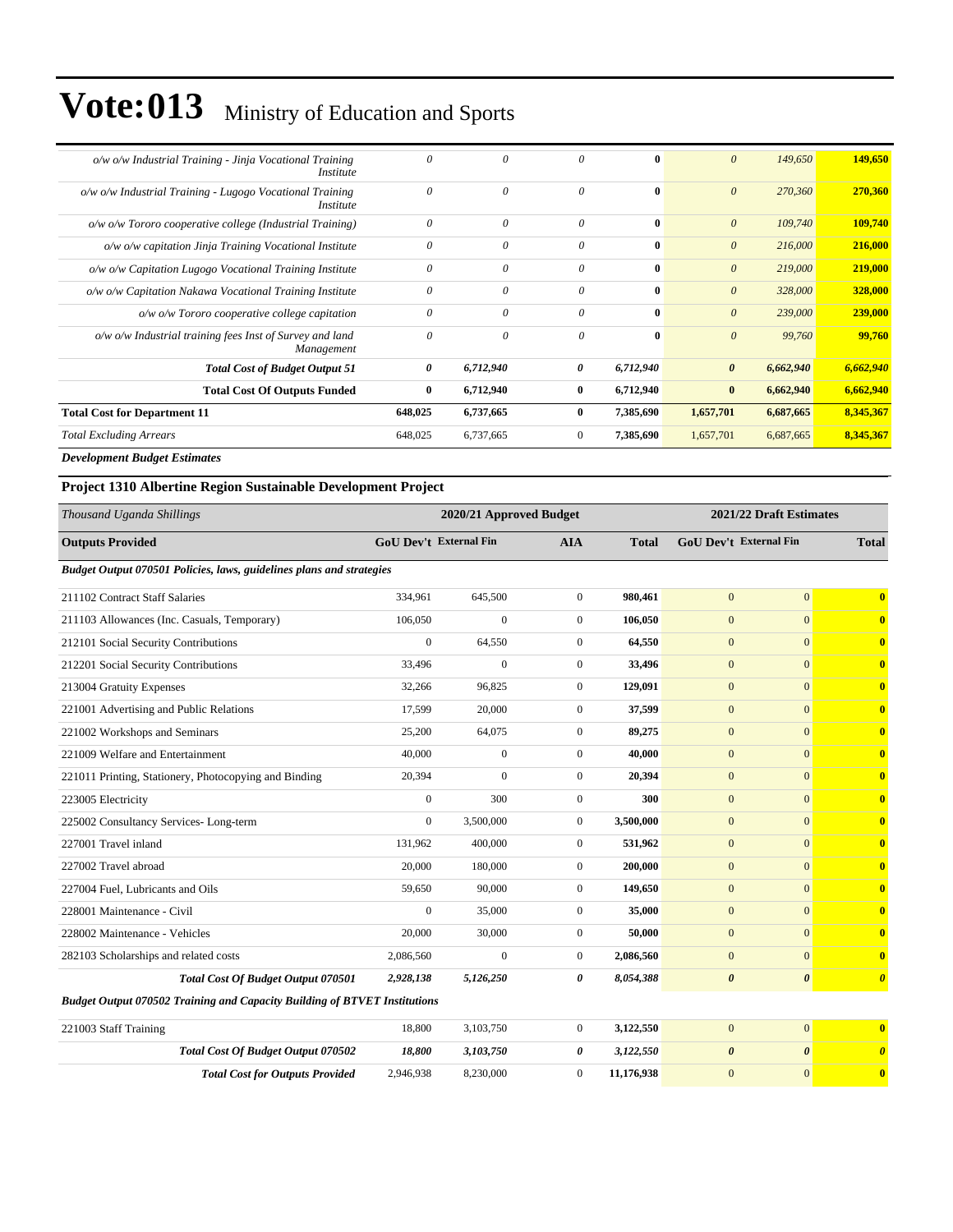| <b>Capital Purchases</b>                                                             | <b>GoU Dev't External Fin</b> |                         | AIA              | <b>Total</b> |                       | <b>GoU Dev't External Fin</b> | <b>Total</b>          |
|--------------------------------------------------------------------------------------|-------------------------------|-------------------------|------------------|--------------|-----------------------|-------------------------------|-----------------------|
| <b>Budget Output 070577 Purchase of Specialised Machinery &amp; Equipment</b>        |                               |                         |                  |              |                       |                               |                       |
| 312202 Machinery and Equipment                                                       | $\mathbf{0}$                  | 8,500,000               | $\boldsymbol{0}$ | 8,500,000    | $\mathbf{0}$          | $\overline{0}$                | $\bf{0}$              |
| <b>Total Cost Of Budget Output 070577</b>                                            | 0                             | 8,500,000               | 0                | 8,500,000    | $\boldsymbol{\theta}$ | $\boldsymbol{\theta}$         | $\boldsymbol{\theta}$ |
| Budget Output 070580 Construction and rehabilitation of learning facilities (BTEVET) |                               |                         |                  |              |                       |                               |                       |
| 312101 Non-Residential Buildings                                                     | $\overline{0}$                | 21,650,500              | $\boldsymbol{0}$ | 21,650,500   | $\mathbf{0}$          | $\mathbf{0}$                  | $\bf{0}$              |
| Total Cost Of Budget Output 070580                                                   | 0                             | 21,650,500              | 0                | 21,650,500   | $\pmb{\theta}$        | $\boldsymbol{\theta}$         | $\boldsymbol{\theta}$ |
| <b>Total Cost for Capital Purchases</b>                                              | $\mathbf{0}$                  | 30,150,500              | $\boldsymbol{0}$ | 30,150,500   | $\boldsymbol{0}$      | $\mathbf{0}$                  | $\bf{0}$              |
| <b>Total Cost for Project: 1310</b>                                                  | 2,946,938                     | 38,380,500              | $\boldsymbol{0}$ | 41,327,438   | $\mathbf{0}$          | $\overline{0}$                | $\bf{0}$              |
| <b>Total Excluding Arrears</b>                                                       | 2,946,938                     | 38,380,500              | $\boldsymbol{0}$ | 41,327,438   | $\boldsymbol{0}$      | $\mathbf{0}$                  | $\bf{0}$              |
| <b>Project 1338 Skills Development Project</b>                                       |                               |                         |                  |              |                       |                               |                       |
| Thousand Uganda Shillings                                                            |                               | 2020/21 Approved Budget |                  |              |                       | 2021/22 Draft Estimates       |                       |
| <b>Outputs Provided</b>                                                              | <b>GoU Dev't External Fin</b> |                         | <b>AIA</b>       | <b>Total</b> |                       | GoU Dev't External Fin        | <b>Total</b>          |
| Budget Output 070501 Policies, laws, guidelines plans and strategies                 |                               |                         |                  |              |                       |                               |                       |
| 211102 Contract Staff Salaries                                                       | $\boldsymbol{0}$              | 3,170,103               | $\boldsymbol{0}$ | 3,170,103    | 51,987                | 3,170,103                     | 3,222,090             |
| 211103 Allowances (Inc. Casuals, Temporary)                                          | 197,100                       | $\boldsymbol{0}$        | $\boldsymbol{0}$ | 197,100      | 176,116               | $\mathbf{0}$                  | <b>176,116</b>        |
| 212101 Social Security Contributions                                                 | $\boldsymbol{0}$              | 317,010                 | $\boldsymbol{0}$ | 317,010      | 5,199                 | 317,010                       | 322,209               |
| 213004 Gratuity Expenses                                                             | $\boldsymbol{0}$              | 475,515                 | $\boldsymbol{0}$ | 475,515      | 7,798                 | 475,515                       | 483,313               |
| 221001 Advertising and Public Relations                                              | 39,124                        | 120,370                 | $\boldsymbol{0}$ | 159,494      | 39,124                | 120,370                       | 159,494               |
| 221002 Workshops and Seminars                                                        | 42,496                        | 214,736                 | $\boldsymbol{0}$ | 257,232      | 42,496                | 214,736                       | 257,232               |
| 221007 Books, Periodicals & Newspapers                                               | 217,404                       | $\boldsymbol{0}$        | $\boldsymbol{0}$ | 217,404      | 173,404               | $\mathbf{0}$                  | 173,404               |
| 221008 Computer supplies and Information Technology (IT)                             | $\boldsymbol{0}$              | 80,000                  | $\boldsymbol{0}$ | 80,000       | $\mathbf{0}$          | 80,000                        | 80,000                |
| 221009 Welfare and Entertainment                                                     | 34,560                        | 127,870                 | $\boldsymbol{0}$ | 162,430      | 34,560                | 127,870                       | <b>162,430</b>        |
| 221011 Printing, Stationery, Photocopying and Binding                                | 39,808                        | 140,928                 | $\boldsymbol{0}$ | 180,736      | 39,808                | 140,928                       | 180,736               |
| 221012 Small Office Equipment                                                        | 23,405                        | 50,000                  | $\boldsymbol{0}$ | 73,405       | 23,405                | 50,000                        | 73,405                |
| 222001 Telecommunications                                                            | 12,000                        | 30,000                  | $\boldsymbol{0}$ | 42,000       | 12,000                | $\mathbf{0}$                  | <b>12,000</b>         |
| 222002 Postage and Courier                                                           | 3,000                         | $\boldsymbol{0}$        | $\boldsymbol{0}$ | 3,000        | $\boldsymbol{0}$      | $\overline{0}$                | $\bf{0}$              |
| 222003 Information and communications technology (ICT)                               | 4,400                         | 25,201                  | $\boldsymbol{0}$ | 29,601       | 7,400                 | 55,201                        | 62,601                |
| 223005 Electricity                                                                   | 30,000                        | 50,230                  | $\boldsymbol{0}$ | 80,230       | 30,000                | 50,230                        | 80,230                |
| 223006 Water                                                                         | $\boldsymbol{0}$              | 15,275                  | $\boldsymbol{0}$ | 15,275       | $\mathbf{0}$          | 15,275                        | 15,275                |
| 224004 Cleaning and Sanitation                                                       | 4,800                         | $\boldsymbol{0}$        | $\boldsymbol{0}$ | 4,800        | 4,800                 | $\mathbf{0}$                  | 4,800                 |
| 225001 Consultancy Services- Short term                                              | $\boldsymbol{0}$              | 800,000                 | $\boldsymbol{0}$ | 800,000      | $\boldsymbol{0}$      | 250,000                       | 250,000               |
| 225002 Consultancy Services-Long-term                                                | $\boldsymbol{0}$              | 7,692,808               | $\boldsymbol{0}$ | 7,692,808    | $\mathbf{0}$          | 7,692,808                     | 7,692,808             |
| 227001 Travel inland                                                                 | 378,962                       | 812,308                 | $\boldsymbol{0}$ | 1,191,270    | 378,962               | 812,308                       | 1,191,270             |
| 227002 Travel abroad                                                                 | 80,000                        | 800,430                 | $\boldsymbol{0}$ | 880,430      | 80,000                | 800,430                       | 880,430               |
| 227004 Fuel, Lubricants and Oils                                                     | 94,180                        | 289,990                 | $\boldsymbol{0}$ | 384,170      | 94,180                | 289,990                       | 384,170               |
| 228001 Maintenance - Civil                                                           | $\boldsymbol{0}$              | 20,560                  | $\boldsymbol{0}$ | 20,560       | $\boldsymbol{0}$      | 20,560                        | 20,560                |
| 228002 Maintenance - Vehicles                                                        | 15,000                        | 120,000                 | $\boldsymbol{0}$ | 135,000      | 15,000                | 120,000                       | 135,000               |
| 228003 Maintenance – Machinery, Equipment & Furniture                                | $\boldsymbol{0}$              | 50,000                  | $\boldsymbol{0}$ | 50,000       | $\bf{0}$              | $\mathbf{0}$                  | $\bf{0}$              |
| 228004 Maintenance – Other                                                           | $\boldsymbol{0}$              | 50,000                  | $\boldsymbol{0}$ | 50,000       | $\boldsymbol{0}$      | 50,000                        | 50,000                |
| <b>Total Cost Of Budget Output 070501</b>                                            | 1,216,238                     | 15,453,334              | 0                | 16,669,572   | 1,216,238             | 14,853,334                    | 16,069,573            |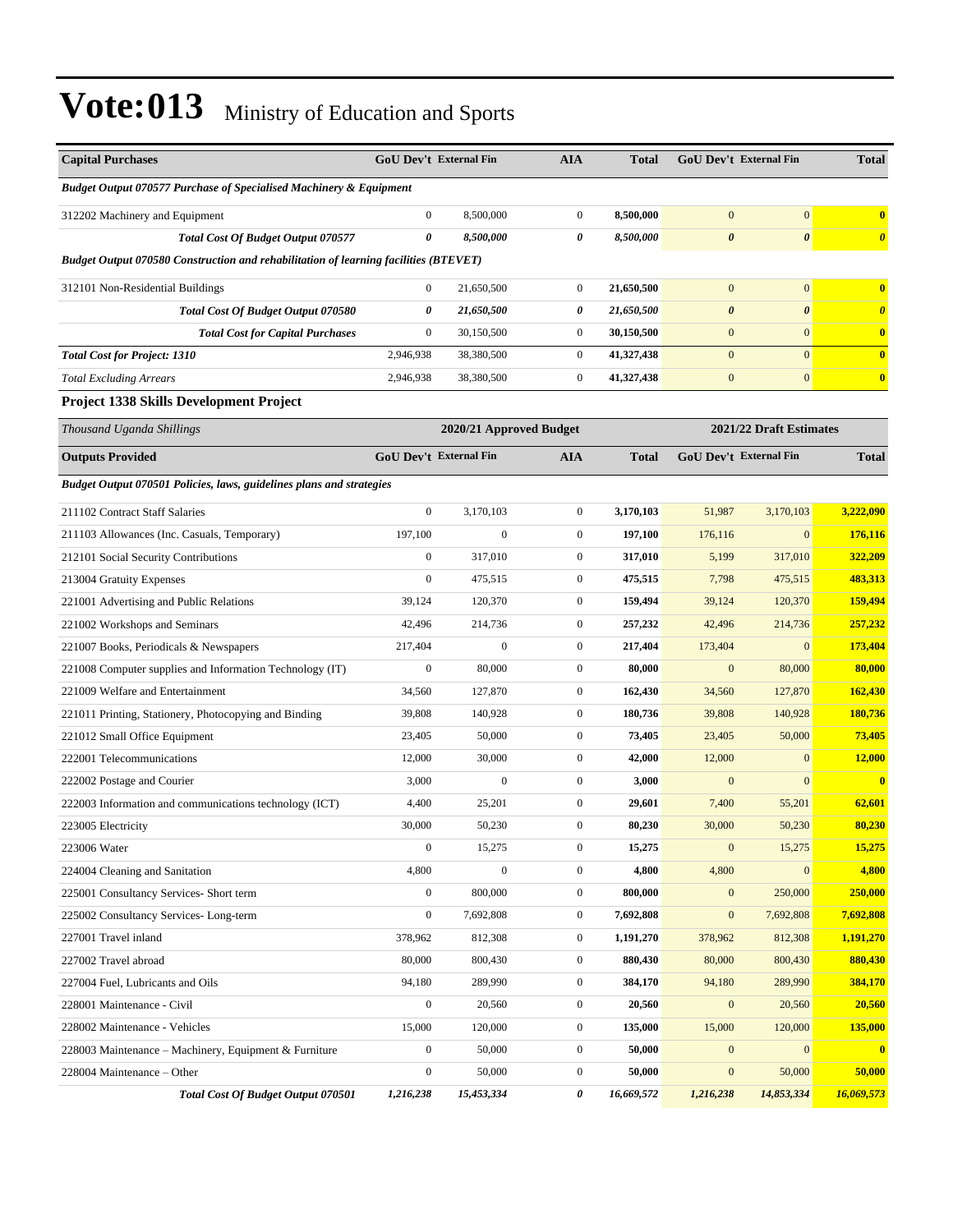| 221003 Staff Training                                                                | 34,000                        | 7,497,000  | $\mathbf{0}$   | 7,531,000    | 34,000                        | 3,497,000  | 3,531,000    |
|--------------------------------------------------------------------------------------|-------------------------------|------------|----------------|--------------|-------------------------------|------------|--------------|
| <b>Total Cost Of Budget Output 070502</b>                                            | 34,000                        | 7,497,000  | 0              | 7,531,000    | 34,000                        | 3,497,000  | 3,531,000    |
| <b>Total Cost for Outputs Provided</b>                                               | 1,250,238                     | 22,950,334 | $\mathbf{0}$   | 24,200,572   | 1,250,238                     | 18,350,334 | 19,600,573   |
| <b>Capital Purchases</b>                                                             | <b>GoU Dev't External Fin</b> |            | <b>AIA</b>     | <b>Total</b> | <b>GoU Dev't External Fin</b> |            | <b>Total</b> |
| <b>Budget Output 070577 Purchase of Specialised Machinery &amp; Equipment</b>        |                               |            |                |              |                               |            |              |
| 312202 Machinery and Equipment                                                       | $\overline{0}$                | 4,325,000  | $\mathbf{0}$   | 4,325,000    | $\mathbf{0}$                  | 11,852,898 | 11,852,898   |
| <b>Total Cost Of Budget Output 070577</b>                                            | 0                             | 4,325,000  | 0              | 4,325,000    | $\boldsymbol{\theta}$         | 11,852,898 | 11,852,898   |
| Budget Output 070580 Construction and rehabilitation of learning facilities (BTEVET) |                               |            |                |              |                               |            |              |
| 281504 Monitoring, Supervision & Appraisal of Capital work                           | $\overline{0}$                | 700,000    | $\overline{0}$ | 700,000      | $\mathbf{0}$                  | 700,000    | 700,000      |
| 312101 Non-Residential Buildings                                                     | $\mathbf{0}$                  | 29,595,416 | $\overline{0}$ | 29,595,416   | $\mathbf{0}$                  | 34,645,416 | 34,645,416   |
| <b>Total Cost Of Budget Output 070580</b>                                            | 0                             | 30,295,416 | 0              | 30,295,416   | $\boldsymbol{\theta}$         | 35,345,416 | 35,345,416   |
| <b>Total Cost for Capital Purchases</b>                                              | $\mathbf{0}$                  | 34,620,416 | $\mathbf{0}$   | 34,620,416   | $\mathbf{0}$                  | 47,198,314 | 47,198,314   |
| <b>Total Cost for Project: 1338</b>                                                  | 1,250,238                     | 57,570,750 | $\mathbf{0}$   | 58,820,988   | 1,250,238                     | 65,548,649 | 66,798,887   |
| <b>Total Excluding Arrears</b>                                                       | 1,250,238                     | 57,570,750 | $\mathbf{0}$   | 58,820,988   | 1,250,238                     | 65,548,649 | 66,798,887   |
| <b>Project 1368 John Kale Institute of Science and Technology (JKIST)</b>            |                               |            |                |              |                               |            |              |
|                                                                                      |                               |            |                |              |                               |            |              |

#### *Budget Output 070502 Training and Capacity Building of BTVET Institutions*

| Thousand Uganda Shillings                                            |                               | 2020/21 Approved Budget |                |              |                               | 2021/22 Draft Estimates |                       |
|----------------------------------------------------------------------|-------------------------------|-------------------------|----------------|--------------|-------------------------------|-------------------------|-----------------------|
| <b>Outputs Provided</b>                                              | <b>GoU Dev't External Fin</b> |                         | <b>AIA</b>     | <b>Total</b> | <b>GoU</b> Dev't External Fin |                         | <b>Total</b>          |
| Budget Output 070501 Policies, laws, guidelines plans and strategies |                               |                         |                |              |                               |                         |                       |
| 221011 Printing, Stationery, Photocopying and Binding                | 2,000                         | $\Omega$                | $\Omega$       | 2,000        | $\mathbf{0}$                  | $\overline{0}$          | $\mathbf{0}$          |
| 222001 Telecommunications                                            | 1,000                         | $\mathbf{0}$            | $\mathbf{0}$   | 1,000        | $\mathbf{0}$                  | $\overline{0}$          | $\overline{0}$        |
| 227004 Fuel. Lubricants and Oils                                     | 2,000                         | $\mathbf{0}$            | $\overline{0}$ | 2,000        | $\mathbf{0}$                  | $\overline{0}$          | $\mathbf{0}$          |
| <b>Total Cost Of Budget Output 070501</b>                            | 5,000                         | $\boldsymbol{\theta}$   | 0              | 5,000        | $\boldsymbol{\theta}$         | $\boldsymbol{\theta}$   | $\boldsymbol{\theta}$ |
| <b>Total Cost for Outputs Provided</b>                               | 5,000                         | $\mathbf{0}$            | $\mathbf{0}$   | 5,000        | $\mathbf{0}$                  | $\overline{0}$          | $\mathbf{0}$          |
| <b>Total Cost for Project: 1368</b>                                  | 5,000                         | $\mathbf{0}$            | $\mathbf{0}$   | 5,000        | $\mathbf{0}$                  | $\overline{0}$          | $\mathbf{0}$          |
| <b>Total Excluding Arrears</b>                                       | 5,000                         | $\mathbf{0}$            | $\overline{0}$ | 5,000        | $\mathbf{0}$                  | $\overline{0}$          | $\mathbf{0}$          |

**Project 1378 Support to the Implementation of Skilling Uganda Strategy (BTC)**

| Thousand Uganda Shillings                                                        |              | 2020/21 Approved Budget       |                |              | 2021/22 Draft Estimates       |                       |                       |
|----------------------------------------------------------------------------------|--------------|-------------------------------|----------------|--------------|-------------------------------|-----------------------|-----------------------|
| <b>Outputs Provided</b>                                                          |              | <b>GoU Dev't External Fin</b> | <b>AIA</b>     | <b>Total</b> | <b>GoU Dev't External Fin</b> |                       | <b>Total</b>          |
| Budget Output 070501 Policies, laws, guidelines plans and strategies             |              |                               |                |              |                               |                       |                       |
| 211103 Allowances (Inc. Casuals, Temporary)                                      | 28,200       | $\mathbf{0}$                  | $\mathbf{0}$   | 28,200       | $\overline{0}$                | $\mathbf{0}$          | $\mathbf{0}$          |
| 221002 Workshops and Seminars                                                    | 37,000       | $\boldsymbol{0}$              | $\overline{0}$ | 37,000       | $\mathbf{0}$                  | $\mathbf{0}$          | $\bf{0}$              |
| 221009 Welfare and Entertainment                                                 | 14,400       | $\mathbf{0}$                  | $\overline{0}$ | 14,400       | $\mathbf{0}$                  | $\mathbf{0}$          | $\mathbf{0}$          |
| 221011 Printing, Stationery, Photocopying and Binding                            | 12,000       | $\mathbf{0}$                  | $\overline{0}$ | 12,000       | $\mathbf{0}$                  | $\Omega$              | $\mathbf{0}$          |
| 225001 Consultancy Services- Short term                                          | $\mathbf{0}$ | 913,800                       | $\overline{0}$ | 913,800      | $\mathbf{0}$                  | $\Omega$              | $\bf{0}$              |
| 227001 Travel inland                                                             | 59,143       | $\mathbf{0}$                  | $\Omega$       | 59,143       | $\mathbf{0}$                  | $\mathbf{0}$          | $\mathbf{0}$          |
| Total Cost Of Budget Output 070501                                               | 150,744      | 913,800                       | 0              | 1,064,544    | $\boldsymbol{\theta}$         | $\boldsymbol{\theta}$ | $\theta$              |
| <b>Budget Output 070502 Training and Capacity Building of BTVET Institutions</b> |              |                               |                |              |                               |                       |                       |
| 221003 Staff Training                                                            | $\mathbf{0}$ | 100,000                       | $\overline{0}$ | 100,000      | $\overline{0}$                | $\mathbf{0}$          | $\mathbf{0}$          |
| <b>Total Cost Of Budget Output 070502</b>                                        | 0            | 100,000                       | 0              | 100,000      | $\boldsymbol{\theta}$         | $\boldsymbol{\theta}$ | $\boldsymbol{\theta}$ |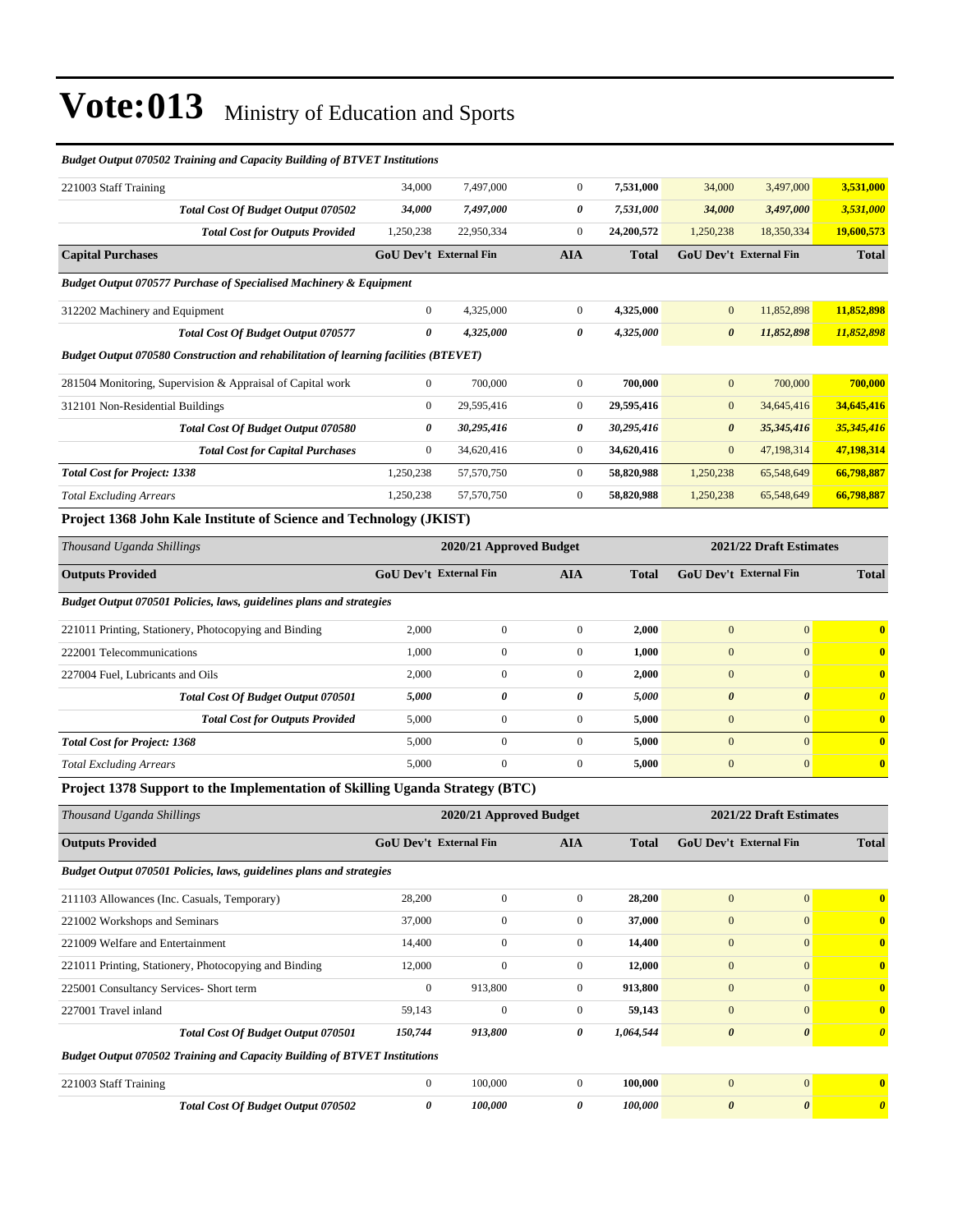| <b>Budget Output 070503 Monitoring and Supervision of BTVET Institutions</b>                |                               |                         |                  |              |                       |                               |                         |
|---------------------------------------------------------------------------------------------|-------------------------------|-------------------------|------------------|--------------|-----------------------|-------------------------------|-------------------------|
| 227001 Travel inland                                                                        | 67,840                        | 30,000                  | $\boldsymbol{0}$ | 97,840       | $\mathbf{0}$          | $\mathbf{0}$                  | $\bf{0}$                |
| 227004 Fuel, Lubricants and Oils                                                            | 20,000                        | $\boldsymbol{0}$        | $\boldsymbol{0}$ | 20,000       | $\mathbf{0}$          | $\mathbf{0}$                  | $\bf{0}$                |
| Total Cost Of Budget Output 070503                                                          | 87,840                        | 30,000                  | 0                | 117,840      | $\boldsymbol{\theta}$ | $\boldsymbol{\theta}$         | $\boldsymbol{\theta}$   |
| <b>Total Cost for Outputs Provided</b>                                                      | 238,584                       | 1.043.800               | $\boldsymbol{0}$ | 1,282,384    | $\mathbf{0}$          | $\mathbf{0}$                  | $\bf{0}$                |
| <b>Capital Purchases</b>                                                                    | <b>GoU Dev't External Fin</b> |                         | <b>AIA</b>       | <b>Total</b> |                       | GoU Dev't External Fin        | <b>Total</b>            |
| Budget Output 070580 Construction and rehabilitation of learning facilities (BTEVET)        |                               |                         |                  |              |                       |                               |                         |
| 281504 Monitoring, Supervision & Appraisal of Capital work                                  | 60,000                        | $\boldsymbol{0}$        | $\boldsymbol{0}$ | 60,000       | $\mathbf{0}$          | $\mathbf{0}$                  | $\bf{0}$                |
| 312101 Non-Residential Buildings                                                            | $\mathbf{0}$                  | 2,356,712               | $\boldsymbol{0}$ | 2,356,712    | $\mathbf{0}$          | $\mathbf{0}$                  | $\bf{0}$                |
| Total Cost Of Budget Output 070580                                                          | 60,000                        | 2,356,712               | 0                | 2,416,712    | $\boldsymbol{\theta}$ | $\boldsymbol{\theta}$         | $\boldsymbol{\theta}$   |
| <b>Total Cost for Capital Purchases</b>                                                     | 60,000                        | 2,356,712               | $\boldsymbol{0}$ | 2,416,712    | $\boldsymbol{0}$      | $\mathbf{0}$                  | $\bf{0}$                |
| <b>Total Cost for Project: 1378</b>                                                         | 298,584                       | 3,400,512               | $\boldsymbol{0}$ | 3,699,096    | $\mathbf{0}$          | $\mathbf{0}$                  | $\overline{\mathbf{0}}$ |
| <b>Total Excluding Arrears</b>                                                              | 298,584                       | 3,400,512               | $\overline{0}$   | 3,699,096    | $\mathbf{0}$          | $\boldsymbol{0}$              | $\bf{0}$                |
| Project 1412 The Technical Vocational Education and Training (TVET-LEAD)                    |                               |                         |                  |              |                       |                               |                         |
| Thousand Uganda Shillings                                                                   |                               | 2020/21 Approved Budget |                  |              |                       | 2021/22 Draft Estimates       |                         |
| <b>Outputs Provided</b>                                                                     | GoU Dev't External Fin        |                         | <b>AIA</b>       | <b>Total</b> |                       | GoU Dev't External Fin        | <b>Total</b>            |
| Budget Output 070501 Policies, laws, guidelines plans and strategies                        |                               |                         |                  |              |                       |                               |                         |
| 221002 Workshops and Seminars                                                               | 48,480                        | $\boldsymbol{0}$        | $\boldsymbol{0}$ | 48,480       | 128,480               | $\mathbf{0}$                  | 128,480                 |
| 221003 Staff Training                                                                       | 130,000                       | 83,286                  | $\boldsymbol{0}$ | 213,286      | 60,000                | $\mathbf{0}$                  | 60,000                  |
| Total Cost Of Budget Output 070501                                                          | 178,480                       | 83,286                  | 0                | 261,766      | 188,480               | $\boldsymbol{\theta}$         | 188,480                 |
| <b>Budget Output 070502 Training and Capacity Building of BTVET Institutions</b>            |                               |                         |                  |              |                       |                               |                         |
| 221003 Staff Training                                                                       | $\mathbf{0}$                  | $\boldsymbol{0}$        | $\boldsymbol{0}$ | $\bf{0}$     | 330,780               | $\mathbf{0}$                  | 330,780                 |
| Total Cost Of Budget Output 070502                                                          | 0                             | 0                       | 0                | 0            | 330,780               | $\boldsymbol{\theta}$         | 330,780                 |
| <b>Total Cost for Outputs Provided</b>                                                      | 178,480                       | 83,286                  | $\boldsymbol{0}$ | 261,766      | 519,260               | $\mathbf{0}$                  | 519,260                 |
| <b>Capital Purchases</b>                                                                    | <b>GoU Dev't External Fin</b> |                         | <b>AIA</b>       | <b>Total</b> |                       | <b>GoU Dev't External Fin</b> | <b>Total</b>            |
| <b>Budget Output 070573 Roads, Streets and Highways</b>                                     |                               |                         |                  |              |                       |                               |                         |
| 312103 Roads and Bridges.                                                                   | $\boldsymbol{0}$              | $\boldsymbol{0}$        | $\boldsymbol{0}$ | $\bf{0}$     | 242,000               | $\mathbf{0}$                  | 242,000                 |
| Total Cost Of Budget Output 070573                                                          | $\theta$                      | 0                       | 0                | 0            | 242,000               | $\boldsymbol{\theta}$         | 242,000                 |
| Budget Output 070576 Purchase of Office and ICT Equipment, including Software               |                               |                         |                  |              |                       |                               |                         |
| 312213 ICT Equipment                                                                        | 60,000                        | $\boldsymbol{0}$        | $\boldsymbol{0}$ | 60,000       | 50,000                | $\boldsymbol{0}$              | 50,000                  |
| Total Cost Of Budget Output 070576                                                          | 60,000                        | 0                       | 0                | 60,000       | 50,000                | $\pmb{\theta}$                | 50,000                  |
| Budget Output 070577 Purchase of Specialised Machinery & Equipment                          |                               |                         |                  |              |                       |                               |                         |
| 312202 Machinery and Equipment                                                              | 6,500,000                     | $\boldsymbol{0}$        | $\overline{0}$   | 6,500,000    | 10,500,000            | $\mathbf{0}$                  | 10,500,000              |
| Total Cost Of Budget Output 070577                                                          | 6,500,000                     | 0                       | 0                | 6,500,000    | 10,500,000            | $\boldsymbol{\theta}$         | 10,500,000              |
| <b>Budget Output 070578 Purchase of Office and Residential Furniture and Fittings</b>       |                               |                         |                  |              |                       |                               |                         |
| 312203 Furniture & Fixtures                                                                 | 100,000                       | $\boldsymbol{0}$        | $\boldsymbol{0}$ | 100,000      | $\boldsymbol{0}$      | $\mathbf{0}$                  | $\bf{0}$                |
| Total Cost Of Budget Output 070578                                                          | 100,000                       | 0                       | 0                | 100,000      | $\pmb{\theta}$        | $\boldsymbol{\theta}$         | $\boldsymbol{\theta}$   |
| <b>Budget Output 070580 Construction and rehabilitation of learning facilities (BTEVET)</b> |                               |                         |                  |              |                       |                               |                         |
| 281504 Monitoring, Supervision & Appraisal of Capital work                                  | 188,000                       | $\boldsymbol{0}$        | $\boldsymbol{0}$ | 188,000      | 208,000               | $\mathbf{0}$                  | 208,000                 |
| 312101 Non-Residential Buildings                                                            | 5,066,780                     | $\boldsymbol{0}$        | $\boldsymbol{0}$ | 5,066,780    | 4,644,000             | $\mathbf{0}$                  | 4,644,000               |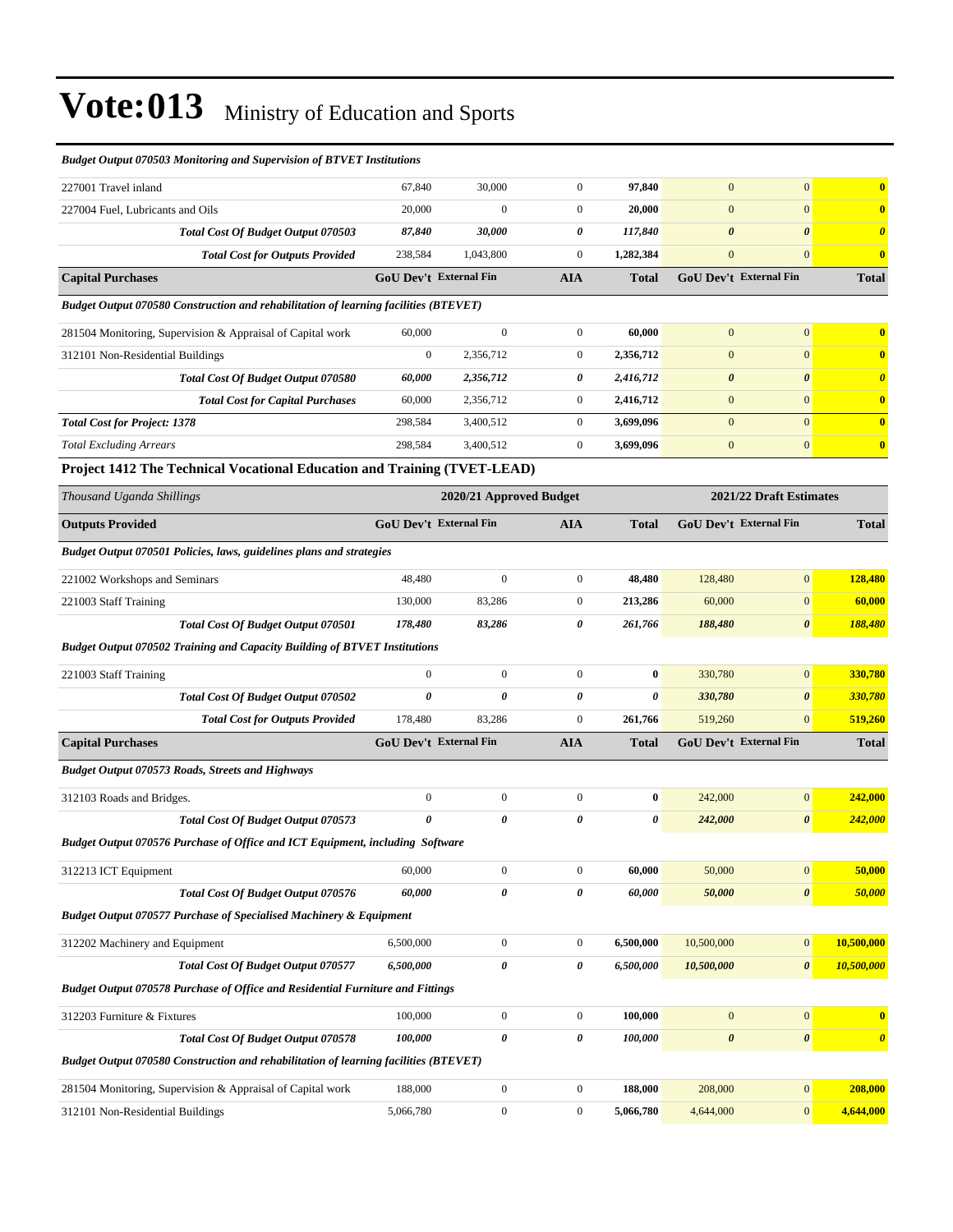| 312102 Residential Buildings                                                         | 4,370,000              | $\mathbf{0}$            | $\mathbf{0}$     | 4,370,000    | 1,300,000             | $\mathbf{0}$                  | 1,300,000    |  |
|--------------------------------------------------------------------------------------|------------------------|-------------------------|------------------|--------------|-----------------------|-------------------------------|--------------|--|
| <b>Total Cost Of Budget Output 070580</b>                                            | 9,624,780              | 0                       | 0                | 9,624,780    | 6,152,000             | $\boldsymbol{\theta}$         | 6,152,000    |  |
| <b>Total Cost for Capital Purchases</b>                                              | 16,284,780             | $\boldsymbol{0}$        | $\boldsymbol{0}$ | 16,284,780   | 16,944,000            | $\mathbf{0}$                  | 16,944,000   |  |
| <b>Total Cost for Project: 1412</b>                                                  | 16,463,260             | 83,286                  | $\boldsymbol{0}$ | 16,546,546   | 17,463,260            | $\mathbf{0}$                  | 17,463,260   |  |
| <b>Total Excluding Arrears</b>                                                       | 16,463,260             | 83,286                  | $\mathbf{0}$     | 16,546,546   | 17,463,260            | $\mathbf{0}$                  | 17,463,260   |  |
| Project 1432 OFID Funded Vocational Project Phase II                                 |                        |                         |                  |              |                       |                               |              |  |
| Thousand Uganda Shillings                                                            |                        | 2020/21 Approved Budget |                  |              |                       | 2021/22 Draft Estimates       |              |  |
| <b>Outputs Provided</b>                                                              | GoU Dev't External Fin |                         | AIA              | <b>Total</b> |                       | <b>GoU Dev't External Fin</b> | <b>Total</b> |  |
| Budget Output 070501 Policies, laws, guidelines plans and strategies                 |                        |                         |                  |              |                       |                               |              |  |
| 211102 Contract Staff Salaries                                                       | 783,893                | 612,800                 | $\boldsymbol{0}$ | 1,396,693    | 1,084,964             | 1,170,585                     | 2,255,548    |  |
| 212101 Social Security Contributions                                                 | 237,021                | $\boldsymbol{0}$        | $\boldsymbol{0}$ | 237,021      | 215,288               | $\mathbf{0}$                  | 215,288      |  |
| 213004 Gratuity Expenses                                                             | 395,035                | $\boldsymbol{0}$        | $\boldsymbol{0}$ | 395,035      | 538,219               | $\mathbf{0}$                  | 538,219      |  |
| 221001 Advertising and Public Relations                                              | 20,000                 | 10,000                  | $\boldsymbol{0}$ | 30,000       | 35,000                | 20,000                        | 55,000       |  |
| 221003 Staff Training                                                                | 6,800                  | $\mathbf{0}$            | $\boldsymbol{0}$ | 6,800        | 27,500                | 17,500                        | 45,000       |  |
| 221009 Welfare and Entertainment                                                     | 21,600                 | 10,000                  | $\mathbf{0}$     | 31,600       | 20,000                | 20,000                        | 40,000       |  |
| 221011 Printing, Stationery, Photocopying and Binding                                | 10,000                 | 10,000                  | $\boldsymbol{0}$ | 20,000       | 80,000                | 40,000                        | 120,000      |  |
| 221012 Small Office Equipment                                                        | 6,000                  | 6,000                   | $\boldsymbol{0}$ | 12,000       | 40,000                | 19,000                        | 59,000       |  |
| 222001 Telecommunications                                                            | 4,000                  | $\mathbf{0}$            | $\boldsymbol{0}$ | 4,000        | 8,000                 | 4,000                         | 12,000       |  |
| 222002 Postage and Courier                                                           | 3,000                  | 4,000                   | $\boldsymbol{0}$ | 7,000        | 14,000                | 8,000                         | 22,000       |  |
| 227001 Travel inland                                                                 | 30,000                 | 36,800                  | $\boldsymbol{0}$ | 66,800       | 190,000               | 15,620                        | 205,620      |  |
| 227004 Fuel, Lubricants and Oils                                                     | 24,000                 | 42,000                  | $\boldsymbol{0}$ | 66,000       | 60,000                | 56,000                        | 116,000      |  |
| 228002 Maintenance - Vehicles                                                        | 20,000                 | 16,000                  | $\boldsymbol{0}$ | 36,000       | 28,000                | 24,000                        | 52,000       |  |
| 281504 Monitoring, Supervision & Appraisal of Capital work                           | $\boldsymbol{0}$       | $\mathbf{0}$            | $\boldsymbol{0}$ | $\bf{0}$     | 415,440               | 345,022                       | 760,462      |  |
| <b>Total Cost Of Budget Output 070501</b>                                            | 1,561,349              | 747,600                 | 0                | 2,308,949    | 2,756,410             | 1,739,727                     | 4,496,137    |  |
| <b>Budget Output 070502 Training and Capacity Building of BTVET Institutions</b>     |                        |                         |                  |              |                       |                               |              |  |
| 221003 Staff Training                                                                | $\boldsymbol{0}$       | 453,000                 | $\mathbf{0}$     | 453,000      | $\boldsymbol{0}$      | 2,000,000                     | 2,000,000    |  |
| Total Cost Of Budget Output 070502                                                   | 0                      | 453,000                 | 0                | 453,000      | $\boldsymbol{\theta}$ | 2,000,000                     | 2,000,000    |  |
| <b>Total Cost for Outputs Provided</b>                                               | 1,561,349              | 1,200,600               | $\boldsymbol{0}$ | 2,761,949    | 2,756,410             | 3,739,727                     | 6,496,137    |  |
| <b>Capital Purchases</b>                                                             | GoU Dev't External Fin |                         | <b>AIA</b>       | <b>Total</b> |                       | GoU Dev't External Fin        | <b>Total</b> |  |
| Budget Output 070575 Purchase of Motor Vehicles and Other Transport Equipment        |                        |                         |                  |              |                       |                               |              |  |
| 312201 Transport Equipment                                                           | $\boldsymbol{0}$       | $\boldsymbol{0}$        | $\mathbf{0}$     | $\bf{0}$     | 668,968               | $\mathbf{0}$                  | 668,968      |  |
| Total Cost Of Budget Output 070575                                                   | 0                      | 0                       | 0                | 0            | 668,968               | $\boldsymbol{\theta}$         | 668,968      |  |
| Budget Output 070580 Construction and rehabilitation of learning facilities (BTEVET) |                        |                         |                  |              |                       |                               |              |  |
| 281503 Engineering and Design Studies & Plans for capital<br>works                   | $\boldsymbol{0}$       | 2,000,000               | $\boldsymbol{0}$ | 2,000,000    | $\boldsymbol{0}$      | 1,200,000                     | 1,200,000    |  |
| 281504 Monitoring, Supervision & Appraisal of Capital work                           | 95,459                 | 84,000                  | $\boldsymbol{0}$ | 179,459      | $\boldsymbol{0}$      | $\mathbf{0}$                  | $\bf{0}$     |  |
| 312101 Non-Residential Buildings                                                     | 3,785,000              | 20,511,310              | $\boldsymbol{0}$ | 24,296,310   | 2,685,397             | 11,031,986                    | 13,717,383   |  |
| Total Cost Of Budget Output 070580                                                   | 3,880,459              | 22,595,310              | 0                | 26,475,769   | 2,685,397             | 12,231,986                    | 14,917,383   |  |
| <b>Total Cost for Capital Purchases</b>                                              | 3,880,459              | 22,595,310              | $\boldsymbol{0}$ | 26,475,769   | 3,354,365             | 12,231,986                    | 15,586,351   |  |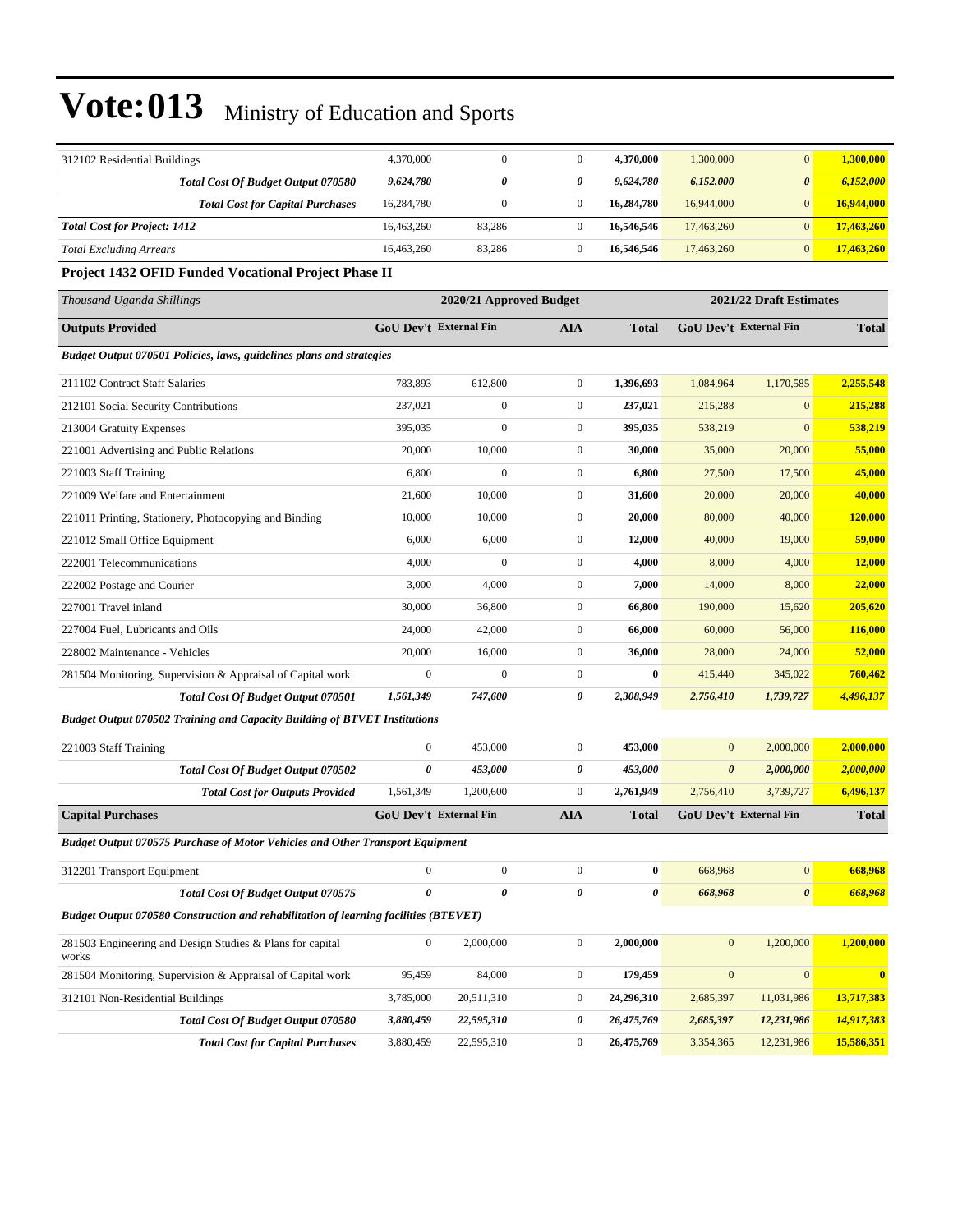| <b>Arrears</b>                                                                       |                       | <b>GoU Dev't External Fin</b> | <b>AIA</b>       | <b>Total</b> | GoU Dev't External Fin |                            | <b>Total</b>            |
|--------------------------------------------------------------------------------------|-----------------------|-------------------------------|------------------|--------------|------------------------|----------------------------|-------------------------|
| <b>Budget Output 070599 Arrears</b>                                                  |                       |                               |                  |              |                        |                            |                         |
| 321605 Domestic arrears (Budgeting)                                                  | $\boldsymbol{0}$      | $\boldsymbol{0}$              | $\boldsymbol{0}$ | $\bf{0}$     | 1,311,045              | $\mathbf{0}$               | 1,311,045               |
| Total Cost Of Budget Output 070599                                                   | $\boldsymbol{\theta}$ | $\theta$                      | 0                | 0            | 1,311,045              | $\boldsymbol{\theta}$      | 1,311,045               |
| <b>Total Cost for Arrears</b>                                                        | $\mathbf{0}$          | $\boldsymbol{0}$              | $\boldsymbol{0}$ | $\bf{0}$     | 1,311,045              | $\mathbf{0}$               | 1,311,045               |
| <b>Total Cost for Project: 1432</b>                                                  | 5,441,807             | 23,795,910                    | $\boldsymbol{0}$ | 29,237,717   | 7,421,820              | 15,971,713                 | 23,393,533              |
| <b>Total Excluding Arrears</b>                                                       | 5,441,807             | 23,795,910                    | $\boldsymbol{0}$ | 29, 237, 717 | 6,110,776              | 15,971,713                 | 22,082,489              |
| Project 1433 IDB funded Technical and Vocational Education and Training Phase III    |                       |                               |                  |              |                        |                            |                         |
| Thousand Uganda Shillings                                                            |                       | 2020/21 Approved Budget       |                  |              |                        | 2021/22 Draft Estimates    |                         |
| <b>Outputs Provided</b>                                                              |                       | <b>GoU Dev't External Fin</b> | <b>AIA</b>       | <b>Total</b> | GoU Dev't External Fin |                            | <b>Total</b>            |
| Budget Output 070501 Policies, laws, guidelines plans and strategies                 |                       |                               |                  |              |                        |                            |                         |
| 211102 Contract Staff Salaries                                                       | $\mathbf{0}$          | 1,256,288                     | $\boldsymbol{0}$ | 1,256,288    | $\mathbf{0}$           | $\mathbf{0}$               | $\overline{\mathbf{0}}$ |
| 227001 Travel inland                                                                 | $\mathbf{0}$          | 79,200                        | $\boldsymbol{0}$ | 79,200       | $\boldsymbol{0}$       | $\mathbf{0}$               | $\bf{0}$                |
| 227004 Fuel, Lubricants and Oils                                                     | $\mathbf{0}$          | 46,800                        | $\boldsymbol{0}$ | 46,800       | $\boldsymbol{0}$       | $\mathbf{0}$               | $\bf{0}$                |
| 228002 Maintenance - Vehicles                                                        | $\mathbf{0}$          | 20,000                        | $\boldsymbol{0}$ | 20,000       | $\mathbf{0}$           | $\mathbf{0}$               | $\bf{0}$                |
| Total Cost Of Budget Output 070501                                                   | 0                     | 1,402,288                     | 0                | 1,402,288    | $\boldsymbol{\theta}$  | $\boldsymbol{\theta}$      | $\boldsymbol{\theta}$   |
| <b>Total Cost for Outputs Provided</b>                                               | $\boldsymbol{0}$      | 1,402,288                     | $\overline{0}$   | 1,402,288    | $\mathbf{0}$           | $\mathbf{0}$               | $\bf{0}$                |
| <b>Capital Purchases</b>                                                             |                       | <b>GoU Dev't External Fin</b> | <b>AIA</b>       | <b>Total</b> | GoU Dev't External Fin |                            | <b>Total</b>            |
| Budget Output 070580 Construction and rehabilitation of learning facilities (BTEVET) |                       |                               |                  |              |                        |                            |                         |
| 281503 Engineering and Design Studies & Plans for capital<br>works                   | $\mathbf{0}$          | 4,000,000                     | $\boldsymbol{0}$ | 4,000,000    | $\boldsymbol{0}$       | $\mathbf{0}$               | $\bf{0}$                |
| 281504 Monitoring, Supervision & Appraisal of Capital work                           | $\mathbf{0}$          | 100,000                       | $\boldsymbol{0}$ | 100,000      | $\mathbf{0}$           | $\mathbf{0}$               | $\bf{0}$                |
| 312101 Non-Residential Buildings                                                     | $\mathbf{0}$          | 27,000,000                    | $\boldsymbol{0}$ | 27,000,000   | $\mathbf{0}$           | $\mathbf{0}$               | $\bf{0}$                |
| 312102 Residential Buildings                                                         | $\mathbf{0}$          | 5,878,212                     | $\boldsymbol{0}$ | 5,878,212    | $\mathbf{0}$           | $\mathbf{0}$               | $\bf{0}$                |
| Total Cost Of Budget Output 070580                                                   | 0                     | 36,978,212                    | 0                | 36,978,212   | $\boldsymbol{\theta}$  | $\boldsymbol{\theta}$      | $\boldsymbol{\theta}$   |
| <b>Total Cost for Capital Purchases</b>                                              | $\mathbf{0}$          | 36,978,212                    | $\boldsymbol{0}$ | 36,978,212   | $\boldsymbol{0}$       | $\mathbf{0}$               | $\bf{0}$                |
| <b>Total Cost for Project: 1433</b>                                                  | $\overline{0}$        | 38,380,500                    | $\boldsymbol{0}$ | 38,380,500   | $\mathbf{0}$           | $\mathbf{0}$               | $\bf{0}$                |
| <b>Total Excluding Arrears</b>                                                       | $\mathbf{0}$          | 38,380,500                    | $\overline{0}$   | 38,380,500   | $\mathbf{0}$           | $\mathbf{0}$               | $\bf{0}$                |
|                                                                                      | GoU                   | <b>External Fin</b>           | <b>AIA</b>       | <b>Total</b> | GoU                    | <b>External Fin</b>        | <b>Total</b>            |
| <b>Total Cost for Sub-SubProgramme 05</b>                                            | 118,124,747           | 161,611,458                   |                  | 279,736,205  | 108,907,039            | 81,520,362                 | 190,427,401             |
| <b>Total Excluding Arrears</b>                                                       | 118, 124, 747         | 161,611,458                   | $\boldsymbol{0}$ | 279,736,205  | 106,515,995            | 81,520,362                 | 188,036,356             |
| Sub-SubProgrammme 06 Quality and Standards                                           |                       |                               |                  |              |                        |                            |                         |
| <b>Recurrent Budget Estimates</b>                                                    |                       |                               |                  |              |                        |                            |                         |
| <b>Department 04 Teacher Education</b>                                               |                       |                               |                  |              |                        |                            |                         |
| Thousand Uganda Shillings                                                            |                       | 2020/21 Approved Budget       |                  |              |                        | 2021/22 Approved Estimates |                         |
| <b>Outputs Provided</b>                                                              | Wage                  | Non Wage                      | AIA              | <b>Total</b> | Wage                   | Non Wage                   | <b>Total</b>            |
| Budget Output 070601 Policies, laws, guidelines, plans and strategies                |                       |                               |                  |              |                        |                            |                         |
| 211101 General Staff Salaries                                                        | 4,415,951             | $\boldsymbol{0}$              | $\boldsymbol{0}$ | 4,415,951    | 4,993,733              | $\boldsymbol{0}$           | 4,993,733               |
| 211103 Allowances (Inc. Casuals, Temporary)                                          | $\boldsymbol{0}$      | 490,417                       | $\boldsymbol{0}$ | 490,417      | $\mathbf{0}$           | 1,042,916                  | 1,042,916               |
| 221002 Workshops and Seminars                                                        | $\boldsymbol{0}$      | 430,797                       | $\mathbf{0}$     | 430,797      | $\mathbf{0}$           | 232,700                    | 232,700                 |
| 221003 Staff Training                                                                | $\boldsymbol{0}$      | 66,000                        | $\boldsymbol{0}$ | 66,000       | $\mathbf{0}$           | 66,000                     | 66,000                  |
| 221007 Books, Periodicals & Newspapers                                               | $\boldsymbol{0}$      | 600,056                       | $\boldsymbol{0}$ | 600,056      | $\mathbf{0}$           | 300,000                    | 300,000                 |
|                                                                                      |                       |                               |                  |              |                        |                            |                         |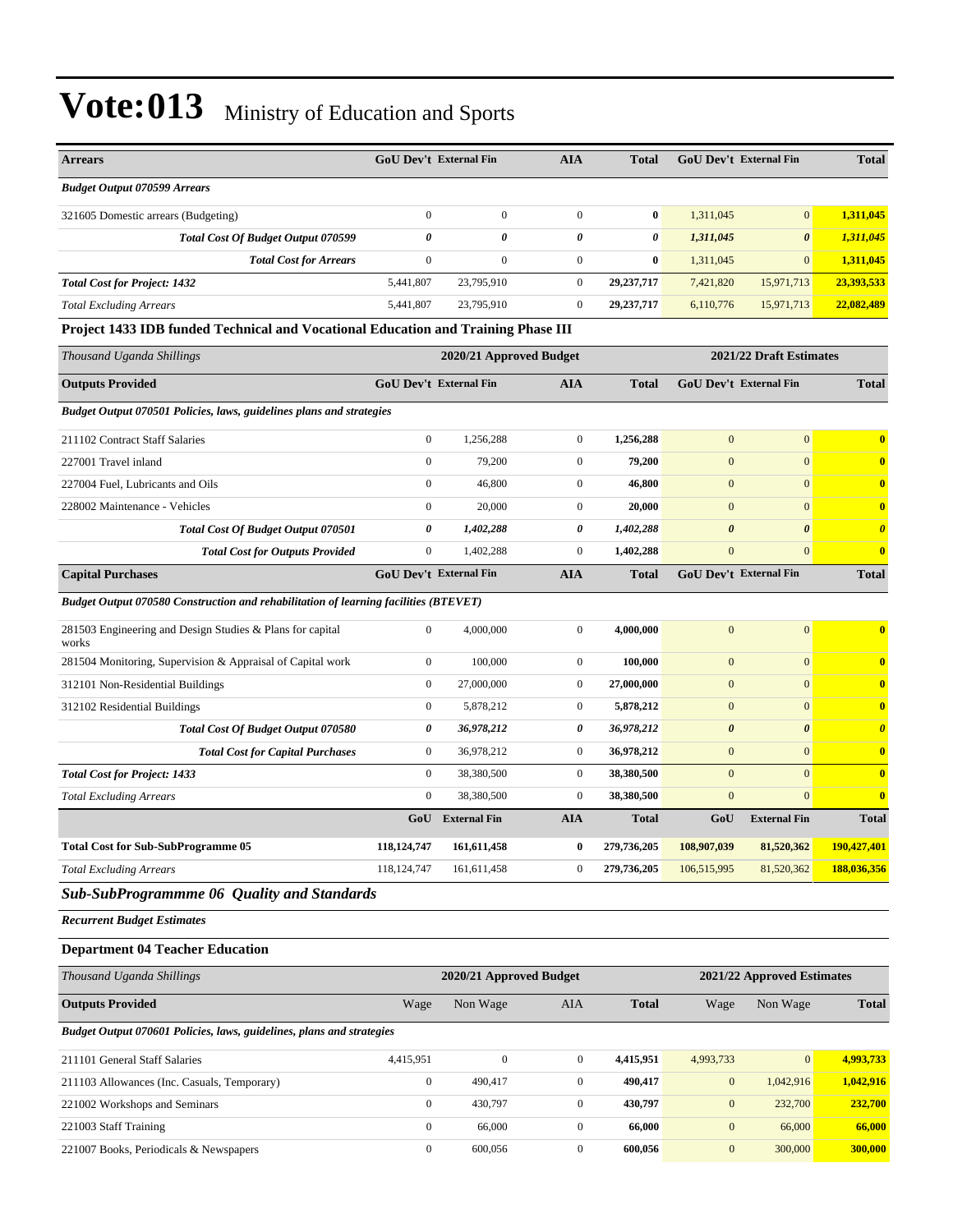| 221009 Welfare and Entertainment                                                  | $\boldsymbol{0}$      | 537,000                   | $\mathbf{0}$          | 537,000      | $\mathbf{0}$              | 391,500               | 391,500      |
|-----------------------------------------------------------------------------------|-----------------------|---------------------------|-----------------------|--------------|---------------------------|-----------------------|--------------|
| 221011 Printing, Stationery, Photocopying and Binding                             | $\boldsymbol{0}$      | 74,401                    | $\mathbf{0}$          | 74,401       | $\mathbf{0}$              | 6,000                 | 6,000        |
| 221012 Small Office Equipment                                                     | $\boldsymbol{0}$      | 15,000                    | $\mathbf{0}$          | 15,000       | $\boldsymbol{0}$          | 10,000                | 10,000       |
| 222001 Telecommunications                                                         | $\boldsymbol{0}$      | 6,000                     | $\mathbf{0}$          | 6,000        | $\mathbf{0}$              | 6,000                 | 6,000        |
| 227001 Travel inland                                                              | $\mathbf{0}$          | 406,453                   | $\mathbf{0}$          | 406,453      | $\mathbf{0}$              | 396,450               | 396,450      |
| 227004 Fuel, Lubricants and Oils                                                  | $\boldsymbol{0}$      | 9,640                     | $\mathbf{0}$          | 9,640        | $\mathbf{0}$              | 49,200                | 49,200       |
| 228002 Maintenance - Vehicles                                                     | $\boldsymbol{0}$      | 225,326                   | $\boldsymbol{0}$      | 225,326      | $\mathbf{0}$              | 170,326               | 170,326      |
| <b>Total Cost of Budget Output 01</b>                                             | 4,415,951             | 2,861,090                 | 0                     | 7,277,041    | 4,993,733                 | 2,671,090             | 7,664,823    |
| <b>Budget Output 070602 Curriculum Training of Teachers</b>                       |                       |                           |                       |              |                           |                       |              |
| 221002 Workshops and Seminars                                                     | $\boldsymbol{0}$      | 929,280                   | $\mathbf{0}$          | 929,280      | $\mathbf{0}$              | 626,476               | 626,476      |
| 221003 Staff Training                                                             | $\mathbf{0}$          | 253,578                   | $\mathbf{0}$          | 253,578      | $\boldsymbol{0}$          | 826,382               | 826,382      |
| 227001 Travel inland                                                              | $\mathbf{0}$          | 445,775                   | $\boldsymbol{0}$      | 445,775      | $\mathbf{0}$              | 445,775               | 445,775      |
| <b>Total Cost of Budget Output 02</b>                                             | $\boldsymbol{\theta}$ | 1,628,633                 | $\boldsymbol{\theta}$ | 1,628,633    | $\boldsymbol{\theta}$     | 1,898,633             | 1,898,633    |
| <b>Total Cost Of Outputs Provided</b>                                             | 4,415,951             | 4,489,723                 | $\bf{0}$              | 8,905,674    | 4,993,733                 | 4,569,723             | 9,563,456    |
| <b>Outputs Funded</b>                                                             | Wage                  | Non Wage                  | AIA                   | <b>Total</b> | Wage                      | Non Wage              | <b>Total</b> |
| <b>Budget Output 070652 Teacher Training in Multi Disciplinary Areas</b>          |                       |                           |                       |              |                           |                       |              |
| 263106 Other Current grants (Current)                                             | $\boldsymbol{0}$      | 2,479,000                 | $\mathbf{0}$          | 2,479,000    | $\mathbf{0}$              | 9,904,000             | 9,904,000    |
| o/w Instructor Teacher Vocational Education<br>Training Jinja VTI                 | $\theta$              | 250,000                   | 0                     | 250,000      | $\boldsymbol{\theta}$     | $\boldsymbol{\theta}$ | $\bf{0}$     |
| o/w Instructor Teacher Vocational Education Training<br>(ITVET)- Nakawa VTI       | $\theta$              | 406,686                   | $\theta$              | 406,686      | $\boldsymbol{\theta}$     | $\boldsymbol{\theta}$ | $\bf{0}$     |
| o/w Teaching Practice for PTCs                                                    | $\theta$              | 800,000                   | $\theta$              | 800,000      | $\boldsymbol{\theta}$     | $\theta$              | $\bf{0}$     |
| o/w Practice Exams and Living out Allowances for NTCs                             | $\theta$              | 1,022,314                 | $\theta$              | 1,022,314    | $\boldsymbol{\theta}$     | $\theta$              | $\bf{0}$     |
| o/w Teaching Practice                                                             | $\theta$              | $\theta$                  | $\theta$              | $\bf{0}$     | $\boldsymbol{0}$          | 800,000               | 800,000      |
| o/w Instructor Teacher Vocational Education Training<br>(ITVET)- Nakawa VTI       | $\theta$              | $\theta$                  | $\theta$              | $\bf{0}$     | $\boldsymbol{\theta}$     | 406,686               | 406,686      |
| o/w Jinja VTI                                                                     | $\theta$              | $\theta$                  | $\theta$              | $\bf{0}$     | $\boldsymbol{\mathit{0}}$ | 250,000               | 250,000      |
| o/w Practice Exams and Living out Allowances for NTCs                             | $\boldsymbol{\theta}$ | $\boldsymbol{\mathit{0}}$ | $\mathcal O$          | $\bf{0}$     | $\boldsymbol{\mathit{0}}$ | 1,022,314             | 1,022,314    |
| o/w Review of Government White Paper commission                                   | $\theta$              | $\theta$                  | $\theta$              | $\bf{0}$     | $\boldsymbol{\theta}$     | 300,000               | 300,000      |
| o/w Government White Paper Secretariat                                            | $\mathcal O$          | $\boldsymbol{\mathit{0}}$ | $\theta$              | $\bf{0}$     | $\boldsymbol{\mathit{0}}$ | 125,000               | 125,000      |
| o/w Uganda National Institute of Teacher Education (UNITE)                        | $\theta$              | $\theta$                  | $\theta$              | $\bf{0}$     | $\boldsymbol{\theta}$     | 7,000,000             | 7,000,000    |
| <b>Total Cost of Budget Output 52</b>                                             | $\boldsymbol{\theta}$ | 2,479,000                 | 0                     | 2,479,000    | $\boldsymbol{\theta}$     | 9,904,000             | 9,904,000    |
| <b>Budget Output 070653 Training of Secondary Teachers and Instructors (NTCs)</b> |                       |                           |                       |              |                           |                       |              |
|                                                                                   | $\mathbf{0}$          | 2,981,510                 | $\theta$              | 2,981,510    | $\mathbf{0}$              | 2,981,510             | 2,981,510    |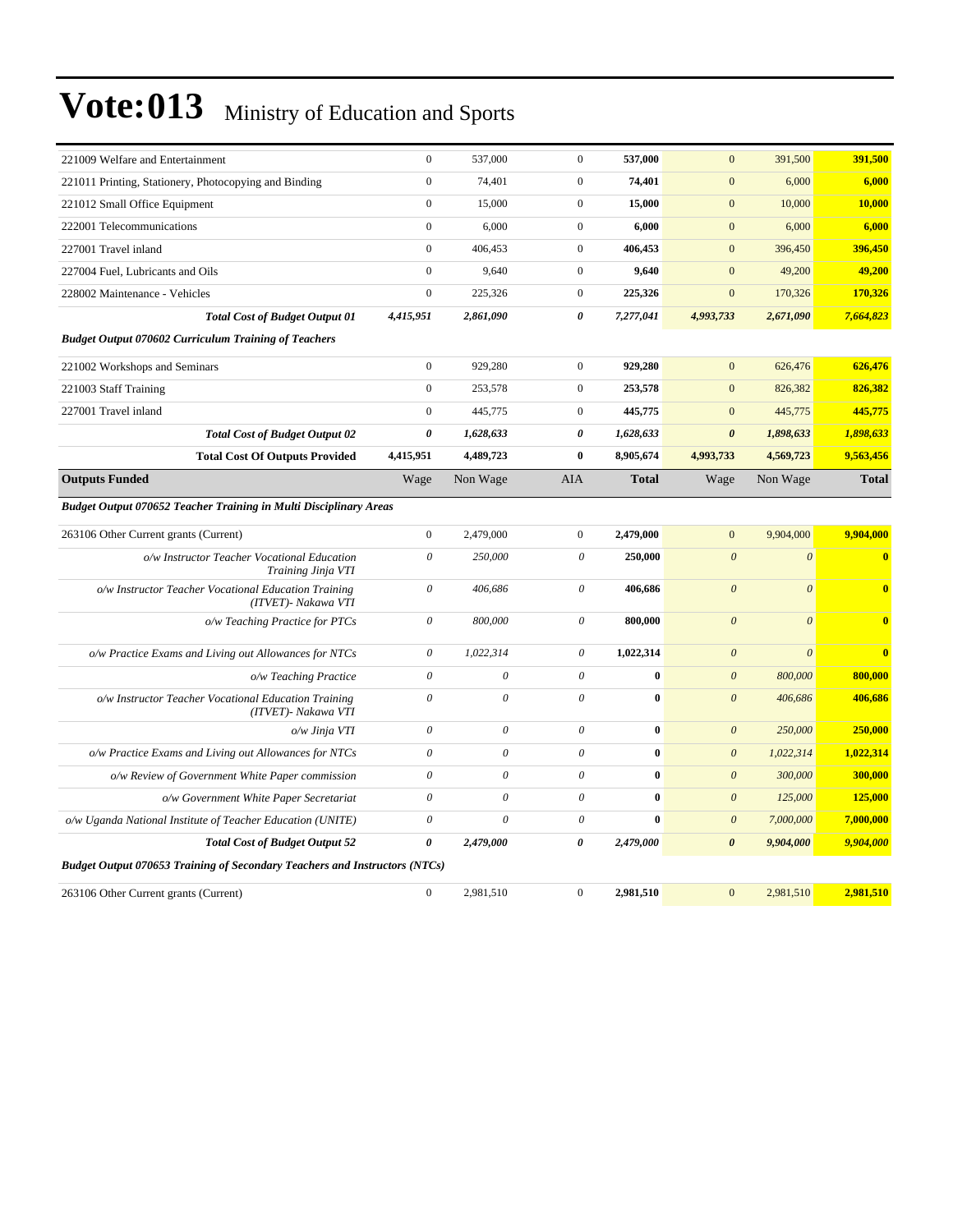| o/w Capitation Grants to Abilonino CIPIC (Industrial<br><i>Training</i> ) | $\boldsymbol{\theta}$ | 310,000   | 0              | 310,000      | $\boldsymbol{\theta}$ | $\mathcal{O}$ | $\mathbf{0}$ |
|---------------------------------------------------------------------------|-----------------------|-----------|----------------|--------------|-----------------------|---------------|--------------|
| o/w Mulago Health Tutors' College (Industrial Training)                   | $\theta$              | 250,000   | 0              | 250,000      | $\theta$              | $\theta$      | $\mathbf{0}$ |
| o/w Capitation Grants for 5 NTCs                                          | $\theta$              | 1,686,510 | 0              | 1,686,510    | $\theta$              | $\mathcal{O}$ | $\mathbf{0}$ |
| o/w Capitation Grants to Abilonino CIPIC                                  | 0                     | 290,000   | 0              | 290,000      | $\theta$              | $\mathcal{O}$ | $\mathbf{0}$ |
| o/w Mulago Health Tutors' College                                         | $\theta$              | 445,000   | 0              | 445,000      | $\theta$              | $\theta$      | $\mathbf{0}$ |
| o/w Capitation Grants to NIC Abilonino (Industrial Training)              | $\theta$              | $\theta$  | 0              | $\mathbf{0}$ | $\theta$              | 310,000       | 310,000      |
| o/w Mulago Health Tutors' College (Industrial Training)                   | $\theta$              | $\theta$  | 0              | $\mathbf{0}$ | $\theta$              | 250,000       | 250,000      |
| o/w Capitation Grants for 5 NTCs                                          | $\theta$              | $\theta$  | 0              | $\bf{0}$     | $\boldsymbol{\theta}$ | 1,686,510     | 1,686,510    |
| o/w Capitation Grants to NIC Abilonino                                    | $\theta$              | $\theta$  | $\theta$       | $\mathbf{0}$ | $\theta$              | 290,000       | 290,000      |
| o/w Mulago Health Tutors' College                                         | $\theta$              | $\theta$  | $\theta$       | $\mathbf{0}$ | $\theta$              | 445,000       | 445,000      |
| <b>Total Cost of Budget Output 53</b>                                     | 0                     | 2,981,510 | 0              | 2,981,510    | $\boldsymbol{\theta}$ | 2,981,510     | 2,981,510    |
| <b>Total Cost Of Outputs Funded</b>                                       | $\bf{0}$              | 5,460,510 | $\bf{0}$       | 5,460,510    | $\bf{0}$              | 12,885,510    | 12,885,510   |
| <b>Total Cost for Department 04</b>                                       | 4,415,951             | 9,950,233 | $\bf{0}$       | 14,366,184   | 4,993,733             | 17,455,233    | 22,448,966   |
| <b>Total Excluding Arrears</b>                                            | 4,415,951             | 9,950,233 | $\overline{0}$ | 14,366,184   | 4,993,733             | 17,455,233    | 22,448,966   |
|                                                                           |                       |           |                |              |                       |               |              |

### **Department 09 Education Standards Agency**

| Thousand Uganda Shillings                                             |                | 2020/21 Approved Budget |                  |              |                | 2021/22 Approved Estimates |                         |
|-----------------------------------------------------------------------|----------------|-------------------------|------------------|--------------|----------------|----------------------------|-------------------------|
| <b>Outputs Provided</b>                                               | Wage           | Non Wage                | <b>AIA</b>       | <b>Total</b> | Wage           | Non Wage                   | <b>Total</b>            |
| Budget Output 070601 Policies, laws, guidelines, plans and strategies |                |                         |                  |              |                |                            |                         |
| 211101 General Staff Salaries                                         | 1,118,907      | $\mathbf{0}$            | $\overline{0}$   | 1,118,907    | 1,249,926      | $\overline{0}$             | 1,249,926               |
| 211103 Allowances (Inc. Casuals, Temporary)                           | $\overline{0}$ | 163,682                 | $\mathbf{0}$     | 163,682      | $\overline{0}$ | 525,871                    | 525,871                 |
| 221001 Advertising and Public Relations                               | $\overline{0}$ | 21,335                  | $\mathbf{0}$     | 21,335       | $\mathbf{0}$   | 21,335                     | 21,335                  |
| 221002 Workshops and Seminars                                         | $\overline{0}$ | $\overline{0}$          | $\boldsymbol{0}$ | $\bf{0}$     | $\mathbf{0}$   | 348,864                    | 348,864                 |
| 221003 Staff Training                                                 | $\overline{0}$ | 49,200                  | $\boldsymbol{0}$ | 49,200       | $\mathbf{0}$   | $\overline{0}$             | $\overline{\mathbf{0}}$ |
| 221007 Books, Periodicals & Newspapers                                | $\overline{0}$ | 5.856                   | $\overline{0}$   | 5,856        | $\mathbf{0}$   | 5,856                      | 5,856                   |
| 221009 Welfare and Entertainment                                      | $\overline{0}$ | 183,321                 | $\overline{0}$   | 183,321      | $\mathbf{0}$   | 183,321                    | 183,321                 |
| 221011 Printing, Stationery, Photocopying and Binding                 | $\overline{0}$ | 251,148                 | $\mathbf{0}$     | 251,148      | $\mathbf{0}$   | 216,148                    | 216,148                 |
| 221012 Small Office Equipment                                         | $\Omega$       | 22,000                  | $\mathbf{0}$     | 22,000       | $\overline{0}$ | 22,000                     | 22,000                  |
| 222001 Telecommunications                                             | $\overline{0}$ | 6,000                   | $\mathbf{0}$     | 6,000        | $\mathbf{0}$   | 6,000                      | 6,000                   |
| 222003 Information and communications technology (ICT)                | $\overline{0}$ | 2,754,209               | $\boldsymbol{0}$ | 2,754,209    | $\overline{0}$ | 1,718,131                  | 1,718,131               |
| 223004 Guard and Security services                                    | $\overline{0}$ | 123,062                 | $\boldsymbol{0}$ | 123,062      | $\overline{0}$ | 167,063                    | 167,063                 |
| 223005 Electricity                                                    | $\overline{0}$ | 15,000                  | $\overline{0}$   | 15,000       | $\overline{0}$ | 30,000                     | 30,000                  |
| 223006 Water                                                          | $\overline{0}$ | 10,000                  | $\overline{0}$   | 10,000       | $\overline{0}$ | 20,000                     | 20,000                  |
| 224004 Cleaning and Sanitation                                        | $\Omega$       | 99,403                  | $\overline{0}$   | 99,403       | $\overline{0}$ | 99,403                     | 99,403                  |
| 225001 Consultancy Services- Short term                               | $\overline{0}$ | $\mathbf{0}$            | $\overline{0}$   | $\bf{0}$     | $\overline{0}$ | 100,000                    | 100,000                 |
| 227001 Travel inland                                                  | $\overline{0}$ | 2,732,840               | $\overline{0}$   | 2,732,840    | $\overline{0}$ | 2,669,818                  | 2,669,818               |
| 227002 Travel abroad                                                  | $\overline{0}$ | 54,000                  | $\boldsymbol{0}$ | 54,000       | $\mathbf{0}$   | 180,000                    | 180,000                 |
| 227004 Fuel, Lubricants and Oils                                      | $\overline{0}$ | 322,740                 | $\boldsymbol{0}$ | 322,740      | $\mathbf{0}$   | 134,799                    | 134,799                 |
| 228001 Maintenance - Civil                                            | $\Omega$       | 40,000                  | $\mathbf{0}$     | 40,000       | $\mathbf{0}$   | 40,000                     | 40,000                  |
| 228002 Maintenance - Vehicles                                         | $\overline{0}$ | 254,618                 | $\mathbf{0}$     | 254,618      | $\overline{0}$ | 185,215                    | 185,215                 |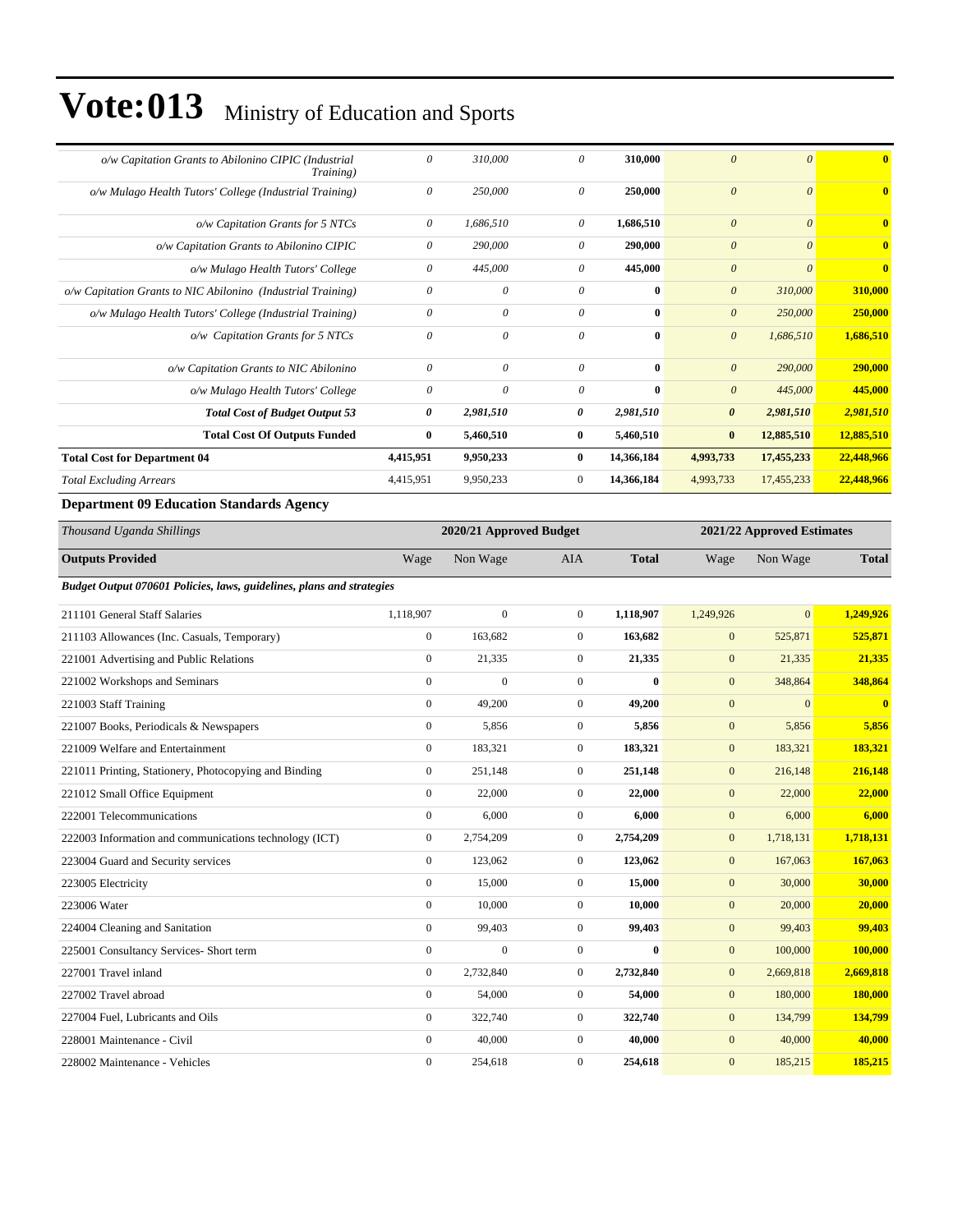| 228004 Maintenance – Other          |                                       |           |           |   | $\mathbf{0}$ | $\mathbf{0}$ | 22,000    | 22,000    |
|-------------------------------------|---------------------------------------|-----------|-----------|---|--------------|--------------|-----------|-----------|
|                                     | <b>Total Cost of Budget Output 01</b> | 1,118,907 | 7,108,412 | 0 | 8.227.319    | 1,249,926    | 6,695,823 | 7,945,749 |
|                                     | <b>Total Cost Of Outputs Provided</b> | 1,118,907 | 7,108,412 |   | 8.227.319    | 1.249.926    | 6,695,823 | 7.945.749 |
| <b>Total Cost for Department 09</b> |                                       | 1.118.907 | 7.108.412 |   | 8.227.319    | 1,249,926    | 6,695,823 | 7.945.749 |
| <b>Total Excluding Arrears</b>      |                                       | 1.118.907 | 7.108.412 |   | 8.227.319    | 1.249.926    | 6,695,823 | 7.945.749 |
| Development Rudget Estimates        |                                       |           |           |   |              |              |           |           |

*Development Budget Estimates*

**Project 1458 Improvement of Secondary Teachers Education- Kabale and Mubende NTCs**

| Thousand Uganda Shillings                                             |                               | 2020/21 Approved Budget |              |              | 2021/22 Draft Estimates       |              |                         |
|-----------------------------------------------------------------------|-------------------------------|-------------------------|--------------|--------------|-------------------------------|--------------|-------------------------|
| <b>Outputs Provided</b>                                               | <b>GoU Dev't External Fin</b> |                         | <b>AIA</b>   | <b>Total</b> | GoU Dev't External Fin        |              | <b>Total</b>            |
| Budget Output 070601 Policies, laws, guidelines, plans and strategies |                               |                         |              |              |                               |              |                         |
| 211103 Allowances (Inc. Casuals, Temporary)                           | 60,800                        | $\mathbf{0}$            | $\mathbf{0}$ | 60,800       | $\mathbf{0}$                  | $\Omega$     | $\mathbf{0}$            |
| 221002 Workshops and Seminars                                         | 23,840                        | 832,800                 | $\Omega$     | 856,640      | $\overline{0}$                | $\Omega$     | $\overline{\mathbf{0}}$ |
| 221003 Staff Training                                                 | $\mathbf{0}$                  | 1,616,000               | $\mathbf{0}$ | 1,616,000    | $\overline{0}$                | $\Omega$     | $\mathbf{0}$            |
| 221012 Small Office Equipment                                         | 1,599                         | $\mathbf{0}$            | $\mathbf{0}$ | 1,599        | $\mathbf{0}$                  | $\Omega$     | $\overline{\mathbf{0}}$ |
| <b>Total Cost Of Budget Output 070601</b>                             | 86,239                        | 2,448,800               | 0            | 2,535,039    | $\boldsymbol{\theta}$         | $\theta$     | $\theta$                |
| <b>Total Cost for Outputs Provided</b>                                | 86,239                        | 2,448,800               | $\mathbf{0}$ | 2,535,039    | $\mathbf{0}$                  | $\mathbf{0}$ | $\mathbf{0}$            |
| <b>Capital Purchases</b>                                              | <b>GoU Dev't External Fin</b> |                         | <b>AIA</b>   | <b>Total</b> | <b>GoU Dev't External Fin</b> |              | <b>Total</b>            |

*Budget Output 070672 Government Buildings and Administrative Infrastructure*

| 281504 Monitoring, Supervision & Appraisal of Capital work | 165,706    | $\overline{0}$      | $\overline{0}$ | 165,706      | $\mathbf{0}$          | $\overline{0}$      | $\mathbf{0}$   |
|------------------------------------------------------------|------------|---------------------|----------------|--------------|-----------------------|---------------------|----------------|
| 312101 Non-Residential Buildings                           | 4.910.094  | 8,450,755           | $\overline{0}$ | 13,360,849   | $\mathbf{0}$          | $\mathbf{0}$        | $\overline{0}$ |
| <b>Total Cost Of Budget Output 070672</b>                  | 5,075,800  | 8,450,755           | 0              | 13,526,555   | $\boldsymbol{\theta}$ | $\theta$            | $\theta$       |
| <b>Total Cost for Capital Purchases</b>                    | 5,075,800  | 8,450,755           | $\overline{0}$ | 13,526,555   | $\mathbf{0}$          | $\mathbf{0}$        | $\mathbf{0}$   |
| <b>Total Cost for Project: 1458</b>                        | 5.162.039  | 10,899,555          | $\overline{0}$ | 16.061.594   | $\mathbf{0}$          | $\Omega$            | $\mathbf{0}$   |
| <b>Total Excluding Arrears</b>                             | 5.162.039  | 10,899,555          | $\overline{0}$ | 16.061.594   | $\mathbf{0}$          | $\Omega$            | $\mathbf{0}$   |
|                                                            | GoU        | <b>External Fin</b> | <b>AIA</b>     | <b>Total</b> | GoU                   | <b>External Fin</b> | <b>Total</b>   |
| <b>Total Cost for Sub-SubProgramme 06</b>                  | 27,755,542 | 10,899,555          | $\bf{0}$       | 38,655,097   | 30,394,715            | $\bf{0}$            | 30,394,715     |
| <b>Total Excluding Arrears</b>                             | 27,755,542 | 10,899,555          | $\overline{0}$ | 38,655,097   | 30,394,715            | $\overline{0}$      | 30.394.715     |

*Sub-SubProgrammme 07 Physical Education and Sports*

*Recurrent Budget Estimates*

#### **Department 12 Sports and PE**

| Thousand Uganda Shillings                                             |              | 2020/21 Approved Budget |              | 2021/22 Approved Estimates |                  |                 |              |
|-----------------------------------------------------------------------|--------------|-------------------------|--------------|----------------------------|------------------|-----------------|--------------|
| <b>Outputs Provided</b>                                               | Wage         | Non Wage                | <b>AIA</b>   | <b>Total</b>               | Wage             | Non Wage        | <b>Total</b> |
| <b>Budget Output 070701 Policies, Laws, Guidelines and Strategies</b> |              |                         |              |                            |                  |                 |              |
| 211101 General Staff Salaries                                         | 104,955      | $\mathbf{0}$            | $\mathbf{0}$ | 104,955                    | 125,244          | $\vert 0 \vert$ | 125,244      |
| 211103 Allowances (Inc. Casuals, Temporary)                           | $\mathbf{0}$ | 71,931                  | $\mathbf{0}$ | 71,931                     | $\mathbf{0}$     | 72,538          | 72,538       |
| 221001 Advertising and Public Relations                               | $\mathbf{0}$ | 4,000                   | $\mathbf{0}$ | 4,000                      | $\boldsymbol{0}$ | 5,000           | 5,000        |
| 221002 Workshops and Seminars                                         | $\mathbf{0}$ | 40,000                  | $\mathbf{0}$ | 40,000                     | $\mathbf{0}$     | 70,000          | 70,000       |
| 221007 Books, Periodicals & Newspapers                                | $\mathbf{0}$ | $\mathbf{0}$            | $\Omega$     | $\bf{0}$                   | $\mathbf{0}$     | 698,360         | 698,360      |
| 221008 Computer supplies and Information Technology (IT)              | $\mathbf{0}$ | 6,300                   | $\mathbf{0}$ | 6,300                      | $\mathbf{0}$     | 5,200           | 5,200        |
| 221009 Welfare and Entertainment                                      | $\mathbf{0}$ | 35,635                  | $\mathbf{0}$ | 35,635                     | $\mathbf{0}$     | 31,000          | 31,000       |
| 221011 Printing, Stationery, Photocopying and Binding                 | $\mathbf{0}$ | 23,323                  | $\mathbf{0}$ | 23,323                     | $\boldsymbol{0}$ | 19,000          | 19,000       |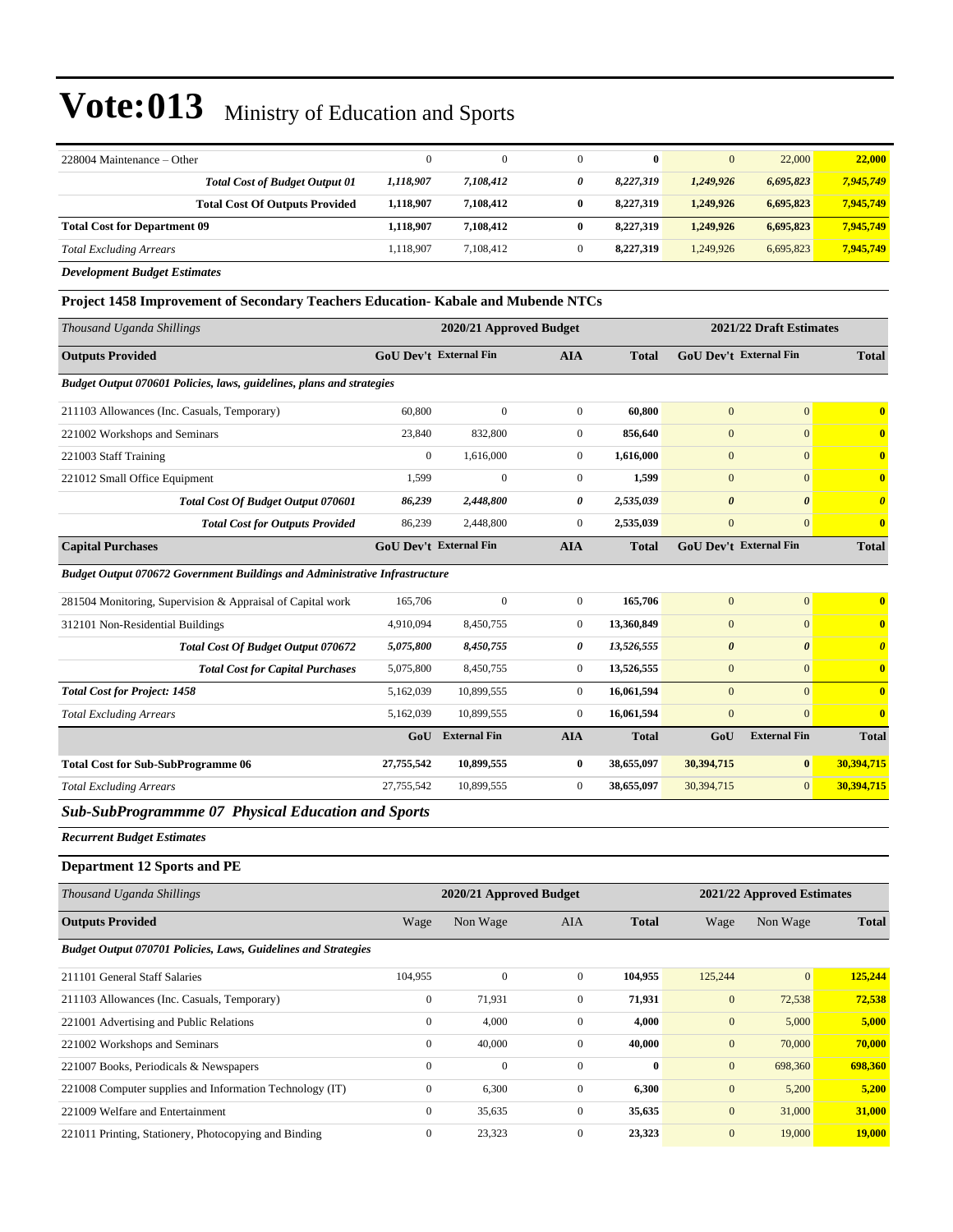| 221012 Small Office Equipment                                               | $\mathbf{0}$     | 10,471     | $\Omega$       | 10,471       | $\mathbf{0}$          | 8,000          | 8,000                   |
|-----------------------------------------------------------------------------|------------------|------------|----------------|--------------|-----------------------|----------------|-------------------------|
| <b>Total Cost of Budget Output 01</b>                                       | 104,955          | 191,660    | 0              | 296,615      | 125,244               | 909,097        | 1,034,341               |
| <b>Budget Output 070704 Sports Management and Capacity Development</b>      |                  |            |                |              |                       |                |                         |
| 221002 Workshops and Seminars                                               | $\mathbf{0}$     | 25,000     | $\overline{0}$ | 25,000       | $\overline{0}$        | $\overline{0}$ | $\mathbf{0}$            |
| 221003 Staff Training                                                       | $\mathbf{0}$     | 82,000     | $\overline{0}$ | 82,000       | $\mathbf{0}$          | 100,000        | 100.000                 |
| 221007 Books, Periodicals & Newspapers                                      | $\mathbf{0}$     | 9,000      | $\overline{0}$ | 9,000        | $\mathbf{0}$          | $\Omega$       | $\bf{0}$                |
| 227001 Travel inland                                                        | $\mathbf{0}$     | 106,084    | $\overline{0}$ | 106,084      | $\mathbf{0}$          | 81,084         | 81,084                  |
| 227002 Travel abroad                                                        | $\mathbf{0}$     | 18,000     | $\overline{0}$ | 18,000       | $\mathbf{0}$          | 20,000         | 20,000                  |
| 227004 Fuel, Lubricants and Oils                                            | $\mathbf{0}$     | 24,000     | $\overline{0}$ | 24,000       | $\mathbf{0}$          | 30,000         | 30,000                  |
| 228002 Maintenance - Vehicles                                               | $\mathbf{0}$     | 28,000     | $\overline{0}$ | 28,000       | $\mathbf{0}$          | 28,000         | 28,000                  |
| <b>Total Cost of Budget Output 04</b>                                       | 0                | 292,084    | 0              | 292,084      | $\boldsymbol{\theta}$ | 259,084        | 259,084                 |
| <b>Total Cost Of Outputs Provided</b>                                       | 104,955          | 483,744    | $\bf{0}$       | 588.699      | 125,244               | 1,168,182      | 1,293,426               |
| <b>Outputs Funded</b>                                                       | Wage             | Non Wage   | <b>AIA</b>     | <b>Total</b> | Wage                  | Non Wage       | <b>Total</b>            |
| <b>Budget Output 070751 Membership to International Sports Associations</b> |                  |            |                |              |                       |                |                         |
| 262101 Contributions to International Organisations (Current)               | $\mathbf{0}$     | 70,000     | $\overline{0}$ | 70,000       | $\mathbf{0}$          | 80,000         | 80,000                  |
| o/w Support to FEASSSA, EAPSSGA, ISF. TIEAGA                                | $\theta$         | 20,000     | 0              | 20,000       | $\theta$              | $\theta$       | $\overline{\mathbf{0}}$ |
| o/w Support to AUSC, WADA.                                                  | $\theta$         | 50,000     | 0              | 50,000       | $\theta$              | $\theta$       | $\mathbf{0}$            |
| o/w Support to FEASSSA, EAPSSGA, ISF                                        | $\theta$         | $\theta$   | $\theta$       | $\mathbf{0}$ | $\theta$              | 15,000         | 15,000                  |
| o/w Support to AUSC, WADA                                                   | $\theta$         | $\theta$   | $\theta$       | $\bf{0}$     | $\mathcal{O}$         | 65,000         | 65,000                  |
| <b>Total Cost of Budget Output 51</b>                                       | 0                | 70,000     | 0              | 70,000       | $\boldsymbol{\theta}$ | 80,000         | 80,000                  |
| Budget Output 070752 Management Oversight for Sports Development (NCS)      |                  |            |                |              |                       |                |                         |
| 263106 Other Current grants (Current)                                       | $\boldsymbol{0}$ | 21,592,651 | $\mathbf{0}$   | 21,592,651   | $\mathbf{0}$          | 3,510,000      | 3,510,000               |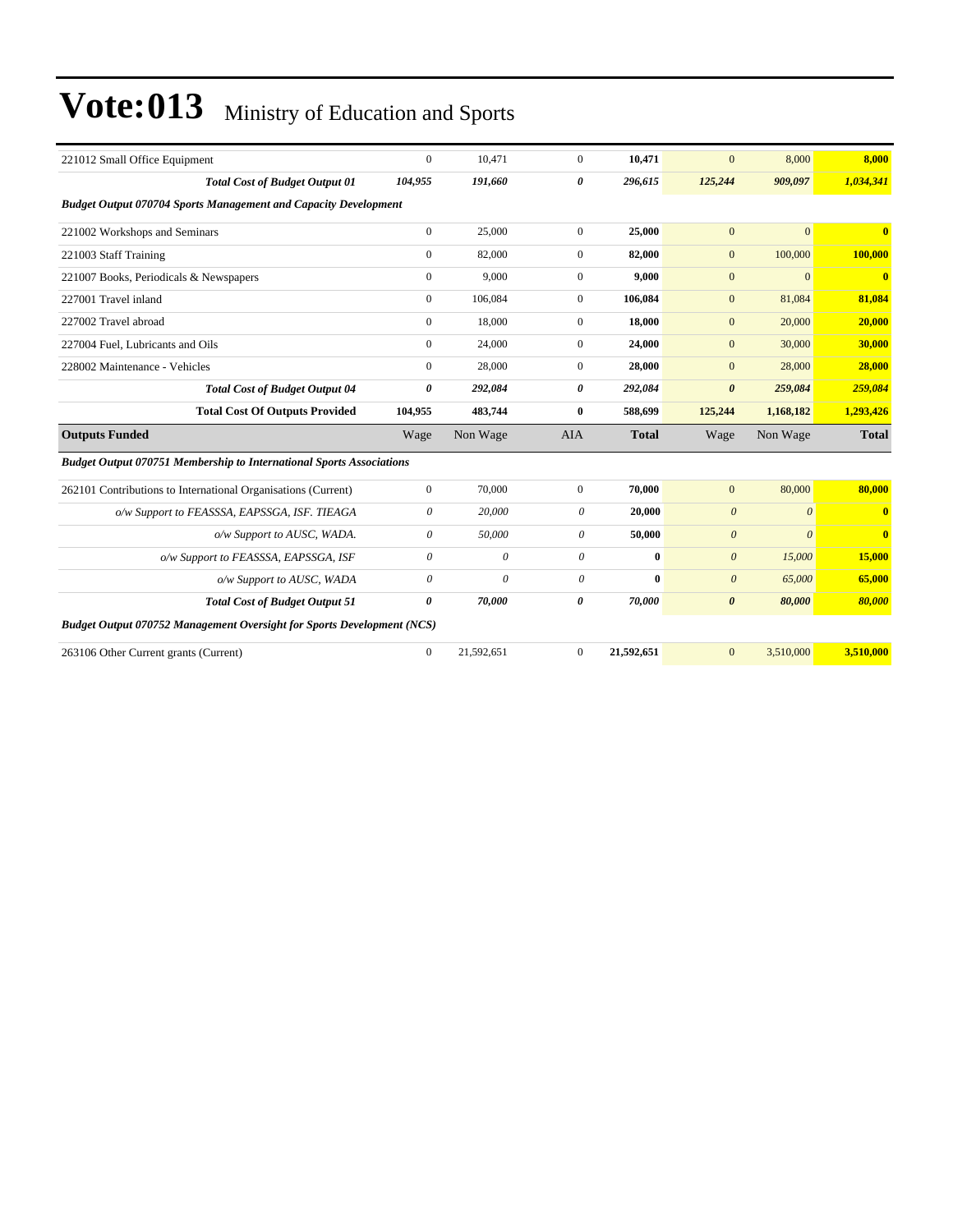| o/w Support Educational Institutions National Championships<br>$(PES\; Dept.)$                                                                                  | $\theta$              | 300,000    | $\theta$                  | 300,000    | $\theta$              | $\theta$              | $\mathbf{0}$ |
|-----------------------------------------------------------------------------------------------------------------------------------------------------------------|-----------------------|------------|---------------------------|------------|-----------------------|-----------------------|--------------|
| o/w Provision of Balls for Community Mobilisation and<br>Outreach Programmes (PES Dept).                                                                        | $\theta$              | 500,000    | $\theta$                  | 500,000    | $\theta$              | $\theta$              | $\mathbf{0}$ |
| o/w Support to FEASSA Games (PES Dept.)                                                                                                                         | $\theta$              | 2,520,000  | $\theta$                  | 2,520,000  | $\theta$              | $\theta$              | $\mathbf{0}$ |
| o/w o/w Support to Major Critical International<br>Championships<br>(Olympics Games/Commonwealth Games/All Africa Games,<br><b>East Africa Community Games)</b> | $\theta$              | 2,500,000  | $\theta$                  | 2,500,000  | $\boldsymbol{\theta}$ | $\theta$              |              |
| o/w o/w Support to National Sports Teams                                                                                                                        | $\theta$              | 500,000    | $\boldsymbol{\mathit{0}}$ | 500,000    | $\boldsymbol{\theta}$ | $\boldsymbol{\theta}$ |              |
| o/w o/w Support Sports Development and Promotion<br>Programmes                                                                                                  | $\theta$              | 672,000    | $\theta$                  | 672,000    | $\boldsymbol{\theta}$ | $\theta$              |              |
| o/w o/w National Council of Sports- NCS (wage & Non-wage)                                                                                                       | $\theta$              | 2,048,882  | $\theta$                  | 2,048,882  | $\boldsymbol{\theta}$ | $\mathcal{O}$         | $\mathbf{0}$ |
| o/w Support Sports School Facilities (PES Dept)                                                                                                                 | $\boldsymbol{\theta}$ | 20,000     | $\theta$                  | 20,000     | $\boldsymbol{\theta}$ | $\theta$              | $\mathbf{0}$ |
| o/w o/w Support to FUFA                                                                                                                                         | $\boldsymbol{\theta}$ | 10,000,000 | $\theta$                  | 10,000,000 | $\boldsymbol{\theta}$ | $\theta$              | $\mathbf{0}$ |
| o/w Sports Federations/Associations Institution Activities                                                                                                      | $\boldsymbol{\theta}$ | 1,867,332  | 0                         | 1,867,332  | $\theta$              | $\theta$              | $\bf{0}$     |
| o/w PES Equipment support to schools                                                                                                                            | $\boldsymbol{\theta}$ | 664,438    | $\theta$                  | 664,438    | $\boldsymbol{\theta}$ | $\theta$              | $\bf{0}$     |
| o/w Support to sports school facilities                                                                                                                         | $\theta$              | $\theta$   | $\theta$                  | $\bf{0}$   | $\boldsymbol{\theta}$ | 60,000                | 60,000       |
| o/w FEASSA Games                                                                                                                                                | $\theta$              | $\theta$   | $\theta$                  | $\bf{0}$   | $\theta$              | 2,500,000             | 2,500,000    |
| o/w Support Educational Institutions National Championships                                                                                                     | $\theta$              | $\theta$   | $\theta$                  | $\bf{0}$   | $\theta$              | 350,000               | 350,000      |
| o/w Balls for community mobilisation                                                                                                                            | $\theta$              | $\theta$   | $\theta$                  | $\bf{0}$   | $\theta$              | 400,000               | 400,000      |
| o/w National High Altitude Training Centre Operations                                                                                                           | $\theta$              | $\theta$   | $\theta$                  | $\bf{0}$   | $\boldsymbol{\theta}$ | 200,000               | 200,000      |
| <b>Total Cost of Budget Output 52</b>                                                                                                                           | 0                     | 21,592,651 | 0                         | 21,592,651 | $\boldsymbol{\theta}$ | 3,510,000             | 3,510,000    |
| <b>Total Cost Of Outputs Funded</b>                                                                                                                             | $\bf{0}$              | 21,662,651 | $\bf{0}$                  | 21,662,651 | $\bf{0}$              | 3,590,000             | 3,590,000    |
| <b>Total Cost for Department 12</b>                                                                                                                             | 104,955               | 22,146,396 | $\bf{0}$                  | 22,251,350 | 125,244               | 4,758,182             | 4,883,426    |
| <b>Total Excluding Arrears</b>                                                                                                                                  | 104,955               | 22,146,396 | $\mathbf{0}$              | 22,251,350 | 125,244               | 4,758,182             | 4,883,426    |
|                                                                                                                                                                 |                       |            |                           |            |                       |                       |              |

|                                           | GoU          | <b>External Fin</b> | AIA | <b>Total</b> | GoU       | <b>External Fin</b> | <b>Total</b> |
|-------------------------------------------|--------------|---------------------|-----|--------------|-----------|---------------------|--------------|
| <b>Total Cost for Sub-SubProgramme 07</b> | 22,251,350   |                     |     | 22, 251, 350 | 4,883,426 |                     | 4,883,426    |
| <b>Total Excluding Arrears</b>            | 22, 251, 350 |                     |     | 22, 251, 350 | 4,883,426 |                     | 4,883,426    |

### *Sub-SubProgrammme 10 Special Needs Education*

*Recurrent Budget Estimates*

### **Department 06 Special Needs Education and Career Guidance**

| Thousand Uganda Shillings                                             |                | 2020/21 Approved Budget |              | 2021/22 Approved Estimates |              |              |              |
|-----------------------------------------------------------------------|----------------|-------------------------|--------------|----------------------------|--------------|--------------|--------------|
| <b>Outputs Provided</b>                                               | Wage           | Non Wage                | AIA          | <b>Total</b>               | Wage         | Non Wage     | <b>Total</b> |
| Budget Output 071001 Policies, laws, guidelines, plans and strategies |                |                         |              |                            |              |              |              |
| 211101 General Staff Salaries                                         | 126,809        | $\mathbf{0}$            | $\mathbf{0}$ | 126,809                    | 204,079      | $\mathbf{0}$ | 204,079      |
| 211103 Allowances (Inc. Casuals, Temporary)                           | $\overline{0}$ | 36,288                  | $\mathbf{0}$ | 36,288                     | $\mathbf{0}$ | 36,288       | 36,288       |
| 221007 Books, Periodicals & Newspapers                                | $\overline{0}$ | 1,060,958               | $\mathbf{0}$ | 1,060,958                  | $\mathbf{0}$ | 1,060,958    | 1,060,958    |
| 221008 Computer supplies and Information Technology (IT)              | $\overline{0}$ | 20,000                  | $\mathbf{0}$ | 20,000                     | $\mathbf{0}$ | 20,000       | 20,000       |
| 221009 Welfare and Entertainment                                      | $\overline{0}$ | 9,200                   | $\Omega$     | 9,200                      | $\mathbf{0}$ | 9,200        | 9,200        |
| 221011 Printing, Stationery, Photocopying and Binding                 | $\overline{0}$ | 6,061                   | $\mathbf{0}$ | 6,061                      | $\mathbf{0}$ | 6,061        | 6,061        |
| 221012 Small Office Equipment                                         | $\overline{0}$ | 5,000                   | $\mathbf{0}$ | 5,000                      | $\mathbf{0}$ | 5,000        | 5,000        |
| 225001 Consultancy Services- Short term                               | $\overline{0}$ | 56,634                  | $\mathbf{0}$ | 56,634                     | $\mathbf{0}$ | 56,634       | 56,634       |
| <b>Total Cost of Budget Output 01</b>                                 | 126,809        | 1,194,141               | 0            | 1,320,950                  | 204,079      | 1,194,141    | 1,398,220    |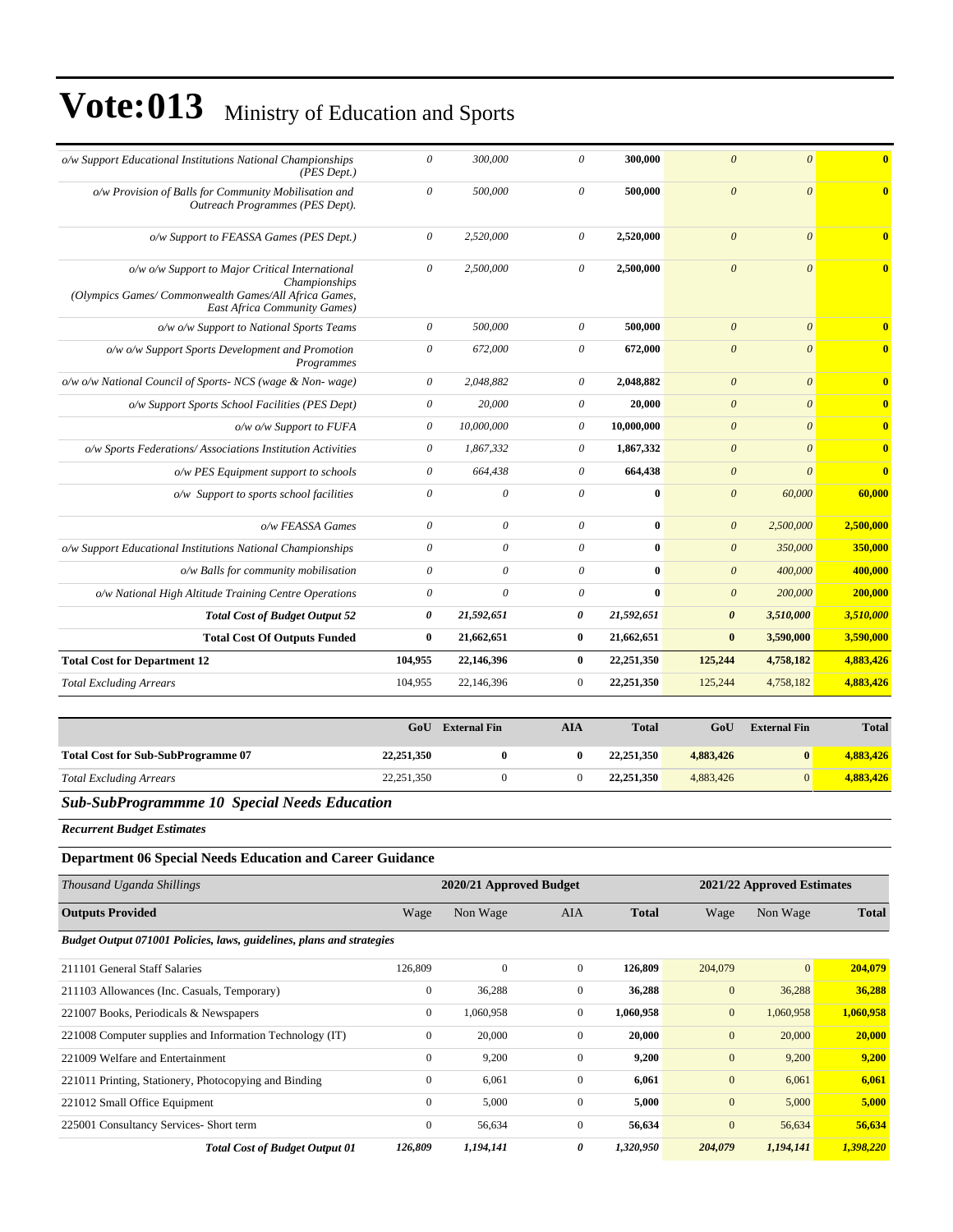#### *Budget Output 071002 Training*

| 221003 Staff Training                                                              | $\boldsymbol{0}$ | 303,285                 | $\mathbf{0}$          | 303,285        | $\mathbf{0}$                  | 303,285                       | 303,285                 |
|------------------------------------------------------------------------------------|------------------|-------------------------|-----------------------|----------------|-------------------------------|-------------------------------|-------------------------|
| <b>Total Cost of Budget Output 02</b>                                              | 0                | 303,285                 | $\boldsymbol{\theta}$ | 303,285        | $\boldsymbol{\theta}$         | 303,285                       | 303,285                 |
| <b>Budget Output 071003 Monitoring and Supervision of Special Needs Facilities</b> |                  |                         |                       |                |                               |                               |                         |
| 227001 Travel inland                                                               | $\boldsymbol{0}$ | 247,574                 | $\mathbf{0}$          | 247,574        | $\mathbf{0}$                  | 247,574                       | 247,574                 |
| 227002 Travel abroad                                                               | $\boldsymbol{0}$ | 4,050                   | $\boldsymbol{0}$      | 4,050          | $\boldsymbol{0}$              | $\boldsymbol{0}$              | $\overline{\mathbf{0}}$ |
| 227004 Fuel, Lubricants and Oils                                                   | $\boldsymbol{0}$ | 6,641                   | $\mathbf{0}$          | 6,641          | $\mathbf{0}$                  | 10,691                        | 10,691                  |
| 228002 Maintenance - Vehicles                                                      | $\boldsymbol{0}$ | 18,376                  | $\mathbf{0}$          | 18,376         | $\mathbf{0}$                  | 18,376                        | 18,376                  |
| <b>Total Cost of Budget Output 03</b>                                              | 0                | 276,641                 | 0                     | 276,641        | $\pmb{\theta}$                | 276,641                       | 276,641                 |
| <b>Total Cost Of Outputs Provided</b>                                              | 126,809          | 1,774,067               | $\bf{0}$              | 1,900,876      | 204,079                       | 1,774,067                     | 1,978,146               |
| <b>Total Cost for Department 06</b>                                                | 126,809          | 1,774,067               | $\bf{0}$              | 1,900,876      | 204,079                       | 1,774,067                     | 1,978,146               |
| <b>Total Excluding Arrears</b>                                                     | 126,809          | 1,774,067               | $\mathbf{0}$          | 1,900,876      | 204,079                       | 1,774,067                     | 1,978,146               |
| <b>Development Budget Estimates</b>                                                |                  |                         |                       |                |                               |                               |                         |
| Project 1308 Development and Improvement of Special Needs Education (SNE)          |                  |                         |                       |                |                               |                               |                         |
| Thousand Uganda Shillings                                                          |                  | 2020/21 Approved Budget |                       |                |                               | 2021/22 Draft Estimates       |                         |
| <b>Outputs Provided</b>                                                            |                  | GoU Dev't External Fin  | <b>AIA</b>            | <b>Total</b>   |                               | <b>GoU Dev't External Fin</b> | <b>Total</b>            |
| Budget Output 071001 Policies, laws, guidelines, plans and strategies              |                  |                         |                       |                |                               |                               |                         |
| 211103 Allowances (Inc. Casuals, Temporary)                                        | 10,800           | $\mathbf{0}$            | $\boldsymbol{0}$      | 10,800         | 10,800                        | $\boldsymbol{0}$              | 10,800                  |
| 221001 Advertising and Public Relations                                            | 4,400            | $\mathbf{0}$            | $\boldsymbol{0}$      | 4,400          | 4,400                         | $\mathbf{0}$                  | 4,400                   |
| 221011 Printing, Stationery, Photocopying and Binding                              | 12,500           | $\mathbf{0}$            | $\boldsymbol{0}$      | 12,500         | 12,500                        | $\mathbf{0}$                  | 12,500                  |
| 221012 Small Office Equipment                                                      | 6,000            | $\mathbf{0}$            | $\boldsymbol{0}$      | 6,000          | 6,000                         | $\boldsymbol{0}$              | 6,000                   |
| 225001 Consultancy Services- Short term                                            | 132,952          | $\boldsymbol{0}$        | $\boldsymbol{0}$      | 132,952        | 132,952                       | $\boldsymbol{0}$              | 132,952                 |
| 227001 Travel inland                                                               | 82,400           | $\mathbf{0}$            | $\boldsymbol{0}$      | 82,400         | $\boldsymbol{0}$              | $\mathbf{0}$                  | $\overline{\mathbf{0}}$ |
| 227004 Fuel, Lubricants and Oils                                                   | 8,000            | $\boldsymbol{0}$        | $\boldsymbol{0}$      | 8,000          | 8,000                         | $\boldsymbol{0}$              | 8,000                   |
| <b>Total Cost Of Budget Output 071001</b>                                          | 257,052          | 0                       | 0                     | 257,052        | 174,652                       | 0                             | 174,652                 |
| <b>Budget Output 071002 Training</b>                                               |                  |                         |                       |                |                               |                               |                         |
| 221003 Staff Training                                                              | 231,210          | $\boldsymbol{0}$        | $\boldsymbol{0}$      | 231,210        | 231,210                       | $\boldsymbol{0}$              | 231.210                 |
| <b>Total Cost Of Budget Output 071002</b>                                          | 231,210          | 0                       | 0                     | 231,210        | 231,210                       | 0                             | 231,210                 |
| <b>Budget Output 071003 Monitoring and Supervision of Special Needs Facilities</b> |                  |                         |                       |                |                               |                               |                         |
| 227001 Travel inland                                                               | 0                | $\mathbf{0}$            | $\mathbf{0}$          | 0              | 82,400                        | $\boldsymbol{0}$              | 82,400                  |
| Total Cost Of Budget Output 071003                                                 | 0                | $\pmb{\theta}$          | $\boldsymbol{\theta}$ | $\pmb{\theta}$ | 82,400                        | $\pmb{\theta}$                | 82,400                  |
| <b>Total Cost for Outputs Provided</b>                                             | 488,262          | $\boldsymbol{0}$        | $\boldsymbol{0}$      | 488,262        | 488,262                       | $\boldsymbol{0}$              | 488,262                 |
| <b>Capital Purchases</b>                                                           |                  | GoU Dev't External Fin  | <b>AIA</b>            | <b>Total</b>   | <b>GoU Dev't External Fin</b> |                               | <b>Total</b>            |
| <b>Budget Output 071072 Government Buildings and Administrative Infrastructure</b> |                  |                         |                       |                |                               |                               |                         |
| 281504 Monitoring, Supervision & Appraisal of Capital work                         | 72,000           | $\boldsymbol{0}$        | $\boldsymbol{0}$      | 72,000         | 72,000                        | $\boldsymbol{0}$              | 72,000                  |
| 312101 Non-Residential Buildings                                                   | 1,516,048        | $\boldsymbol{0}$        | $\boldsymbol{0}$      | 1,516,048      | 1,516,048                     | $\boldsymbol{0}$              | 1,516,048               |
| 312102 Residential Buildings                                                       | 201,771          | $\boldsymbol{0}$        | $\boldsymbol{0}$      | 201,771        | 201,771                       | $\boldsymbol{0}$              | 201,771                 |
| <b>Total Cost Of Budget Output 071072</b>                                          | 1,789,819        | 0                       | 0                     | 1,789,819      | 1,789,819                     | 0                             | 1,789,819               |

*Budget Output 071077 Purchase of Specialised Machinery & Equipment*

|                                | .                                         |         |  |         |         |                |
|--------------------------------|-------------------------------------------|---------|--|---------|---------|----------------|
| 312202 Machinery and Equipment |                                           | 350.410 |  | 350.410 | 350,410 | <b>350.410</b> |
|                                | <b>Total Cost Of Budget Output 071077</b> | 350.410 |  | 350.410 | 350.410 | <b>350.410</b> |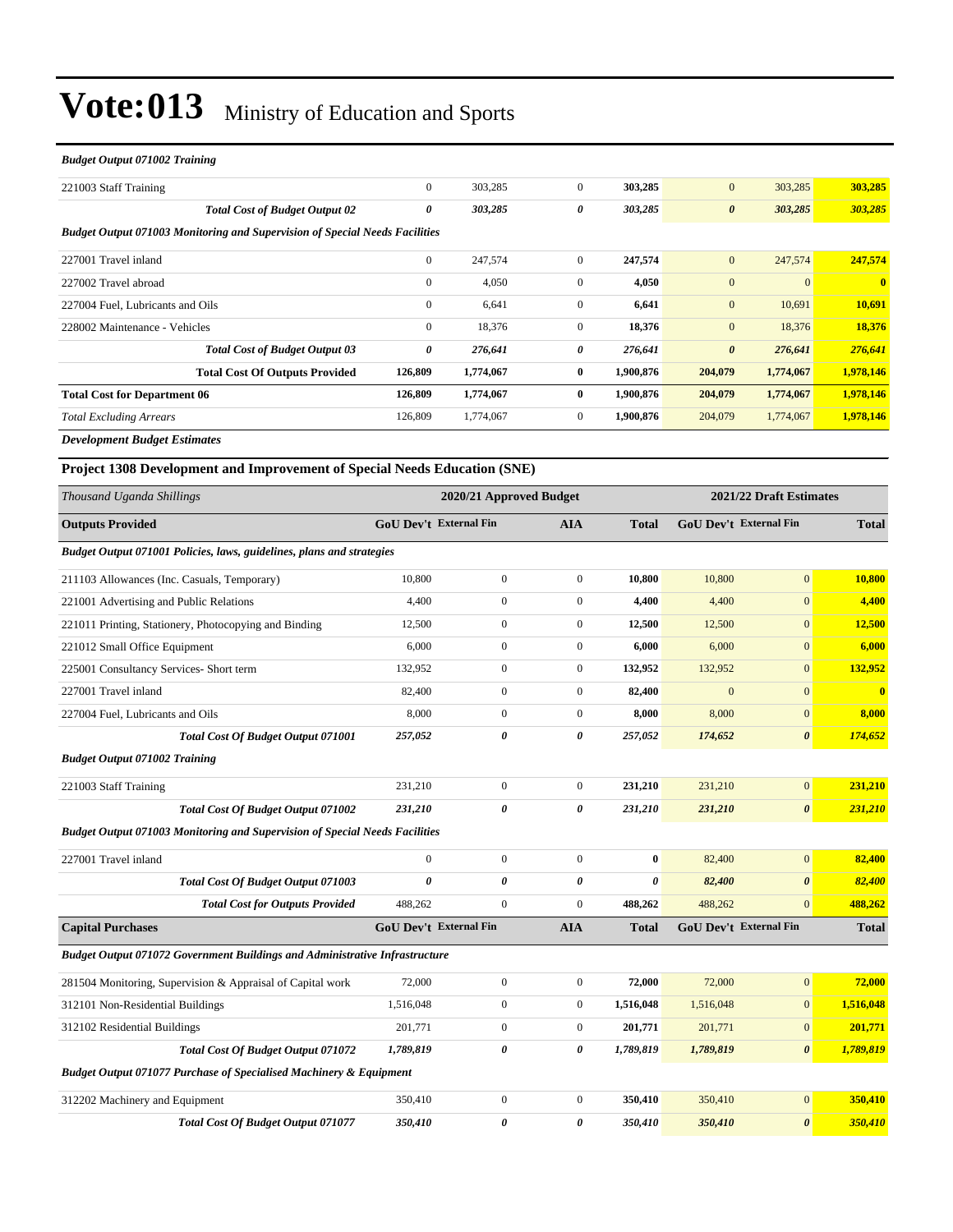| <b>Budget Output 071078 Purchase of Office and Residential Furniture and Fittings</b> |                           |                         |                           |              |                       |                            |              |  |
|---------------------------------------------------------------------------------------|---------------------------|-------------------------|---------------------------|--------------|-----------------------|----------------------------|--------------|--|
| 312203 Furniture & Fixtures                                                           | 70,000                    | $\boldsymbol{0}$        | $\boldsymbol{0}$          | 70,000       | 70,000                | $\mathbf{0}$               | 70,000       |  |
| <b>Total Cost Of Budget Output 071078</b>                                             | 70,000                    | 0                       | 0                         | 70,000       | 70,000                | $\boldsymbol{\theta}$      | 70,000       |  |
| <b>Total Cost for Capital Purchases</b>                                               | 2,210,229                 | 0                       | $\boldsymbol{0}$          | 2,210,229    | 2,210,229             | $\mathbf{0}$               | 2,210,229    |  |
| <b>Total Cost for Project: 1308</b>                                                   | 2,698,491                 | $\boldsymbol{0}$        | $\boldsymbol{0}$          | 2,698,491    | 2,698,491             | $\mathbf{0}$               | 2,698,491    |  |
| <b>Total Excluding Arrears</b>                                                        | 2,698,491                 | $\overline{0}$          | $\boldsymbol{0}$          | 2,698,491    | 2,698,491             | $\mathbf{0}$               | 2,698,491    |  |
|                                                                                       | GoU                       | <b>External Fin</b>     | <b>AIA</b>                | <b>Total</b> | GoU                   | <b>External Fin</b>        | <b>Total</b> |  |
| <b>Total Cost for Sub-SubProgramme 10</b>                                             | 4,599,367                 | $\bf{0}$                | $\bf{0}$                  | 4,599,367    | 4,676,637             | $\bf{0}$                   | 4,676,637    |  |
| <b>Total Excluding Arrears</b>                                                        | 4,599,367                 | $\boldsymbol{0}$        | $\boldsymbol{0}$          | 4,599,367    | 4,676,637             | $\mathbf{0}$               | 4,676,637    |  |
| <b>Sub-SubProgrammme 11 Guidance and Counselling</b>                                  |                           |                         |                           |              |                       |                            |              |  |
| <b>Recurrent Budget Estimates</b>                                                     |                           |                         |                           |              |                       |                            |              |  |
| <b>Department 15 Guidance and Counselling</b>                                         |                           |                         |                           |              |                       |                            |              |  |
| Thousand Uganda Shillings                                                             |                           | 2020/21 Approved Budget |                           |              |                       | 2021/22 Approved Estimates |              |  |
| <b>Outputs Provided</b>                                                               | Wage                      | Non Wage                | <b>AIA</b>                | <b>Total</b> | Wage                  | Non Wage                   | <b>Total</b> |  |
| Budget Output 071101 Policies, laws, guidelines, plans and strategies                 |                           |                         |                           |              |                       |                            |              |  |
| 211101 General Staff Salaries                                                         | 127,602                   | $\boldsymbol{0}$        | $\mathbf{0}$              | 127,602      | 165,418               | $\mathbf{0}$               | 165,418      |  |
| 211103 Allowances (Inc. Casuals, Temporary)                                           | $\boldsymbol{0}$          | 74,878                  | $\mathbf{0}$              | 74,878       | $\mathbf{0}$          | 66,878                     | 66,878       |  |
| 221002 Workshops and Seminars                                                         | $\boldsymbol{0}$          | 49,184                  | $\mathbf{0}$              | 49,184       | $\mathbf{0}$          | 58,184                     | 58,184       |  |
| 221009 Welfare and Entertainment                                                      | $\mathbf{0}$              | 1,386                   | $\boldsymbol{0}$          | 1,386        | $\mathbf{0}$          | 1,386                      | 1,386        |  |
| 221011 Printing, Stationery, Photocopying and Binding                                 | $\boldsymbol{0}$          | 114,918                 | $\mathbf{0}$              | 114,918      | $\mathbf{0}$          | 114,918                    | 114,918      |  |
| <b>Total Cost of Budget Output 01</b>                                                 | 127,602                   | 240,366                 | 0                         | 367,969      | 165,418               | 241,366                    | 406,785      |  |
| <b>Budget Output 071102 Advocacy, Sensitisation and Information Dissemmination</b>    |                           |                         |                           |              |                       |                            |              |  |
| 221002 Workshops and Seminars                                                         | $\boldsymbol{0}$          | 40,000                  | $\mathbf{0}$              | 40,000       | $\mathbf{0}$          | 40,000                     | 40,000       |  |
| 221011 Printing, Stationery, Photocopying and Binding                                 | $\boldsymbol{0}$          | 80,000                  | $\boldsymbol{0}$          | 80,000       | $\mathbf{0}$          | 80,000                     | 80,000       |  |
| 227001 Travel inland                                                                  | $\boldsymbol{0}$          | 148,950                 | $\boldsymbol{0}$          | 148,950      | $\mathbf{0}$          | 148,950                    | 148,950      |  |
| 227002 Travel abroad                                                                  | $\boldsymbol{0}$          | 9,000                   | $\mathbf{0}$              | 9,000        | $\mathbf{0}$          | $\mathbf{0}$               | $\bf{0}$     |  |
| 227004 Fuel, Lubricants and Oils                                                      | $\mathbf{0}$              | 7,904                   | $\boldsymbol{0}$          | 7,904        | $\mathbf{0}$          | 12,904                     | 12,904       |  |
| 228002 Maintenance - Vehicles                                                         | $\boldsymbol{0}$          | 25,327                  | $\mathbf{0}$              | 25,327       | $\mathbf{0}$          | 25,327                     | 25,327       |  |
| <b>Total Cost of Budget Output 02</b>                                                 | 0                         | 311,180                 | 0                         | 311,180      | $\boldsymbol{\theta}$ | 307,180                    | 307,180      |  |
| <b>Total Cost Of Outputs Provided</b>                                                 | 127,602                   | 551,547                 | $\pmb{0}$                 | 679,149      | 165,418               | 548,547                    | 713,965      |  |
| <b>Outputs Funded</b>                                                                 | Wage                      | Non Wage                | AIA                       | <b>Total</b> | Wage                  | Non Wage                   | <b>Total</b> |  |
| <b>Budget Output 071151 Guidance and Conselling Services</b>                          |                           |                         |                           |              |                       |                            |              |  |
| 262101 Contributions to International Organisations (Current)                         | $\boldsymbol{0}$          | 10,000                  | $\boldsymbol{0}$          | 10,000       | $\boldsymbol{0}$      | $\vert 0 \vert$            | $\bf{0}$     |  |
| o/w Guidance, counseling and youth development centre                                 | $\boldsymbol{\mathit{0}}$ | 10,000                  | $\boldsymbol{\mathit{0}}$ | 10,000       | $\boldsymbol{\theta}$ | $\boldsymbol{\theta}$      | $\mathbf{0}$ |  |
| 263106 Other Current grants (Current)                                                 | $\boldsymbol{0}$          | 482,137                 | $\boldsymbol{0}$          | 482,137      | $\boldsymbol{0}$      | 514,207                    | 514,207      |  |
| o/w o/w selection exercise and placement                                              | 0                         | 482,137                 | $\theta$                  | 482,137      | $\boldsymbol{\theta}$ | $\boldsymbol{\mathit{0}}$  | $\bf{0}$     |  |
| o/w Selection and placement of P.7 and S.4 leavers                                    | $\boldsymbol{\mathit{0}}$ | $\boldsymbol{\theta}$   | $\boldsymbol{\mathit{0}}$ | $\bf{0}$     | $\boldsymbol{\theta}$ | 514,207                    | 514,207      |  |
| <b>Total Cost of Budget Output 51</b>                                                 | 0                         | 492,137                 | 0                         | 492,137      | $\pmb{\theta}$        | 514,207                    | 514,207      |  |
| <b>Total Cost Of Outputs Funded</b>                                                   | $\bf{0}$                  | 492,137                 | 0                         | 492,137      | $\bf{0}$              | 514,207                    | 514,207      |  |
| <b>Total Cost for Department 15</b>                                                   | 127,602                   | 1,043,684               | $\bf{0}$                  | 1,171,286    | 165,418               | 1,062,754                  | 1,228,172    |  |
| <b>Total Excluding Arrears</b>                                                        | 127,602                   | 1,043,684               | $\overline{0}$            | 1,171,286    | 165,418               | 1,062,754                  | 1,228,172    |  |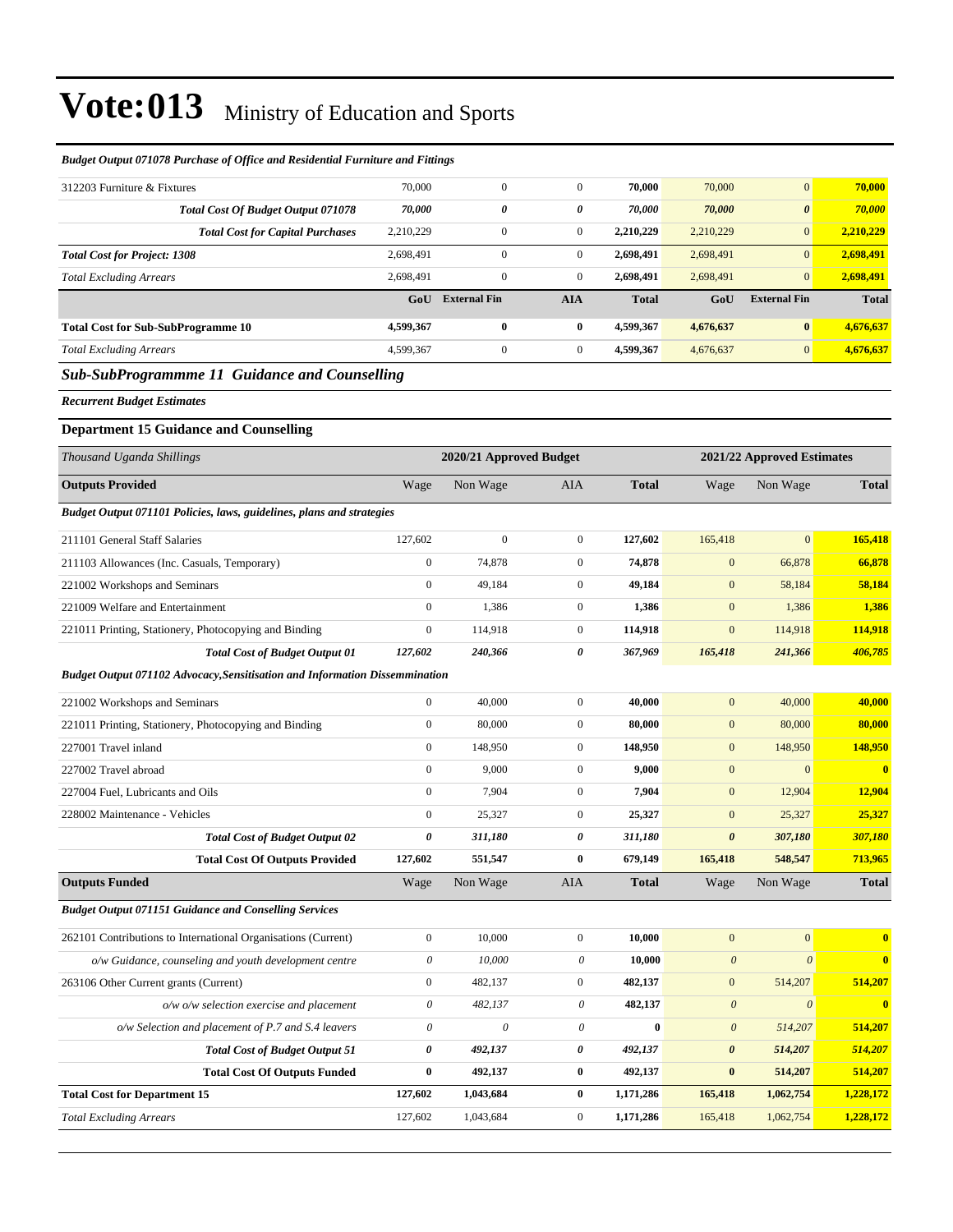| $\bf{0}$<br>$\bf{0}$<br>1,171,286<br><b>Total Cost for Sub-SubProgramme 11</b><br>1,171,286<br>1,228,172<br>$\pmb{0}$<br>1,228,172<br>$\boldsymbol{0}$<br>$\mathbf{0}$<br>1,171,286<br>$\boldsymbol{0}$<br>1,171,286<br>1,228,172<br>1,228,172<br><b>Total Excluding Arrears</b><br><b>Sub-SubProgrammme 49 Policy, Planning and Support Services</b><br><b>Recurrent Budget Estimates</b><br><b>Department 01 Headquarter</b><br>Thousand Uganda Shillings<br>2020/21 Approved Budget<br>2021/22 Approved Estimates<br><b>Outputs Provided</b><br>Wage<br>Non Wage<br><b>AIA</b><br><b>Total</b><br>Non Wage<br><b>Total</b><br>Wage<br><b>Budget Output 074901 Policy, consultation, planning and monitoring services</b><br>$\mathbf{0}$<br>110,167<br>110,167<br>$\boldsymbol{0}$<br>110,167<br>$\boldsymbol{0}$<br>110,167<br>211103 Allowances (Inc. Casuals, Temporary)<br>$\mathbf{0}$<br>28,516,449<br>$\boldsymbol{0}$<br>28,516,449<br>$\boldsymbol{0}$<br>28,613,980<br>28,613,980<br>212102 Pension for General Civil Service<br>$\boldsymbol{0}$<br>24,000<br>$\boldsymbol{0}$<br>24,000<br>$\mathbf{0}$<br>24,000<br>24,000<br>213001 Medical expenses (To employees)<br>$\boldsymbol{0}$<br>2,252,181<br>$\boldsymbol{0}$<br>2,252,181<br>$\boldsymbol{0}$<br>4,057,320<br>4,057,320<br>213004 Gratuity Expenses |
|----------------------------------------------------------------------------------------------------------------------------------------------------------------------------------------------------------------------------------------------------------------------------------------------------------------------------------------------------------------------------------------------------------------------------------------------------------------------------------------------------------------------------------------------------------------------------------------------------------------------------------------------------------------------------------------------------------------------------------------------------------------------------------------------------------------------------------------------------------------------------------------------------------------------------------------------------------------------------------------------------------------------------------------------------------------------------------------------------------------------------------------------------------------------------------------------------------------------------------------------------------------------------------------------------------------------------------|
|                                                                                                                                                                                                                                                                                                                                                                                                                                                                                                                                                                                                                                                                                                                                                                                                                                                                                                                                                                                                                                                                                                                                                                                                                                                                                                                                  |
|                                                                                                                                                                                                                                                                                                                                                                                                                                                                                                                                                                                                                                                                                                                                                                                                                                                                                                                                                                                                                                                                                                                                                                                                                                                                                                                                  |
|                                                                                                                                                                                                                                                                                                                                                                                                                                                                                                                                                                                                                                                                                                                                                                                                                                                                                                                                                                                                                                                                                                                                                                                                                                                                                                                                  |
|                                                                                                                                                                                                                                                                                                                                                                                                                                                                                                                                                                                                                                                                                                                                                                                                                                                                                                                                                                                                                                                                                                                                                                                                                                                                                                                                  |
|                                                                                                                                                                                                                                                                                                                                                                                                                                                                                                                                                                                                                                                                                                                                                                                                                                                                                                                                                                                                                                                                                                                                                                                                                                                                                                                                  |
|                                                                                                                                                                                                                                                                                                                                                                                                                                                                                                                                                                                                                                                                                                                                                                                                                                                                                                                                                                                                                                                                                                                                                                                                                                                                                                                                  |
|                                                                                                                                                                                                                                                                                                                                                                                                                                                                                                                                                                                                                                                                                                                                                                                                                                                                                                                                                                                                                                                                                                                                                                                                                                                                                                                                  |
|                                                                                                                                                                                                                                                                                                                                                                                                                                                                                                                                                                                                                                                                                                                                                                                                                                                                                                                                                                                                                                                                                                                                                                                                                                                                                                                                  |
|                                                                                                                                                                                                                                                                                                                                                                                                                                                                                                                                                                                                                                                                                                                                                                                                                                                                                                                                                                                                                                                                                                                                                                                                                                                                                                                                  |
|                                                                                                                                                                                                                                                                                                                                                                                                                                                                                                                                                                                                                                                                                                                                                                                                                                                                                                                                                                                                                                                                                                                                                                                                                                                                                                                                  |
|                                                                                                                                                                                                                                                                                                                                                                                                                                                                                                                                                                                                                                                                                                                                                                                                                                                                                                                                                                                                                                                                                                                                                                                                                                                                                                                                  |
|                                                                                                                                                                                                                                                                                                                                                                                                                                                                                                                                                                                                                                                                                                                                                                                                                                                                                                                                                                                                                                                                                                                                                                                                                                                                                                                                  |
| $\mathbf{0}$<br>221002 Workshops and Seminars<br>116,314<br>$\boldsymbol{0}$<br>116,314<br>$\mathbf{0}$<br>123,316<br>123,316                                                                                                                                                                                                                                                                                                                                                                                                                                                                                                                                                                                                                                                                                                                                                                                                                                                                                                                                                                                                                                                                                                                                                                                                    |
| $\boldsymbol{0}$<br>221009 Welfare and Entertainment<br>13,857<br>$\boldsymbol{0}$<br>13,857<br>$\boldsymbol{0}$<br>13,857<br>13,857                                                                                                                                                                                                                                                                                                                                                                                                                                                                                                                                                                                                                                                                                                                                                                                                                                                                                                                                                                                                                                                                                                                                                                                             |
| $\mathbf{0}$<br>180,000<br>$\boldsymbol{0}$<br>180,000<br>$\mathbf{0}$<br>153,068<br>153,068<br>223004 Guard and Security services                                                                                                                                                                                                                                                                                                                                                                                                                                                                                                                                                                                                                                                                                                                                                                                                                                                                                                                                                                                                                                                                                                                                                                                               |
| 227001 Travel inland<br>$\boldsymbol{0}$<br>223,000<br>$\boldsymbol{0}$<br>223,000<br>$\boldsymbol{0}$<br>223,000<br>223,000                                                                                                                                                                                                                                                                                                                                                                                                                                                                                                                                                                                                                                                                                                                                                                                                                                                                                                                                                                                                                                                                                                                                                                                                     |
| $\boldsymbol{0}$<br>$\boldsymbol{0}$<br>98,732<br>98,732<br>$\boldsymbol{0}$<br>98,732<br>227002 Travel abroad<br>98,732                                                                                                                                                                                                                                                                                                                                                                                                                                                                                                                                                                                                                                                                                                                                                                                                                                                                                                                                                                                                                                                                                                                                                                                                         |
| $\boldsymbol{0}$<br>150,000<br>150,000<br>150,000<br>$\boldsymbol{0}$<br>$\boldsymbol{0}$<br>150,000<br>227004 Fuel, Lubricants and Oils                                                                                                                                                                                                                                                                                                                                                                                                                                                                                                                                                                                                                                                                                                                                                                                                                                                                                                                                                                                                                                                                                                                                                                                         |
| $\boldsymbol{0}$<br>$\boldsymbol{0}$<br>348,498<br>348,498<br>348,498<br>$\boldsymbol{0}$<br>348,498<br>228002 Maintenance - Vehicles                                                                                                                                                                                                                                                                                                                                                                                                                                                                                                                                                                                                                                                                                                                                                                                                                                                                                                                                                                                                                                                                                                                                                                                            |
| 0<br>32,033,198<br>0<br>32,033,198<br>$\boldsymbol{\theta}$<br>33,915,938<br>33,915,938<br><b>Total Cost of Budget Output 01</b>                                                                                                                                                                                                                                                                                                                                                                                                                                                                                                                                                                                                                                                                                                                                                                                                                                                                                                                                                                                                                                                                                                                                                                                                 |
| <b>Budget Output 074902 Ministry Support Services</b>                                                                                                                                                                                                                                                                                                                                                                                                                                                                                                                                                                                                                                                                                                                                                                                                                                                                                                                                                                                                                                                                                                                                                                                                                                                                            |
| $\mathbf{0}$<br>4,451,368<br>211101 General Staff Salaries<br>4,221,025<br>$\boldsymbol{0}$<br>$\boldsymbol{0}$<br>4,221,025<br>4,451,368                                                                                                                                                                                                                                                                                                                                                                                                                                                                                                                                                                                                                                                                                                                                                                                                                                                                                                                                                                                                                                                                                                                                                                                        |
| $\boldsymbol{0}$<br>$\boldsymbol{0}$<br>657,837<br>657,837<br>$\boldsymbol{0}$<br>657,837<br>211103 Allowances (Inc. Casuals, Temporary)<br>657,837                                                                                                                                                                                                                                                                                                                                                                                                                                                                                                                                                                                                                                                                                                                                                                                                                                                                                                                                                                                                                                                                                                                                                                              |
| $\mathbf{0}$<br>221001 Advertising and Public Relations<br>261,480<br>$\boldsymbol{0}$<br>261,480<br>$\boldsymbol{0}$<br>261,480<br>261,480                                                                                                                                                                                                                                                                                                                                                                                                                                                                                                                                                                                                                                                                                                                                                                                                                                                                                                                                                                                                                                                                                                                                                                                      |
| $\boldsymbol{0}$<br>$\boldsymbol{0}$<br>23,000<br>23,000<br>$\boldsymbol{0}$<br>23,000<br>23,000<br>221007 Books, Periodicals & Newspapers                                                                                                                                                                                                                                                                                                                                                                                                                                                                                                                                                                                                                                                                                                                                                                                                                                                                                                                                                                                                                                                                                                                                                                                       |
| $\mathbf{0}$<br>266,000<br>$\boldsymbol{0}$<br>266,000<br>$\mathbf{0}$<br>266,000<br>266,000<br>221009 Welfare and Entertainment                                                                                                                                                                                                                                                                                                                                                                                                                                                                                                                                                                                                                                                                                                                                                                                                                                                                                                                                                                                                                                                                                                                                                                                                 |
| $\boldsymbol{0}$<br>128,713<br>$\boldsymbol{0}$<br>128,713<br>$\mathbf{0}$<br>178,713<br>178,713<br>221011 Printing, Stationery, Photocopying and Binding                                                                                                                                                                                                                                                                                                                                                                                                                                                                                                                                                                                                                                                                                                                                                                                                                                                                                                                                                                                                                                                                                                                                                                        |
| $\boldsymbol{0}$<br>$\boldsymbol{0}$<br>23,400<br>$\boldsymbol{0}$<br>23,400<br>23,400<br>221012 Small Office Equipment<br>23,400                                                                                                                                                                                                                                                                                                                                                                                                                                                                                                                                                                                                                                                                                                                                                                                                                                                                                                                                                                                                                                                                                                                                                                                                |
| $\boldsymbol{0}$<br>$\boldsymbol{0}$<br>136,000<br>136,000<br>136,000<br>222001 Telecommunications<br>136,000<br>$\boldsymbol{0}$                                                                                                                                                                                                                                                                                                                                                                                                                                                                                                                                                                                                                                                                                                                                                                                                                                                                                                                                                                                                                                                                                                                                                                                                |
| $\boldsymbol{0}$<br>$\boldsymbol{0}$<br>$\boldsymbol{0}$<br>222003 Information and communications technology (ICT)<br>41,541<br>41,541<br>41,541<br>41,541                                                                                                                                                                                                                                                                                                                                                                                                                                                                                                                                                                                                                                                                                                                                                                                                                                                                                                                                                                                                                                                                                                                                                                       |
| $\mathbf{0}$<br>525,948<br>$\boldsymbol{0}$<br>525,948<br>$\boldsymbol{0}$<br>525,948<br>525,948<br>223003 Rent – (Produced Assets) to private entities                                                                                                                                                                                                                                                                                                                                                                                                                                                                                                                                                                                                                                                                                                                                                                                                                                                                                                                                                                                                                                                                                                                                                                          |
| $\mathbf{0}$<br>105,000<br>$\boldsymbol{0}$<br>105,000<br>$\boldsymbol{0}$<br>151,248<br>151,248<br>223004 Guard and Security services                                                                                                                                                                                                                                                                                                                                                                                                                                                                                                                                                                                                                                                                                                                                                                                                                                                                                                                                                                                                                                                                                                                                                                                           |
| $\mathbf{0}$<br>$\boldsymbol{0}$<br>$\boldsymbol{0}$<br>388,000<br>388,000<br>350,000<br>223005 Electricity<br>350,000                                                                                                                                                                                                                                                                                                                                                                                                                                                                                                                                                                                                                                                                                                                                                                                                                                                                                                                                                                                                                                                                                                                                                                                                           |
| 75,044<br>113,044<br>223006 Water<br>$\boldsymbol{0}$<br>75,044<br>$\boldsymbol{0}$<br>$\boldsymbol{0}$<br>113,044                                                                                                                                                                                                                                                                                                                                                                                                                                                                                                                                                                                                                                                                                                                                                                                                                                                                                                                                                                                                                                                                                                                                                                                                               |
| 3,785,461<br>$\mathbf{0}$<br>$\boldsymbol{0}$<br>3,785,461<br>$\boldsymbol{0}$<br>3,785,461<br>223901 Rent – (Produced Assets) to other govt. units<br>3,785,461                                                                                                                                                                                                                                                                                                                                                                                                                                                                                                                                                                                                                                                                                                                                                                                                                                                                                                                                                                                                                                                                                                                                                                 |
| $\mathbf{0}$<br>531,261<br>$\boldsymbol{0}$<br>531,261<br>$\boldsymbol{0}$<br>531,261<br>531,261<br>224004 Cleaning and Sanitation                                                                                                                                                                                                                                                                                                                                                                                                                                                                                                                                                                                                                                                                                                                                                                                                                                                                                                                                                                                                                                                                                                                                                                                               |
| $\mathbf{0}$<br>328,704<br>$\boldsymbol{0}$<br>328,704<br>$\boldsymbol{0}$<br>120,000<br>120,000<br>225001 Consultancy Services- Short term                                                                                                                                                                                                                                                                                                                                                                                                                                                                                                                                                                                                                                                                                                                                                                                                                                                                                                                                                                                                                                                                                                                                                                                      |
| $\boldsymbol{0}$<br>$\boldsymbol{0}$<br>$\boldsymbol{0}$<br>227001 Travel inland<br>185,876<br>185,876<br>381,704<br>381,704                                                                                                                                                                                                                                                                                                                                                                                                                                                                                                                                                                                                                                                                                                                                                                                                                                                                                                                                                                                                                                                                                                                                                                                                     |
| 59,334<br>227002 Travel abroad<br>$\mathbf{0}$<br>59,334<br>$\boldsymbol{0}$<br>$\boldsymbol{0}$<br>59,334<br>59,334                                                                                                                                                                                                                                                                                                                                                                                                                                                                                                                                                                                                                                                                                                                                                                                                                                                                                                                                                                                                                                                                                                                                                                                                             |
| $\mathbf{0}$<br>$\boldsymbol{0}$<br>168,921<br>$\boldsymbol{0}$<br>168,921<br>168,921<br>227004 Fuel, Lubricants and Oils<br>168,921                                                                                                                                                                                                                                                                                                                                                                                                                                                                                                                                                                                                                                                                                                                                                                                                                                                                                                                                                                                                                                                                                                                                                                                             |
|                                                                                                                                                                                                                                                                                                                                                                                                                                                                                                                                                                                                                                                                                                                                                                                                                                                                                                                                                                                                                                                                                                                                                                                                                                                                                                                                  |
| $\mathbf{0}$<br>162,993<br>$\boldsymbol{0}$<br>162,993<br>$\boldsymbol{0}$<br>162,993<br>162,993<br>228001 Maintenance - Civil                                                                                                                                                                                                                                                                                                                                                                                                                                                                                                                                                                                                                                                                                                                                                                                                                                                                                                                                                                                                                                                                                                                                                                                                   |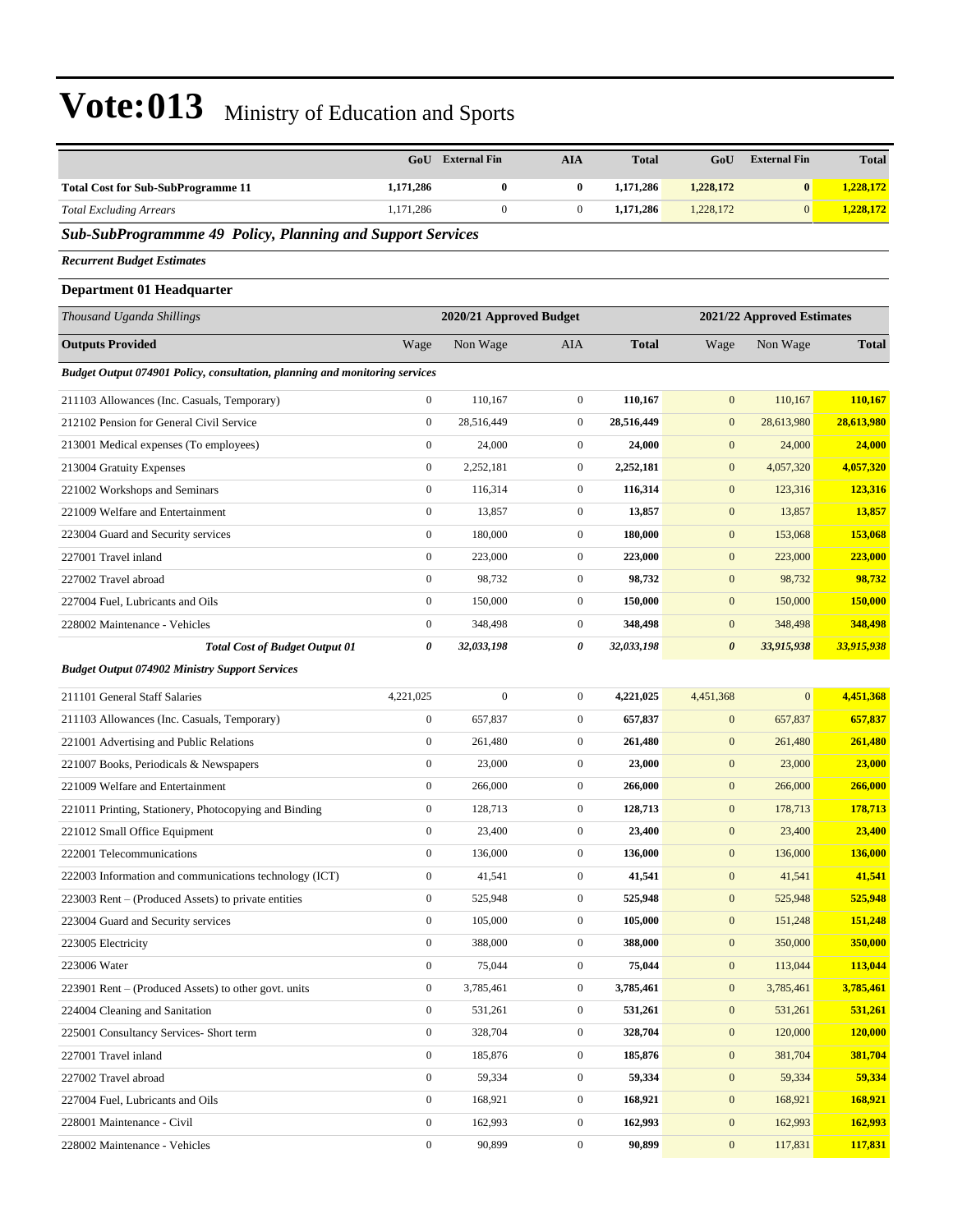| 228003 Maintenance – Machinery, Equipment & Furniture                                              | $\boldsymbol{0}$          | 606,311                   | $\boldsymbol{0}$          | 606,311      | $\boldsymbol{0}$          | 606,311                    | 606,311                 |
|----------------------------------------------------------------------------------------------------|---------------------------|---------------------------|---------------------------|--------------|---------------------------|----------------------------|-------------------------|
| 228004 Maintenance – Other                                                                         | $\mathbf{0}$              | 127,075                   | $\mathbf{0}$              | 127,075      | $\mathbf{0}$              | 127,075                    | 127,075                 |
| 282102 Fines and Penalties/ Court wards                                                            | $\boldsymbol{0}$          | 273,589                   | $\boldsymbol{0}$          | 273,589      | $\mathbf{0}$              | $\mathbf{0}$               | $\bf{0}$                |
| 282104 Compensation to 3rd Parties                                                                 | $\boldsymbol{0}$          | 90,374                    | $\mathbf{0}$              | 90,374       | $\boldsymbol{0}$          | $\mathbf{0}$               | $\overline{\mathbf{0}}$ |
| <b>Total Cost of Budget Output 02</b>                                                              | 4,221,025                 | 9,042,761                 | 0                         | 13,263,786   | 4,451,368                 | 8,789,102                  | 13,240,470              |
| <b>Budget Output 074905 Financial Management and Accounting Services</b>                           |                           |                           |                           |              |                           |                            |                         |
| 221016 IFMS Recurrent costs                                                                        | $\boldsymbol{0}$          | 67,150                    | $\boldsymbol{0}$          | 67,150       | $\mathbf{0}$              | 67,150                     | 67,150                  |
| <b>Total Cost of Budget Output 05</b>                                                              | 0                         | 67,150                    | 0                         | 67,150       | $\boldsymbol{\theta}$     | 67,150                     | 67,150                  |
| <b>Total Cost Of Outputs Provided</b>                                                              | 4,221,025                 | 41,143,108                | $\bf{0}$                  | 45,364,134   | 4,451,368                 | 42,772,190                 | 47,223,558              |
| <b>Outputs Funded</b>                                                                              | Wage                      | Non Wage                  | AIA                       | <b>Total</b> | Wage                      | Non Wage                   | <b>Total</b>            |
| Budget Output 074951 Support to National Commission for UNESCO Secretariat and other organisations |                           |                           |                           |              |                           |                            |                         |
| 262101 Contributions to International Organisations (Current)                                      | $\boldsymbol{0}$          | 1,208,408                 | $\boldsymbol{0}$          | 1,208,408    | $\mathbf{0}$              | 1,268,408                  | 1,268,408               |
| o/w Uganda National Commission for UNESCO                                                          | 0                         | 1,157,308                 | $\theta$                  | 1,157,308    | $\boldsymbol{\theta}$     | $\boldsymbol{\theta}$      | $\bf{0}$                |
| o/w Uganda National Students' Association (UNSA)                                                   | 0                         | 20,000                    | $\theta$                  | 20,000       | $\boldsymbol{\theta}$     | $\theta$                   | $\bf{0}$                |
| o/w COL                                                                                            | $\boldsymbol{\mathit{0}}$ | 13,000                    | $\theta$                  | 13,000       | $\boldsymbol{\theta}$     | $\theta$                   | $\overline{\mathbf{0}}$ |
| o/w ADEA                                                                                           | $\boldsymbol{\mathit{0}}$ | 18,100                    | $\theta$                  | 18,100       | $\boldsymbol{\theta}$     | $\mathcal{O}$              | $\mathbf{0}$            |
| o/w Uganda National Students' Association (UNSA)                                                   | $\boldsymbol{\mathit{0}}$ | 0                         | $\theta$                  | $\bf{0}$     | $\boldsymbol{\mathit{0}}$ | 80,000                     | 80,000                  |
| o/w Uganda National Commission for UNESCO                                                          | $\boldsymbol{\mathit{0}}$ | $\boldsymbol{\mathit{0}}$ | $\boldsymbol{\mathit{0}}$ | $\bf{0}$     | $\boldsymbol{\theta}$     | 1,157,308                  | 1,157,308               |
| o/w ADEA                                                                                           | $\theta$                  | $\theta$                  | $\theta$                  | $\bf{0}$     | $\boldsymbol{\theta}$     | 18,100                     | 18,100                  |
|                                                                                                    |                           |                           |                           |              |                           |                            |                         |
| $o/w$ COL                                                                                          | $\boldsymbol{\mathit{0}}$ | $\theta$                  | $\theta$                  | $\bf{0}$     | $\boldsymbol{\theta}$     | 13,000                     | 13,000                  |
| 263104 Transfers to other govt. Units (Current)                                                    | $\boldsymbol{0}$          | 2,406,160                 | $\boldsymbol{0}$          | 2,406,160    | $\boldsymbol{0}$          | 3,721,410                  | 3,721,410               |
| $o/w$ $o/w$ Girl guides                                                                            | 0                         | 500,000                   | $\theta$                  | 500,000      | $\boldsymbol{\theta}$     | $\boldsymbol{\theta}$      | $\bf{0}$                |
| o/w Annual school census and SACMEQ coordinating centres                                           | $\boldsymbol{\mathit{0}}$ | 1,406,160                 | $\boldsymbol{\theta}$     | 1,406,160    | $\boldsymbol{\theta}$     | $\boldsymbol{\theta}$      | $\bf{0}$                |
| $o/w$ o/w scouts                                                                                   | $\boldsymbol{\mathit{0}}$ | 500,000                   | $\theta$                  | 500,000      | $\boldsymbol{\theta}$     | $\boldsymbol{\theta}$      | $\overline{\mathbf{0}}$ |
| $o/w$ $o/w$ Scouts and Girl guides                                                                 | $\boldsymbol{\mathit{0}}$ | $\theta$                  | $\theta$                  | $\bf{0}$     | $\boldsymbol{\theta}$     | 500,000                    | 500,000                 |
| $o/w$ $o/w$ Girl guides                                                                            | $\boldsymbol{\mathit{0}}$ | $\theta$                  | $\theta$                  | $\bf{0}$     | $\boldsymbol{\theta}$     | 500,000                    | 500,000                 |
| o/w o/w baseline education census                                                                  | $\boldsymbol{\mathit{0}}$ | $\boldsymbol{\mathit{0}}$ | $\theta$                  | $\bf{0}$     | $\boldsymbol{\theta}$     | 2,721,410                  | 2,721,410               |
| <b>Total Cost of Budget Output 51</b>                                                              | 0                         | 3,614,568                 | 0                         | 3,614,568    | $\boldsymbol{\theta}$     | 4,989,818                  | 4,989,818               |
| <b>Total Cost Of Outputs Funded</b>                                                                | $\bf{0}$                  | 3,614,568                 | $\bf{0}$                  | 3,614,568    | $\bf{0}$                  | 4,989,818                  | 4,989,818               |
| <b>Arrears</b>                                                                                     | Wage                      | Non Wage                  | AIA                       | <b>Total</b> | Wage                      | Non Wage                   | <b>Total</b>            |
| <b>Budget Output 074999 Arrears</b>                                                                |                           |                           |                           |              |                           |                            |                         |
| 321605 Domestic arrears (Budgeting)                                                                | $\boldsymbol{0}$          | 722,050                   | $\boldsymbol{0}$          | 722,050      | $\mathbf{0}$              | 7,534,141                  | 7,534,141               |
| <b>Total Cost of Budget Output 99</b>                                                              | 0                         | 722,050                   | $\pmb{\theta}$            | 722,050      | $\pmb{\theta}$            | 7,534,141                  | 7,534,141               |
| <b>Total Cost Of Arrears</b>                                                                       | $\bf{0}$                  | 722,050                   | $\bf{0}$                  | 722,050      | $\bf{0}$                  | 7,534,141                  | 7,534,141               |
| <b>Total Cost for Department 01</b>                                                                | 4,221,025                 | 45,479,727                | $\boldsymbol{0}$          | 49,700,752   | 4,451,368                 | 55,296,149                 | 59,747,517              |
| <b>Total Excluding Arrears</b>                                                                     | 4,221,025                 | 44,757,676                | $\boldsymbol{0}$          | 48,978,702   | 4,451,368                 | 47,762,009                 | 52,213,377              |
| <b>Department 08 Planning</b>                                                                      |                           |                           |                           |              |                           |                            |                         |
| Thousand Uganda Shillings                                                                          |                           | 2020/21 Approved Budget   |                           |              |                           | 2021/22 Approved Estimates |                         |
| <b>Outputs Provided</b>                                                                            | Wage                      | Non Wage                  | AIA                       | <b>Total</b> | Wage                      | Non Wage                   | <b>Total</b>            |
| Budget Output 074901 Policy, consultation, planning and monitoring services                        |                           |                           |                           |              |                           |                            |                         |
| 211103 Allowances (Inc. Casuals, Temporary)                                                        | $\boldsymbol{0}$          | 620,896                   | $\boldsymbol{0}$          | 620,896      | $\boldsymbol{0}$          | 621,696                    | 621,696                 |

221002 Workshops and Seminars 0 131,132 0 **131,132** 0 131,132 **131,132**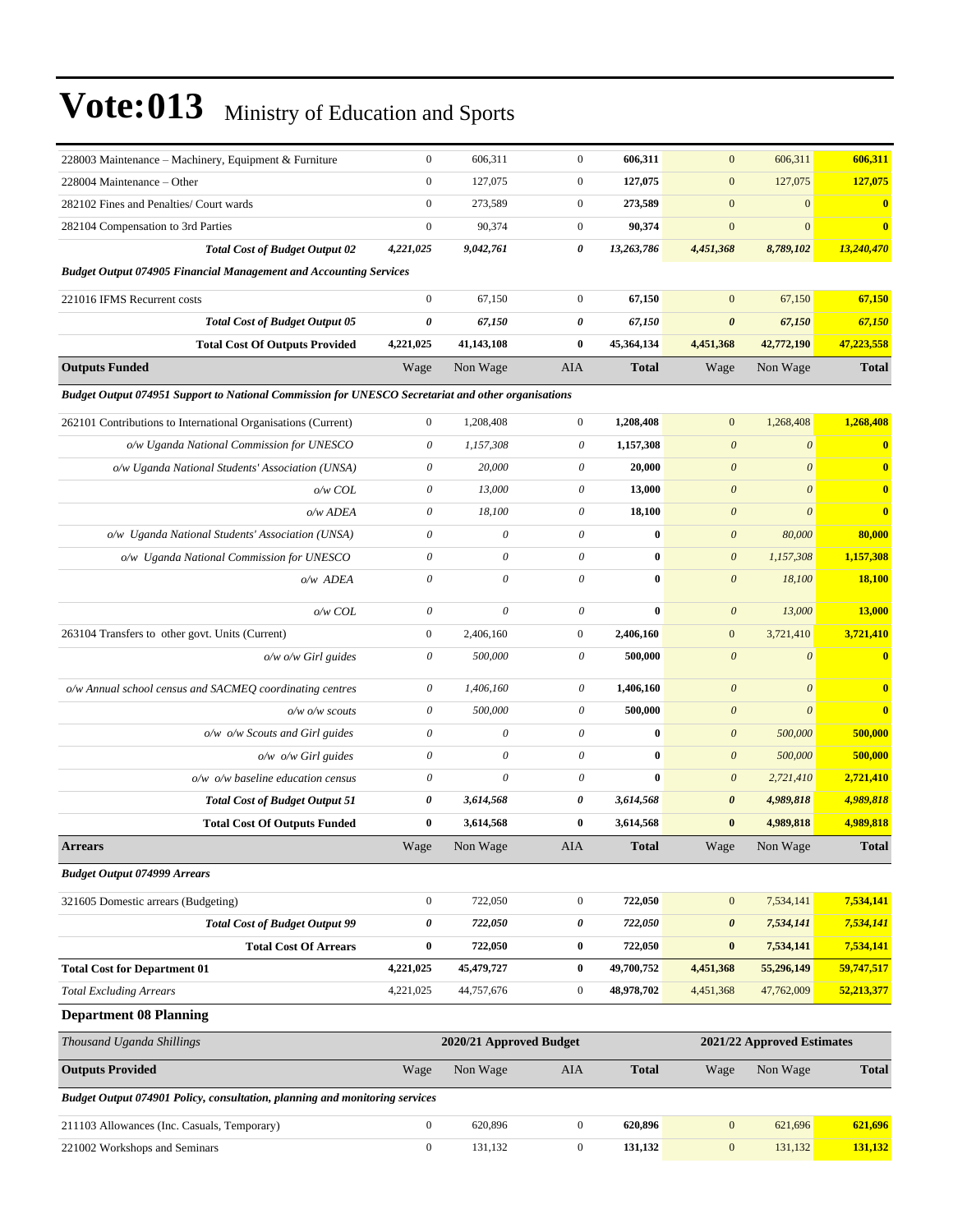| $\boldsymbol{0}$<br>482,357<br>482,357<br>$\mathbf{0}$<br>482,357<br>$\mathbf{0}$<br>482,357<br>227001 Travel inland<br><b>Total Cost of Budget Output 01</b><br>0<br>1,284,386<br>0<br>1,284,386<br>1,285,186<br>1,285,186<br>$\boldsymbol{\theta}$<br><b>Budget Output 074902 Ministry Support Services</b><br>$\boldsymbol{0}$<br>$\mathbf{0}$<br>368,905<br>$\mathbf{0}$<br>368,905<br>368,905<br>368,905<br>211101 General Staff Salaries<br>$\boldsymbol{0}$<br>$\mathbf{0}$<br>109,680<br>$\boldsymbol{0}$<br>109,680<br>109,680<br>211103 Allowances (Inc. Casuals, Temporary)<br>109,680<br>$\boldsymbol{0}$<br>16,400<br>$\mathbf{0}$<br>16,400<br>$\mathbf{0}$<br>16,400<br>16,400<br>221007 Books, Periodicals & Newspapers<br>$\boldsymbol{0}$<br>107,400<br>221009 Welfare and Entertainment<br>97,400<br>$\mathbf{0}$<br>97,400<br>$\mathbf{0}$<br>107,400<br>$\boldsymbol{0}$<br>176,418<br>$\mathbf{0}$<br>176,418<br>$\mathbf{0}$<br>196,418<br>196,418<br>221011 Printing, Stationery, Photocopying and Binding<br>$\boldsymbol{0}$<br>49,000<br>$\mathbf{0}$<br>49,000<br>$\mathbf{0}$<br>49,000<br>49,000<br>221012 Small Office Equipment<br>$\boldsymbol{0}$<br>$\mathbf{0}$<br>$\boldsymbol{0}$<br>222001 Telecommunications<br>12,001<br>12,001<br>12,001<br><b>12,001</b><br>$\boldsymbol{0}$<br>89,912<br>$\mathbf{0}$<br>89,912<br>$\mathbf{0}$<br>194,912<br>194,912<br>227001 Travel inland<br>$\boldsymbol{0}$<br>9,000<br>$\mathbf{0}$<br>9,000<br>$\mathbf{0}$<br>9,000<br>9,000<br>227002 Travel abroad<br>$\overline{0}$<br>98,418<br>$\mathbf{0}$<br>98,418<br>$\mathbf{0}$<br>98,418<br>98,418<br>227004 Fuel, Lubricants and Oils<br>$\mathbf{0}$<br>70,308<br>$\mathbf{0}$<br>70,308<br>$\mathbf{0}$<br>83,897<br>83,897<br>228002 Maintenance - Vehicles<br>$\boldsymbol{0}$<br>$\mathbf{0}$<br>12,000<br>12,000<br>$\mathbf{0}$<br>12,000<br>12,000<br>228003 Maintenance – Machinery, Equipment & Furniture<br>368,905<br>740,538<br>0<br>1,109,442<br>889,126<br>1,258,031<br><b>Total Cost of Budget Output 02</b><br>368,905<br><b>Budget Output 074904 Education Data and Information Services</b><br>$\mathbf{0}$<br>$\mathbf{0}$<br>336,300<br>211102 Contract Staff Salaries<br>336,300<br>$\mathbf{0}$<br>336,300<br>336,300<br>$\boldsymbol{0}$<br>210,710<br>$\mathbf{0}$<br>210,710<br>$\boldsymbol{0}$<br>122,530<br>122,530<br>211103 Allowances (Inc. Casuals, Temporary)<br>$\boldsymbol{0}$<br>$\boldsymbol{0}$<br>$\mathbf{0}$<br>$\bf{0}$<br>$\mathbf{0}$<br>33,630<br>33,630<br>212101 Social Security Contributions<br>$\boldsymbol{0}$<br>$\mathbf{0}$<br>112,000<br>112,000<br>$\boldsymbol{0}$<br>1,400<br>221001 Advertising and Public Relations<br>1,400<br>$\boldsymbol{0}$<br>176,050<br>$\mathbf{0}$<br>176,050<br>$\mathbf{0}$<br>120,520<br>120,520<br>221002 Workshops and Seminars<br>$\boldsymbol{0}$<br>288,049<br>430,849<br>$\mathbf{0}$<br>430,849<br>$\mathbf{0}$<br>288,049<br>221011 Printing, Stationery, Photocopying and Binding<br>$\boldsymbol{0}$<br>560,603<br>$\mathbf{0}$<br>560,603<br>$\boldsymbol{0}$<br>160,603<br>221017 Subscriptions<br>160,603<br>$\boldsymbol{0}$<br>$\mathbf{0}$<br>$\mathbf{0}$<br>4,000<br>4,000<br>16,200<br>16,200<br>222001 Telecommunications<br>$\boldsymbol{0}$<br>$\mathbf{0}$<br>492,853<br>492,853<br>$\boldsymbol{0}$<br>227001 Travel inland<br>212,360<br>212,360<br>$\boldsymbol{0}$<br>297,532<br>$\mathbf{0}$<br>297,532<br>$\mathbf{0}$<br>100,384<br>100,384<br>227004 Fuel, Lubricants and Oils<br>$\overline{0}$<br>36,980<br>$\mathbf{0}$<br>36,980<br>8,680<br>228002 Maintenance - Vehicles<br>$\boldsymbol{0}$<br>8,680<br>$\mathbf{0}$<br>$\overline{0}$<br>$\boldsymbol{0}$<br>2,720<br>2,720<br>228003 Maintenance – Machinery, Equipment & Furniture<br>2,720<br>2,720<br>2,672,795<br>336,300<br>2,336,496<br>0<br>336,300<br>1,054,875<br>1,391,175<br><b>Total Cost of Budget Output 04</b><br><b>Budget Output 074906 Education Sector Co-ordination and Planning</b><br>$\boldsymbol{0}$<br>$\boldsymbol{0}$<br>67,304<br>67,304<br>$\boldsymbol{0}$<br>77,304<br>77,304<br>211103 Allowances (Inc. Casuals, Temporary)<br>$\boldsymbol{0}$<br>221002 Workshops and Seminars<br>218,846<br>$\boldsymbol{0}$<br>218,846<br>$\mathbf{0}$<br>218,046<br>218,046<br>$\boldsymbol{0}$<br>1,200<br>1,200<br>$\boldsymbol{0}$<br>1,200<br>1,200<br>221007 Books, Periodicals & Newspapers<br>$\mathbf{0}$<br>$\boldsymbol{0}$<br>54,450<br>$\boldsymbol{0}$<br>54,450<br>54,450<br>54,450<br>221011 Printing, Stationery, Photocopying and Binding<br>$\mathbf{0}$<br>$\boldsymbol{0}$<br>2,000<br>$\boldsymbol{0}$<br>$\mathbf{0}$<br>2,000<br>2,000<br>222001 Telecommunications<br>2,000<br>$\boldsymbol{0}$<br>$\boldsymbol{0}$<br>227001 Travel inland<br>66,931<br>66,931<br>$\boldsymbol{0}$<br>66,931<br>66,931<br>20,000<br>$\boldsymbol{0}$<br>20,000<br>$\boldsymbol{0}$<br>20,000<br>$\mathbf{0}$<br>20,000<br>227004 Fuel, Lubricants and Oils<br>$\boldsymbol{0}$<br>12,000<br>228002 Maintenance - Vehicles<br>12,000<br>$\boldsymbol{0}$<br>12,000<br>$\mathbf{0}$<br>12,000<br>228003 Maintenance - Machinery, Equipment & Furniture<br>$\boldsymbol{0}$<br>10,000<br>$\boldsymbol{0}$<br>10,000<br>$\boldsymbol{0}$<br>10,000<br>10,000<br>0<br>452,731<br>452,731<br>$\boldsymbol{\theta}$<br>461,931<br>461,931<br><b>Total Cost of Budget Output 06</b><br>0<br><b>Total Cost Of Outputs Provided</b><br>705,204<br>4,814,150<br>$\bf{0}$<br>5,519,354<br>3,691,118<br>4,396,323<br>705,204<br><b>Total Cost for Department 08</b><br>705,204<br>4,814,150<br>$\bf{0}$<br>5,519,354<br>705,204<br>3,691,118<br>4,396,323<br>4,396,323<br><b>Total Excluding Arrears</b><br>705,204<br>$\boldsymbol{0}$<br>5,519,354<br>705,204<br>3,691,118<br>4,814,150 | 225001 Consultancy Services- Short term | $\boldsymbol{0}$ | 50,000 | $\boldsymbol{0}$ | 50,000 | $\mathbf{0}$ | 50,000 | 50,000 |
|--------------------------------------------------------------------------------------------------------------------------------------------------------------------------------------------------------------------------------------------------------------------------------------------------------------------------------------------------------------------------------------------------------------------------------------------------------------------------------------------------------------------------------------------------------------------------------------------------------------------------------------------------------------------------------------------------------------------------------------------------------------------------------------------------------------------------------------------------------------------------------------------------------------------------------------------------------------------------------------------------------------------------------------------------------------------------------------------------------------------------------------------------------------------------------------------------------------------------------------------------------------------------------------------------------------------------------------------------------------------------------------------------------------------------------------------------------------------------------------------------------------------------------------------------------------------------------------------------------------------------------------------------------------------------------------------------------------------------------------------------------------------------------------------------------------------------------------------------------------------------------------------------------------------------------------------------------------------------------------------------------------------------------------------------------------------------------------------------------------------------------------------------------------------------------------------------------------------------------------------------------------------------------------------------------------------------------------------------------------------------------------------------------------------------------------------------------------------------------------------------------------------------------------------------------------------------------------------------------------------------------------------------------------------------------------------------------------------------------------------------------------------------------------------------------------------------------------------------------------------------------------------------------------------------------------------------------------------------------------------------------------------------------------------------------------------------------------------------------------------------------------------------------------------------------------------------------------------------------------------------------------------------------------------------------------------------------------------------------------------------------------------------------------------------------------------------------------------------------------------------------------------------------------------------------------------------------------------------------------------------------------------------------------------------------------------------------------------------------------------------------------------------------------------------------------------------------------------------------------------------------------------------------------------------------------------------------------------------------------------------------------------------------------------------------------------------------------------------------------------------------------------------------------------------------------------------------------------------------------------------------------------------------------------------------------------------------------------------------------------------------------------------------------------------------------------------------------------------------------------------------------------------------------------------------------------------------------------------------------------------------------------------------------------------------------------------------------------------------------------------------------------------------------------------------------------------------------------------------------------------------------------------------------------------------------------------------------------------------------------------------------------------------------------------------------------------------------------------------------------------------------------------------------------------------------------------------------------------------------------------------------------------------------------------------------------------------------------------------------------------------------------------------------------------------------------------------------------------------------------------------------------------------------------------------------------------------------------------------------------------------------------------------------------------------------------------------------------------------------------------------------------------------------------------------------------------------|-----------------------------------------|------------------|--------|------------------|--------|--------------|--------|--------|
|                                                                                                                                                                                                                                                                                                                                                                                                                                                                                                                                                                                                                                                                                                                                                                                                                                                                                                                                                                                                                                                                                                                                                                                                                                                                                                                                                                                                                                                                                                                                                                                                                                                                                                                                                                                                                                                                                                                                                                                                                                                                                                                                                                                                                                                                                                                                                                                                                                                                                                                                                                                                                                                                                                                                                                                                                                                                                                                                                                                                                                                                                                                                                                                                                                                                                                                                                                                                                                                                                                                                                                                                                                                                                                                                                                                                                                                                                                                                                                                                                                                                                                                                                                                                                                                                                                                                                                                                                                                                                                                                                                                                                                                                                                                                                                                                                                                                                                                                                                                                                                                                                                                                                                                                                                                                                                                                                                                                                                                                                                                                                                                                                                                                                                                                                                                                                                |                                         |                  |        |                  |        |              |        |        |
|                                                                                                                                                                                                                                                                                                                                                                                                                                                                                                                                                                                                                                                                                                                                                                                                                                                                                                                                                                                                                                                                                                                                                                                                                                                                                                                                                                                                                                                                                                                                                                                                                                                                                                                                                                                                                                                                                                                                                                                                                                                                                                                                                                                                                                                                                                                                                                                                                                                                                                                                                                                                                                                                                                                                                                                                                                                                                                                                                                                                                                                                                                                                                                                                                                                                                                                                                                                                                                                                                                                                                                                                                                                                                                                                                                                                                                                                                                                                                                                                                                                                                                                                                                                                                                                                                                                                                                                                                                                                                                                                                                                                                                                                                                                                                                                                                                                                                                                                                                                                                                                                                                                                                                                                                                                                                                                                                                                                                                                                                                                                                                                                                                                                                                                                                                                                                                |                                         |                  |        |                  |        |              |        |        |
|                                                                                                                                                                                                                                                                                                                                                                                                                                                                                                                                                                                                                                                                                                                                                                                                                                                                                                                                                                                                                                                                                                                                                                                                                                                                                                                                                                                                                                                                                                                                                                                                                                                                                                                                                                                                                                                                                                                                                                                                                                                                                                                                                                                                                                                                                                                                                                                                                                                                                                                                                                                                                                                                                                                                                                                                                                                                                                                                                                                                                                                                                                                                                                                                                                                                                                                                                                                                                                                                                                                                                                                                                                                                                                                                                                                                                                                                                                                                                                                                                                                                                                                                                                                                                                                                                                                                                                                                                                                                                                                                                                                                                                                                                                                                                                                                                                                                                                                                                                                                                                                                                                                                                                                                                                                                                                                                                                                                                                                                                                                                                                                                                                                                                                                                                                                                                                |                                         |                  |        |                  |        |              |        |        |
|                                                                                                                                                                                                                                                                                                                                                                                                                                                                                                                                                                                                                                                                                                                                                                                                                                                                                                                                                                                                                                                                                                                                                                                                                                                                                                                                                                                                                                                                                                                                                                                                                                                                                                                                                                                                                                                                                                                                                                                                                                                                                                                                                                                                                                                                                                                                                                                                                                                                                                                                                                                                                                                                                                                                                                                                                                                                                                                                                                                                                                                                                                                                                                                                                                                                                                                                                                                                                                                                                                                                                                                                                                                                                                                                                                                                                                                                                                                                                                                                                                                                                                                                                                                                                                                                                                                                                                                                                                                                                                                                                                                                                                                                                                                                                                                                                                                                                                                                                                                                                                                                                                                                                                                                                                                                                                                                                                                                                                                                                                                                                                                                                                                                                                                                                                                                                                |                                         |                  |        |                  |        |              |        |        |
|                                                                                                                                                                                                                                                                                                                                                                                                                                                                                                                                                                                                                                                                                                                                                                                                                                                                                                                                                                                                                                                                                                                                                                                                                                                                                                                                                                                                                                                                                                                                                                                                                                                                                                                                                                                                                                                                                                                                                                                                                                                                                                                                                                                                                                                                                                                                                                                                                                                                                                                                                                                                                                                                                                                                                                                                                                                                                                                                                                                                                                                                                                                                                                                                                                                                                                                                                                                                                                                                                                                                                                                                                                                                                                                                                                                                                                                                                                                                                                                                                                                                                                                                                                                                                                                                                                                                                                                                                                                                                                                                                                                                                                                                                                                                                                                                                                                                                                                                                                                                                                                                                                                                                                                                                                                                                                                                                                                                                                                                                                                                                                                                                                                                                                                                                                                                                                |                                         |                  |        |                  |        |              |        |        |
|                                                                                                                                                                                                                                                                                                                                                                                                                                                                                                                                                                                                                                                                                                                                                                                                                                                                                                                                                                                                                                                                                                                                                                                                                                                                                                                                                                                                                                                                                                                                                                                                                                                                                                                                                                                                                                                                                                                                                                                                                                                                                                                                                                                                                                                                                                                                                                                                                                                                                                                                                                                                                                                                                                                                                                                                                                                                                                                                                                                                                                                                                                                                                                                                                                                                                                                                                                                                                                                                                                                                                                                                                                                                                                                                                                                                                                                                                                                                                                                                                                                                                                                                                                                                                                                                                                                                                                                                                                                                                                                                                                                                                                                                                                                                                                                                                                                                                                                                                                                                                                                                                                                                                                                                                                                                                                                                                                                                                                                                                                                                                                                                                                                                                                                                                                                                                                |                                         |                  |        |                  |        |              |        |        |
|                                                                                                                                                                                                                                                                                                                                                                                                                                                                                                                                                                                                                                                                                                                                                                                                                                                                                                                                                                                                                                                                                                                                                                                                                                                                                                                                                                                                                                                                                                                                                                                                                                                                                                                                                                                                                                                                                                                                                                                                                                                                                                                                                                                                                                                                                                                                                                                                                                                                                                                                                                                                                                                                                                                                                                                                                                                                                                                                                                                                                                                                                                                                                                                                                                                                                                                                                                                                                                                                                                                                                                                                                                                                                                                                                                                                                                                                                                                                                                                                                                                                                                                                                                                                                                                                                                                                                                                                                                                                                                                                                                                                                                                                                                                                                                                                                                                                                                                                                                                                                                                                                                                                                                                                                                                                                                                                                                                                                                                                                                                                                                                                                                                                                                                                                                                                                                |                                         |                  |        |                  |        |              |        |        |
|                                                                                                                                                                                                                                                                                                                                                                                                                                                                                                                                                                                                                                                                                                                                                                                                                                                                                                                                                                                                                                                                                                                                                                                                                                                                                                                                                                                                                                                                                                                                                                                                                                                                                                                                                                                                                                                                                                                                                                                                                                                                                                                                                                                                                                                                                                                                                                                                                                                                                                                                                                                                                                                                                                                                                                                                                                                                                                                                                                                                                                                                                                                                                                                                                                                                                                                                                                                                                                                                                                                                                                                                                                                                                                                                                                                                                                                                                                                                                                                                                                                                                                                                                                                                                                                                                                                                                                                                                                                                                                                                                                                                                                                                                                                                                                                                                                                                                                                                                                                                                                                                                                                                                                                                                                                                                                                                                                                                                                                                                                                                                                                                                                                                                                                                                                                                                                |                                         |                  |        |                  |        |              |        |        |
|                                                                                                                                                                                                                                                                                                                                                                                                                                                                                                                                                                                                                                                                                                                                                                                                                                                                                                                                                                                                                                                                                                                                                                                                                                                                                                                                                                                                                                                                                                                                                                                                                                                                                                                                                                                                                                                                                                                                                                                                                                                                                                                                                                                                                                                                                                                                                                                                                                                                                                                                                                                                                                                                                                                                                                                                                                                                                                                                                                                                                                                                                                                                                                                                                                                                                                                                                                                                                                                                                                                                                                                                                                                                                                                                                                                                                                                                                                                                                                                                                                                                                                                                                                                                                                                                                                                                                                                                                                                                                                                                                                                                                                                                                                                                                                                                                                                                                                                                                                                                                                                                                                                                                                                                                                                                                                                                                                                                                                                                                                                                                                                                                                                                                                                                                                                                                                |                                         |                  |        |                  |        |              |        |        |
|                                                                                                                                                                                                                                                                                                                                                                                                                                                                                                                                                                                                                                                                                                                                                                                                                                                                                                                                                                                                                                                                                                                                                                                                                                                                                                                                                                                                                                                                                                                                                                                                                                                                                                                                                                                                                                                                                                                                                                                                                                                                                                                                                                                                                                                                                                                                                                                                                                                                                                                                                                                                                                                                                                                                                                                                                                                                                                                                                                                                                                                                                                                                                                                                                                                                                                                                                                                                                                                                                                                                                                                                                                                                                                                                                                                                                                                                                                                                                                                                                                                                                                                                                                                                                                                                                                                                                                                                                                                                                                                                                                                                                                                                                                                                                                                                                                                                                                                                                                                                                                                                                                                                                                                                                                                                                                                                                                                                                                                                                                                                                                                                                                                                                                                                                                                                                                |                                         |                  |        |                  |        |              |        |        |
|                                                                                                                                                                                                                                                                                                                                                                                                                                                                                                                                                                                                                                                                                                                                                                                                                                                                                                                                                                                                                                                                                                                                                                                                                                                                                                                                                                                                                                                                                                                                                                                                                                                                                                                                                                                                                                                                                                                                                                                                                                                                                                                                                                                                                                                                                                                                                                                                                                                                                                                                                                                                                                                                                                                                                                                                                                                                                                                                                                                                                                                                                                                                                                                                                                                                                                                                                                                                                                                                                                                                                                                                                                                                                                                                                                                                                                                                                                                                                                                                                                                                                                                                                                                                                                                                                                                                                                                                                                                                                                                                                                                                                                                                                                                                                                                                                                                                                                                                                                                                                                                                                                                                                                                                                                                                                                                                                                                                                                                                                                                                                                                                                                                                                                                                                                                                                                |                                         |                  |        |                  |        |              |        |        |
|                                                                                                                                                                                                                                                                                                                                                                                                                                                                                                                                                                                                                                                                                                                                                                                                                                                                                                                                                                                                                                                                                                                                                                                                                                                                                                                                                                                                                                                                                                                                                                                                                                                                                                                                                                                                                                                                                                                                                                                                                                                                                                                                                                                                                                                                                                                                                                                                                                                                                                                                                                                                                                                                                                                                                                                                                                                                                                                                                                                                                                                                                                                                                                                                                                                                                                                                                                                                                                                                                                                                                                                                                                                                                                                                                                                                                                                                                                                                                                                                                                                                                                                                                                                                                                                                                                                                                                                                                                                                                                                                                                                                                                                                                                                                                                                                                                                                                                                                                                                                                                                                                                                                                                                                                                                                                                                                                                                                                                                                                                                                                                                                                                                                                                                                                                                                                                |                                         |                  |        |                  |        |              |        |        |
|                                                                                                                                                                                                                                                                                                                                                                                                                                                                                                                                                                                                                                                                                                                                                                                                                                                                                                                                                                                                                                                                                                                                                                                                                                                                                                                                                                                                                                                                                                                                                                                                                                                                                                                                                                                                                                                                                                                                                                                                                                                                                                                                                                                                                                                                                                                                                                                                                                                                                                                                                                                                                                                                                                                                                                                                                                                                                                                                                                                                                                                                                                                                                                                                                                                                                                                                                                                                                                                                                                                                                                                                                                                                                                                                                                                                                                                                                                                                                                                                                                                                                                                                                                                                                                                                                                                                                                                                                                                                                                                                                                                                                                                                                                                                                                                                                                                                                                                                                                                                                                                                                                                                                                                                                                                                                                                                                                                                                                                                                                                                                                                                                                                                                                                                                                                                                                |                                         |                  |        |                  |        |              |        |        |
|                                                                                                                                                                                                                                                                                                                                                                                                                                                                                                                                                                                                                                                                                                                                                                                                                                                                                                                                                                                                                                                                                                                                                                                                                                                                                                                                                                                                                                                                                                                                                                                                                                                                                                                                                                                                                                                                                                                                                                                                                                                                                                                                                                                                                                                                                                                                                                                                                                                                                                                                                                                                                                                                                                                                                                                                                                                                                                                                                                                                                                                                                                                                                                                                                                                                                                                                                                                                                                                                                                                                                                                                                                                                                                                                                                                                                                                                                                                                                                                                                                                                                                                                                                                                                                                                                                                                                                                                                                                                                                                                                                                                                                                                                                                                                                                                                                                                                                                                                                                                                                                                                                                                                                                                                                                                                                                                                                                                                                                                                                                                                                                                                                                                                                                                                                                                                                |                                         |                  |        |                  |        |              |        |        |
|                                                                                                                                                                                                                                                                                                                                                                                                                                                                                                                                                                                                                                                                                                                                                                                                                                                                                                                                                                                                                                                                                                                                                                                                                                                                                                                                                                                                                                                                                                                                                                                                                                                                                                                                                                                                                                                                                                                                                                                                                                                                                                                                                                                                                                                                                                                                                                                                                                                                                                                                                                                                                                                                                                                                                                                                                                                                                                                                                                                                                                                                                                                                                                                                                                                                                                                                                                                                                                                                                                                                                                                                                                                                                                                                                                                                                                                                                                                                                                                                                                                                                                                                                                                                                                                                                                                                                                                                                                                                                                                                                                                                                                                                                                                                                                                                                                                                                                                                                                                                                                                                                                                                                                                                                                                                                                                                                                                                                                                                                                                                                                                                                                                                                                                                                                                                                                |                                         |                  |        |                  |        |              |        |        |
|                                                                                                                                                                                                                                                                                                                                                                                                                                                                                                                                                                                                                                                                                                                                                                                                                                                                                                                                                                                                                                                                                                                                                                                                                                                                                                                                                                                                                                                                                                                                                                                                                                                                                                                                                                                                                                                                                                                                                                                                                                                                                                                                                                                                                                                                                                                                                                                                                                                                                                                                                                                                                                                                                                                                                                                                                                                                                                                                                                                                                                                                                                                                                                                                                                                                                                                                                                                                                                                                                                                                                                                                                                                                                                                                                                                                                                                                                                                                                                                                                                                                                                                                                                                                                                                                                                                                                                                                                                                                                                                                                                                                                                                                                                                                                                                                                                                                                                                                                                                                                                                                                                                                                                                                                                                                                                                                                                                                                                                                                                                                                                                                                                                                                                                                                                                                                                |                                         |                  |        |                  |        |              |        |        |
|                                                                                                                                                                                                                                                                                                                                                                                                                                                                                                                                                                                                                                                                                                                                                                                                                                                                                                                                                                                                                                                                                                                                                                                                                                                                                                                                                                                                                                                                                                                                                                                                                                                                                                                                                                                                                                                                                                                                                                                                                                                                                                                                                                                                                                                                                                                                                                                                                                                                                                                                                                                                                                                                                                                                                                                                                                                                                                                                                                                                                                                                                                                                                                                                                                                                                                                                                                                                                                                                                                                                                                                                                                                                                                                                                                                                                                                                                                                                                                                                                                                                                                                                                                                                                                                                                                                                                                                                                                                                                                                                                                                                                                                                                                                                                                                                                                                                                                                                                                                                                                                                                                                                                                                                                                                                                                                                                                                                                                                                                                                                                                                                                                                                                                                                                                                                                                |                                         |                  |        |                  |        |              |        |        |
|                                                                                                                                                                                                                                                                                                                                                                                                                                                                                                                                                                                                                                                                                                                                                                                                                                                                                                                                                                                                                                                                                                                                                                                                                                                                                                                                                                                                                                                                                                                                                                                                                                                                                                                                                                                                                                                                                                                                                                                                                                                                                                                                                                                                                                                                                                                                                                                                                                                                                                                                                                                                                                                                                                                                                                                                                                                                                                                                                                                                                                                                                                                                                                                                                                                                                                                                                                                                                                                                                                                                                                                                                                                                                                                                                                                                                                                                                                                                                                                                                                                                                                                                                                                                                                                                                                                                                                                                                                                                                                                                                                                                                                                                                                                                                                                                                                                                                                                                                                                                                                                                                                                                                                                                                                                                                                                                                                                                                                                                                                                                                                                                                                                                                                                                                                                                                                |                                         |                  |        |                  |        |              |        |        |
|                                                                                                                                                                                                                                                                                                                                                                                                                                                                                                                                                                                                                                                                                                                                                                                                                                                                                                                                                                                                                                                                                                                                                                                                                                                                                                                                                                                                                                                                                                                                                                                                                                                                                                                                                                                                                                                                                                                                                                                                                                                                                                                                                                                                                                                                                                                                                                                                                                                                                                                                                                                                                                                                                                                                                                                                                                                                                                                                                                                                                                                                                                                                                                                                                                                                                                                                                                                                                                                                                                                                                                                                                                                                                                                                                                                                                                                                                                                                                                                                                                                                                                                                                                                                                                                                                                                                                                                                                                                                                                                                                                                                                                                                                                                                                                                                                                                                                                                                                                                                                                                                                                                                                                                                                                                                                                                                                                                                                                                                                                                                                                                                                                                                                                                                                                                                                                |                                         |                  |        |                  |        |              |        |        |
|                                                                                                                                                                                                                                                                                                                                                                                                                                                                                                                                                                                                                                                                                                                                                                                                                                                                                                                                                                                                                                                                                                                                                                                                                                                                                                                                                                                                                                                                                                                                                                                                                                                                                                                                                                                                                                                                                                                                                                                                                                                                                                                                                                                                                                                                                                                                                                                                                                                                                                                                                                                                                                                                                                                                                                                                                                                                                                                                                                                                                                                                                                                                                                                                                                                                                                                                                                                                                                                                                                                                                                                                                                                                                                                                                                                                                                                                                                                                                                                                                                                                                                                                                                                                                                                                                                                                                                                                                                                                                                                                                                                                                                                                                                                                                                                                                                                                                                                                                                                                                                                                                                                                                                                                                                                                                                                                                                                                                                                                                                                                                                                                                                                                                                                                                                                                                                |                                         |                  |        |                  |        |              |        |        |
|                                                                                                                                                                                                                                                                                                                                                                                                                                                                                                                                                                                                                                                                                                                                                                                                                                                                                                                                                                                                                                                                                                                                                                                                                                                                                                                                                                                                                                                                                                                                                                                                                                                                                                                                                                                                                                                                                                                                                                                                                                                                                                                                                                                                                                                                                                                                                                                                                                                                                                                                                                                                                                                                                                                                                                                                                                                                                                                                                                                                                                                                                                                                                                                                                                                                                                                                                                                                                                                                                                                                                                                                                                                                                                                                                                                                                                                                                                                                                                                                                                                                                                                                                                                                                                                                                                                                                                                                                                                                                                                                                                                                                                                                                                                                                                                                                                                                                                                                                                                                                                                                                                                                                                                                                                                                                                                                                                                                                                                                                                                                                                                                                                                                                                                                                                                                                                |                                         |                  |        |                  |        |              |        |        |
|                                                                                                                                                                                                                                                                                                                                                                                                                                                                                                                                                                                                                                                                                                                                                                                                                                                                                                                                                                                                                                                                                                                                                                                                                                                                                                                                                                                                                                                                                                                                                                                                                                                                                                                                                                                                                                                                                                                                                                                                                                                                                                                                                                                                                                                                                                                                                                                                                                                                                                                                                                                                                                                                                                                                                                                                                                                                                                                                                                                                                                                                                                                                                                                                                                                                                                                                                                                                                                                                                                                                                                                                                                                                                                                                                                                                                                                                                                                                                                                                                                                                                                                                                                                                                                                                                                                                                                                                                                                                                                                                                                                                                                                                                                                                                                                                                                                                                                                                                                                                                                                                                                                                                                                                                                                                                                                                                                                                                                                                                                                                                                                                                                                                                                                                                                                                                                |                                         |                  |        |                  |        |              |        |        |
|                                                                                                                                                                                                                                                                                                                                                                                                                                                                                                                                                                                                                                                                                                                                                                                                                                                                                                                                                                                                                                                                                                                                                                                                                                                                                                                                                                                                                                                                                                                                                                                                                                                                                                                                                                                                                                                                                                                                                                                                                                                                                                                                                                                                                                                                                                                                                                                                                                                                                                                                                                                                                                                                                                                                                                                                                                                                                                                                                                                                                                                                                                                                                                                                                                                                                                                                                                                                                                                                                                                                                                                                                                                                                                                                                                                                                                                                                                                                                                                                                                                                                                                                                                                                                                                                                                                                                                                                                                                                                                                                                                                                                                                                                                                                                                                                                                                                                                                                                                                                                                                                                                                                                                                                                                                                                                                                                                                                                                                                                                                                                                                                                                                                                                                                                                                                                                |                                         |                  |        |                  |        |              |        |        |
|                                                                                                                                                                                                                                                                                                                                                                                                                                                                                                                                                                                                                                                                                                                                                                                                                                                                                                                                                                                                                                                                                                                                                                                                                                                                                                                                                                                                                                                                                                                                                                                                                                                                                                                                                                                                                                                                                                                                                                                                                                                                                                                                                                                                                                                                                                                                                                                                                                                                                                                                                                                                                                                                                                                                                                                                                                                                                                                                                                                                                                                                                                                                                                                                                                                                                                                                                                                                                                                                                                                                                                                                                                                                                                                                                                                                                                                                                                                                                                                                                                                                                                                                                                                                                                                                                                                                                                                                                                                                                                                                                                                                                                                                                                                                                                                                                                                                                                                                                                                                                                                                                                                                                                                                                                                                                                                                                                                                                                                                                                                                                                                                                                                                                                                                                                                                                                |                                         |                  |        |                  |        |              |        |        |
|                                                                                                                                                                                                                                                                                                                                                                                                                                                                                                                                                                                                                                                                                                                                                                                                                                                                                                                                                                                                                                                                                                                                                                                                                                                                                                                                                                                                                                                                                                                                                                                                                                                                                                                                                                                                                                                                                                                                                                                                                                                                                                                                                                                                                                                                                                                                                                                                                                                                                                                                                                                                                                                                                                                                                                                                                                                                                                                                                                                                                                                                                                                                                                                                                                                                                                                                                                                                                                                                                                                                                                                                                                                                                                                                                                                                                                                                                                                                                                                                                                                                                                                                                                                                                                                                                                                                                                                                                                                                                                                                                                                                                                                                                                                                                                                                                                                                                                                                                                                                                                                                                                                                                                                                                                                                                                                                                                                                                                                                                                                                                                                                                                                                                                                                                                                                                                |                                         |                  |        |                  |        |              |        |        |
|                                                                                                                                                                                                                                                                                                                                                                                                                                                                                                                                                                                                                                                                                                                                                                                                                                                                                                                                                                                                                                                                                                                                                                                                                                                                                                                                                                                                                                                                                                                                                                                                                                                                                                                                                                                                                                                                                                                                                                                                                                                                                                                                                                                                                                                                                                                                                                                                                                                                                                                                                                                                                                                                                                                                                                                                                                                                                                                                                                                                                                                                                                                                                                                                                                                                                                                                                                                                                                                                                                                                                                                                                                                                                                                                                                                                                                                                                                                                                                                                                                                                                                                                                                                                                                                                                                                                                                                                                                                                                                                                                                                                                                                                                                                                                                                                                                                                                                                                                                                                                                                                                                                                                                                                                                                                                                                                                                                                                                                                                                                                                                                                                                                                                                                                                                                                                                |                                         |                  |        |                  |        |              |        |        |
|                                                                                                                                                                                                                                                                                                                                                                                                                                                                                                                                                                                                                                                                                                                                                                                                                                                                                                                                                                                                                                                                                                                                                                                                                                                                                                                                                                                                                                                                                                                                                                                                                                                                                                                                                                                                                                                                                                                                                                                                                                                                                                                                                                                                                                                                                                                                                                                                                                                                                                                                                                                                                                                                                                                                                                                                                                                                                                                                                                                                                                                                                                                                                                                                                                                                                                                                                                                                                                                                                                                                                                                                                                                                                                                                                                                                                                                                                                                                                                                                                                                                                                                                                                                                                                                                                                                                                                                                                                                                                                                                                                                                                                                                                                                                                                                                                                                                                                                                                                                                                                                                                                                                                                                                                                                                                                                                                                                                                                                                                                                                                                                                                                                                                                                                                                                                                                |                                         |                  |        |                  |        |              |        |        |
|                                                                                                                                                                                                                                                                                                                                                                                                                                                                                                                                                                                                                                                                                                                                                                                                                                                                                                                                                                                                                                                                                                                                                                                                                                                                                                                                                                                                                                                                                                                                                                                                                                                                                                                                                                                                                                                                                                                                                                                                                                                                                                                                                                                                                                                                                                                                                                                                                                                                                                                                                                                                                                                                                                                                                                                                                                                                                                                                                                                                                                                                                                                                                                                                                                                                                                                                                                                                                                                                                                                                                                                                                                                                                                                                                                                                                                                                                                                                                                                                                                                                                                                                                                                                                                                                                                                                                                                                                                                                                                                                                                                                                                                                                                                                                                                                                                                                                                                                                                                                                                                                                                                                                                                                                                                                                                                                                                                                                                                                                                                                                                                                                                                                                                                                                                                                                                |                                         |                  |        |                  |        |              |        |        |
|                                                                                                                                                                                                                                                                                                                                                                                                                                                                                                                                                                                                                                                                                                                                                                                                                                                                                                                                                                                                                                                                                                                                                                                                                                                                                                                                                                                                                                                                                                                                                                                                                                                                                                                                                                                                                                                                                                                                                                                                                                                                                                                                                                                                                                                                                                                                                                                                                                                                                                                                                                                                                                                                                                                                                                                                                                                                                                                                                                                                                                                                                                                                                                                                                                                                                                                                                                                                                                                                                                                                                                                                                                                                                                                                                                                                                                                                                                                                                                                                                                                                                                                                                                                                                                                                                                                                                                                                                                                                                                                                                                                                                                                                                                                                                                                                                                                                                                                                                                                                                                                                                                                                                                                                                                                                                                                                                                                                                                                                                                                                                                                                                                                                                                                                                                                                                                |                                         |                  |        |                  |        |              |        |        |
|                                                                                                                                                                                                                                                                                                                                                                                                                                                                                                                                                                                                                                                                                                                                                                                                                                                                                                                                                                                                                                                                                                                                                                                                                                                                                                                                                                                                                                                                                                                                                                                                                                                                                                                                                                                                                                                                                                                                                                                                                                                                                                                                                                                                                                                                                                                                                                                                                                                                                                                                                                                                                                                                                                                                                                                                                                                                                                                                                                                                                                                                                                                                                                                                                                                                                                                                                                                                                                                                                                                                                                                                                                                                                                                                                                                                                                                                                                                                                                                                                                                                                                                                                                                                                                                                                                                                                                                                                                                                                                                                                                                                                                                                                                                                                                                                                                                                                                                                                                                                                                                                                                                                                                                                                                                                                                                                                                                                                                                                                                                                                                                                                                                                                                                                                                                                                                |                                         |                  |        |                  |        |              |        |        |
|                                                                                                                                                                                                                                                                                                                                                                                                                                                                                                                                                                                                                                                                                                                                                                                                                                                                                                                                                                                                                                                                                                                                                                                                                                                                                                                                                                                                                                                                                                                                                                                                                                                                                                                                                                                                                                                                                                                                                                                                                                                                                                                                                                                                                                                                                                                                                                                                                                                                                                                                                                                                                                                                                                                                                                                                                                                                                                                                                                                                                                                                                                                                                                                                                                                                                                                                                                                                                                                                                                                                                                                                                                                                                                                                                                                                                                                                                                                                                                                                                                                                                                                                                                                                                                                                                                                                                                                                                                                                                                                                                                                                                                                                                                                                                                                                                                                                                                                                                                                                                                                                                                                                                                                                                                                                                                                                                                                                                                                                                                                                                                                                                                                                                                                                                                                                                                |                                         |                  |        |                  |        |              |        |        |
|                                                                                                                                                                                                                                                                                                                                                                                                                                                                                                                                                                                                                                                                                                                                                                                                                                                                                                                                                                                                                                                                                                                                                                                                                                                                                                                                                                                                                                                                                                                                                                                                                                                                                                                                                                                                                                                                                                                                                                                                                                                                                                                                                                                                                                                                                                                                                                                                                                                                                                                                                                                                                                                                                                                                                                                                                                                                                                                                                                                                                                                                                                                                                                                                                                                                                                                                                                                                                                                                                                                                                                                                                                                                                                                                                                                                                                                                                                                                                                                                                                                                                                                                                                                                                                                                                                                                                                                                                                                                                                                                                                                                                                                                                                                                                                                                                                                                                                                                                                                                                                                                                                                                                                                                                                                                                                                                                                                                                                                                                                                                                                                                                                                                                                                                                                                                                                |                                         |                  |        |                  |        |              |        |        |
|                                                                                                                                                                                                                                                                                                                                                                                                                                                                                                                                                                                                                                                                                                                                                                                                                                                                                                                                                                                                                                                                                                                                                                                                                                                                                                                                                                                                                                                                                                                                                                                                                                                                                                                                                                                                                                                                                                                                                                                                                                                                                                                                                                                                                                                                                                                                                                                                                                                                                                                                                                                                                                                                                                                                                                                                                                                                                                                                                                                                                                                                                                                                                                                                                                                                                                                                                                                                                                                                                                                                                                                                                                                                                                                                                                                                                                                                                                                                                                                                                                                                                                                                                                                                                                                                                                                                                                                                                                                                                                                                                                                                                                                                                                                                                                                                                                                                                                                                                                                                                                                                                                                                                                                                                                                                                                                                                                                                                                                                                                                                                                                                                                                                                                                                                                                                                                |                                         |                  |        |                  |        |              |        |        |
|                                                                                                                                                                                                                                                                                                                                                                                                                                                                                                                                                                                                                                                                                                                                                                                                                                                                                                                                                                                                                                                                                                                                                                                                                                                                                                                                                                                                                                                                                                                                                                                                                                                                                                                                                                                                                                                                                                                                                                                                                                                                                                                                                                                                                                                                                                                                                                                                                                                                                                                                                                                                                                                                                                                                                                                                                                                                                                                                                                                                                                                                                                                                                                                                                                                                                                                                                                                                                                                                                                                                                                                                                                                                                                                                                                                                                                                                                                                                                                                                                                                                                                                                                                                                                                                                                                                                                                                                                                                                                                                                                                                                                                                                                                                                                                                                                                                                                                                                                                                                                                                                                                                                                                                                                                                                                                                                                                                                                                                                                                                                                                                                                                                                                                                                                                                                                                |                                         |                  |        |                  |        |              |        |        |
|                                                                                                                                                                                                                                                                                                                                                                                                                                                                                                                                                                                                                                                                                                                                                                                                                                                                                                                                                                                                                                                                                                                                                                                                                                                                                                                                                                                                                                                                                                                                                                                                                                                                                                                                                                                                                                                                                                                                                                                                                                                                                                                                                                                                                                                                                                                                                                                                                                                                                                                                                                                                                                                                                                                                                                                                                                                                                                                                                                                                                                                                                                                                                                                                                                                                                                                                                                                                                                                                                                                                                                                                                                                                                                                                                                                                                                                                                                                                                                                                                                                                                                                                                                                                                                                                                                                                                                                                                                                                                                                                                                                                                                                                                                                                                                                                                                                                                                                                                                                                                                                                                                                                                                                                                                                                                                                                                                                                                                                                                                                                                                                                                                                                                                                                                                                                                                |                                         |                  |        |                  |        |              |        |        |
|                                                                                                                                                                                                                                                                                                                                                                                                                                                                                                                                                                                                                                                                                                                                                                                                                                                                                                                                                                                                                                                                                                                                                                                                                                                                                                                                                                                                                                                                                                                                                                                                                                                                                                                                                                                                                                                                                                                                                                                                                                                                                                                                                                                                                                                                                                                                                                                                                                                                                                                                                                                                                                                                                                                                                                                                                                                                                                                                                                                                                                                                                                                                                                                                                                                                                                                                                                                                                                                                                                                                                                                                                                                                                                                                                                                                                                                                                                                                                                                                                                                                                                                                                                                                                                                                                                                                                                                                                                                                                                                                                                                                                                                                                                                                                                                                                                                                                                                                                                                                                                                                                                                                                                                                                                                                                                                                                                                                                                                                                                                                                                                                                                                                                                                                                                                                                                |                                         |                  |        |                  |        |              |        |        |
|                                                                                                                                                                                                                                                                                                                                                                                                                                                                                                                                                                                                                                                                                                                                                                                                                                                                                                                                                                                                                                                                                                                                                                                                                                                                                                                                                                                                                                                                                                                                                                                                                                                                                                                                                                                                                                                                                                                                                                                                                                                                                                                                                                                                                                                                                                                                                                                                                                                                                                                                                                                                                                                                                                                                                                                                                                                                                                                                                                                                                                                                                                                                                                                                                                                                                                                                                                                                                                                                                                                                                                                                                                                                                                                                                                                                                                                                                                                                                                                                                                                                                                                                                                                                                                                                                                                                                                                                                                                                                                                                                                                                                                                                                                                                                                                                                                                                                                                                                                                                                                                                                                                                                                                                                                                                                                                                                                                                                                                                                                                                                                                                                                                                                                                                                                                                                                |                                         |                  |        |                  |        |              |        |        |
|                                                                                                                                                                                                                                                                                                                                                                                                                                                                                                                                                                                                                                                                                                                                                                                                                                                                                                                                                                                                                                                                                                                                                                                                                                                                                                                                                                                                                                                                                                                                                                                                                                                                                                                                                                                                                                                                                                                                                                                                                                                                                                                                                                                                                                                                                                                                                                                                                                                                                                                                                                                                                                                                                                                                                                                                                                                                                                                                                                                                                                                                                                                                                                                                                                                                                                                                                                                                                                                                                                                                                                                                                                                                                                                                                                                                                                                                                                                                                                                                                                                                                                                                                                                                                                                                                                                                                                                                                                                                                                                                                                                                                                                                                                                                                                                                                                                                                                                                                                                                                                                                                                                                                                                                                                                                                                                                                                                                                                                                                                                                                                                                                                                                                                                                                                                                                                |                                         |                  |        |                  |        |              |        |        |
|                                                                                                                                                                                                                                                                                                                                                                                                                                                                                                                                                                                                                                                                                                                                                                                                                                                                                                                                                                                                                                                                                                                                                                                                                                                                                                                                                                                                                                                                                                                                                                                                                                                                                                                                                                                                                                                                                                                                                                                                                                                                                                                                                                                                                                                                                                                                                                                                                                                                                                                                                                                                                                                                                                                                                                                                                                                                                                                                                                                                                                                                                                                                                                                                                                                                                                                                                                                                                                                                                                                                                                                                                                                                                                                                                                                                                                                                                                                                                                                                                                                                                                                                                                                                                                                                                                                                                                                                                                                                                                                                                                                                                                                                                                                                                                                                                                                                                                                                                                                                                                                                                                                                                                                                                                                                                                                                                                                                                                                                                                                                                                                                                                                                                                                                                                                                                                |                                         |                  |        |                  |        |              |        |        |
|                                                                                                                                                                                                                                                                                                                                                                                                                                                                                                                                                                                                                                                                                                                                                                                                                                                                                                                                                                                                                                                                                                                                                                                                                                                                                                                                                                                                                                                                                                                                                                                                                                                                                                                                                                                                                                                                                                                                                                                                                                                                                                                                                                                                                                                                                                                                                                                                                                                                                                                                                                                                                                                                                                                                                                                                                                                                                                                                                                                                                                                                                                                                                                                                                                                                                                                                                                                                                                                                                                                                                                                                                                                                                                                                                                                                                                                                                                                                                                                                                                                                                                                                                                                                                                                                                                                                                                                                                                                                                                                                                                                                                                                                                                                                                                                                                                                                                                                                                                                                                                                                                                                                                                                                                                                                                                                                                                                                                                                                                                                                                                                                                                                                                                                                                                                                                                |                                         |                  |        |                  |        |              |        |        |
|                                                                                                                                                                                                                                                                                                                                                                                                                                                                                                                                                                                                                                                                                                                                                                                                                                                                                                                                                                                                                                                                                                                                                                                                                                                                                                                                                                                                                                                                                                                                                                                                                                                                                                                                                                                                                                                                                                                                                                                                                                                                                                                                                                                                                                                                                                                                                                                                                                                                                                                                                                                                                                                                                                                                                                                                                                                                                                                                                                                                                                                                                                                                                                                                                                                                                                                                                                                                                                                                                                                                                                                                                                                                                                                                                                                                                                                                                                                                                                                                                                                                                                                                                                                                                                                                                                                                                                                                                                                                                                                                                                                                                                                                                                                                                                                                                                                                                                                                                                                                                                                                                                                                                                                                                                                                                                                                                                                                                                                                                                                                                                                                                                                                                                                                                                                                                                |                                         |                  |        |                  |        |              |        |        |
|                                                                                                                                                                                                                                                                                                                                                                                                                                                                                                                                                                                                                                                                                                                                                                                                                                                                                                                                                                                                                                                                                                                                                                                                                                                                                                                                                                                                                                                                                                                                                                                                                                                                                                                                                                                                                                                                                                                                                                                                                                                                                                                                                                                                                                                                                                                                                                                                                                                                                                                                                                                                                                                                                                                                                                                                                                                                                                                                                                                                                                                                                                                                                                                                                                                                                                                                                                                                                                                                                                                                                                                                                                                                                                                                                                                                                                                                                                                                                                                                                                                                                                                                                                                                                                                                                                                                                                                                                                                                                                                                                                                                                                                                                                                                                                                                                                                                                                                                                                                                                                                                                                                                                                                                                                                                                                                                                                                                                                                                                                                                                                                                                                                                                                                                                                                                                                |                                         |                  |        |                  |        |              |        |        |
|                                                                                                                                                                                                                                                                                                                                                                                                                                                                                                                                                                                                                                                                                                                                                                                                                                                                                                                                                                                                                                                                                                                                                                                                                                                                                                                                                                                                                                                                                                                                                                                                                                                                                                                                                                                                                                                                                                                                                                                                                                                                                                                                                                                                                                                                                                                                                                                                                                                                                                                                                                                                                                                                                                                                                                                                                                                                                                                                                                                                                                                                                                                                                                                                                                                                                                                                                                                                                                                                                                                                                                                                                                                                                                                                                                                                                                                                                                                                                                                                                                                                                                                                                                                                                                                                                                                                                                                                                                                                                                                                                                                                                                                                                                                                                                                                                                                                                                                                                                                                                                                                                                                                                                                                                                                                                                                                                                                                                                                                                                                                                                                                                                                                                                                                                                                                                                |                                         |                  |        |                  |        |              |        |        |
|                                                                                                                                                                                                                                                                                                                                                                                                                                                                                                                                                                                                                                                                                                                                                                                                                                                                                                                                                                                                                                                                                                                                                                                                                                                                                                                                                                                                                                                                                                                                                                                                                                                                                                                                                                                                                                                                                                                                                                                                                                                                                                                                                                                                                                                                                                                                                                                                                                                                                                                                                                                                                                                                                                                                                                                                                                                                                                                                                                                                                                                                                                                                                                                                                                                                                                                                                                                                                                                                                                                                                                                                                                                                                                                                                                                                                                                                                                                                                                                                                                                                                                                                                                                                                                                                                                                                                                                                                                                                                                                                                                                                                                                                                                                                                                                                                                                                                                                                                                                                                                                                                                                                                                                                                                                                                                                                                                                                                                                                                                                                                                                                                                                                                                                                                                                                                                |                                         |                  |        |                  |        |              |        |        |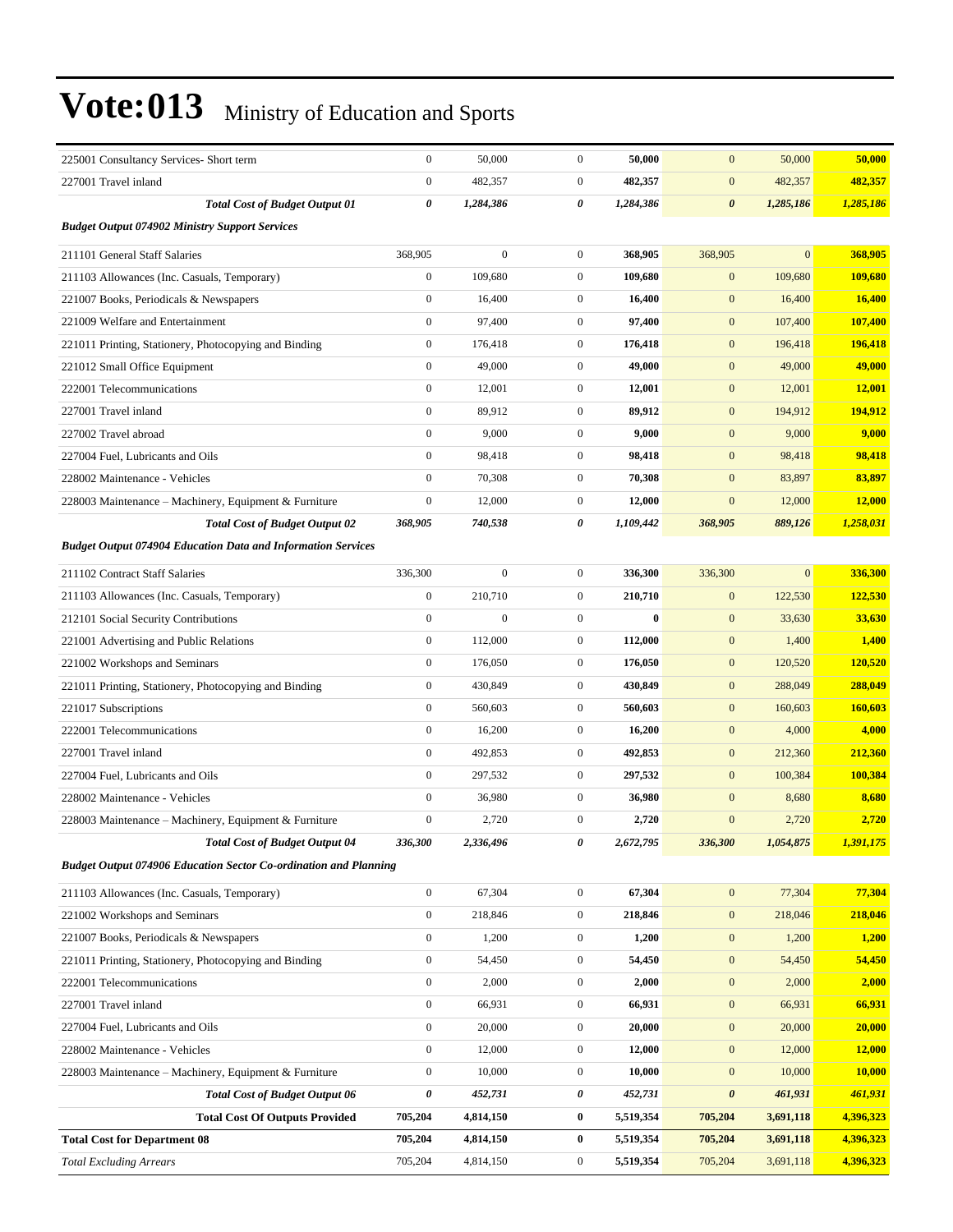### **Department 13 Internal Audit**

| Thousand Uganda Shillings                                                             | 2020/21 Approved Budget   |                           |                       |              | 2021/22 Approved Estimates |                            |               |  |
|---------------------------------------------------------------------------------------|---------------------------|---------------------------|-----------------------|--------------|----------------------------|----------------------------|---------------|--|
| <b>Outputs Provided</b>                                                               | Wage                      | Non Wage                  | AIA                   | <b>Total</b> | Wage                       | Non Wage                   | <b>Total</b>  |  |
| <b>Budget Output 074905 Financial Management and Accounting Services</b>              |                           |                           |                       |              |                            |                            |               |  |
| 211101 General Staff Salaries                                                         | 79,613                    | $\mathbf{0}$              | $\boldsymbol{0}$      | 79,613       | 88,858                     | $\overline{0}$             | 88,858        |  |
| 211103 Allowances (Inc. Casuals, Temporary)                                           | $\boldsymbol{0}$          | 68,586                    | $\boldsymbol{0}$      | 68,586       | $\mathbf{0}$               | 118,586                    | 118,586       |  |
| 221007 Books, Periodicals & Newspapers                                                | $\boldsymbol{0}$          | 19,500                    | $\mathbf{0}$          | 19,500       | $\mathbf{0}$               | 19,500                     | 19,500        |  |
| 221008 Computer supplies and Information Technology (IT)                              | $\boldsymbol{0}$          | 16,000                    | $\mathbf{0}$          | 16,000       | $\mathbf{0}$               | 16,000                     | <b>16,000</b> |  |
| 221011 Printing, Stationery, Photocopying and Binding                                 | $\boldsymbol{0}$          | 16,142                    | $\mathbf{0}$          | 16,142       | $\mathbf{0}$               | 16,142                     | 16,142        |  |
| 227001 Travel inland                                                                  | $\boldsymbol{0}$          | 256,779                   | $\boldsymbol{0}$      | 256,779      | $\mathbf{0}$               | 306,779                    | 306,779       |  |
| 227004 Fuel, Lubricants and Oils                                                      | $\boldsymbol{0}$          | 27,608                    | $\boldsymbol{0}$      | 27,608       | $\mathbf{0}$               | 27,608                     | 27,608        |  |
| 228002 Maintenance - Vehicles                                                         | $\boldsymbol{0}$          | 22,001                    | $\mathbf{0}$          | 22,001       | $\mathbf{0}$               | 22,001                     | 22,001        |  |
| <b>Total Cost of Budget Output 05</b>                                                 | 79,613                    | 426,616                   | 0                     | 506,229      | 88,858                     | 526,616                    | 615,474       |  |
| <b>Total Cost Of Outputs Provided</b>                                                 | 79,613                    | 426,616                   | $\bf{0}$              | 506,229      | 88,858                     | 526,616                    | 615,474       |  |
| <b>Outputs Funded</b>                                                                 | Wage                      | Non Wage                  | AIA                   | <b>Total</b> | Wage                       | Non Wage                   | <b>Total</b>  |  |
| <b>Budget Output 074952 Memebership to Accounting Institutions (ACCA)</b>             |                           |                           |                       |              |                            |                            |               |  |
| 262101 Contributions to International Organisations (Current)                         | $\boldsymbol{0}$          | 12,000                    | $\boldsymbol{0}$      | 12,000       | $\mathbf{0}$               | 12,000                     | 12,000        |  |
| o/w Transfer to International<br>Organisations -membership to<br>ACCA, CPA, IIA, ISCA | $\theta$                  | 12,000                    | $\boldsymbol{\theta}$ | 12,000       | $\boldsymbol{\theta}$      | $\theta$                   | $\mathbf{0}$  |  |
| o/w Transfer to International Organisations - Membership to<br>ACCA, CPA, IIA, ISCA   | $\boldsymbol{\mathit{0}}$ | $\boldsymbol{\mathit{0}}$ | $\theta$              | $\bf{0}$     | $\boldsymbol{\theta}$      | 12,000                     | 12,000        |  |
| <b>Total Cost of Budget Output 52</b>                                                 | 0                         | 12,000                    | 0                     | 12,000       | $\boldsymbol{\theta}$      | 12,000                     | 12,000        |  |
| <b>Total Cost Of Outputs Funded</b>                                                   | $\bf{0}$                  | 12,000                    | $\bf{0}$              | 12,000       | $\bf{0}$                   | 12,000                     | <b>12,000</b> |  |
| <b>Total Cost for Department 13</b>                                                   | 79,613                    | 438,616                   | $\bf{0}$              | 518,229      | 88,858                     | 538,616                    | 627,474       |  |
| <b>Total Excluding Arrears</b>                                                        | 79,613                    | 438,616                   | $\boldsymbol{0}$      | 518,229      | 88,858                     | 538,616                    | 627,474       |  |
| <b>Department 16 Human Resource Management Department</b>                             |                           |                           |                       |              |                            |                            |               |  |
| Thousand Uganda Shillings                                                             |                           | 2020/21 Approved Budget   |                       |              |                            | 2021/22 Approved Estimates |               |  |
| <b>Outputs Provided</b>                                                               | Wage                      | Non Wage                  | AIA                   | <b>Total</b> | Wage                       | Non Wage                   | <b>Total</b>  |  |
| Budget Output 074901 Policy, consultation, planning and monitoring services           |                           |                           |                       |              |                            |                            |               |  |
| 221003 Staff Training                                                                 | $\boldsymbol{0}$          | $\boldsymbol{0}$          | $\boldsymbol{0}$      | $\bf{0}$     | $\mathbf{0}$               | 276,324                    | 276,324       |  |
| 227001 Travel inland                                                                  | $\boldsymbol{0}$          | 127,717                   | $\boldsymbol{0}$      | 127,717      | $\boldsymbol{0}$           | 127,717                    | 127,717       |  |
| <b>Total Cost of Budget Output 01</b>                                                 | $\pmb{\theta}$            | 127,717                   | 0                     | 127,717      | $\boldsymbol{\theta}$      | 404,040                    | 404,040       |  |
| <b>Budget Output 074904 Education Data and Information Services</b>                   |                           |                           |                       |              |                            |                            |               |  |
| 211103 Allowances (Inc. Casuals, Temporary)                                           | $\boldsymbol{0}$          | 113,000                   | $\boldsymbol{0}$      | 113,000      | $\mathbf{0}$               | 103,000                    | 103,000       |  |
| 221008 Computer supplies and Information Technology (IT)                              | $\boldsymbol{0}$          | 90,000                    | $\boldsymbol{0}$      | 90,000       | $\boldsymbol{0}$           | $\boldsymbol{0}$           | $\bf{0}$      |  |
| 222003 Information and communications technology (ICT)                                | $\boldsymbol{0}$          | 64,000                    | $\boldsymbol{0}$      | 64,000       | $\mathbf{0}$               | 64,000                     | 64,000        |  |
| 225001 Consultancy Services- Short term                                               | $\boldsymbol{0}$          | 30,324                    | $\boldsymbol{0}$      | 30,324       | $\mathbf{0}$               | $\mathbf{0}$               | $\bf{0}$      |  |
| 228001 Maintenance - Civil                                                            | $\boldsymbol{0}$          | 60,000                    | $\boldsymbol{0}$      | 60,000       | $\boldsymbol{0}$           | $\mathbf{0}$               | $\bf{0}$      |  |
| <b>Total Cost of Budget Output 04</b>                                                 | 0                         | 357,324                   | 0                     | 357,324      | $\boldsymbol{\theta}$      | 167,000                    | 167,000       |  |
| <b>Budget Output 074905 Financial Management and Accounting Services</b>              |                           |                           |                       |              |                            |                            |               |  |
| 211103 Allowances (Inc. Casuals, Temporary)                                           | $\boldsymbol{0}$          | 70,000                    | $\boldsymbol{0}$      | 70,000       | $\boldsymbol{0}$           | 90,000                     | 90,000        |  |
| 221020 IPPS Recurrent Costs                                                           | $\boldsymbol{0}$          | $\boldsymbol{0}$          | $\boldsymbol{0}$      | $\bf{0}$     | $\mathbf{0}$               | 90,000                     | 90,000        |  |
| <b>Total Cost of Budget Output 05</b>                                                 | 0                         | 70,000                    | 0                     | 70,000       | $\boldsymbol{\theta}$      | 180,000                    | 180,000       |  |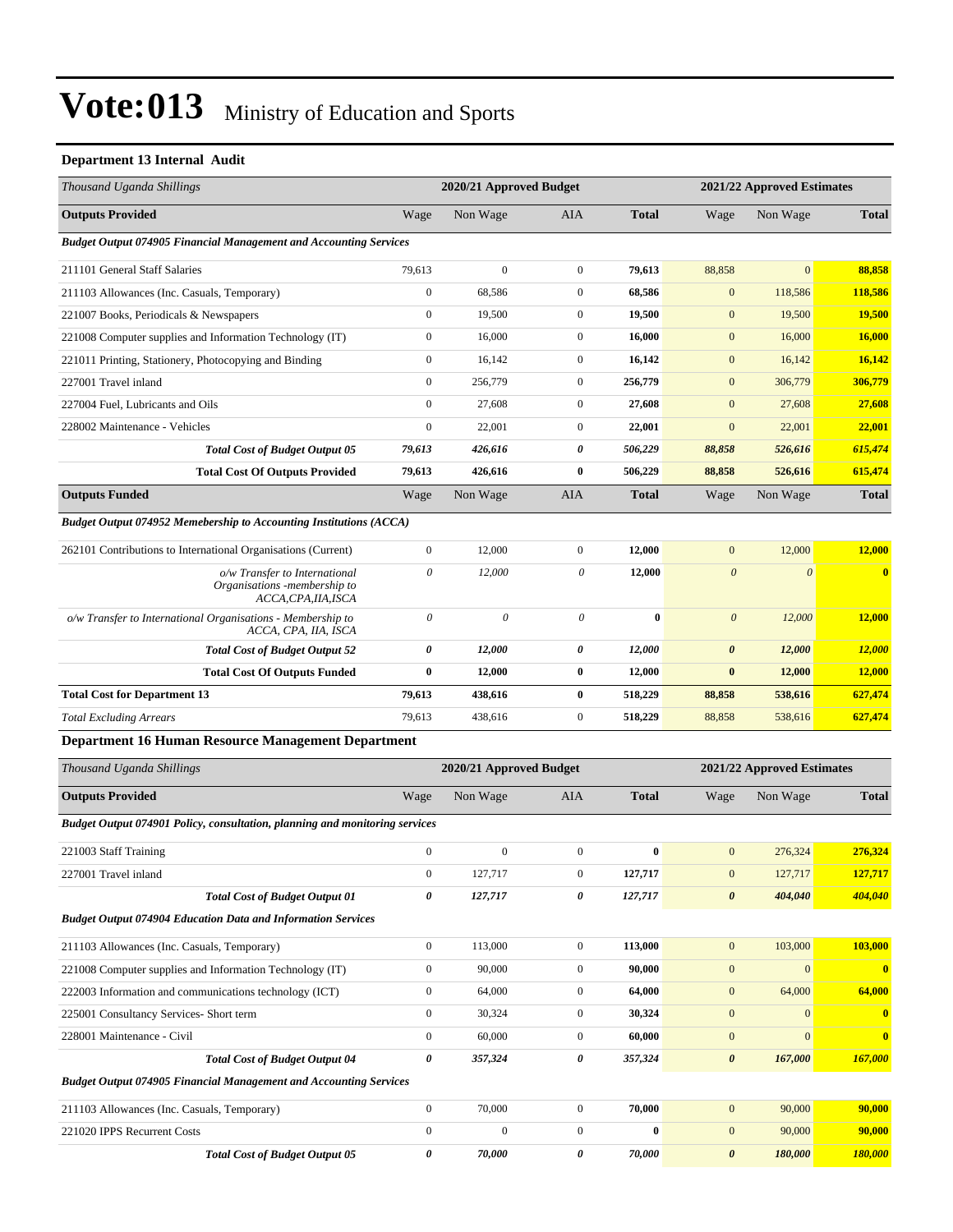#### *Budget Output 074919 Human Resource Management Services*

| 211103 Allowances (Inc. Casuals, Temporary)              | $\mathbf{0}$     | 239,940      | $\Omega$       | 239,940   | $\mathbf{0}$<br>341,974            | 341,974                 |
|----------------------------------------------------------|------------------|--------------|----------------|-----------|------------------------------------|-------------------------|
| 213001 Medical expenses (To employees)                   | $\mathbf{0}$     | 90,000       | $\overline{0}$ | 90,000    | 118,000<br>$\mathbf{0}$            | 118,000                 |
| 221002 Workshops and Seminars                            | $\mathbf{0}$     | 55,000       | $\Omega$       | 55,000    | 55,000<br>$\mathbf{0}$             | 55,000                  |
| 221003 Staff Training                                    | $\mathbf{0}$     | 276,324      | $\overline{0}$ | 276,324   | $\mathbf{0}$<br>$\mathbf{0}$       | $\overline{\mathbf{0}}$ |
| 221007 Books, Periodicals & Newspapers                   | $\mathbf{0}$     | 2,000        | $\overline{0}$ | 2,000     | 2,000<br>$\mathbf{0}$              | 2,000                   |
| 221008 Computer supplies and Information Technology (IT) | $\mathbf{0}$     | $\mathbf{0}$ | $\overline{0}$ | $\bf{0}$  | 90,000<br>$\mathbf{0}$             | 90,000                  |
| 221009 Welfare and Entertainment                         | $\Omega$         | 429,628      | $\Omega$       | 429,628   | $\mathbf{0}$<br>459,766            | 459,766                 |
| 221011 Printing, Stationery, Photocopying and Binding    | $\mathbf{0}$     | 36,300       | $\overline{0}$ | 36,300    | 36,300<br>$\mathbf{0}$             | 36,300                  |
| 221012 Small Office Equipment                            | $\mathbf{0}$     | 12,000       | $\overline{0}$ | 12,000    | 12,000<br>$\mathbf{0}$             | 12,000                  |
| 221017 Subscriptions                                     | $\mathbf{0}$     | 3,600        | $\overline{0}$ | 3,600     | 3,600<br>$\mathbf{0}$              | 3,600                   |
| 221020 IPPS Recurrent Costs                              | $\mathbf{0}$     | 60,000       | $\overline{0}$ | 60,000    | $\mathbf{0}$<br>$\mathbf{0}$       | $\overline{\mathbf{0}}$ |
| 222001 Telecommunications                                | $\mathbf{0}$     | 10,920       | $\overline{0}$ | 10,920    | 10,920<br>$\mathbf{0}$             | 10,920                  |
| 222003 Information and communications technology (ICT)   | $\boldsymbol{0}$ | 40,000       | $\overline{0}$ | 40,000    | 40,000<br>$\mathbf{0}$             | 40,000                  |
| 225001 Consultancy Services- Short term                  | $\mathbf{0}$     | 200,000      | $\overline{0}$ | 200,000   | $\mathbf{0}$<br>$\mathbf{0}$       | $\bf{0}$                |
| 227004 Fuel, Lubricants and Oils                         | $\mathbf{0}$     | 47,848       | $\overline{0}$ | 47,848    | $\mathbf{0}$<br>78,000             | 78,000                  |
| 228001 Maintenance - Civil                               | $\mathbf{0}$     | $\mathbf{0}$ | $\mathbf{0}$   | $\bf{0}$  | 60,000<br>$\mathbf{0}$             | 60,000                  |
| 228002 Maintenance - Vehicles                            | $\mathbf{0}$     | 40,058       | $\overline{0}$ | 40,058    | $\mathbf{0}$<br>40,058             | 40,058                  |
| <b>Total Cost of Budget Output 19</b>                    | 0                | 1,543,617    | 0              | 1,543,617 | 1,347,618<br>$\boldsymbol{\theta}$ | 1,347,618               |
| <b>Total Cost Of Outputs Provided</b>                    | $\bf{0}$         | 2,098,658    | $\bf{0}$       | 2,098,658 | $\bf{0}$<br>2,098,658              | 2,098,658               |
| <b>Total Cost for Department 16</b>                      | $\bf{0}$         | 2,098,658    | $\bf{0}$       | 2,098,658 | 2,098,658<br>$\bf{0}$              | 2,098,658               |
| <b>Total Excluding Arrears</b>                           | $\mathbf{0}$     | 2,098,658    | $\mathbf{0}$   | 2,098,658 | 2,098,658<br>$\mathbf{0}$          | 2,098,658               |
| $   -$                                                   |                  |              |                |           |                                    |                         |

*Development Budget Estimates*

### **Project 1601 Retooling of Ministry of Education and Sports**

| Thousand Uganda Shillings                                                          | 2020/21 Approved Budget       |                |                |              | 2021/22 Draft Estimates       |                       |              |
|------------------------------------------------------------------------------------|-------------------------------|----------------|----------------|--------------|-------------------------------|-----------------------|--------------|
| <b>Outputs Provided</b>                                                            | <b>GoU Dev't External Fin</b> |                | <b>AIA</b>     | <b>Total</b> | <b>GoU</b> Dev't External Fin |                       | <b>Total</b> |
| <b>Budget Output 074901 Policy, consultation, planning and monitoring services</b> |                               |                |                |              |                               |                       |              |
| 211102 Contract Staff Salaries                                                     | 18,720                        | $\mathbf{0}$   | $\overline{0}$ | 18,720       | 18,720                        | $\overline{0}$        | 18,720       |
| 211103 Allowances (Inc. Casuals, Temporary)                                        | 221,200                       | $\overline{0}$ | $\overline{0}$ | 221,200      | 221,200                       | $\mathbf{0}$          | 221,200      |
| 212101 Social Security Contributions                                               | 1,872                         | $\overline{0}$ | $\overline{0}$ | 1,872        | 1,872                         | $\mathbf{0}$          | 1,872        |
| 221003 Staff Training                                                              | 475,542                       | $\Omega$       | $\theta$       | 475,542      | 975,542                       | $\overline{0}$        | 975,542      |
| 221011 Printing, Stationery, Photocopying and Binding                              | 200,000                       | $\overline{0}$ | $\overline{0}$ | 200,000      | 150,000                       | $\mathbf{0}$          | 150,000      |
| 227004 Fuel, Lubricants and Oils                                                   | 10,000                        | $\overline{0}$ | $\overline{0}$ | 10,000       | 10,000                        | $\overline{0}$        | 10,000       |
| 228001 Maintenance - Civil                                                         | $\mathbf{0}$                  | $\Omega$       | $\theta$       | $\bf{0}$     | 300,000                       | $\overline{0}$        | 300,000      |
| <b>Total Cost Of Budget Output 074901</b>                                          | 927,334                       | 0              | 0              | 927,334      | 1,677,334                     | $\boldsymbol{\theta}$ | 1,677,334    |
| <b>Total Cost for Outputs Provided</b>                                             | 927,334                       | $\mathbf{0}$   | $\overline{0}$ | 927,334      | 1,677,334                     | $\overline{0}$        | 1,677,334    |
| <b>Outputs Funded</b>                                                              | <b>GoU Dev't External Fin</b> |                | <b>AIA</b>     | <b>Total</b> | <b>GoU Dev't External Fin</b> |                       | <b>Total</b> |

*Budget Output 074951 Support to National Commission for UNESCO Secretariat and other organisations*

| 291001 Transfers to Government Institutions        | 1,000,000 |  | 1.000.000 | 40,580,000 |          | 40,580,000 |
|----------------------------------------------------|-----------|--|-----------|------------|----------|------------|
| o/w Fencing Mandela National Stadium Namboole      | 1,000,000 |  | 1.000.000 |            | $\theta$ | $\bf{0}$   |
| o/w Fencing Mandela National Stadium Namboole land |           |  | 0         | 1,000,000  | $\theta$ | 1,000,000  |
| o/w UNMEB                                          |           |  | 0         | 3.390,000  |          | 3,390,000  |
| o/w UAHEB                                          |           |  | 0         | 2.090,000  | 0        | 2,090,000  |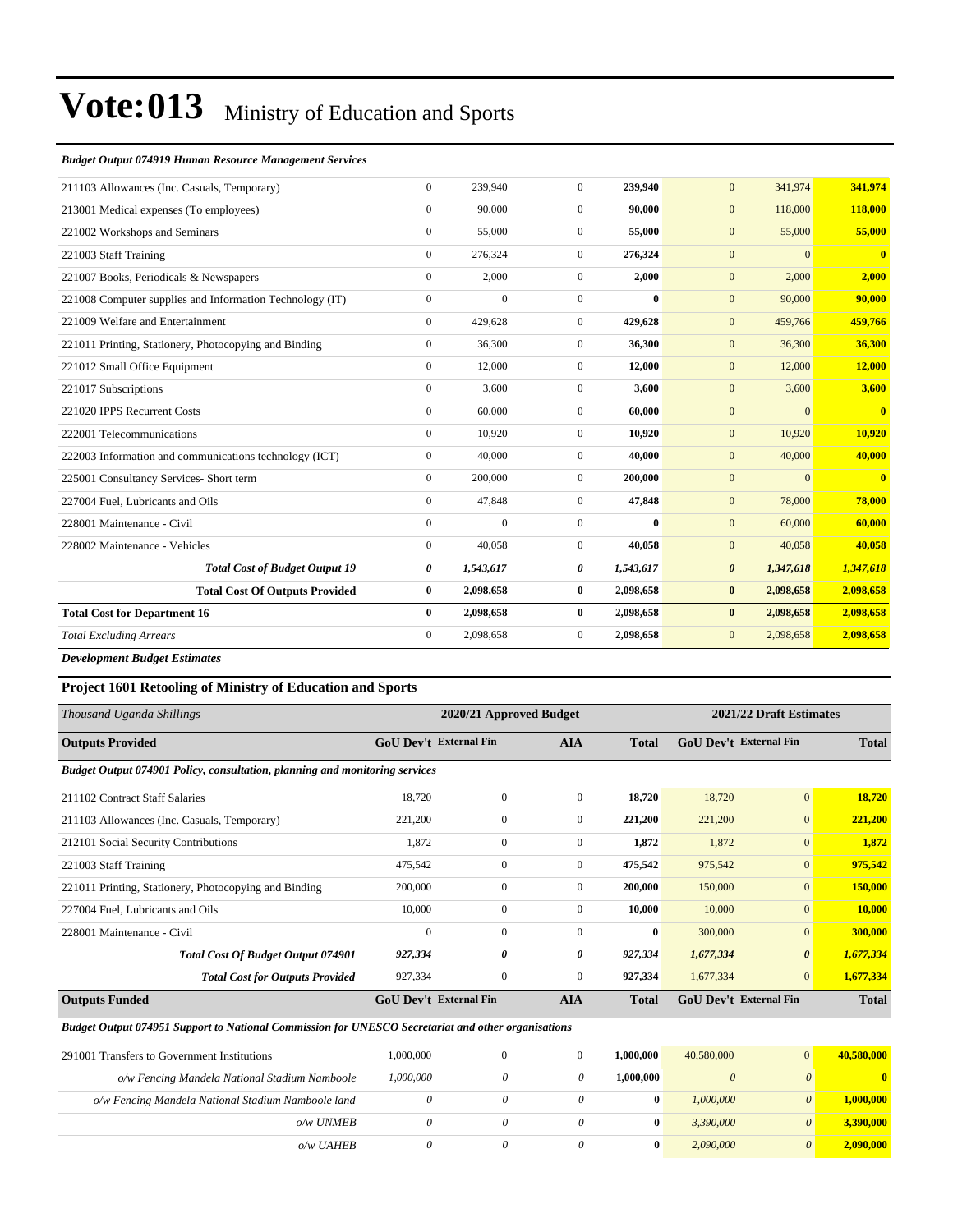| o/w Nakawa Vocational Training College                                               | $\theta$                  | $\theta$              | $\theta$                  | $\bf{0}$              | 2,100,000   | $\theta$                      | 2,100,000    |
|--------------------------------------------------------------------------------------|---------------------------|-----------------------|---------------------------|-----------------------|-------------|-------------------------------|--------------|
| o/w Renovation and upgrade of Mandela National Stadium                               | $\boldsymbol{\mathit{0}}$ | $\boldsymbol{\theta}$ | $\boldsymbol{\mathit{0}}$ | $\bf{0}$              | 30,000,000  | $\boldsymbol{\theta}$         | 30,000,000   |
| o/w Integrated loan management information system                                    | $\theta$                  | $\boldsymbol{\theta}$ | $\boldsymbol{\mathit{0}}$ | $\bf{0}$              | 2,000,000   | $\theta$                      | 2,000,000    |
| Total Cost Of Budget Output 074951                                                   | 1,000,000                 | 0                     | 0                         | 1,000,000             | 40,580,000  | $\boldsymbol{\theta}$         | 40,580,000   |
| <b>Total Cost for Outputs Funded</b>                                                 | 1,000,000                 | $\overline{0}$        | $\boldsymbol{0}$          | 1,000,000             | 40,580,000  | $\overline{0}$                | 40,580,000   |
| <b>Capital Purchases</b>                                                             | GoU Dev't External Fin    |                       | <b>AIA</b>                | <b>Total</b>          |             | <b>GoU Dev't External Fin</b> | <b>Total</b> |
| Budget Output 074972 Government Buildings and Administrative Infrastructure          |                           |                       |                           |                       |             |                               |              |
| 281504 Monitoring, Supervision & Appraisal of Capital work                           | $\overline{0}$            | $\boldsymbol{0}$      | $\boldsymbol{0}$          | $\bf{0}$              | 300,000     | $\overline{0}$                | 300,000      |
| 312101 Non-Residential Buildings                                                     | 6,574,571                 | $\overline{0}$        | $\overline{0}$            | 6,574,571             | 4,170,835   | $\overline{0}$                | 4,170,835    |
| <b>Total Cost Of Budget Output 074972</b>                                            | 6,574,571                 | $\boldsymbol{\theta}$ | 0                         | 6,574,571             | 4,470,835   | $\boldsymbol{\theta}$         | 4,470,835    |
| <b>Budget Output 074975 Purchase of Motor Vehicles and Other Transport Equipment</b> |                           |                       |                           |                       |             |                               |              |
| 312201 Transport Equipment                                                           | 1,280,000                 | $\boldsymbol{0}$      | $\boldsymbol{0}$          | 1,280,000             | 1,162,228   | $\mathbf{0}$                  | 1,162,228    |
| Total Cost Of Budget Output 074975                                                   | 1,280,000                 | 0                     | 0                         | 1,280,000             | 1,162,228   | $\boldsymbol{\theta}$         | 1,162,228    |
| Budget Output 074976 Purchase of Office and ICT Equipment, including Software        |                           |                       |                           |                       |             |                               |              |
| 312213 ICT Equipment                                                                 | 500,000                   | $\boldsymbol{0}$      | $\boldsymbol{0}$          | 500,000               | 850,000     | $\boldsymbol{0}$              | 850,000      |
| Total Cost Of Budget Output 074976                                                   | 500,000                   | $\boldsymbol{\theta}$ | $\boldsymbol{\theta}$     | 500,000               | 850,000     | $\boldsymbol{\theta}$         | 850,000      |
| <b>Budget Output 074977 Purchase of Specialised Machinery &amp; Equipment</b>        |                           |                       |                           |                       |             |                               |              |
| 312202 Machinery and Equipment                                                       | $\boldsymbol{0}$          | $\boldsymbol{0}$      | $\boldsymbol{0}$          | $\bf{0}$              | 200,000     | $\overline{0}$                | 200,000      |
| <b>Total Cost Of Budget Output 074977</b>                                            | $\theta$                  | $\theta$              | 0                         | $\boldsymbol{\theta}$ | 200,000     | $\boldsymbol{\theta}$         | 200,000      |
| Budget Output 074978 Purchase of Office and Residential Furniture and Fittings       |                           |                       |                           |                       |             |                               |              |
| 312203 Furniture & Fixtures                                                          | 150,000                   | $\boldsymbol{0}$      | $\boldsymbol{0}$          | 150,000               | 150,000     | $\mathbf{0}$                  | 150,000      |
| <b>Total Cost Of Budget Output 074978</b>                                            | 150,000                   | 0                     | 0                         | 150,000               | 150,000     | 0                             | 150,000      |
| <b>Total Cost for Capital Purchases</b>                                              | 8,504,571                 | $\overline{0}$        | $\boldsymbol{0}$          | 8,504,571             | 6,833,063   | $\mathbf{0}$                  | 6,833,063    |
| <b>Total Cost for Project: 1601</b>                                                  | 10,431,905                | $\mathbf{0}$          | $\boldsymbol{0}$          | 10,431,905            | 49,090,397  | $\mathbf{0}$                  | 49,090,397   |
| <b>Total Excluding Arrears</b>                                                       | 10,431,905                | $\overline{0}$        | $\mathbf{0}$              | 10,431,905            | 49,090,397  | $\overline{0}$                | 49,090,397   |
|                                                                                      | GoU                       | <b>External Fin</b>   | <b>AIA</b>                | <b>Total</b>          | GoU         | <b>External Fin</b>           | <b>Total</b> |
| <b>Total Cost for Sub-SubProgramme 49</b>                                            | 68,268,899                | $\bf{0}$              | $\bf{0}$                  | 68,268,899            | 115,960,368 | $\bf{0}$                      | 115,960,368  |
| <b>Total Excluding Arrears</b>                                                       | 68,268,899                | $\mathbf{0}$          | $\mathbf{0}$              | 68,268,899            | 108,426,228 | $\overline{0}$                | 108,426,228  |
|                                                                                      | GoU                       | <b>External Fin</b>   | <b>AIA</b>                | <b>Total</b>          | GoU         | <b>External Fin.</b>          | <b>Total</b> |
| <b>Grand Total for Vote 013</b>                                                      | 378,024,602               | 223,339,243           | $\bf{0}$                  | 601,363,845           | 414,224,255 | 122,680,605                   | 536,904,860  |
| <b>Total Excluding Arrears</b>                                                       | 361, 335, 442             | 223,339,243           | $\boldsymbol{0}$          | 584,674,686           | 404,299,070 | 122,680,605                   | 526,979,674  |